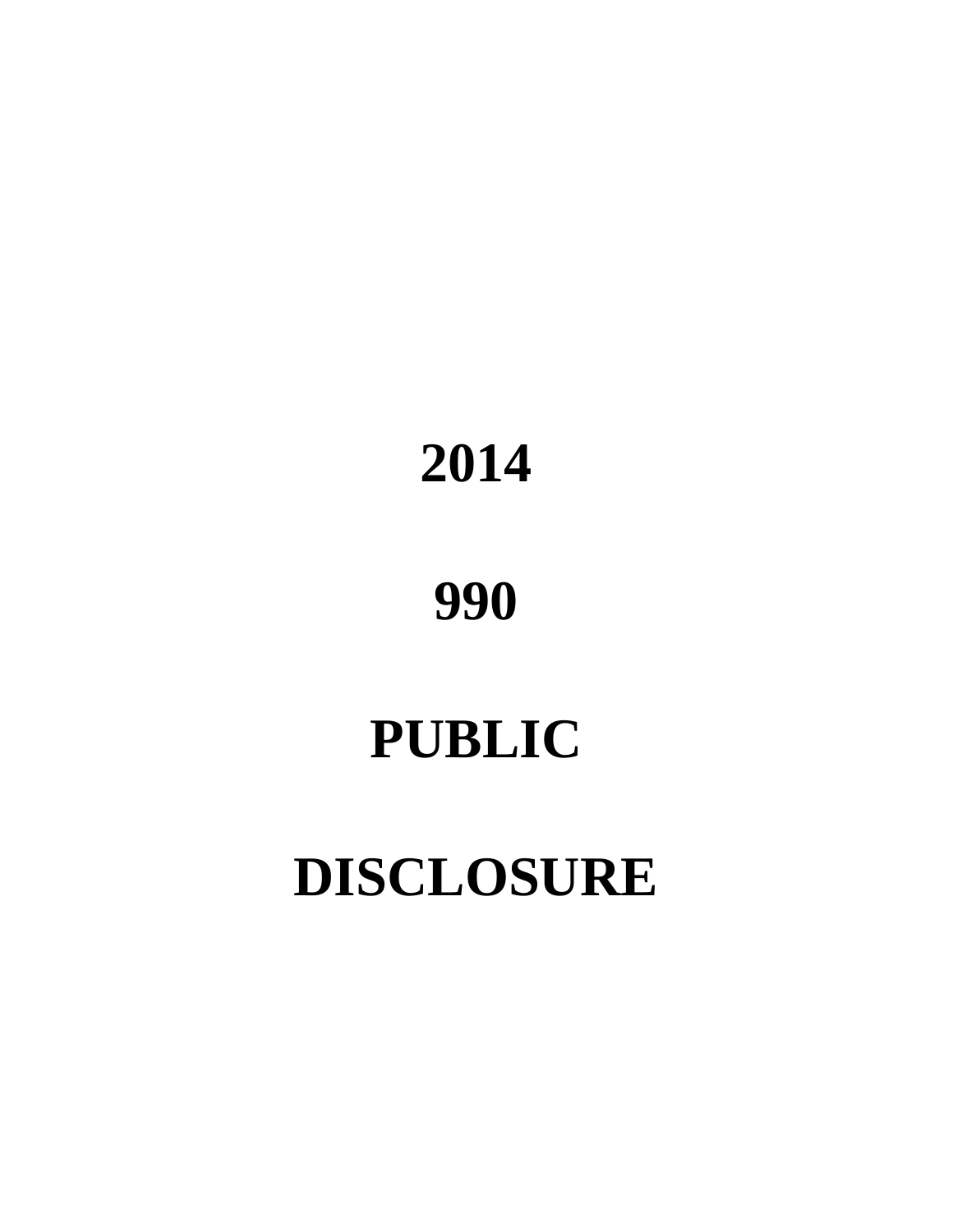| <b>Return of Organization Exempt From Income Tax</b><br>Form<br>Under section 501(c), 527, or 4947(a)(1) of the Internal Revenue Code (except private foundations)<br>Do not enter social security numbers on this form as it may be made public.<br><b>Open to Public</b><br>Department of the Treasury<br>Inspection<br>Internal Revenue Service<br>Information about Form 990 and its instructions is at www.irs.gov/form990.<br>A For the 2014 calendar year, or tax year beginning $JUL$ 1, $2014$<br>and ending JUN 30, 2015<br>D Employer identification number<br><b>C</b> Name of organization<br><b>B</b> Check if<br>applicable:<br>UNIVERSITY AUXILIARY AND RESEARCH<br> Address<br> change<br>SERVICES CORPORATION<br>Name<br>33-0397688<br>Doing business as<br> change<br>Initial<br>Number and street (or P.O. box if mail is not delivered to street address)<br>Room/suite   E Telephone number<br>∣return<br>$760 - 750 - 4700$<br>Final<br>435 E CARMEL STREET<br>return/<br>termin-<br>12, 553, 148.<br>G Gross receipts \$<br>City or town, state or province, country, and ZIP or foreign postal code<br>ated<br>Amended<br>SAN MARCOS, CA 92078<br>H(a) Is this a group return<br>Ireturn<br>Applica-<br>Ition<br>F Name and address of principal officer: BELLA NEWBERG<br>$\sqrt{\mathsf{Yes}\mathord{\;\mathbb{X}}\mathord{\;\mathsf{No}}}$<br>for subordinates?<br>pending<br>SAME AS C ABOVE<br>$H(b)$ Are all subordinates included? $\Box$ Yes<br>l No<br>Tax-exempt status: $X \over 301(c)(3)$<br>$501(c)$ (<br>$\sqrt{\frac{1}{1}}$ (insert no.)<br>$4947(a)(1)$ or<br>527<br>If "No," attach a list. (see instructions)<br>J Website: WWW.CSUSM.EDU/UARSC<br>$H(c)$ Group exemption number $\blacktriangleright$<br>L Year of formation: 1990 M State of legal domicile: CA<br>K Form of organization: $X$ Corporation<br>$\overline{Other}$<br>Trust<br>Association<br>Part II<br><b>Summary</b><br>Briefly describe the organization's mission or most significant activities: TO PROVIDE FINANCIAL AND PROGRAM<br>1.<br>Governance<br>ADMINISTRATIVE SUPPORT TO CALIFORNIA STATE UNIVERSITY SAN MARCOS.<br>Check this box $\blacktriangleright$ $\Box$ if the organization discontinued its operations or disposed of more than 25% of its net assets.<br>2<br>11<br>3<br>Number of voting members of the governing body (Part VI, line 1a)<br>з<br>$\overline{\mathbf{4}}$<br>4<br><b>Activities &amp;</b><br>577<br>5<br>5<br>$\overline{38}$<br>6<br>6<br>$\overline{0}$ .<br>7a<br>$\overline{0}$ .<br>7b<br><b>Current Year</b><br><b>Prior Year</b><br>7,442,507.<br>7,442,989.<br>8<br>Revenue<br>2,356,413.<br>3, 230, 882.<br>9<br>29,928.<br>$-2,050.$<br>10<br>419,534.<br>44,988.<br>Other revenue (Part VIII, column (A), lines 5, 6d, 8c, 9c, 10c, and 11e)<br>11<br>10, 248, 382.<br>10,716,809.<br>Total revenue - add lines 8 through 11 (must equal Part VIII, column (A), line 12)<br>12<br>20,709.<br>8,214.<br>Grants and similar amounts paid (Part IX, column (A), lines 1-3)<br>13<br>0.<br>0.<br>Benefits paid to or for members (Part IX, column (A), line 4)<br>14<br>6,582,578.<br>6,425,767.<br>15 Salaries, other compensation, employee benefits (Part IX, column (A), lines 5-10)<br>Expenses<br>0.<br>ο.<br>$0$ .<br><b>b</b> Total fundraising expenses (Part IX, column (D), line 25)<br>4,188,681.<br>4,669,265.<br>10, 779, 473.<br>11, 115, 741.<br>Total expenses. Add lines 13-17 (must equal Part IX, column (A), line 25)<br>18<br>$-531,091.$<br>$-398,932.$<br>19<br>Net Assets or<br><b>Beginning of Current Year</b><br><b>End of Year</b><br>20,745,961.<br>12,726,349.<br>Total assets (Part X, line 16)<br>20<br>12,876,403.<br>5, 237, 196.<br>Total liabilities (Part X, line 26)<br>21<br>7,869,558.<br>7,489,153.<br>22<br><b>Part II   Signature Block</b><br>Under penalties of perjury, I declare that I have examined this return, including accompanying schedules and statements, and to the best of my knowledge and belief, it is<br>true, correct, and complete. Declaration of preparer (other than officer) is based on all information of which preparer has any knowledge.<br>Signature of officer<br>Date |      |  |  |  |  | OMB No. 1545-0047 |
|--------------------------------------------------------------------------------------------------------------------------------------------------------------------------------------------------------------------------------------------------------------------------------------------------------------------------------------------------------------------------------------------------------------------------------------------------------------------------------------------------------------------------------------------------------------------------------------------------------------------------------------------------------------------------------------------------------------------------------------------------------------------------------------------------------------------------------------------------------------------------------------------------------------------------------------------------------------------------------------------------------------------------------------------------------------------------------------------------------------------------------------------------------------------------------------------------------------------------------------------------------------------------------------------------------------------------------------------------------------------------------------------------------------------------------------------------------------------------------------------------------------------------------------------------------------------------------------------------------------------------------------------------------------------------------------------------------------------------------------------------------------------------------------------------------------------------------------------------------------------------------------------------------------------------------------------------------------------------------------------------------------------------------------------------------------------------------------------------------------------------------------------------------------------------------------------------------------------------------------------------------------------------------------------------------------------------------------------------------------------------------------------------------------------------------------------------------------------------------------------------------------------------------------------------------------------------------------------------------------------------------------------------------------------------------------------------------------------------------------------------------------------------------------------------------------------------------------------------------------------------------------------------------------------------------------------------------------------------------------------------------------------------------------------------------------------------------------------------------------------------------------------------------------------------------------------------------------------------------------------------------------------------------------------------------------------------------------------------------------------------------------------------------------------------------------------------------------------------------------------------------------------------------------------------------------------------------------------------------------------------------------------------------------------------------------------------------------------------------------------------------------------------------------------------------------------------------------------------------------------------------------------------------------------------------------------------------------------------------------------------------------------------------------------------------------------------------------------------------------------------------------------------------------------------------------------------------------------|------|--|--|--|--|-------------------|
|                                                                                                                                                                                                                                                                                                                                                                                                                                                                                                                                                                                                                                                                                                                                                                                                                                                                                                                                                                                                                                                                                                                                                                                                                                                                                                                                                                                                                                                                                                                                                                                                                                                                                                                                                                                                                                                                                                                                                                                                                                                                                                                                                                                                                                                                                                                                                                                                                                                                                                                                                                                                                                                                                                                                                                                                                                                                                                                                                                                                                                                                                                                                                                                                                                                                                                                                                                                                                                                                                                                                                                                                                                                                                                                                                                                                                                                                                                                                                                                                                                                                                                                                                                                                                    |      |  |  |  |  |                   |
|                                                                                                                                                                                                                                                                                                                                                                                                                                                                                                                                                                                                                                                                                                                                                                                                                                                                                                                                                                                                                                                                                                                                                                                                                                                                                                                                                                                                                                                                                                                                                                                                                                                                                                                                                                                                                                                                                                                                                                                                                                                                                                                                                                                                                                                                                                                                                                                                                                                                                                                                                                                                                                                                                                                                                                                                                                                                                                                                                                                                                                                                                                                                                                                                                                                                                                                                                                                                                                                                                                                                                                                                                                                                                                                                                                                                                                                                                                                                                                                                                                                                                                                                                                                                                    |      |  |  |  |  |                   |
|                                                                                                                                                                                                                                                                                                                                                                                                                                                                                                                                                                                                                                                                                                                                                                                                                                                                                                                                                                                                                                                                                                                                                                                                                                                                                                                                                                                                                                                                                                                                                                                                                                                                                                                                                                                                                                                                                                                                                                                                                                                                                                                                                                                                                                                                                                                                                                                                                                                                                                                                                                                                                                                                                                                                                                                                                                                                                                                                                                                                                                                                                                                                                                                                                                                                                                                                                                                                                                                                                                                                                                                                                                                                                                                                                                                                                                                                                                                                                                                                                                                                                                                                                                                                                    |      |  |  |  |  |                   |
|                                                                                                                                                                                                                                                                                                                                                                                                                                                                                                                                                                                                                                                                                                                                                                                                                                                                                                                                                                                                                                                                                                                                                                                                                                                                                                                                                                                                                                                                                                                                                                                                                                                                                                                                                                                                                                                                                                                                                                                                                                                                                                                                                                                                                                                                                                                                                                                                                                                                                                                                                                                                                                                                                                                                                                                                                                                                                                                                                                                                                                                                                                                                                                                                                                                                                                                                                                                                                                                                                                                                                                                                                                                                                                                                                                                                                                                                                                                                                                                                                                                                                                                                                                                                                    |      |  |  |  |  |                   |
|                                                                                                                                                                                                                                                                                                                                                                                                                                                                                                                                                                                                                                                                                                                                                                                                                                                                                                                                                                                                                                                                                                                                                                                                                                                                                                                                                                                                                                                                                                                                                                                                                                                                                                                                                                                                                                                                                                                                                                                                                                                                                                                                                                                                                                                                                                                                                                                                                                                                                                                                                                                                                                                                                                                                                                                                                                                                                                                                                                                                                                                                                                                                                                                                                                                                                                                                                                                                                                                                                                                                                                                                                                                                                                                                                                                                                                                                                                                                                                                                                                                                                                                                                                                                                    |      |  |  |  |  |                   |
|                                                                                                                                                                                                                                                                                                                                                                                                                                                                                                                                                                                                                                                                                                                                                                                                                                                                                                                                                                                                                                                                                                                                                                                                                                                                                                                                                                                                                                                                                                                                                                                                                                                                                                                                                                                                                                                                                                                                                                                                                                                                                                                                                                                                                                                                                                                                                                                                                                                                                                                                                                                                                                                                                                                                                                                                                                                                                                                                                                                                                                                                                                                                                                                                                                                                                                                                                                                                                                                                                                                                                                                                                                                                                                                                                                                                                                                                                                                                                                                                                                                                                                                                                                                                                    |      |  |  |  |  |                   |
|                                                                                                                                                                                                                                                                                                                                                                                                                                                                                                                                                                                                                                                                                                                                                                                                                                                                                                                                                                                                                                                                                                                                                                                                                                                                                                                                                                                                                                                                                                                                                                                                                                                                                                                                                                                                                                                                                                                                                                                                                                                                                                                                                                                                                                                                                                                                                                                                                                                                                                                                                                                                                                                                                                                                                                                                                                                                                                                                                                                                                                                                                                                                                                                                                                                                                                                                                                                                                                                                                                                                                                                                                                                                                                                                                                                                                                                                                                                                                                                                                                                                                                                                                                                                                    |      |  |  |  |  |                   |
|                                                                                                                                                                                                                                                                                                                                                                                                                                                                                                                                                                                                                                                                                                                                                                                                                                                                                                                                                                                                                                                                                                                                                                                                                                                                                                                                                                                                                                                                                                                                                                                                                                                                                                                                                                                                                                                                                                                                                                                                                                                                                                                                                                                                                                                                                                                                                                                                                                                                                                                                                                                                                                                                                                                                                                                                                                                                                                                                                                                                                                                                                                                                                                                                                                                                                                                                                                                                                                                                                                                                                                                                                                                                                                                                                                                                                                                                                                                                                                                                                                                                                                                                                                                                                    |      |  |  |  |  |                   |
|                                                                                                                                                                                                                                                                                                                                                                                                                                                                                                                                                                                                                                                                                                                                                                                                                                                                                                                                                                                                                                                                                                                                                                                                                                                                                                                                                                                                                                                                                                                                                                                                                                                                                                                                                                                                                                                                                                                                                                                                                                                                                                                                                                                                                                                                                                                                                                                                                                                                                                                                                                                                                                                                                                                                                                                                                                                                                                                                                                                                                                                                                                                                                                                                                                                                                                                                                                                                                                                                                                                                                                                                                                                                                                                                                                                                                                                                                                                                                                                                                                                                                                                                                                                                                    |      |  |  |  |  |                   |
|                                                                                                                                                                                                                                                                                                                                                                                                                                                                                                                                                                                                                                                                                                                                                                                                                                                                                                                                                                                                                                                                                                                                                                                                                                                                                                                                                                                                                                                                                                                                                                                                                                                                                                                                                                                                                                                                                                                                                                                                                                                                                                                                                                                                                                                                                                                                                                                                                                                                                                                                                                                                                                                                                                                                                                                                                                                                                                                                                                                                                                                                                                                                                                                                                                                                                                                                                                                                                                                                                                                                                                                                                                                                                                                                                                                                                                                                                                                                                                                                                                                                                                                                                                                                                    |      |  |  |  |  |                   |
|                                                                                                                                                                                                                                                                                                                                                                                                                                                                                                                                                                                                                                                                                                                                                                                                                                                                                                                                                                                                                                                                                                                                                                                                                                                                                                                                                                                                                                                                                                                                                                                                                                                                                                                                                                                                                                                                                                                                                                                                                                                                                                                                                                                                                                                                                                                                                                                                                                                                                                                                                                                                                                                                                                                                                                                                                                                                                                                                                                                                                                                                                                                                                                                                                                                                                                                                                                                                                                                                                                                                                                                                                                                                                                                                                                                                                                                                                                                                                                                                                                                                                                                                                                                                                    |      |  |  |  |  |                   |
|                                                                                                                                                                                                                                                                                                                                                                                                                                                                                                                                                                                                                                                                                                                                                                                                                                                                                                                                                                                                                                                                                                                                                                                                                                                                                                                                                                                                                                                                                                                                                                                                                                                                                                                                                                                                                                                                                                                                                                                                                                                                                                                                                                                                                                                                                                                                                                                                                                                                                                                                                                                                                                                                                                                                                                                                                                                                                                                                                                                                                                                                                                                                                                                                                                                                                                                                                                                                                                                                                                                                                                                                                                                                                                                                                                                                                                                                                                                                                                                                                                                                                                                                                                                                                    |      |  |  |  |  |                   |
|                                                                                                                                                                                                                                                                                                                                                                                                                                                                                                                                                                                                                                                                                                                                                                                                                                                                                                                                                                                                                                                                                                                                                                                                                                                                                                                                                                                                                                                                                                                                                                                                                                                                                                                                                                                                                                                                                                                                                                                                                                                                                                                                                                                                                                                                                                                                                                                                                                                                                                                                                                                                                                                                                                                                                                                                                                                                                                                                                                                                                                                                                                                                                                                                                                                                                                                                                                                                                                                                                                                                                                                                                                                                                                                                                                                                                                                                                                                                                                                                                                                                                                                                                                                                                    |      |  |  |  |  |                   |
|                                                                                                                                                                                                                                                                                                                                                                                                                                                                                                                                                                                                                                                                                                                                                                                                                                                                                                                                                                                                                                                                                                                                                                                                                                                                                                                                                                                                                                                                                                                                                                                                                                                                                                                                                                                                                                                                                                                                                                                                                                                                                                                                                                                                                                                                                                                                                                                                                                                                                                                                                                                                                                                                                                                                                                                                                                                                                                                                                                                                                                                                                                                                                                                                                                                                                                                                                                                                                                                                                                                                                                                                                                                                                                                                                                                                                                                                                                                                                                                                                                                                                                                                                                                                                    |      |  |  |  |  |                   |
|                                                                                                                                                                                                                                                                                                                                                                                                                                                                                                                                                                                                                                                                                                                                                                                                                                                                                                                                                                                                                                                                                                                                                                                                                                                                                                                                                                                                                                                                                                                                                                                                                                                                                                                                                                                                                                                                                                                                                                                                                                                                                                                                                                                                                                                                                                                                                                                                                                                                                                                                                                                                                                                                                                                                                                                                                                                                                                                                                                                                                                                                                                                                                                                                                                                                                                                                                                                                                                                                                                                                                                                                                                                                                                                                                                                                                                                                                                                                                                                                                                                                                                                                                                                                                    |      |  |  |  |  |                   |
|                                                                                                                                                                                                                                                                                                                                                                                                                                                                                                                                                                                                                                                                                                                                                                                                                                                                                                                                                                                                                                                                                                                                                                                                                                                                                                                                                                                                                                                                                                                                                                                                                                                                                                                                                                                                                                                                                                                                                                                                                                                                                                                                                                                                                                                                                                                                                                                                                                                                                                                                                                                                                                                                                                                                                                                                                                                                                                                                                                                                                                                                                                                                                                                                                                                                                                                                                                                                                                                                                                                                                                                                                                                                                                                                                                                                                                                                                                                                                                                                                                                                                                                                                                                                                    |      |  |  |  |  |                   |
|                                                                                                                                                                                                                                                                                                                                                                                                                                                                                                                                                                                                                                                                                                                                                                                                                                                                                                                                                                                                                                                                                                                                                                                                                                                                                                                                                                                                                                                                                                                                                                                                                                                                                                                                                                                                                                                                                                                                                                                                                                                                                                                                                                                                                                                                                                                                                                                                                                                                                                                                                                                                                                                                                                                                                                                                                                                                                                                                                                                                                                                                                                                                                                                                                                                                                                                                                                                                                                                                                                                                                                                                                                                                                                                                                                                                                                                                                                                                                                                                                                                                                                                                                                                                                    |      |  |  |  |  |                   |
|                                                                                                                                                                                                                                                                                                                                                                                                                                                                                                                                                                                                                                                                                                                                                                                                                                                                                                                                                                                                                                                                                                                                                                                                                                                                                                                                                                                                                                                                                                                                                                                                                                                                                                                                                                                                                                                                                                                                                                                                                                                                                                                                                                                                                                                                                                                                                                                                                                                                                                                                                                                                                                                                                                                                                                                                                                                                                                                                                                                                                                                                                                                                                                                                                                                                                                                                                                                                                                                                                                                                                                                                                                                                                                                                                                                                                                                                                                                                                                                                                                                                                                                                                                                                                    |      |  |  |  |  |                   |
|                                                                                                                                                                                                                                                                                                                                                                                                                                                                                                                                                                                                                                                                                                                                                                                                                                                                                                                                                                                                                                                                                                                                                                                                                                                                                                                                                                                                                                                                                                                                                                                                                                                                                                                                                                                                                                                                                                                                                                                                                                                                                                                                                                                                                                                                                                                                                                                                                                                                                                                                                                                                                                                                                                                                                                                                                                                                                                                                                                                                                                                                                                                                                                                                                                                                                                                                                                                                                                                                                                                                                                                                                                                                                                                                                                                                                                                                                                                                                                                                                                                                                                                                                                                                                    |      |  |  |  |  |                   |
|                                                                                                                                                                                                                                                                                                                                                                                                                                                                                                                                                                                                                                                                                                                                                                                                                                                                                                                                                                                                                                                                                                                                                                                                                                                                                                                                                                                                                                                                                                                                                                                                                                                                                                                                                                                                                                                                                                                                                                                                                                                                                                                                                                                                                                                                                                                                                                                                                                                                                                                                                                                                                                                                                                                                                                                                                                                                                                                                                                                                                                                                                                                                                                                                                                                                                                                                                                                                                                                                                                                                                                                                                                                                                                                                                                                                                                                                                                                                                                                                                                                                                                                                                                                                                    |      |  |  |  |  |                   |
|                                                                                                                                                                                                                                                                                                                                                                                                                                                                                                                                                                                                                                                                                                                                                                                                                                                                                                                                                                                                                                                                                                                                                                                                                                                                                                                                                                                                                                                                                                                                                                                                                                                                                                                                                                                                                                                                                                                                                                                                                                                                                                                                                                                                                                                                                                                                                                                                                                                                                                                                                                                                                                                                                                                                                                                                                                                                                                                                                                                                                                                                                                                                                                                                                                                                                                                                                                                                                                                                                                                                                                                                                                                                                                                                                                                                                                                                                                                                                                                                                                                                                                                                                                                                                    |      |  |  |  |  |                   |
|                                                                                                                                                                                                                                                                                                                                                                                                                                                                                                                                                                                                                                                                                                                                                                                                                                                                                                                                                                                                                                                                                                                                                                                                                                                                                                                                                                                                                                                                                                                                                                                                                                                                                                                                                                                                                                                                                                                                                                                                                                                                                                                                                                                                                                                                                                                                                                                                                                                                                                                                                                                                                                                                                                                                                                                                                                                                                                                                                                                                                                                                                                                                                                                                                                                                                                                                                                                                                                                                                                                                                                                                                                                                                                                                                                                                                                                                                                                                                                                                                                                                                                                                                                                                                    |      |  |  |  |  |                   |
|                                                                                                                                                                                                                                                                                                                                                                                                                                                                                                                                                                                                                                                                                                                                                                                                                                                                                                                                                                                                                                                                                                                                                                                                                                                                                                                                                                                                                                                                                                                                                                                                                                                                                                                                                                                                                                                                                                                                                                                                                                                                                                                                                                                                                                                                                                                                                                                                                                                                                                                                                                                                                                                                                                                                                                                                                                                                                                                                                                                                                                                                                                                                                                                                                                                                                                                                                                                                                                                                                                                                                                                                                                                                                                                                                                                                                                                                                                                                                                                                                                                                                                                                                                                                                    |      |  |  |  |  |                   |
|                                                                                                                                                                                                                                                                                                                                                                                                                                                                                                                                                                                                                                                                                                                                                                                                                                                                                                                                                                                                                                                                                                                                                                                                                                                                                                                                                                                                                                                                                                                                                                                                                                                                                                                                                                                                                                                                                                                                                                                                                                                                                                                                                                                                                                                                                                                                                                                                                                                                                                                                                                                                                                                                                                                                                                                                                                                                                                                                                                                                                                                                                                                                                                                                                                                                                                                                                                                                                                                                                                                                                                                                                                                                                                                                                                                                                                                                                                                                                                                                                                                                                                                                                                                                                    |      |  |  |  |  |                   |
|                                                                                                                                                                                                                                                                                                                                                                                                                                                                                                                                                                                                                                                                                                                                                                                                                                                                                                                                                                                                                                                                                                                                                                                                                                                                                                                                                                                                                                                                                                                                                                                                                                                                                                                                                                                                                                                                                                                                                                                                                                                                                                                                                                                                                                                                                                                                                                                                                                                                                                                                                                                                                                                                                                                                                                                                                                                                                                                                                                                                                                                                                                                                                                                                                                                                                                                                                                                                                                                                                                                                                                                                                                                                                                                                                                                                                                                                                                                                                                                                                                                                                                                                                                                                                    |      |  |  |  |  |                   |
|                                                                                                                                                                                                                                                                                                                                                                                                                                                                                                                                                                                                                                                                                                                                                                                                                                                                                                                                                                                                                                                                                                                                                                                                                                                                                                                                                                                                                                                                                                                                                                                                                                                                                                                                                                                                                                                                                                                                                                                                                                                                                                                                                                                                                                                                                                                                                                                                                                                                                                                                                                                                                                                                                                                                                                                                                                                                                                                                                                                                                                                                                                                                                                                                                                                                                                                                                                                                                                                                                                                                                                                                                                                                                                                                                                                                                                                                                                                                                                                                                                                                                                                                                                                                                    |      |  |  |  |  |                   |
|                                                                                                                                                                                                                                                                                                                                                                                                                                                                                                                                                                                                                                                                                                                                                                                                                                                                                                                                                                                                                                                                                                                                                                                                                                                                                                                                                                                                                                                                                                                                                                                                                                                                                                                                                                                                                                                                                                                                                                                                                                                                                                                                                                                                                                                                                                                                                                                                                                                                                                                                                                                                                                                                                                                                                                                                                                                                                                                                                                                                                                                                                                                                                                                                                                                                                                                                                                                                                                                                                                                                                                                                                                                                                                                                                                                                                                                                                                                                                                                                                                                                                                                                                                                                                    |      |  |  |  |  |                   |
|                                                                                                                                                                                                                                                                                                                                                                                                                                                                                                                                                                                                                                                                                                                                                                                                                                                                                                                                                                                                                                                                                                                                                                                                                                                                                                                                                                                                                                                                                                                                                                                                                                                                                                                                                                                                                                                                                                                                                                                                                                                                                                                                                                                                                                                                                                                                                                                                                                                                                                                                                                                                                                                                                                                                                                                                                                                                                                                                                                                                                                                                                                                                                                                                                                                                                                                                                                                                                                                                                                                                                                                                                                                                                                                                                                                                                                                                                                                                                                                                                                                                                                                                                                                                                    |      |  |  |  |  |                   |
|                                                                                                                                                                                                                                                                                                                                                                                                                                                                                                                                                                                                                                                                                                                                                                                                                                                                                                                                                                                                                                                                                                                                                                                                                                                                                                                                                                                                                                                                                                                                                                                                                                                                                                                                                                                                                                                                                                                                                                                                                                                                                                                                                                                                                                                                                                                                                                                                                                                                                                                                                                                                                                                                                                                                                                                                                                                                                                                                                                                                                                                                                                                                                                                                                                                                                                                                                                                                                                                                                                                                                                                                                                                                                                                                                                                                                                                                                                                                                                                                                                                                                                                                                                                                                    |      |  |  |  |  |                   |
|                                                                                                                                                                                                                                                                                                                                                                                                                                                                                                                                                                                                                                                                                                                                                                                                                                                                                                                                                                                                                                                                                                                                                                                                                                                                                                                                                                                                                                                                                                                                                                                                                                                                                                                                                                                                                                                                                                                                                                                                                                                                                                                                                                                                                                                                                                                                                                                                                                                                                                                                                                                                                                                                                                                                                                                                                                                                                                                                                                                                                                                                                                                                                                                                                                                                                                                                                                                                                                                                                                                                                                                                                                                                                                                                                                                                                                                                                                                                                                                                                                                                                                                                                                                                                    |      |  |  |  |  |                   |
|                                                                                                                                                                                                                                                                                                                                                                                                                                                                                                                                                                                                                                                                                                                                                                                                                                                                                                                                                                                                                                                                                                                                                                                                                                                                                                                                                                                                                                                                                                                                                                                                                                                                                                                                                                                                                                                                                                                                                                                                                                                                                                                                                                                                                                                                                                                                                                                                                                                                                                                                                                                                                                                                                                                                                                                                                                                                                                                                                                                                                                                                                                                                                                                                                                                                                                                                                                                                                                                                                                                                                                                                                                                                                                                                                                                                                                                                                                                                                                                                                                                                                                                                                                                                                    |      |  |  |  |  |                   |
|                                                                                                                                                                                                                                                                                                                                                                                                                                                                                                                                                                                                                                                                                                                                                                                                                                                                                                                                                                                                                                                                                                                                                                                                                                                                                                                                                                                                                                                                                                                                                                                                                                                                                                                                                                                                                                                                                                                                                                                                                                                                                                                                                                                                                                                                                                                                                                                                                                                                                                                                                                                                                                                                                                                                                                                                                                                                                                                                                                                                                                                                                                                                                                                                                                                                                                                                                                                                                                                                                                                                                                                                                                                                                                                                                                                                                                                                                                                                                                                                                                                                                                                                                                                                                    |      |  |  |  |  |                   |
|                                                                                                                                                                                                                                                                                                                                                                                                                                                                                                                                                                                                                                                                                                                                                                                                                                                                                                                                                                                                                                                                                                                                                                                                                                                                                                                                                                                                                                                                                                                                                                                                                                                                                                                                                                                                                                                                                                                                                                                                                                                                                                                                                                                                                                                                                                                                                                                                                                                                                                                                                                                                                                                                                                                                                                                                                                                                                                                                                                                                                                                                                                                                                                                                                                                                                                                                                                                                                                                                                                                                                                                                                                                                                                                                                                                                                                                                                                                                                                                                                                                                                                                                                                                                                    |      |  |  |  |  |                   |
|                                                                                                                                                                                                                                                                                                                                                                                                                                                                                                                                                                                                                                                                                                                                                                                                                                                                                                                                                                                                                                                                                                                                                                                                                                                                                                                                                                                                                                                                                                                                                                                                                                                                                                                                                                                                                                                                                                                                                                                                                                                                                                                                                                                                                                                                                                                                                                                                                                                                                                                                                                                                                                                                                                                                                                                                                                                                                                                                                                                                                                                                                                                                                                                                                                                                                                                                                                                                                                                                                                                                                                                                                                                                                                                                                                                                                                                                                                                                                                                                                                                                                                                                                                                                                    |      |  |  |  |  |                   |
|                                                                                                                                                                                                                                                                                                                                                                                                                                                                                                                                                                                                                                                                                                                                                                                                                                                                                                                                                                                                                                                                                                                                                                                                                                                                                                                                                                                                                                                                                                                                                                                                                                                                                                                                                                                                                                                                                                                                                                                                                                                                                                                                                                                                                                                                                                                                                                                                                                                                                                                                                                                                                                                                                                                                                                                                                                                                                                                                                                                                                                                                                                                                                                                                                                                                                                                                                                                                                                                                                                                                                                                                                                                                                                                                                                                                                                                                                                                                                                                                                                                                                                                                                                                                                    |      |  |  |  |  |                   |
|                                                                                                                                                                                                                                                                                                                                                                                                                                                                                                                                                                                                                                                                                                                                                                                                                                                                                                                                                                                                                                                                                                                                                                                                                                                                                                                                                                                                                                                                                                                                                                                                                                                                                                                                                                                                                                                                                                                                                                                                                                                                                                                                                                                                                                                                                                                                                                                                                                                                                                                                                                                                                                                                                                                                                                                                                                                                                                                                                                                                                                                                                                                                                                                                                                                                                                                                                                                                                                                                                                                                                                                                                                                                                                                                                                                                                                                                                                                                                                                                                                                                                                                                                                                                                    |      |  |  |  |  |                   |
|                                                                                                                                                                                                                                                                                                                                                                                                                                                                                                                                                                                                                                                                                                                                                                                                                                                                                                                                                                                                                                                                                                                                                                                                                                                                                                                                                                                                                                                                                                                                                                                                                                                                                                                                                                                                                                                                                                                                                                                                                                                                                                                                                                                                                                                                                                                                                                                                                                                                                                                                                                                                                                                                                                                                                                                                                                                                                                                                                                                                                                                                                                                                                                                                                                                                                                                                                                                                                                                                                                                                                                                                                                                                                                                                                                                                                                                                                                                                                                                                                                                                                                                                                                                                                    |      |  |  |  |  |                   |
|                                                                                                                                                                                                                                                                                                                                                                                                                                                                                                                                                                                                                                                                                                                                                                                                                                                                                                                                                                                                                                                                                                                                                                                                                                                                                                                                                                                                                                                                                                                                                                                                                                                                                                                                                                                                                                                                                                                                                                                                                                                                                                                                                                                                                                                                                                                                                                                                                                                                                                                                                                                                                                                                                                                                                                                                                                                                                                                                                                                                                                                                                                                                                                                                                                                                                                                                                                                                                                                                                                                                                                                                                                                                                                                                                                                                                                                                                                                                                                                                                                                                                                                                                                                                                    |      |  |  |  |  |                   |
|                                                                                                                                                                                                                                                                                                                                                                                                                                                                                                                                                                                                                                                                                                                                                                                                                                                                                                                                                                                                                                                                                                                                                                                                                                                                                                                                                                                                                                                                                                                                                                                                                                                                                                                                                                                                                                                                                                                                                                                                                                                                                                                                                                                                                                                                                                                                                                                                                                                                                                                                                                                                                                                                                                                                                                                                                                                                                                                                                                                                                                                                                                                                                                                                                                                                                                                                                                                                                                                                                                                                                                                                                                                                                                                                                                                                                                                                                                                                                                                                                                                                                                                                                                                                                    |      |  |  |  |  |                   |
|                                                                                                                                                                                                                                                                                                                                                                                                                                                                                                                                                                                                                                                                                                                                                                                                                                                                                                                                                                                                                                                                                                                                                                                                                                                                                                                                                                                                                                                                                                                                                                                                                                                                                                                                                                                                                                                                                                                                                                                                                                                                                                                                                                                                                                                                                                                                                                                                                                                                                                                                                                                                                                                                                                                                                                                                                                                                                                                                                                                                                                                                                                                                                                                                                                                                                                                                                                                                                                                                                                                                                                                                                                                                                                                                                                                                                                                                                                                                                                                                                                                                                                                                                                                                                    |      |  |  |  |  |                   |
|                                                                                                                                                                                                                                                                                                                                                                                                                                                                                                                                                                                                                                                                                                                                                                                                                                                                                                                                                                                                                                                                                                                                                                                                                                                                                                                                                                                                                                                                                                                                                                                                                                                                                                                                                                                                                                                                                                                                                                                                                                                                                                                                                                                                                                                                                                                                                                                                                                                                                                                                                                                                                                                                                                                                                                                                                                                                                                                                                                                                                                                                                                                                                                                                                                                                                                                                                                                                                                                                                                                                                                                                                                                                                                                                                                                                                                                                                                                                                                                                                                                                                                                                                                                                                    |      |  |  |  |  |                   |
|                                                                                                                                                                                                                                                                                                                                                                                                                                                                                                                                                                                                                                                                                                                                                                                                                                                                                                                                                                                                                                                                                                                                                                                                                                                                                                                                                                                                                                                                                                                                                                                                                                                                                                                                                                                                                                                                                                                                                                                                                                                                                                                                                                                                                                                                                                                                                                                                                                                                                                                                                                                                                                                                                                                                                                                                                                                                                                                                                                                                                                                                                                                                                                                                                                                                                                                                                                                                                                                                                                                                                                                                                                                                                                                                                                                                                                                                                                                                                                                                                                                                                                                                                                                                                    |      |  |  |  |  |                   |
|                                                                                                                                                                                                                                                                                                                                                                                                                                                                                                                                                                                                                                                                                                                                                                                                                                                                                                                                                                                                                                                                                                                                                                                                                                                                                                                                                                                                                                                                                                                                                                                                                                                                                                                                                                                                                                                                                                                                                                                                                                                                                                                                                                                                                                                                                                                                                                                                                                                                                                                                                                                                                                                                                                                                                                                                                                                                                                                                                                                                                                                                                                                                                                                                                                                                                                                                                                                                                                                                                                                                                                                                                                                                                                                                                                                                                                                                                                                                                                                                                                                                                                                                                                                                                    |      |  |  |  |  |                   |
|                                                                                                                                                                                                                                                                                                                                                                                                                                                                                                                                                                                                                                                                                                                                                                                                                                                                                                                                                                                                                                                                                                                                                                                                                                                                                                                                                                                                                                                                                                                                                                                                                                                                                                                                                                                                                                                                                                                                                                                                                                                                                                                                                                                                                                                                                                                                                                                                                                                                                                                                                                                                                                                                                                                                                                                                                                                                                                                                                                                                                                                                                                                                                                                                                                                                                                                                                                                                                                                                                                                                                                                                                                                                                                                                                                                                                                                                                                                                                                                                                                                                                                                                                                                                                    |      |  |  |  |  |                   |
|                                                                                                                                                                                                                                                                                                                                                                                                                                                                                                                                                                                                                                                                                                                                                                                                                                                                                                                                                                                                                                                                                                                                                                                                                                                                                                                                                                                                                                                                                                                                                                                                                                                                                                                                                                                                                                                                                                                                                                                                                                                                                                                                                                                                                                                                                                                                                                                                                                                                                                                                                                                                                                                                                                                                                                                                                                                                                                                                                                                                                                                                                                                                                                                                                                                                                                                                                                                                                                                                                                                                                                                                                                                                                                                                                                                                                                                                                                                                                                                                                                                                                                                                                                                                                    |      |  |  |  |  |                   |
|                                                                                                                                                                                                                                                                                                                                                                                                                                                                                                                                                                                                                                                                                                                                                                                                                                                                                                                                                                                                                                                                                                                                                                                                                                                                                                                                                                                                                                                                                                                                                                                                                                                                                                                                                                                                                                                                                                                                                                                                                                                                                                                                                                                                                                                                                                                                                                                                                                                                                                                                                                                                                                                                                                                                                                                                                                                                                                                                                                                                                                                                                                                                                                                                                                                                                                                                                                                                                                                                                                                                                                                                                                                                                                                                                                                                                                                                                                                                                                                                                                                                                                                                                                                                                    | Sign |  |  |  |  |                   |

| Here     | BELLA NEWBERG,                                                                    | <b>EXECUTIVE DIRECTOR</b> |      |                           |
|----------|-----------------------------------------------------------------------------------|---------------------------|------|---------------------------|
|          | Type or print name and title                                                      |                           |      |                           |
|          | Print/Type preparer's name                                                        | Preparer's signature      | Date | PTIN<br>Check             |
| Paid     |                                                                                   |                           |      | $02/04/16$ self-employed  |
| Preparer | $\blacktriangle$ AKT LLP<br>Firm's name                                           |                           |      | Firm's $EIN$              |
| Use Only | Firm's address 57676 HAZARD CENTER DRIVE, STE 1300                                |                           |      |                           |
|          | SAN DIEGO, CA 92108                                                               |                           |      | Phone no. (619) 810-4940  |
|          | May the IRS discuss this return with the preparer shown above? (see instructions) |                           |      | $\mathbf{X}$ Yes<br>No    |
|          |                                                                                   |                           |      | $F = 000 \text{ (001 A)}$ |

432001 11-07-14 **For Paperwork Reduction Act Notice, see the separate instructions.** LHA Form (2014)

**990**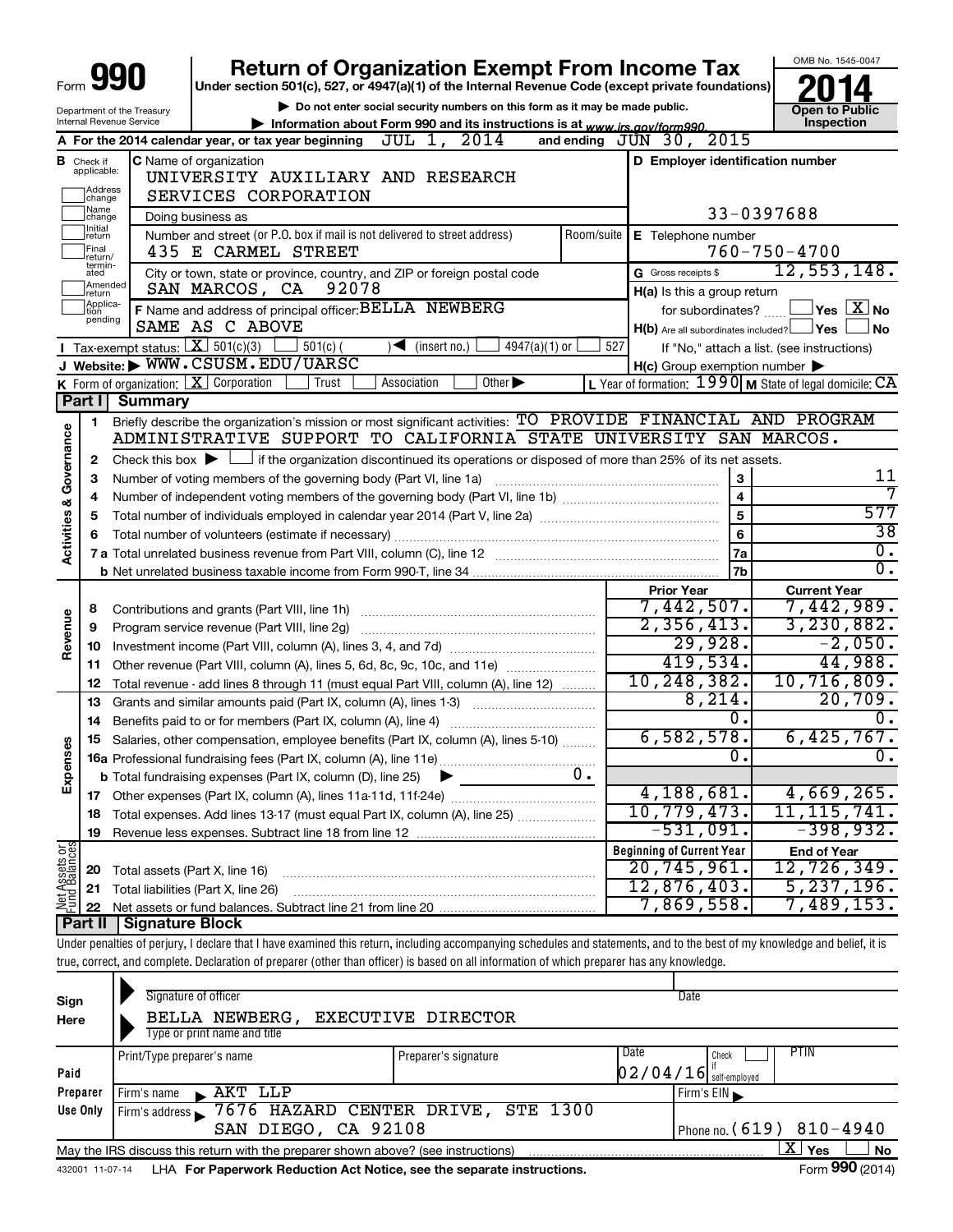|              | UNIVERSITY AUXILIARY AND RESEARCH<br>33-0397688<br>SERVICES CORPORATION<br>Page 2<br>Form 990 (2014)                                                                                           |
|--------------|------------------------------------------------------------------------------------------------------------------------------------------------------------------------------------------------|
|              | Part III   Statement of Program Service Accomplishments                                                                                                                                        |
|              | $\overline{\mathbf{X}}$                                                                                                                                                                        |
| 1            | Briefly describe the organization's mission:                                                                                                                                                   |
|              | THE UNIVERSITY AUXILIARY AND RESEARCH SERVICES CORPORATION IS A                                                                                                                                |
|              | NON-PROFIT TAX EXEMPT ORGANIZATION ESTABLISHED TO PROVIDE                                                                                                                                      |
|              | ADMINISTRATIVE AND OTHER BUSINESS SERVICES TO CALIFORNIA STATE                                                                                                                                 |
|              | UNIVERSITY SAN MARCOS.                                                                                                                                                                         |
| $\mathbf{2}$ | Did the organization undertake any significant program services during the year which were not listed on<br>$ {\mathsf Y}\mathsf{es}\ \boxed{{\mathsf X}}$ No<br>the prior Form 990 or 990-EZ? |
|              | If "Yes," describe these new services on Schedule O.                                                                                                                                           |
| 3            | $\overline{\ }$ Yes $\overline{\phantom{a}X}$ No<br>Did the organization cease conducting, or make significant changes in how it conducts, any program services?                               |
|              | If "Yes," describe these changes on Schedule O.                                                                                                                                                |
| 4            | Describe the organization's program service accomplishments for each of its three largest program services, as measured by expenses.                                                           |
|              | Section 501(c)(3) and 501(c)(4) organizations are required to report the amount of grants and allocations to others, the total expenses, and                                                   |
|              | revenue, if any, for each program service reported.                                                                                                                                            |
| 4a           | $6,404,812$ $\cdot$ including grants of \$<br>) (Expenses \$<br>(Code:<br>) (Revenue \$                                                                                                        |
|              | ADMINISTRATION OF RESEARCH AND TRAINING GRANTS AWARDED TO THE CAMPUS<br>FACULTY FROM VARIOUS FEDERAL, STATE, AND OTHER GOVERNMENTAL AGENCIES                                                   |
|              | AND PRIVATE FOUNDATIONS. FEDERAL GRANT REVENUES TOTALED \$6.4 MILLION                                                                                                                          |
|              | WHILE STATE AND LOCAL GOVERNMENT AGENCY GRANT REVENUES TOTALED                                                                                                                                 |
|              | \$690,000. GRANTS AND AWARDS FROM PRIVATE FOUNDATIONS AND OTHER                                                                                                                                |
|              | NON-GOVERNMENTAL ENTITIES TOTALED \$391,000.                                                                                                                                                   |
|              |                                                                                                                                                                                                |
|              |                                                                                                                                                                                                |
|              |                                                                                                                                                                                                |
|              |                                                                                                                                                                                                |
|              |                                                                                                                                                                                                |
|              | STUDENT'S ORGANIZATIONS. OTHER CAMPUS PROGRAMS FOR WHICH SERVICES WERE<br>PROVIDED INCLUDE FACULTY RESEARCH DEVELOPMENT AND VARIOUS COMMUNITY<br>OUTREACH PROGRAMS.                            |
|              |                                                                                                                                                                                                |
|              |                                                                                                                                                                                                |
|              |                                                                                                                                                                                                |
|              |                                                                                                                                                                                                |
| 4с           | 352,671.<br>(Code:<br>(Expenses \$<br>) (Revenue \$<br>including grants of \$                                                                                                                  |
|              | OPERATION OF THE CAMPUS FOOD SERVICE AND BOOKSTORE ACTIVITIES FOR THE                                                                                                                          |
|              | STUDENTS,<br>FACULTY, AND STAFF<br>OF<br><b>STATE</b><br>UNIVERSITY<br>SAN MARCOS.<br>CALIFORNIA                                                                                               |
|              |                                                                                                                                                                                                |
|              |                                                                                                                                                                                                |
|              |                                                                                                                                                                                                |
|              |                                                                                                                                                                                                |
|              |                                                                                                                                                                                                |
|              |                                                                                                                                                                                                |
|              |                                                                                                                                                                                                |
|              |                                                                                                                                                                                                |
|              |                                                                                                                                                                                                |
|              |                                                                                                                                                                                                |
|              | 4d Other program services (Describe in Schedule O.)<br>(Revenue \$<br>(Expenses \$<br>including grants of \$                                                                                   |
| 4е           | 8,869,807.<br>Total program service expenses                                                                                                                                                   |
| 432002       | Form 990 (2014)                                                                                                                                                                                |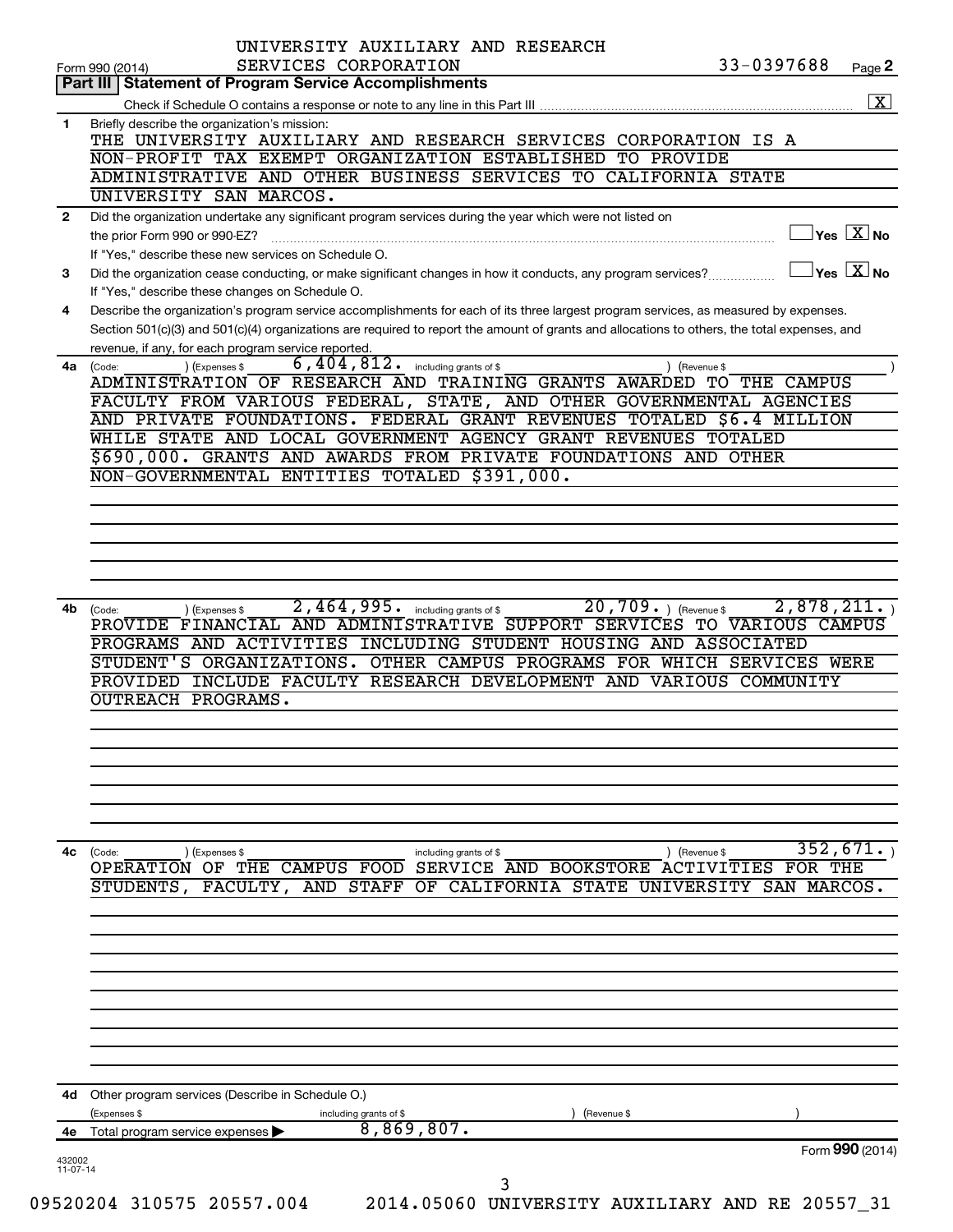**Part IV Checklist of Required Schedules**

|     |                                                                                                                                                                                                                                                   |                 | Yes                   | No                          |
|-----|---------------------------------------------------------------------------------------------------------------------------------------------------------------------------------------------------------------------------------------------------|-----------------|-----------------------|-----------------------------|
| 1   | Is the organization described in section 501(c)(3) or $4947(a)(1)$ (other than a private foundation)?                                                                                                                                             |                 |                       |                             |
|     | If "Yes," complete Schedule A                                                                                                                                                                                                                     | 1               | X                     |                             |
| 2   |                                                                                                                                                                                                                                                   | $\overline{2}$  | $\overline{\text{x}}$ |                             |
| 3   | Did the organization engage in direct or indirect political campaign activities on behalf of or in opposition to candidates for                                                                                                                   | 3               |                       | x                           |
| 4   | Section 501(c)(3) organizations. Did the organization engage in lobbying activities, or have a section 501(h) election in effect                                                                                                                  |                 |                       |                             |
|     |                                                                                                                                                                                                                                                   | 4               |                       | x                           |
| 5   | Is the organization a section 501(c)(4), 501(c)(5), or 501(c)(6) organization that receives membership dues, assessments, or                                                                                                                      |                 |                       |                             |
|     |                                                                                                                                                                                                                                                   | 5               |                       | x                           |
| 6   | Did the organization maintain any donor advised funds or any similar funds or accounts for which donors have the right to                                                                                                                         |                 |                       |                             |
|     | provide advice on the distribution or investment of amounts in such funds or accounts? If "Yes," complete Schedule D, Part I                                                                                                                      | 6               |                       | x                           |
| 7   | Did the organization receive or hold a conservation easement, including easements to preserve open space,                                                                                                                                         |                 |                       |                             |
|     | the environment, historic land areas, or historic structures? If "Yes," complete Schedule D, Part II                                                                                                                                              | $\overline{7}$  |                       | x                           |
| 8   | Did the organization maintain collections of works of art, historical treasures, or other similar assets? If "Yes," complete                                                                                                                      |                 |                       |                             |
|     |                                                                                                                                                                                                                                                   | 8               |                       | x                           |
| 9   | Did the organization report an amount in Part X, line 21, for escrow or custodial account liability; serve as a custodian for                                                                                                                     |                 |                       |                             |
|     | amounts not listed in Part X; or provide credit counseling, debt management, credit repair, or debt negotiation services?                                                                                                                         |                 |                       |                             |
|     | If "Yes," complete Schedule D, Part IV                                                                                                                                                                                                            | 9               |                       | x                           |
| 10  | Did the organization, directly or through a related organization, hold assets in temporarily restricted endowments, permanent                                                                                                                     |                 |                       | x                           |
|     |                                                                                                                                                                                                                                                   | 10              |                       |                             |
| 11  | If the organization's answer to any of the following questions is "Yes," then complete Schedule D, Parts VI, VII, VIII, IX, or X<br>as applicable.                                                                                                |                 |                       |                             |
|     | a Did the organization report an amount for land, buildings, and equipment in Part X, line 10? If "Yes," complete Schedule D,                                                                                                                     |                 |                       |                             |
|     | Part VI                                                                                                                                                                                                                                           | 11a             | x                     |                             |
|     | <b>b</b> Did the organization report an amount for investments - other securities in Part X, line 12 that is 5% or more of its total                                                                                                              |                 |                       |                             |
|     |                                                                                                                                                                                                                                                   | 11 <sub>b</sub> |                       | x                           |
|     | c Did the organization report an amount for investments - program related in Part X, line 13 that is 5% or more of its total                                                                                                                      |                 |                       |                             |
|     |                                                                                                                                                                                                                                                   | 11c             |                       | x                           |
|     | d Did the organization report an amount for other assets in Part X, line 15 that is 5% or more of its total assets reported in                                                                                                                    |                 |                       |                             |
|     |                                                                                                                                                                                                                                                   | 11d             | $\overline{\text{X}}$ | x                           |
|     | Did the organization report an amount for other liabilities in Part X, line 25? If "Yes," complete Schedule D, Part X                                                                                                                             | 11e             |                       |                             |
| f.  | Did the organization's separate or consolidated financial statements for the tax year include a footnote that addresses<br>the organization's liability for uncertain tax positions under FIN 48 (ASC 740)? If "Yes," complete Schedule D, Part X | 11f             | X                     |                             |
|     | 12a Did the organization obtain separate, independent audited financial statements for the tax year? If "Yes," complete                                                                                                                           |                 |                       |                             |
|     | Schedule D, Parts XI and XII                                                                                                                                                                                                                      | 12a             | X                     |                             |
|     | b Was the organization included in consolidated, independent audited financial statements for the tax year?                                                                                                                                       |                 |                       |                             |
|     | If "Yes," and if the organization answered "No" to line 12a, then completing Schedule D, Parts XI and XII is optional                                                                                                                             | 12b             | X                     |                             |
| 13  |                                                                                                                                                                                                                                                   | 13              |                       | $\overline{\text{X}}$       |
| 14a |                                                                                                                                                                                                                                                   | 14a             |                       | $\overline{\mathbf{X}}$     |
| b   | Did the organization have aggregate revenues or expenses of more than \$10,000 from grantmaking, fundraising, business,                                                                                                                           |                 |                       |                             |
|     | investment, and program service activities outside the United States, or aggregate foreign investments valued at \$100,000                                                                                                                        |                 |                       |                             |
|     |                                                                                                                                                                                                                                                   | 14b             |                       | x                           |
| 15  | Did the organization report on Part IX, column (A), line 3, more than \$5,000 of grants or other assistance to or for any                                                                                                                         |                 |                       |                             |
|     |                                                                                                                                                                                                                                                   | 15              |                       | x                           |
| 16  | Did the organization report on Part IX, column (A), line 3, more than \$5,000 of aggregate grants or other assistance to                                                                                                                          |                 |                       |                             |
|     |                                                                                                                                                                                                                                                   | 16              |                       | X                           |
| 17  | Did the organization report a total of more than \$15,000 of expenses for professional fundraising services on Part IX,                                                                                                                           | 17              |                       | x                           |
| 18  | Did the organization report more than \$15,000 total of fundraising event gross income and contributions on Part VIII, lines                                                                                                                      |                 |                       |                             |
|     |                                                                                                                                                                                                                                                   | 18              |                       | x                           |
| 19  | Did the organization report more than \$15,000 of gross income from gaming activities on Part VIII, line 9a? If "Yes,"                                                                                                                            |                 |                       |                             |
|     |                                                                                                                                                                                                                                                   | 19              |                       | x                           |
|     | 20a Did the organization operate one or more hospital facilities? If "Yes," complete Schedule H                                                                                                                                                   | 20a             |                       | $\overline{\text{x}}$       |
|     |                                                                                                                                                                                                                                                   | 20 <sub>b</sub> |                       |                             |
|     |                                                                                                                                                                                                                                                   |                 |                       | $F_{\text{sum}}$ 000 (2014) |

Form (2014) **990**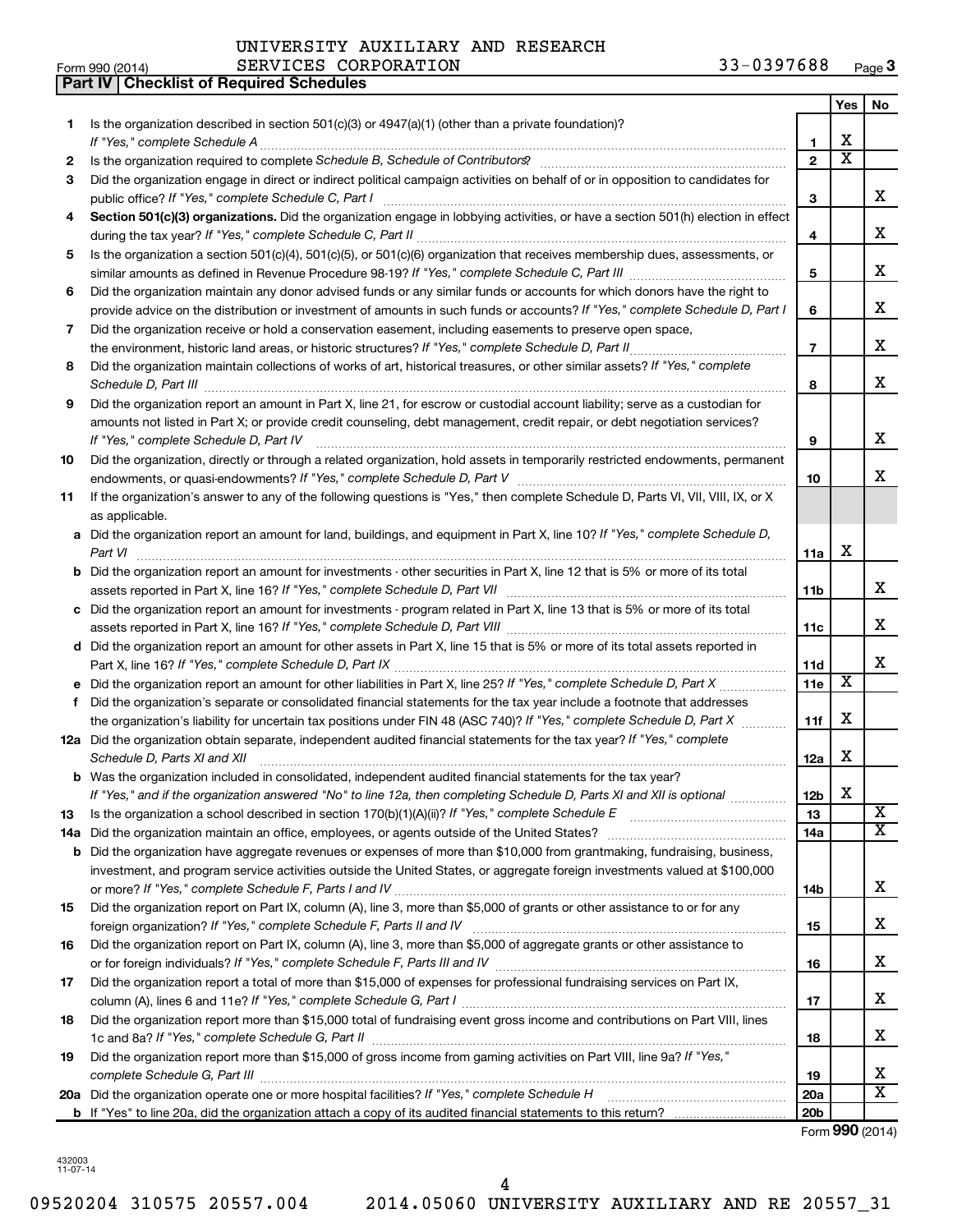|    | <b>Part IV   Checklist of Required Schedules (continued)</b>                                                                      |                 |     |                                     |
|----|-----------------------------------------------------------------------------------------------------------------------------------|-----------------|-----|-------------------------------------|
|    |                                                                                                                                   |                 | Yes | No                                  |
| 21 | Did the organization report more than \$5,000 of grants or other assistance to any domestic organization or                       |                 |     |                                     |
|    | domestic government on Part IX, column (A), line 1? If "Yes," complete Schedule I, Parts I and II                                 | 21              | X   |                                     |
| 22 | Did the organization report more than \$5,000 of grants or other assistance to or for domestic individuals on                     |                 |     |                                     |
|    |                                                                                                                                   | 22              |     | x                                   |
| 23 | Did the organization answer "Yes" to Part VII, Section A, line 3, 4, or 5 about compensation of the organization's current        |                 |     |                                     |
|    | and former officers, directors, trustees, key employees, and highest compensated employees? If "Yes," complete                    |                 |     |                                     |
|    | Schedule J                                                                                                                        | 23              | X   |                                     |
|    | 24a Did the organization have a tax-exempt bond issue with an outstanding principal amount of more than \$100,000 as of the       |                 |     |                                     |
|    | last day of the year, that was issued after December 31, 2002? If "Yes," answer lines 24b through 24d and complete                |                 |     |                                     |
|    | Schedule K. If "No", go to line 25a                                                                                               | 24a             |     | х                                   |
| b  | Did the organization invest any proceeds of tax-exempt bonds beyond a temporary period exception?                                 | 24 <sub>b</sub> |     |                                     |
| с  | Did the organization maintain an escrow account other than a refunding escrow at any time during the year to defease              |                 |     |                                     |
|    |                                                                                                                                   | 24c             |     |                                     |
|    | d Did the organization act as an "on behalf of" issuer for bonds outstanding at any time during the year?                         | 24d             |     |                                     |
|    | 25a Section 501(c)(3), 501(c)(4), and 501(c)(29) organizations. Did the organization engage in an excess benefit                  |                 |     |                                     |
|    |                                                                                                                                   | 25a             |     | x                                   |
|    | b Is the organization aware that it engaged in an excess benefit transaction with a disqualified person in a prior year, and      |                 |     |                                     |
|    | that the transaction has not been reported on any of the organization's prior Forms 990 or 990-EZ? If "Yes," complete             |                 |     |                                     |
|    | Schedule L, Part I                                                                                                                | 25 <sub>b</sub> |     | x                                   |
| 26 | Did the organization report any amount on Part X, line 5, 6, or 22 for receivables from or payables to any current or             |                 |     |                                     |
|    | former officers, directors, trustees, key employees, highest compensated employees, or disqualified persons? If "Yes,"            |                 |     |                                     |
|    | complete Schedule L, Part II                                                                                                      | 26              |     | X                                   |
| 27 | Did the organization provide a grant or other assistance to an officer, director, trustee, key employee, substantial              |                 |     |                                     |
|    | contributor or employee thereof, a grant selection committee member, or to a 35% controlled entity or family member               |                 |     |                                     |
|    |                                                                                                                                   | 27              |     | x                                   |
| 28 | Was the organization a party to a business transaction with one of the following parties (see Schedule L, Part IV                 |                 |     |                                     |
|    | instructions for applicable filing thresholds, conditions, and exceptions):                                                       |                 |     |                                     |
| а  | A current or former officer, director, trustee, or key employee? If "Yes," complete Schedule L, Part IV                           | <b>28a</b>      |     | х                                   |
|    | A family member of a current or former officer, director, trustee, or key employee? If "Yes," complete Schedule L, Part IV        | 28 <sub>b</sub> |     | $\overline{X}$                      |
|    | c An entity of which a current or former officer, director, trustee, or key employee (or a family member thereof) was an officer, |                 |     |                                     |
|    | director, trustee, or direct or indirect owner? If "Yes," complete Schedule L, Part IV [[[[[[[[[[[[[[[[[[[[[[                     | 28c             |     | X<br>$\overline{\mathbf{x}}$        |
| 29 |                                                                                                                                   | 29              |     |                                     |
| 30 | Did the organization receive contributions of art, historical treasures, or other similar assets, or qualified conservation       |                 |     |                                     |
|    |                                                                                                                                   | 30              |     | x                                   |
| 31 | Did the organization liquidate, terminate, or dissolve and cease operations?                                                      |                 |     | х                                   |
|    |                                                                                                                                   | 31              |     |                                     |
| 32 | Did the organization sell, exchange, dispose of, or transfer more than 25% of its net assets? If "Yes," complete                  |                 |     | X                                   |
|    | Did the organization own 100% of an entity disregarded as separate from the organization under Regulations                        | 32              |     |                                     |
| 33 |                                                                                                                                   | 33              |     | x                                   |
| 34 | Was the organization related to any tax-exempt or taxable entity? If "Yes," complete Schedule R, Part II, III, or IV, and         |                 |     |                                     |
|    | Part V, line 1                                                                                                                    | 34              | Χ   |                                     |
|    |                                                                                                                                   | 35a             |     | X                                   |
|    | b If "Yes" to line 35a, did the organization receive any payment from or engage in any transaction with a controlled entity       |                 |     |                                     |
|    |                                                                                                                                   | 35 <sub>b</sub> |     |                                     |
| 36 | Section 501(c)(3) organizations. Did the organization make any transfers to an exempt non-charitable related organization?        |                 |     |                                     |
|    |                                                                                                                                   | 36              | X   |                                     |
| 37 | Did the organization conduct more than 5% of its activities through an entity that is not a related organization                  |                 |     |                                     |
|    |                                                                                                                                   | 37              |     | x                                   |
| 38 | Did the organization complete Schedule O and provide explanations in Schedule O for Part VI, lines 11b and 19?                    |                 |     |                                     |
|    |                                                                                                                                   | 38              | X   |                                     |
|    |                                                                                                                                   |                 |     | $F_{\text{arm}}$ QQ $\Omega$ (2014) |

Form (2014) **990**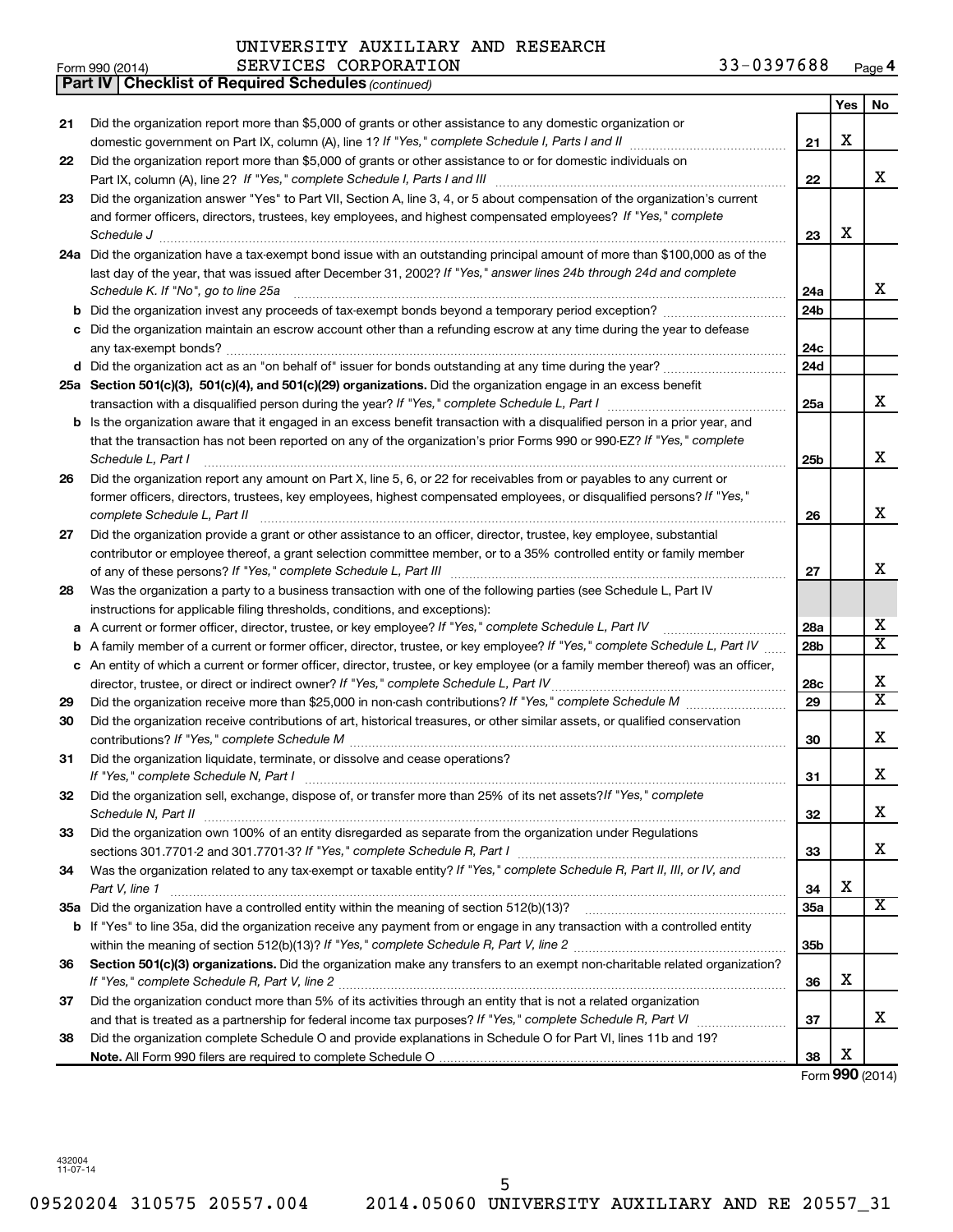| Yes<br>No<br>267<br>1a<br>1 <sub>b</sub><br>Enter the number of Forms W-2G included in line 1a. Enter -0- if not applicable<br>c Did the organization comply with backup withholding rules for reportable payments to vendors and reportable gaming<br>X<br>1c<br>2a Enter the number of employees reported on Form W-3, Transmittal of Wage and Tax Statements,<br>577<br>2a<br>filed for the calendar year ending with or within the year covered by this return<br>X<br><b>b</b> If at least one is reported on line 2a, did the organization file all required federal employment tax returns?<br>2b<br>x<br>3a Did the organization have unrelated business gross income of \$1,000 or more during the year?<br>За<br>3b<br>4a At any time during the calendar year, did the organization have an interest in, or a signature or other authority over, a<br>x<br>financial account in a foreign country (such as a bank account, securities account, or other financial account)?<br>4a<br><b>b</b> If "Yes," enter the name of the foreign country: $\blacktriangleright$<br>See instructions for filing requirements for FinCEN Form 114, Report of Foreign Bank and Financial Accounts (FBAR).<br>х<br>5a<br>$\overline{\mathtt{x}}$<br>5b<br>5c<br>6a Does the organization have annual gross receipts that are normally greater than \$100,000, and did the organization solicit<br>х<br>6a<br><b>b</b> If "Yes," did the organization include with every solicitation an express statement that such contributions or gifts<br>were not tax deductible?<br>6b<br>Organizations that may receive deductible contributions under section 170(c).<br>7<br>х<br>Did the organization receive a payment in excess of \$75 made partly as a contribution and partly for goods and services provided to the payor?<br>7a<br>7b<br>c Did the organization sell, exchange, or otherwise dispose of tangible personal property for which it was required<br>х<br>7c<br>7d<br>х<br>Did the organization receive any funds, directly or indirectly, to pay premiums on a personal benefit contract?<br>7е<br>$\overline{\texttt{x}}$<br>7f<br>t<br>If the organization received a contribution of qualified intellectual property, did the organization file Form 8899 as required?<br>7g<br>If the organization received a contribution of cars, boats, airplanes, or other vehicles, did the organization file a Form 1098-C?<br>7h<br>h<br>Sponsoring organizations maintaining donor advised funds. Did a donor advised fund maintained by the<br>8<br>8<br>Sponsoring organizations maintaining donor advised funds.<br>9<br>эа<br>9b<br>Section 501(c)(7) organizations. Enter:<br>10<br>10a<br>а<br><b>b</b> Gross receipts, included on Form 990, Part VIII, line 12, for public use of club facilities <i>manumum</i><br>10b<br>Section 501(c)(12) organizations. Enter:<br>11<br>11a<br>а<br><b>b</b> Gross income from other sources (Do not net amounts due or paid to other sources against<br>amounts due or received from them.)<br>11b<br>12a Section 4947(a)(1) non-exempt charitable trusts. Is the organization filing Form 990 in lieu of Form 1041?<br>12a<br>b If "Yes," enter the amount of tax-exempt interest received or accrued during the year<br>12b<br>Section 501(c)(29) qualified nonprofit health insurance issuers.<br>a Is the organization licensed to issue qualified health plans in more than one state?<br>13a<br>Note. See the instructions for additional information the organization must report on Schedule O.<br><b>b</b> Enter the amount of reserves the organization is required to maintain by the states in which the<br>13b<br>13с<br>X.<br>14a Did the organization receive any payments for indoor tanning services during the tax year?<br>14a<br>14b |    | Part V<br><b>Statements Regarding Other IRS Filings and Tax Compliance</b><br>Check if Schedule O contains a response or note to any line in this Part V |  |  |
|-------------------------------------------------------------------------------------------------------------------------------------------------------------------------------------------------------------------------------------------------------------------------------------------------------------------------------------------------------------------------------------------------------------------------------------------------------------------------------------------------------------------------------------------------------------------------------------------------------------------------------------------------------------------------------------------------------------------------------------------------------------------------------------------------------------------------------------------------------------------------------------------------------------------------------------------------------------------------------------------------------------------------------------------------------------------------------------------------------------------------------------------------------------------------------------------------------------------------------------------------------------------------------------------------------------------------------------------------------------------------------------------------------------------------------------------------------------------------------------------------------------------------------------------------------------------------------------------------------------------------------------------------------------------------------------------------------------------------------------------------------------------------------------------------------------------------------------------------------------------------------------------------------------------------------------------------------------------------------------------------------------------------------------------------------------------------------------------------------------------------------------------------------------------------------------------------------------------------------------------------------------------------------------------------------------------------------------------------------------------------------------------------------------------------------------------------------------------------------------------------------------------------------------------------------------------------------------------------------------------------------------------------------------------------------------------------------------------------------------------------------------------------------------------------------------------------------------------------------------------------------------------------------------------------------------------------------------------------------------------------------------------------------------------------------------------------------------------------------------------------------------------------------------------------------------------------------------------------------------------------------------------------------------------------------------------------------------------------------------------------------------------------------------------------------------------------------------------------------------------------------------------------------------------------------------------------------------------------------------------------------------------------------------------------------------------------------------------------------------------------------------------------------------------------------------|----|----------------------------------------------------------------------------------------------------------------------------------------------------------|--|--|
|                                                                                                                                                                                                                                                                                                                                                                                                                                                                                                                                                                                                                                                                                                                                                                                                                                                                                                                                                                                                                                                                                                                                                                                                                                                                                                                                                                                                                                                                                                                                                                                                                                                                                                                                                                                                                                                                                                                                                                                                                                                                                                                                                                                                                                                                                                                                                                                                                                                                                                                                                                                                                                                                                                                                                                                                                                                                                                                                                                                                                                                                                                                                                                                                                                                                                                                                                                                                                                                                                                                                                                                                                                                                                                                                                                                                             |    |                                                                                                                                                          |  |  |
|                                                                                                                                                                                                                                                                                                                                                                                                                                                                                                                                                                                                                                                                                                                                                                                                                                                                                                                                                                                                                                                                                                                                                                                                                                                                                                                                                                                                                                                                                                                                                                                                                                                                                                                                                                                                                                                                                                                                                                                                                                                                                                                                                                                                                                                                                                                                                                                                                                                                                                                                                                                                                                                                                                                                                                                                                                                                                                                                                                                                                                                                                                                                                                                                                                                                                                                                                                                                                                                                                                                                                                                                                                                                                                                                                                                                             |    |                                                                                                                                                          |  |  |
|                                                                                                                                                                                                                                                                                                                                                                                                                                                                                                                                                                                                                                                                                                                                                                                                                                                                                                                                                                                                                                                                                                                                                                                                                                                                                                                                                                                                                                                                                                                                                                                                                                                                                                                                                                                                                                                                                                                                                                                                                                                                                                                                                                                                                                                                                                                                                                                                                                                                                                                                                                                                                                                                                                                                                                                                                                                                                                                                                                                                                                                                                                                                                                                                                                                                                                                                                                                                                                                                                                                                                                                                                                                                                                                                                                                                             |    |                                                                                                                                                          |  |  |
|                                                                                                                                                                                                                                                                                                                                                                                                                                                                                                                                                                                                                                                                                                                                                                                                                                                                                                                                                                                                                                                                                                                                                                                                                                                                                                                                                                                                                                                                                                                                                                                                                                                                                                                                                                                                                                                                                                                                                                                                                                                                                                                                                                                                                                                                                                                                                                                                                                                                                                                                                                                                                                                                                                                                                                                                                                                                                                                                                                                                                                                                                                                                                                                                                                                                                                                                                                                                                                                                                                                                                                                                                                                                                                                                                                                                             |    |                                                                                                                                                          |  |  |
|                                                                                                                                                                                                                                                                                                                                                                                                                                                                                                                                                                                                                                                                                                                                                                                                                                                                                                                                                                                                                                                                                                                                                                                                                                                                                                                                                                                                                                                                                                                                                                                                                                                                                                                                                                                                                                                                                                                                                                                                                                                                                                                                                                                                                                                                                                                                                                                                                                                                                                                                                                                                                                                                                                                                                                                                                                                                                                                                                                                                                                                                                                                                                                                                                                                                                                                                                                                                                                                                                                                                                                                                                                                                                                                                                                                                             |    |                                                                                                                                                          |  |  |
|                                                                                                                                                                                                                                                                                                                                                                                                                                                                                                                                                                                                                                                                                                                                                                                                                                                                                                                                                                                                                                                                                                                                                                                                                                                                                                                                                                                                                                                                                                                                                                                                                                                                                                                                                                                                                                                                                                                                                                                                                                                                                                                                                                                                                                                                                                                                                                                                                                                                                                                                                                                                                                                                                                                                                                                                                                                                                                                                                                                                                                                                                                                                                                                                                                                                                                                                                                                                                                                                                                                                                                                                                                                                                                                                                                                                             |    |                                                                                                                                                          |  |  |
|                                                                                                                                                                                                                                                                                                                                                                                                                                                                                                                                                                                                                                                                                                                                                                                                                                                                                                                                                                                                                                                                                                                                                                                                                                                                                                                                                                                                                                                                                                                                                                                                                                                                                                                                                                                                                                                                                                                                                                                                                                                                                                                                                                                                                                                                                                                                                                                                                                                                                                                                                                                                                                                                                                                                                                                                                                                                                                                                                                                                                                                                                                                                                                                                                                                                                                                                                                                                                                                                                                                                                                                                                                                                                                                                                                                                             |    |                                                                                                                                                          |  |  |
|                                                                                                                                                                                                                                                                                                                                                                                                                                                                                                                                                                                                                                                                                                                                                                                                                                                                                                                                                                                                                                                                                                                                                                                                                                                                                                                                                                                                                                                                                                                                                                                                                                                                                                                                                                                                                                                                                                                                                                                                                                                                                                                                                                                                                                                                                                                                                                                                                                                                                                                                                                                                                                                                                                                                                                                                                                                                                                                                                                                                                                                                                                                                                                                                                                                                                                                                                                                                                                                                                                                                                                                                                                                                                                                                                                                                             |    |                                                                                                                                                          |  |  |
|                                                                                                                                                                                                                                                                                                                                                                                                                                                                                                                                                                                                                                                                                                                                                                                                                                                                                                                                                                                                                                                                                                                                                                                                                                                                                                                                                                                                                                                                                                                                                                                                                                                                                                                                                                                                                                                                                                                                                                                                                                                                                                                                                                                                                                                                                                                                                                                                                                                                                                                                                                                                                                                                                                                                                                                                                                                                                                                                                                                                                                                                                                                                                                                                                                                                                                                                                                                                                                                                                                                                                                                                                                                                                                                                                                                                             |    |                                                                                                                                                          |  |  |
|                                                                                                                                                                                                                                                                                                                                                                                                                                                                                                                                                                                                                                                                                                                                                                                                                                                                                                                                                                                                                                                                                                                                                                                                                                                                                                                                                                                                                                                                                                                                                                                                                                                                                                                                                                                                                                                                                                                                                                                                                                                                                                                                                                                                                                                                                                                                                                                                                                                                                                                                                                                                                                                                                                                                                                                                                                                                                                                                                                                                                                                                                                                                                                                                                                                                                                                                                                                                                                                                                                                                                                                                                                                                                                                                                                                                             |    |                                                                                                                                                          |  |  |
|                                                                                                                                                                                                                                                                                                                                                                                                                                                                                                                                                                                                                                                                                                                                                                                                                                                                                                                                                                                                                                                                                                                                                                                                                                                                                                                                                                                                                                                                                                                                                                                                                                                                                                                                                                                                                                                                                                                                                                                                                                                                                                                                                                                                                                                                                                                                                                                                                                                                                                                                                                                                                                                                                                                                                                                                                                                                                                                                                                                                                                                                                                                                                                                                                                                                                                                                                                                                                                                                                                                                                                                                                                                                                                                                                                                                             |    |                                                                                                                                                          |  |  |
|                                                                                                                                                                                                                                                                                                                                                                                                                                                                                                                                                                                                                                                                                                                                                                                                                                                                                                                                                                                                                                                                                                                                                                                                                                                                                                                                                                                                                                                                                                                                                                                                                                                                                                                                                                                                                                                                                                                                                                                                                                                                                                                                                                                                                                                                                                                                                                                                                                                                                                                                                                                                                                                                                                                                                                                                                                                                                                                                                                                                                                                                                                                                                                                                                                                                                                                                                                                                                                                                                                                                                                                                                                                                                                                                                                                                             |    |                                                                                                                                                          |  |  |
|                                                                                                                                                                                                                                                                                                                                                                                                                                                                                                                                                                                                                                                                                                                                                                                                                                                                                                                                                                                                                                                                                                                                                                                                                                                                                                                                                                                                                                                                                                                                                                                                                                                                                                                                                                                                                                                                                                                                                                                                                                                                                                                                                                                                                                                                                                                                                                                                                                                                                                                                                                                                                                                                                                                                                                                                                                                                                                                                                                                                                                                                                                                                                                                                                                                                                                                                                                                                                                                                                                                                                                                                                                                                                                                                                                                                             |    |                                                                                                                                                          |  |  |
|                                                                                                                                                                                                                                                                                                                                                                                                                                                                                                                                                                                                                                                                                                                                                                                                                                                                                                                                                                                                                                                                                                                                                                                                                                                                                                                                                                                                                                                                                                                                                                                                                                                                                                                                                                                                                                                                                                                                                                                                                                                                                                                                                                                                                                                                                                                                                                                                                                                                                                                                                                                                                                                                                                                                                                                                                                                                                                                                                                                                                                                                                                                                                                                                                                                                                                                                                                                                                                                                                                                                                                                                                                                                                                                                                                                                             |    |                                                                                                                                                          |  |  |
|                                                                                                                                                                                                                                                                                                                                                                                                                                                                                                                                                                                                                                                                                                                                                                                                                                                                                                                                                                                                                                                                                                                                                                                                                                                                                                                                                                                                                                                                                                                                                                                                                                                                                                                                                                                                                                                                                                                                                                                                                                                                                                                                                                                                                                                                                                                                                                                                                                                                                                                                                                                                                                                                                                                                                                                                                                                                                                                                                                                                                                                                                                                                                                                                                                                                                                                                                                                                                                                                                                                                                                                                                                                                                                                                                                                                             |    |                                                                                                                                                          |  |  |
|                                                                                                                                                                                                                                                                                                                                                                                                                                                                                                                                                                                                                                                                                                                                                                                                                                                                                                                                                                                                                                                                                                                                                                                                                                                                                                                                                                                                                                                                                                                                                                                                                                                                                                                                                                                                                                                                                                                                                                                                                                                                                                                                                                                                                                                                                                                                                                                                                                                                                                                                                                                                                                                                                                                                                                                                                                                                                                                                                                                                                                                                                                                                                                                                                                                                                                                                                                                                                                                                                                                                                                                                                                                                                                                                                                                                             |    |                                                                                                                                                          |  |  |
|                                                                                                                                                                                                                                                                                                                                                                                                                                                                                                                                                                                                                                                                                                                                                                                                                                                                                                                                                                                                                                                                                                                                                                                                                                                                                                                                                                                                                                                                                                                                                                                                                                                                                                                                                                                                                                                                                                                                                                                                                                                                                                                                                                                                                                                                                                                                                                                                                                                                                                                                                                                                                                                                                                                                                                                                                                                                                                                                                                                                                                                                                                                                                                                                                                                                                                                                                                                                                                                                                                                                                                                                                                                                                                                                                                                                             |    |                                                                                                                                                          |  |  |
|                                                                                                                                                                                                                                                                                                                                                                                                                                                                                                                                                                                                                                                                                                                                                                                                                                                                                                                                                                                                                                                                                                                                                                                                                                                                                                                                                                                                                                                                                                                                                                                                                                                                                                                                                                                                                                                                                                                                                                                                                                                                                                                                                                                                                                                                                                                                                                                                                                                                                                                                                                                                                                                                                                                                                                                                                                                                                                                                                                                                                                                                                                                                                                                                                                                                                                                                                                                                                                                                                                                                                                                                                                                                                                                                                                                                             |    |                                                                                                                                                          |  |  |
|                                                                                                                                                                                                                                                                                                                                                                                                                                                                                                                                                                                                                                                                                                                                                                                                                                                                                                                                                                                                                                                                                                                                                                                                                                                                                                                                                                                                                                                                                                                                                                                                                                                                                                                                                                                                                                                                                                                                                                                                                                                                                                                                                                                                                                                                                                                                                                                                                                                                                                                                                                                                                                                                                                                                                                                                                                                                                                                                                                                                                                                                                                                                                                                                                                                                                                                                                                                                                                                                                                                                                                                                                                                                                                                                                                                                             |    |                                                                                                                                                          |  |  |
|                                                                                                                                                                                                                                                                                                                                                                                                                                                                                                                                                                                                                                                                                                                                                                                                                                                                                                                                                                                                                                                                                                                                                                                                                                                                                                                                                                                                                                                                                                                                                                                                                                                                                                                                                                                                                                                                                                                                                                                                                                                                                                                                                                                                                                                                                                                                                                                                                                                                                                                                                                                                                                                                                                                                                                                                                                                                                                                                                                                                                                                                                                                                                                                                                                                                                                                                                                                                                                                                                                                                                                                                                                                                                                                                                                                                             |    |                                                                                                                                                          |  |  |
|                                                                                                                                                                                                                                                                                                                                                                                                                                                                                                                                                                                                                                                                                                                                                                                                                                                                                                                                                                                                                                                                                                                                                                                                                                                                                                                                                                                                                                                                                                                                                                                                                                                                                                                                                                                                                                                                                                                                                                                                                                                                                                                                                                                                                                                                                                                                                                                                                                                                                                                                                                                                                                                                                                                                                                                                                                                                                                                                                                                                                                                                                                                                                                                                                                                                                                                                                                                                                                                                                                                                                                                                                                                                                                                                                                                                             |    |                                                                                                                                                          |  |  |
|                                                                                                                                                                                                                                                                                                                                                                                                                                                                                                                                                                                                                                                                                                                                                                                                                                                                                                                                                                                                                                                                                                                                                                                                                                                                                                                                                                                                                                                                                                                                                                                                                                                                                                                                                                                                                                                                                                                                                                                                                                                                                                                                                                                                                                                                                                                                                                                                                                                                                                                                                                                                                                                                                                                                                                                                                                                                                                                                                                                                                                                                                                                                                                                                                                                                                                                                                                                                                                                                                                                                                                                                                                                                                                                                                                                                             |    |                                                                                                                                                          |  |  |
|                                                                                                                                                                                                                                                                                                                                                                                                                                                                                                                                                                                                                                                                                                                                                                                                                                                                                                                                                                                                                                                                                                                                                                                                                                                                                                                                                                                                                                                                                                                                                                                                                                                                                                                                                                                                                                                                                                                                                                                                                                                                                                                                                                                                                                                                                                                                                                                                                                                                                                                                                                                                                                                                                                                                                                                                                                                                                                                                                                                                                                                                                                                                                                                                                                                                                                                                                                                                                                                                                                                                                                                                                                                                                                                                                                                                             |    |                                                                                                                                                          |  |  |
|                                                                                                                                                                                                                                                                                                                                                                                                                                                                                                                                                                                                                                                                                                                                                                                                                                                                                                                                                                                                                                                                                                                                                                                                                                                                                                                                                                                                                                                                                                                                                                                                                                                                                                                                                                                                                                                                                                                                                                                                                                                                                                                                                                                                                                                                                                                                                                                                                                                                                                                                                                                                                                                                                                                                                                                                                                                                                                                                                                                                                                                                                                                                                                                                                                                                                                                                                                                                                                                                                                                                                                                                                                                                                                                                                                                                             |    |                                                                                                                                                          |  |  |
|                                                                                                                                                                                                                                                                                                                                                                                                                                                                                                                                                                                                                                                                                                                                                                                                                                                                                                                                                                                                                                                                                                                                                                                                                                                                                                                                                                                                                                                                                                                                                                                                                                                                                                                                                                                                                                                                                                                                                                                                                                                                                                                                                                                                                                                                                                                                                                                                                                                                                                                                                                                                                                                                                                                                                                                                                                                                                                                                                                                                                                                                                                                                                                                                                                                                                                                                                                                                                                                                                                                                                                                                                                                                                                                                                                                                             |    |                                                                                                                                                          |  |  |
|                                                                                                                                                                                                                                                                                                                                                                                                                                                                                                                                                                                                                                                                                                                                                                                                                                                                                                                                                                                                                                                                                                                                                                                                                                                                                                                                                                                                                                                                                                                                                                                                                                                                                                                                                                                                                                                                                                                                                                                                                                                                                                                                                                                                                                                                                                                                                                                                                                                                                                                                                                                                                                                                                                                                                                                                                                                                                                                                                                                                                                                                                                                                                                                                                                                                                                                                                                                                                                                                                                                                                                                                                                                                                                                                                                                                             |    |                                                                                                                                                          |  |  |
|                                                                                                                                                                                                                                                                                                                                                                                                                                                                                                                                                                                                                                                                                                                                                                                                                                                                                                                                                                                                                                                                                                                                                                                                                                                                                                                                                                                                                                                                                                                                                                                                                                                                                                                                                                                                                                                                                                                                                                                                                                                                                                                                                                                                                                                                                                                                                                                                                                                                                                                                                                                                                                                                                                                                                                                                                                                                                                                                                                                                                                                                                                                                                                                                                                                                                                                                                                                                                                                                                                                                                                                                                                                                                                                                                                                                             |    |                                                                                                                                                          |  |  |
|                                                                                                                                                                                                                                                                                                                                                                                                                                                                                                                                                                                                                                                                                                                                                                                                                                                                                                                                                                                                                                                                                                                                                                                                                                                                                                                                                                                                                                                                                                                                                                                                                                                                                                                                                                                                                                                                                                                                                                                                                                                                                                                                                                                                                                                                                                                                                                                                                                                                                                                                                                                                                                                                                                                                                                                                                                                                                                                                                                                                                                                                                                                                                                                                                                                                                                                                                                                                                                                                                                                                                                                                                                                                                                                                                                                                             |    |                                                                                                                                                          |  |  |
|                                                                                                                                                                                                                                                                                                                                                                                                                                                                                                                                                                                                                                                                                                                                                                                                                                                                                                                                                                                                                                                                                                                                                                                                                                                                                                                                                                                                                                                                                                                                                                                                                                                                                                                                                                                                                                                                                                                                                                                                                                                                                                                                                                                                                                                                                                                                                                                                                                                                                                                                                                                                                                                                                                                                                                                                                                                                                                                                                                                                                                                                                                                                                                                                                                                                                                                                                                                                                                                                                                                                                                                                                                                                                                                                                                                                             |    |                                                                                                                                                          |  |  |
|                                                                                                                                                                                                                                                                                                                                                                                                                                                                                                                                                                                                                                                                                                                                                                                                                                                                                                                                                                                                                                                                                                                                                                                                                                                                                                                                                                                                                                                                                                                                                                                                                                                                                                                                                                                                                                                                                                                                                                                                                                                                                                                                                                                                                                                                                                                                                                                                                                                                                                                                                                                                                                                                                                                                                                                                                                                                                                                                                                                                                                                                                                                                                                                                                                                                                                                                                                                                                                                                                                                                                                                                                                                                                                                                                                                                             |    |                                                                                                                                                          |  |  |
|                                                                                                                                                                                                                                                                                                                                                                                                                                                                                                                                                                                                                                                                                                                                                                                                                                                                                                                                                                                                                                                                                                                                                                                                                                                                                                                                                                                                                                                                                                                                                                                                                                                                                                                                                                                                                                                                                                                                                                                                                                                                                                                                                                                                                                                                                                                                                                                                                                                                                                                                                                                                                                                                                                                                                                                                                                                                                                                                                                                                                                                                                                                                                                                                                                                                                                                                                                                                                                                                                                                                                                                                                                                                                                                                                                                                             |    |                                                                                                                                                          |  |  |
|                                                                                                                                                                                                                                                                                                                                                                                                                                                                                                                                                                                                                                                                                                                                                                                                                                                                                                                                                                                                                                                                                                                                                                                                                                                                                                                                                                                                                                                                                                                                                                                                                                                                                                                                                                                                                                                                                                                                                                                                                                                                                                                                                                                                                                                                                                                                                                                                                                                                                                                                                                                                                                                                                                                                                                                                                                                                                                                                                                                                                                                                                                                                                                                                                                                                                                                                                                                                                                                                                                                                                                                                                                                                                                                                                                                                             |    |                                                                                                                                                          |  |  |
|                                                                                                                                                                                                                                                                                                                                                                                                                                                                                                                                                                                                                                                                                                                                                                                                                                                                                                                                                                                                                                                                                                                                                                                                                                                                                                                                                                                                                                                                                                                                                                                                                                                                                                                                                                                                                                                                                                                                                                                                                                                                                                                                                                                                                                                                                                                                                                                                                                                                                                                                                                                                                                                                                                                                                                                                                                                                                                                                                                                                                                                                                                                                                                                                                                                                                                                                                                                                                                                                                                                                                                                                                                                                                                                                                                                                             |    |                                                                                                                                                          |  |  |
|                                                                                                                                                                                                                                                                                                                                                                                                                                                                                                                                                                                                                                                                                                                                                                                                                                                                                                                                                                                                                                                                                                                                                                                                                                                                                                                                                                                                                                                                                                                                                                                                                                                                                                                                                                                                                                                                                                                                                                                                                                                                                                                                                                                                                                                                                                                                                                                                                                                                                                                                                                                                                                                                                                                                                                                                                                                                                                                                                                                                                                                                                                                                                                                                                                                                                                                                                                                                                                                                                                                                                                                                                                                                                                                                                                                                             |    |                                                                                                                                                          |  |  |
|                                                                                                                                                                                                                                                                                                                                                                                                                                                                                                                                                                                                                                                                                                                                                                                                                                                                                                                                                                                                                                                                                                                                                                                                                                                                                                                                                                                                                                                                                                                                                                                                                                                                                                                                                                                                                                                                                                                                                                                                                                                                                                                                                                                                                                                                                                                                                                                                                                                                                                                                                                                                                                                                                                                                                                                                                                                                                                                                                                                                                                                                                                                                                                                                                                                                                                                                                                                                                                                                                                                                                                                                                                                                                                                                                                                                             |    |                                                                                                                                                          |  |  |
|                                                                                                                                                                                                                                                                                                                                                                                                                                                                                                                                                                                                                                                                                                                                                                                                                                                                                                                                                                                                                                                                                                                                                                                                                                                                                                                                                                                                                                                                                                                                                                                                                                                                                                                                                                                                                                                                                                                                                                                                                                                                                                                                                                                                                                                                                                                                                                                                                                                                                                                                                                                                                                                                                                                                                                                                                                                                                                                                                                                                                                                                                                                                                                                                                                                                                                                                                                                                                                                                                                                                                                                                                                                                                                                                                                                                             |    |                                                                                                                                                          |  |  |
|                                                                                                                                                                                                                                                                                                                                                                                                                                                                                                                                                                                                                                                                                                                                                                                                                                                                                                                                                                                                                                                                                                                                                                                                                                                                                                                                                                                                                                                                                                                                                                                                                                                                                                                                                                                                                                                                                                                                                                                                                                                                                                                                                                                                                                                                                                                                                                                                                                                                                                                                                                                                                                                                                                                                                                                                                                                                                                                                                                                                                                                                                                                                                                                                                                                                                                                                                                                                                                                                                                                                                                                                                                                                                                                                                                                                             |    |                                                                                                                                                          |  |  |
|                                                                                                                                                                                                                                                                                                                                                                                                                                                                                                                                                                                                                                                                                                                                                                                                                                                                                                                                                                                                                                                                                                                                                                                                                                                                                                                                                                                                                                                                                                                                                                                                                                                                                                                                                                                                                                                                                                                                                                                                                                                                                                                                                                                                                                                                                                                                                                                                                                                                                                                                                                                                                                                                                                                                                                                                                                                                                                                                                                                                                                                                                                                                                                                                                                                                                                                                                                                                                                                                                                                                                                                                                                                                                                                                                                                                             |    |                                                                                                                                                          |  |  |
|                                                                                                                                                                                                                                                                                                                                                                                                                                                                                                                                                                                                                                                                                                                                                                                                                                                                                                                                                                                                                                                                                                                                                                                                                                                                                                                                                                                                                                                                                                                                                                                                                                                                                                                                                                                                                                                                                                                                                                                                                                                                                                                                                                                                                                                                                                                                                                                                                                                                                                                                                                                                                                                                                                                                                                                                                                                                                                                                                                                                                                                                                                                                                                                                                                                                                                                                                                                                                                                                                                                                                                                                                                                                                                                                                                                                             |    |                                                                                                                                                          |  |  |
|                                                                                                                                                                                                                                                                                                                                                                                                                                                                                                                                                                                                                                                                                                                                                                                                                                                                                                                                                                                                                                                                                                                                                                                                                                                                                                                                                                                                                                                                                                                                                                                                                                                                                                                                                                                                                                                                                                                                                                                                                                                                                                                                                                                                                                                                                                                                                                                                                                                                                                                                                                                                                                                                                                                                                                                                                                                                                                                                                                                                                                                                                                                                                                                                                                                                                                                                                                                                                                                                                                                                                                                                                                                                                                                                                                                                             |    |                                                                                                                                                          |  |  |
|                                                                                                                                                                                                                                                                                                                                                                                                                                                                                                                                                                                                                                                                                                                                                                                                                                                                                                                                                                                                                                                                                                                                                                                                                                                                                                                                                                                                                                                                                                                                                                                                                                                                                                                                                                                                                                                                                                                                                                                                                                                                                                                                                                                                                                                                                                                                                                                                                                                                                                                                                                                                                                                                                                                                                                                                                                                                                                                                                                                                                                                                                                                                                                                                                                                                                                                                                                                                                                                                                                                                                                                                                                                                                                                                                                                                             |    |                                                                                                                                                          |  |  |
|                                                                                                                                                                                                                                                                                                                                                                                                                                                                                                                                                                                                                                                                                                                                                                                                                                                                                                                                                                                                                                                                                                                                                                                                                                                                                                                                                                                                                                                                                                                                                                                                                                                                                                                                                                                                                                                                                                                                                                                                                                                                                                                                                                                                                                                                                                                                                                                                                                                                                                                                                                                                                                                                                                                                                                                                                                                                                                                                                                                                                                                                                                                                                                                                                                                                                                                                                                                                                                                                                                                                                                                                                                                                                                                                                                                                             |    |                                                                                                                                                          |  |  |
|                                                                                                                                                                                                                                                                                                                                                                                                                                                                                                                                                                                                                                                                                                                                                                                                                                                                                                                                                                                                                                                                                                                                                                                                                                                                                                                                                                                                                                                                                                                                                                                                                                                                                                                                                                                                                                                                                                                                                                                                                                                                                                                                                                                                                                                                                                                                                                                                                                                                                                                                                                                                                                                                                                                                                                                                                                                                                                                                                                                                                                                                                                                                                                                                                                                                                                                                                                                                                                                                                                                                                                                                                                                                                                                                                                                                             |    |                                                                                                                                                          |  |  |
|                                                                                                                                                                                                                                                                                                                                                                                                                                                                                                                                                                                                                                                                                                                                                                                                                                                                                                                                                                                                                                                                                                                                                                                                                                                                                                                                                                                                                                                                                                                                                                                                                                                                                                                                                                                                                                                                                                                                                                                                                                                                                                                                                                                                                                                                                                                                                                                                                                                                                                                                                                                                                                                                                                                                                                                                                                                                                                                                                                                                                                                                                                                                                                                                                                                                                                                                                                                                                                                                                                                                                                                                                                                                                                                                                                                                             |    |                                                                                                                                                          |  |  |
|                                                                                                                                                                                                                                                                                                                                                                                                                                                                                                                                                                                                                                                                                                                                                                                                                                                                                                                                                                                                                                                                                                                                                                                                                                                                                                                                                                                                                                                                                                                                                                                                                                                                                                                                                                                                                                                                                                                                                                                                                                                                                                                                                                                                                                                                                                                                                                                                                                                                                                                                                                                                                                                                                                                                                                                                                                                                                                                                                                                                                                                                                                                                                                                                                                                                                                                                                                                                                                                                                                                                                                                                                                                                                                                                                                                                             |    |                                                                                                                                                          |  |  |
|                                                                                                                                                                                                                                                                                                                                                                                                                                                                                                                                                                                                                                                                                                                                                                                                                                                                                                                                                                                                                                                                                                                                                                                                                                                                                                                                                                                                                                                                                                                                                                                                                                                                                                                                                                                                                                                                                                                                                                                                                                                                                                                                                                                                                                                                                                                                                                                                                                                                                                                                                                                                                                                                                                                                                                                                                                                                                                                                                                                                                                                                                                                                                                                                                                                                                                                                                                                                                                                                                                                                                                                                                                                                                                                                                                                                             | 13 |                                                                                                                                                          |  |  |
|                                                                                                                                                                                                                                                                                                                                                                                                                                                                                                                                                                                                                                                                                                                                                                                                                                                                                                                                                                                                                                                                                                                                                                                                                                                                                                                                                                                                                                                                                                                                                                                                                                                                                                                                                                                                                                                                                                                                                                                                                                                                                                                                                                                                                                                                                                                                                                                                                                                                                                                                                                                                                                                                                                                                                                                                                                                                                                                                                                                                                                                                                                                                                                                                                                                                                                                                                                                                                                                                                                                                                                                                                                                                                                                                                                                                             |    |                                                                                                                                                          |  |  |
|                                                                                                                                                                                                                                                                                                                                                                                                                                                                                                                                                                                                                                                                                                                                                                                                                                                                                                                                                                                                                                                                                                                                                                                                                                                                                                                                                                                                                                                                                                                                                                                                                                                                                                                                                                                                                                                                                                                                                                                                                                                                                                                                                                                                                                                                                                                                                                                                                                                                                                                                                                                                                                                                                                                                                                                                                                                                                                                                                                                                                                                                                                                                                                                                                                                                                                                                                                                                                                                                                                                                                                                                                                                                                                                                                                                                             |    |                                                                                                                                                          |  |  |
|                                                                                                                                                                                                                                                                                                                                                                                                                                                                                                                                                                                                                                                                                                                                                                                                                                                                                                                                                                                                                                                                                                                                                                                                                                                                                                                                                                                                                                                                                                                                                                                                                                                                                                                                                                                                                                                                                                                                                                                                                                                                                                                                                                                                                                                                                                                                                                                                                                                                                                                                                                                                                                                                                                                                                                                                                                                                                                                                                                                                                                                                                                                                                                                                                                                                                                                                                                                                                                                                                                                                                                                                                                                                                                                                                                                                             |    |                                                                                                                                                          |  |  |
|                                                                                                                                                                                                                                                                                                                                                                                                                                                                                                                                                                                                                                                                                                                                                                                                                                                                                                                                                                                                                                                                                                                                                                                                                                                                                                                                                                                                                                                                                                                                                                                                                                                                                                                                                                                                                                                                                                                                                                                                                                                                                                                                                                                                                                                                                                                                                                                                                                                                                                                                                                                                                                                                                                                                                                                                                                                                                                                                                                                                                                                                                                                                                                                                                                                                                                                                                                                                                                                                                                                                                                                                                                                                                                                                                                                                             |    |                                                                                                                                                          |  |  |
|                                                                                                                                                                                                                                                                                                                                                                                                                                                                                                                                                                                                                                                                                                                                                                                                                                                                                                                                                                                                                                                                                                                                                                                                                                                                                                                                                                                                                                                                                                                                                                                                                                                                                                                                                                                                                                                                                                                                                                                                                                                                                                                                                                                                                                                                                                                                                                                                                                                                                                                                                                                                                                                                                                                                                                                                                                                                                                                                                                                                                                                                                                                                                                                                                                                                                                                                                                                                                                                                                                                                                                                                                                                                                                                                                                                                             |    |                                                                                                                                                          |  |  |
|                                                                                                                                                                                                                                                                                                                                                                                                                                                                                                                                                                                                                                                                                                                                                                                                                                                                                                                                                                                                                                                                                                                                                                                                                                                                                                                                                                                                                                                                                                                                                                                                                                                                                                                                                                                                                                                                                                                                                                                                                                                                                                                                                                                                                                                                                                                                                                                                                                                                                                                                                                                                                                                                                                                                                                                                                                                                                                                                                                                                                                                                                                                                                                                                                                                                                                                                                                                                                                                                                                                                                                                                                                                                                                                                                                                                             |    |                                                                                                                                                          |  |  |
|                                                                                                                                                                                                                                                                                                                                                                                                                                                                                                                                                                                                                                                                                                                                                                                                                                                                                                                                                                                                                                                                                                                                                                                                                                                                                                                                                                                                                                                                                                                                                                                                                                                                                                                                                                                                                                                                                                                                                                                                                                                                                                                                                                                                                                                                                                                                                                                                                                                                                                                                                                                                                                                                                                                                                                                                                                                                                                                                                                                                                                                                                                                                                                                                                                                                                                                                                                                                                                                                                                                                                                                                                                                                                                                                                                                                             |    |                                                                                                                                                          |  |  |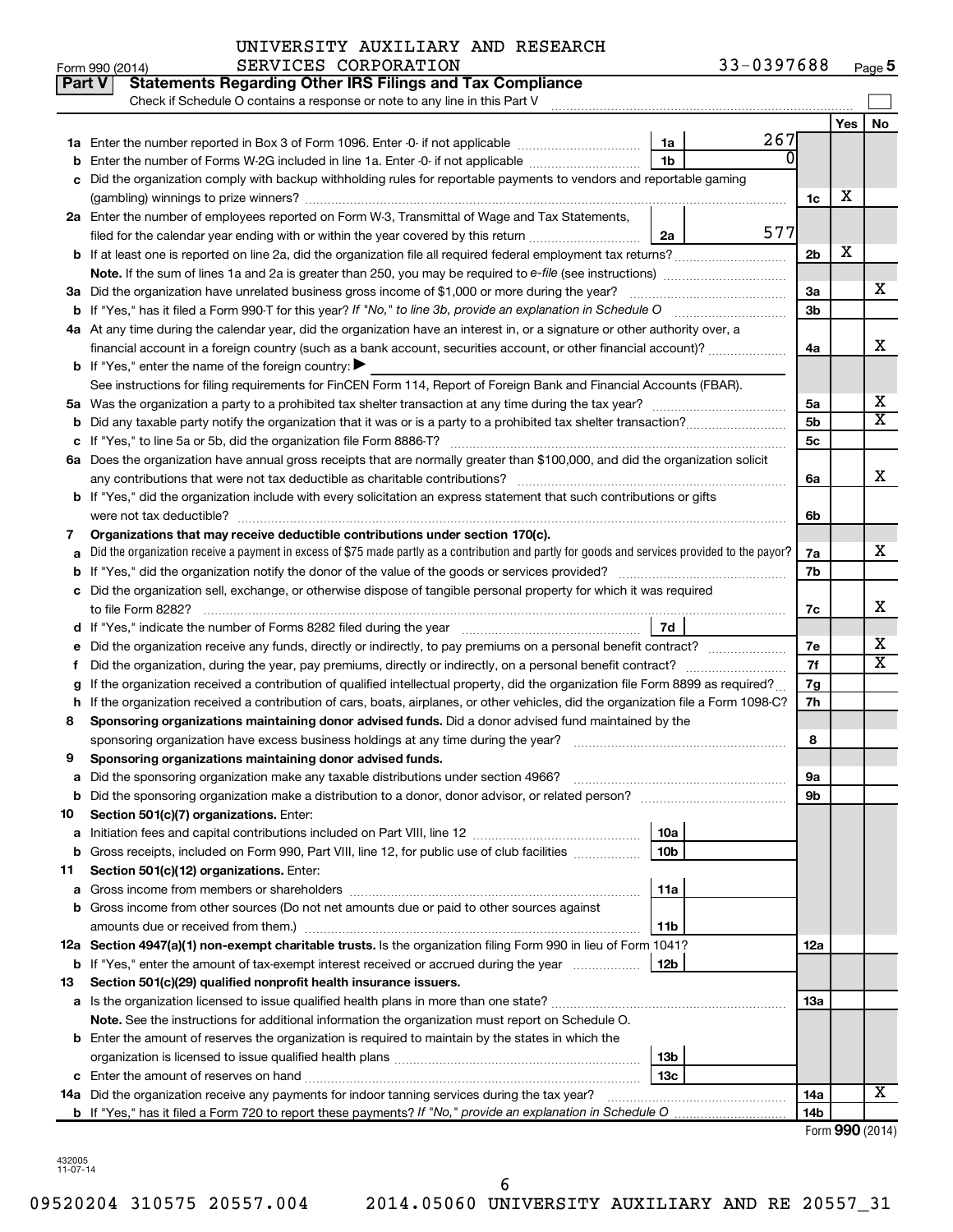### UNIVERSITY AUXILIARY AND RESEARCH SERVICES CORPORATION 33-0397688

Form 990 (2014) Page **6**

|     | <b>Part VI   Governance, Management, and Disclosure</b> For each "Yes" response to lines 2 through 7b below, and for a "No" response<br>to line 8a, 8b, or 10b below, describe the circumstances, processes, or changes in Schedule O. See instructions. |    |    |                 |                         |                         |
|-----|----------------------------------------------------------------------------------------------------------------------------------------------------------------------------------------------------------------------------------------------------------|----|----|-----------------|-------------------------|-------------------------|
|     |                                                                                                                                                                                                                                                          |    |    |                 |                         | $\boxed{\textbf{X}}$    |
|     | <b>Section A. Governing Body and Management</b>                                                                                                                                                                                                          |    |    |                 | Yes                     | No                      |
|     | 1a Enter the number of voting members of the governing body at the end of the tax year                                                                                                                                                                   | 1a | 11 |                 |                         |                         |
|     | If there are material differences in voting rights among members of the governing body, or if the governing                                                                                                                                              |    |    |                 |                         |                         |
|     | body delegated broad authority to an executive committee or similar committee, explain in Schedule O.                                                                                                                                                    |    |    |                 |                         |                         |
| b   | Enter the number of voting members included in line 1a, above, who are independent <i>manum</i>                                                                                                                                                          | 1b |    |                 |                         |                         |
| 2   | Did any officer, director, trustee, or key employee have a family relationship or a business relationship with any other                                                                                                                                 |    |    |                 |                         |                         |
|     | officer, director, trustee, or key employee?                                                                                                                                                                                                             |    |    | $\mathbf{2}$    |                         | х                       |
| 3   | Did the organization delegate control over management duties customarily performed by or under the direct supervision                                                                                                                                    |    |    |                 |                         |                         |
|     |                                                                                                                                                                                                                                                          |    |    | 3               |                         | х                       |
| 4   | Did the organization make any significant changes to its governing documents since the prior Form 990 was filed?                                                                                                                                         |    |    | 4               |                         | $\overline{\mathbf{x}}$ |
| 5   |                                                                                                                                                                                                                                                          |    |    | 5               |                         | $\overline{\mathbf{x}}$ |
| 6   |                                                                                                                                                                                                                                                          |    |    | 6               |                         | $\overline{\mathbf{X}}$ |
| 7a  | Did the organization have members, stockholders, or other persons who had the power to elect or appoint one or                                                                                                                                           |    |    |                 |                         |                         |
|     |                                                                                                                                                                                                                                                          |    |    | 7a              |                         | х                       |
|     | <b>b</b> Are any governance decisions of the organization reserved to (or subject to approval by) members, stockholders, or                                                                                                                              |    |    |                 |                         |                         |
|     | persons other than the governing body?                                                                                                                                                                                                                   |    |    | 7b              |                         | x                       |
| 8   | Did the organization contemporaneously document the meetings held or written actions undertaken during the year by the following:                                                                                                                        |    |    |                 |                         |                         |
| a   |                                                                                                                                                                                                                                                          |    |    | 8а              | х                       |                         |
|     |                                                                                                                                                                                                                                                          |    |    | 8b              | $\overline{\mathbf{x}}$ |                         |
| 9   | Is there any officer, director, trustee, or key employee listed in Part VII, Section A, who cannot be reached at the                                                                                                                                     |    |    |                 |                         |                         |
|     |                                                                                                                                                                                                                                                          |    |    | 9               |                         | x                       |
|     | Section B. Policies (This Section B requests information about policies not required by the Internal Revenue Code.)                                                                                                                                      |    |    |                 |                         |                         |
|     |                                                                                                                                                                                                                                                          |    |    |                 | Yes                     | No                      |
|     |                                                                                                                                                                                                                                                          |    |    | 10a             |                         | х                       |
|     | <b>b</b> If "Yes," did the organization have written policies and procedures governing the activities of such chapters, affiliates,                                                                                                                      |    |    |                 |                         |                         |
|     | and branches to ensure their operations are consistent with the organization's exempt purposes? www.www.www.www.                                                                                                                                         |    |    | 10b             |                         |                         |
|     | 11a Has the organization provided a complete copy of this Form 990 to all members of its governing body before filing the form?                                                                                                                          |    |    | 11a             | х                       |                         |
|     | <b>b</b> Describe in Schedule O the process, if any, used by the organization to review this Form 990.                                                                                                                                                   |    |    |                 |                         |                         |
| 12a | Did the organization have a written conflict of interest policy? If "No," go to line 13                                                                                                                                                                  |    |    | 12a             | х                       |                         |
| b   | Were officers, directors, or trustees, and key employees required to disclose annually interests that could give rise to conflicts?                                                                                                                      |    |    | 12 <sub>b</sub> | X                       |                         |
|     | Did the organization regularly and consistently monitor and enforce compliance with the policy? If "Yes," describe                                                                                                                                       |    |    |                 |                         |                         |
|     |                                                                                                                                                                                                                                                          |    |    | 12c             | х                       |                         |
| 13  |                                                                                                                                                                                                                                                          |    |    | 13              | X                       |                         |
| 14  | Did the organization have a written document retention and destruction policy?                                                                                                                                                                           |    |    | 14              | $\overline{\mathtt{x}}$ |                         |
| 15  | Did the process for determining compensation of the following persons include a review and approval by independent                                                                                                                                       |    |    |                 |                         |                         |
|     | persons, comparability data, and contemporaneous substantiation of the deliberation and decision?                                                                                                                                                        |    |    |                 |                         |                         |
| а   | The organization's CEO, Executive Director, or top management official manufactured content of the organization's CEO, Executive Director, or top management official manufactured content of the state of the state of the st                           |    |    | 15a             | х                       |                         |
| b   |                                                                                                                                                                                                                                                          |    |    | 15b             | X                       |                         |
|     | If "Yes" to line 15a or 15b, describe the process in Schedule O (see instructions).                                                                                                                                                                      |    |    |                 |                         |                         |
|     | <b>16a</b> Did the organization invest in, contribute assets to, or participate in a joint venture or similar arrangement with a                                                                                                                         |    |    |                 |                         |                         |
|     | taxable entity during the year?                                                                                                                                                                                                                          |    |    | 16a             |                         | x                       |
|     | b If "Yes," did the organization follow a written policy or procedure requiring the organization to evaluate its participation                                                                                                                           |    |    |                 |                         |                         |
|     | in joint venture arrangements under applicable federal tax law, and take steps to safeguard the organization's                                                                                                                                           |    |    |                 |                         |                         |
|     | exempt status with respect to such arrangements?                                                                                                                                                                                                         |    |    | 16b             |                         |                         |
|     | <b>Section C. Disclosure</b>                                                                                                                                                                                                                             |    |    |                 |                         |                         |
| 17  | List the states with which a copy of this Form 990 is required to be filed $\blacktriangleright$ CA                                                                                                                                                      |    |    |                 |                         |                         |
| 18  | Section 6104 requires an organization to make its Forms 1023 (or 1024 if applicable), 990, and 990-T (Section 501(c)(3)s only) available                                                                                                                 |    |    |                 |                         |                         |
|     | for public inspection. Indicate how you made these available. Check all that apply.                                                                                                                                                                      |    |    |                 |                         |                         |
|     | $\lfloor x \rfloor$ Own website<br>$\lfloor x \rfloor$ Upon request<br>Another's website<br>Other (explain in Schedule O)                                                                                                                                |    |    |                 |                         |                         |
| 19  | Describe in Schedule O whether (and if so, how) the organization made its governing documents, conflict of interest policy, and financial                                                                                                                |    |    |                 |                         |                         |
|     | statements available to the public during the tax year.                                                                                                                                                                                                  |    |    |                 |                         |                         |
| 20  | State the name, address, and telephone number of the person who possesses the organization's books and records:                                                                                                                                          |    |    |                 |                         |                         |
|     | BELLA NEWBERG, EXECUTIVE DIRECTOR - 760-750-4700                                                                                                                                                                                                         |    |    |                 |                         |                         |
|     | 333 S. TWIN OAKS VALLEY ROAD, SAN MARCOS, CA<br>$92096 - 0001$                                                                                                                                                                                           |    |    |                 |                         |                         |
|     | 432006 11-07-14                                                                                                                                                                                                                                          |    |    |                 |                         | Form 990 (2014)         |
|     | 7                                                                                                                                                                                                                                                        |    |    |                 |                         |                         |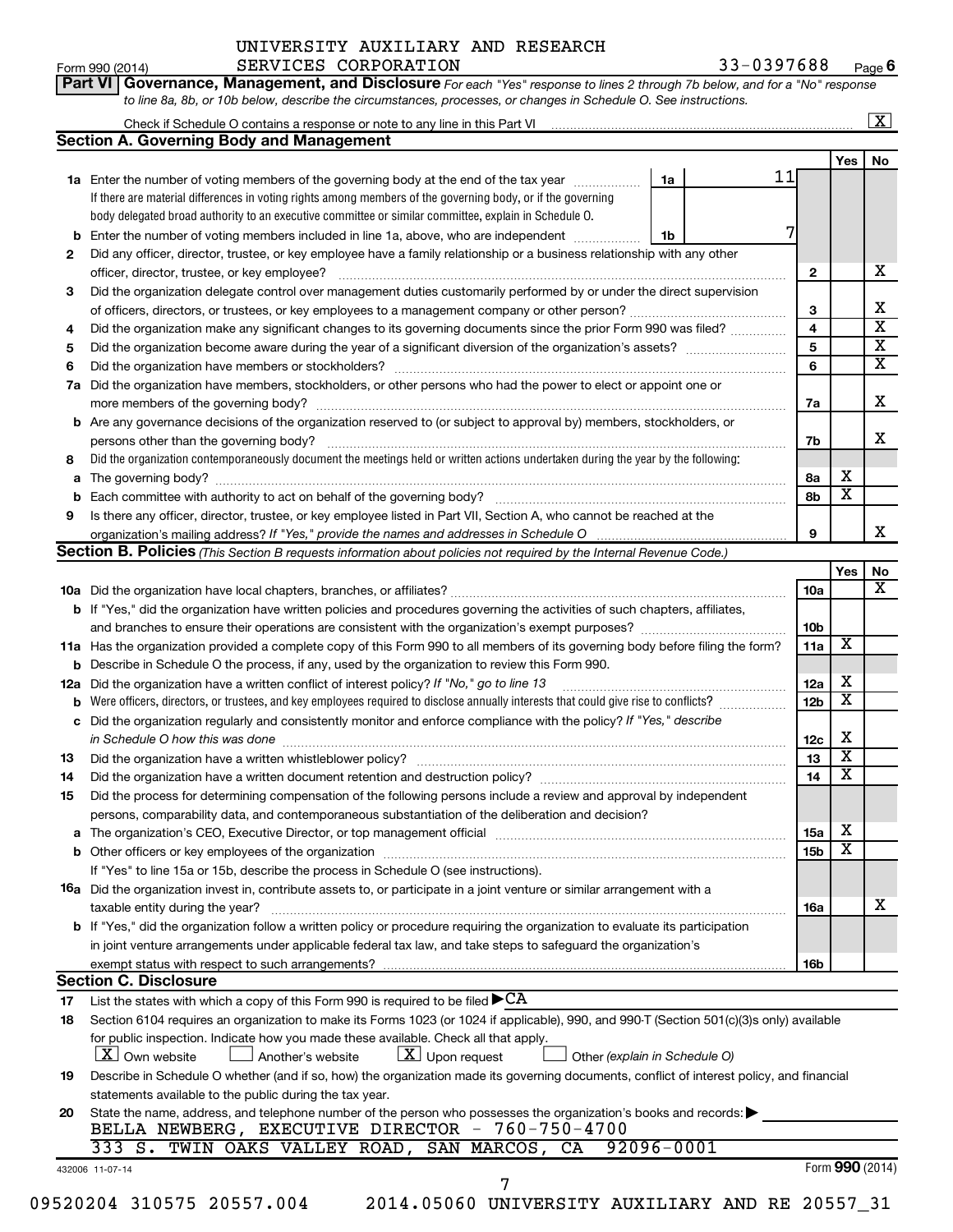| UNIVERSITY AUXILIARY AND RESEARCH |  |
|-----------------------------------|--|
|-----------------------------------|--|

 $\Box$ 

| Part VII Compensation of Officers, Directors, Trustees, Key Employees, Highest Compensated |
|--------------------------------------------------------------------------------------------|
| <b>Employees, and Independent Contractors</b>                                              |

### Check if Schedule O contains a response or note to any line in this Part VII

**Section A. Officers, Directors, Trustees, Key Employees, and Highest Compensated Employees**

**1a**  Complete this table for all persons required to be listed. Report compensation for the calendar year ending with or within the organization's tax year.

**•** List all of the organization's current officers, directors, trustees (whether individuals or organizations), regardless of amount of compensation.

**•** List all of the organization's **current** key employees, if any. See instructions for definition of "key employee." Enter -0- in columns  $(D)$ ,  $(E)$ , and  $(F)$  if no compensation was paid.

**•** List the organization's five current highest compensated employees (other than an officer, director, trustee, or key employee) who received report-

**•** List all of the organization's former officers, key employees, and highest compensated employees who received more than \$100,000 of able compensation (Box 5 of Form W-2 and/or Box 7 of Form 1099-MISC) of more than \$100,000 from the organization and any related organizations. reportable compensation from the organization and any related organizations.

**•** List all of the organization's former directors or trustees that received, in the capacity as a former director or trustee of the organization, more than \$10,000 of reportable compensation from the organization and any related organizations.

List persons in the following order: individual trustees or directors; institutional trustees; officers; key employees; highest compensated employees; and former such persons.

|  |  |  | Check this box if neither the organization nor any related organization compensated any current officer, director, or trustee. |  |  |
|--|--|--|--------------------------------------------------------------------------------------------------------------------------------|--|--|
|  |  |  |                                                                                                                                |  |  |

| (A)                            | (B)           |                                |                                                                  |             | (C)          |                                 |        | (D)             | (E)             | (F)                |
|--------------------------------|---------------|--------------------------------|------------------------------------------------------------------|-------------|--------------|---------------------------------|--------|-----------------|-----------------|--------------------|
| Name and Title                 | Average       |                                | (do not check more than one                                      | Position    |              |                                 |        | Reportable      | Reportable      | Estimated          |
|                                | hours per     |                                | box, unless person is both an<br>officer and a director/trustee) |             |              |                                 |        | compensation    | compensation    | amount of          |
|                                | week          |                                |                                                                  |             |              |                                 |        | from            | from related    | other              |
|                                | (list any     |                                |                                                                  |             |              |                                 |        | the             | organizations   | compensation       |
|                                | hours for     |                                |                                                                  |             |              |                                 |        | organization    | (W-2/1099-MISC) | from the           |
|                                | related       |                                |                                                                  |             |              |                                 |        | (W-2/1099-MISC) |                 | organization       |
|                                | organizations |                                |                                                                  |             |              |                                 |        |                 |                 | and related        |
|                                | below         | Individual trustee or director | nstitutional trustee                                             | Officer     | Key employee | Highest compensated<br>employee | Former |                 |                 | organizations      |
| (1)<br>SHARON WHITEHURST-PAYNE | line)<br>3.00 |                                |                                                                  |             |              |                                 |        |                 |                 |                    |
| CHAIRMAN                       |               | $\mathbf X$                    |                                                                  | $\mathbf X$ |              |                                 |        | 0.              | 16,992.         | $\boldsymbol{0}$ . |
| ERNEST ZOMALT<br>(2)           | 1.00          |                                |                                                                  |             |              |                                 |        |                 |                 |                    |
| VICE CHAIRMAN                  |               | $\mathbf X$                    |                                                                  | $\mathbf X$ |              |                                 |        | $\mathbf 0$ .   | 0.              | 0.                 |
|                                | 1.00          |                                |                                                                  |             |              |                                 |        |                 |                 |                    |
| (3)<br>DR. LINDA L. HAWK       |               |                                |                                                                  |             |              |                                 |        |                 |                 |                    |
| <b>DIRECTOR</b>                | 40.00         | $\mathbf X$                    |                                                                  |             |              |                                 |        | $\mathbf 0$ .   | 197,898.        | 59,695.            |
| (4)<br>DR. GRAHAM OBEREM       | 1.00          |                                |                                                                  |             |              |                                 |        |                 |                 |                    |
| <b>DIRECTOR</b>                | 40.00         | X                              |                                                                  |             |              |                                 |        | 0.              | 215,004.        | 64,291.            |
| MATTHEW J. CEPPI<br>(5)        | 1.00          |                                |                                                                  |             |              |                                 |        |                 |                 |                    |
| <b>DIRECTOR</b>                | 40.00         | $\mathbf X$                    |                                                                  |             |              |                                 |        | 0.              | 163, 854.       | 45,442.            |
| (6)<br>TRES CONRIQUE           | 1.00          |                                |                                                                  |             |              |                                 |        |                 |                 |                    |
| <b>DIRECTOR</b>                |               | $\mathbf X$                    |                                                                  |             |              |                                 |        | 0.              | 0.              | 0.                 |
| DIMITRIS MAGEMENEAS<br>(7)     | 1.00          |                                |                                                                  |             |              |                                 |        |                 |                 |                    |
| <b>DIRECTOR</b>                |               | $\mathbf X$                    |                                                                  |             |              |                                 |        | 0.              | 0.              | $\mathbf 0$ .      |
| DAWNMARIE MYERS<br>(8)         | 1.00          |                                |                                                                  |             |              |                                 |        |                 |                 |                    |
| <b>DIRECTOR</b>                |               | $\mathbf X$                    |                                                                  |             |              |                                 |        | 6,505.          | 0.              | 260.               |
| <b>BRANDON LOSEY</b><br>(9)    | 1.00          |                                |                                                                  |             |              |                                 |        |                 |                 |                    |
| <b>DIRECTOR</b>                |               | $\mathbf X$                    |                                                                  |             |              |                                 |        | $\mathbf 0$ .   | 0.              | $\mathbf 0$ .      |
| (10) DAVID CHANG               | 1.00          |                                |                                                                  |             |              |                                 |        |                 |                 |                    |
| <b>DIRECTOR</b>                |               | $\mathbf X$                    |                                                                  |             |              |                                 |        | 0.              | 0.              | 0.                 |
| (11) DR. CHARLES DE LEONE      | 1.00          |                                |                                                                  |             |              |                                 |        |                 |                 |                    |
| <b>DIRECTOR</b>                | 40.00         | $\mathbf X$                    |                                                                  |             |              |                                 |        | 21,281.         | 103,616.        | 42,732.            |
| (12) DR. REGINA EISENBACH      | 1.00          |                                |                                                                  |             |              |                                 |        |                 |                 |                    |
| <b>DIRECTOR</b>                | 40.00         | $\mathbf X$                    |                                                                  |             |              |                                 |        | 0.              | 154,094.        | 53,620.            |
| (13) GREG SVATORA              | 40.00         |                                |                                                                  |             |              |                                 |        |                 |                 |                    |
| TREASURER/FINANCE DIRECTOR     |               |                                |                                                                  | $\mathbf X$ |              |                                 |        | 0.              | 115, 404.       | 46,256.            |
| (14) BELLA NEWBERG             | 40.00         |                                |                                                                  |             |              |                                 |        |                 |                 |                    |
| EXECUTIVE DIRECTOR             |               |                                |                                                                  | X           |              |                                 |        | 0.              | 138,528.        | 48,756.            |
|                                |               |                                |                                                                  |             |              |                                 |        |                 |                 |                    |
|                                |               |                                |                                                                  |             |              |                                 |        |                 |                 |                    |
|                                |               |                                |                                                                  |             |              |                                 |        |                 |                 |                    |
|                                |               |                                |                                                                  |             |              |                                 |        |                 |                 |                    |
|                                |               |                                |                                                                  |             |              |                                 |        |                 |                 |                    |
|                                |               |                                |                                                                  |             |              |                                 |        |                 |                 |                    |

432007 11-07-14

Form (2014) **990**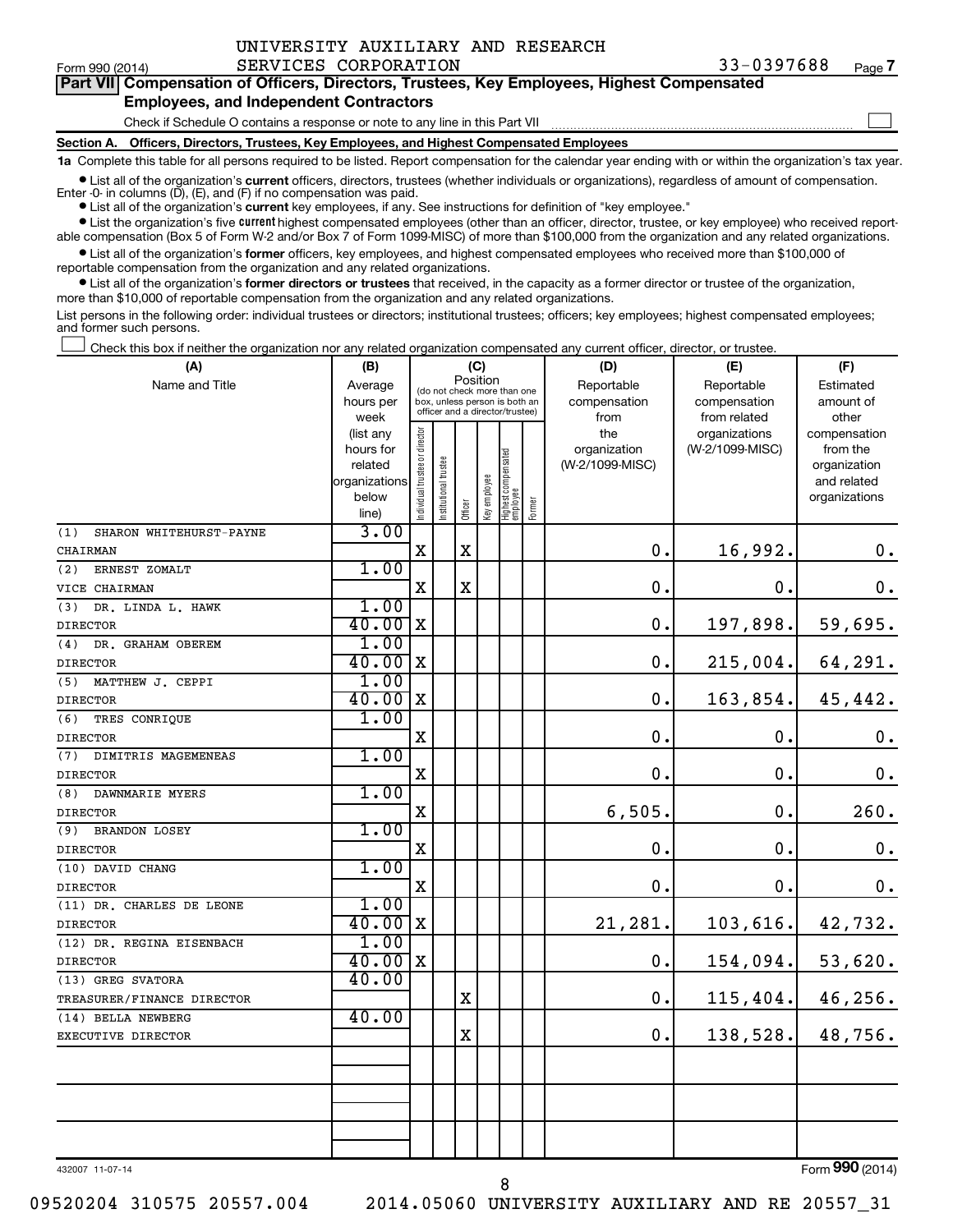|              |                                                                                                                                                                                                                                                        | UNIVERSITY AUXILIARY AND RESEARCH |                                                                      |                                |                                                                                                 |                 |              |                                 |        |                                                                                                        |                                                   |                         |                                                                          |         |
|--------------|--------------------------------------------------------------------------------------------------------------------------------------------------------------------------------------------------------------------------------------------------------|-----------------------------------|----------------------------------------------------------------------|--------------------------------|-------------------------------------------------------------------------------------------------|-----------------|--------------|---------------------------------|--------|--------------------------------------------------------------------------------------------------------|---------------------------------------------------|-------------------------|--------------------------------------------------------------------------|---------|
|              | Form 990 (2014)                                                                                                                                                                                                                                        | SERVICES CORPORATION              |                                                                      |                                |                                                                                                 |                 |              |                                 |        |                                                                                                        |                                                   | 33-0397688              |                                                                          | Page 8  |
|              | <b>Part VII</b>                                                                                                                                                                                                                                        |                                   |                                                                      |                                |                                                                                                 |                 |              |                                 |        | Section A. Officers, Directors, Trustees, Key Employees, and Highest Compensated Employees (continued) |                                                   |                         |                                                                          |         |
|              | (A)<br>Name and title                                                                                                                                                                                                                                  |                                   | (B)<br>Average<br>hours per<br>week                                  |                                | (do not check more than one<br>box, unless person is both an<br>officer and a director/trustee) | (C)<br>Position |              |                                 |        | (D)<br>Reportable<br>compensation<br>from                                                              | (E)<br>Reportable<br>compensation<br>from related |                         | (F)<br>Estimated<br>amount of<br>other                                   |         |
|              |                                                                                                                                                                                                                                                        |                                   | (list any<br>hours for<br>related<br>organizations<br>below<br>line) | Individual trustee or director | Institutional trustee                                                                           | Officer         | Key employee | Highest compensated<br>employee | Former | the<br>organization<br>(W-2/1099-MISC)                                                                 | organizations<br>(W-2/1099-MISC)                  |                         | compensation<br>from the<br>organization<br>and related<br>organizations |         |
|              |                                                                                                                                                                                                                                                        |                                   |                                                                      |                                |                                                                                                 |                 |              |                                 |        |                                                                                                        |                                                   |                         |                                                                          |         |
|              |                                                                                                                                                                                                                                                        |                                   |                                                                      |                                |                                                                                                 |                 |              |                                 |        |                                                                                                        |                                                   |                         |                                                                          |         |
|              |                                                                                                                                                                                                                                                        |                                   |                                                                      |                                |                                                                                                 |                 |              |                                 |        |                                                                                                        |                                                   |                         |                                                                          |         |
|              |                                                                                                                                                                                                                                                        |                                   |                                                                      |                                |                                                                                                 |                 |              |                                 |        |                                                                                                        |                                                   |                         |                                                                          |         |
|              | 1b Sub-total<br>c Total from continuation sheets to Part VII, Section A manuscreen continuum                                                                                                                                                           |                                   |                                                                      |                                |                                                                                                 |                 |              |                                 |        | О.                                                                                                     | 27,786, 1,105,390.<br>$27,786.$ 1,105,390.        | $0$ .                   | 361,052.<br>361,052.                                                     | 0.      |
| $\mathbf{2}$ | Total number of individuals (including but not limited to those listed above) who received more than \$100,000 of reportable<br>compensation from the organization $\blacktriangleright$                                                               |                                   |                                                                      |                                |                                                                                                 |                 |              |                                 |        |                                                                                                        |                                                   |                         |                                                                          | 0       |
| З            | Did the organization list any former officer, director, or trustee, key employee, or highest compensated employee on<br>line 1a? If "Yes," complete Schedule J for such individual                                                                     |                                   |                                                                      |                                |                                                                                                 |                 |              |                                 |        |                                                                                                        |                                                   | з                       | Yes                                                                      | No<br>X |
| 4            | For any individual listed on line 1a, is the sum of reportable compensation and other compensation from the organization                                                                                                                               |                                   |                                                                      |                                |                                                                                                 |                 |              |                                 |        |                                                                                                        |                                                   | $\overline{\mathbf{4}}$ | X                                                                        |         |
| 5            | Did any person listed on line 1a receive or accrue compensation from any unrelated organization or individual for services<br>rendered to the organization? If "Yes," complete Schedule J for such person<br><b>Section B. Independent Contractors</b> |                                   |                                                                      |                                |                                                                                                 |                 |              |                                 |        |                                                                                                        |                                                   | 5                       |                                                                          | x       |
| 1            | Complete this table for your five highest compensated independent contractors that received more than \$100,000 of compensation from<br>the organization. Report compensation for the calendar year ending with or within the organization's tax year. |                                   |                                                                      |                                |                                                                                                 |                 |              |                                 |        |                                                                                                        |                                                   |                         |                                                                          |         |
|              |                                                                                                                                                                                                                                                        | (A)<br>Name and business address  |                                                                      |                                |                                                                                                 |                 |              |                                 |        | (B)<br>Description of services                                                                         |                                                   |                         | (C)<br>Compensation                                                      |         |
|              | DAN ZORN<br>3560 1ST AVENUE., #13, SAN DIEGO, CA 92103                                                                                                                                                                                                 |                                   |                                                                      |                                |                                                                                                 |                 |              |                                 |        | $\overline{\text{CFS}}$<br>& PAYROLL<br>CONVERSION & TRAININ                                           |                                                   |                         | 147,074.                                                                 |         |
|              |                                                                                                                                                                                                                                                        |                                   |                                                                      |                                |                                                                                                 |                 |              |                                 |        |                                                                                                        |                                                   |                         |                                                                          |         |
|              |                                                                                                                                                                                                                                                        |                                   |                                                                      |                                |                                                                                                 |                 |              |                                 |        |                                                                                                        |                                                   |                         |                                                                          |         |
|              |                                                                                                                                                                                                                                                        |                                   |                                                                      |                                |                                                                                                 |                 |              |                                 |        |                                                                                                        |                                                   |                         |                                                                          |         |
| 2            | Total number of independent contractors (including but not limited to those listed above) who received more than<br>\$100,000 of compensation from the organization                                                                                    |                                   |                                                                      |                                |                                                                                                 |                 |              | 1                               |        |                                                                                                        |                                                   |                         |                                                                          |         |
| 432008       |                                                                                                                                                                                                                                                        |                                   |                                                                      |                                |                                                                                                 |                 |              |                                 |        |                                                                                                        |                                                   |                         | Form 990 (2014)                                                          |         |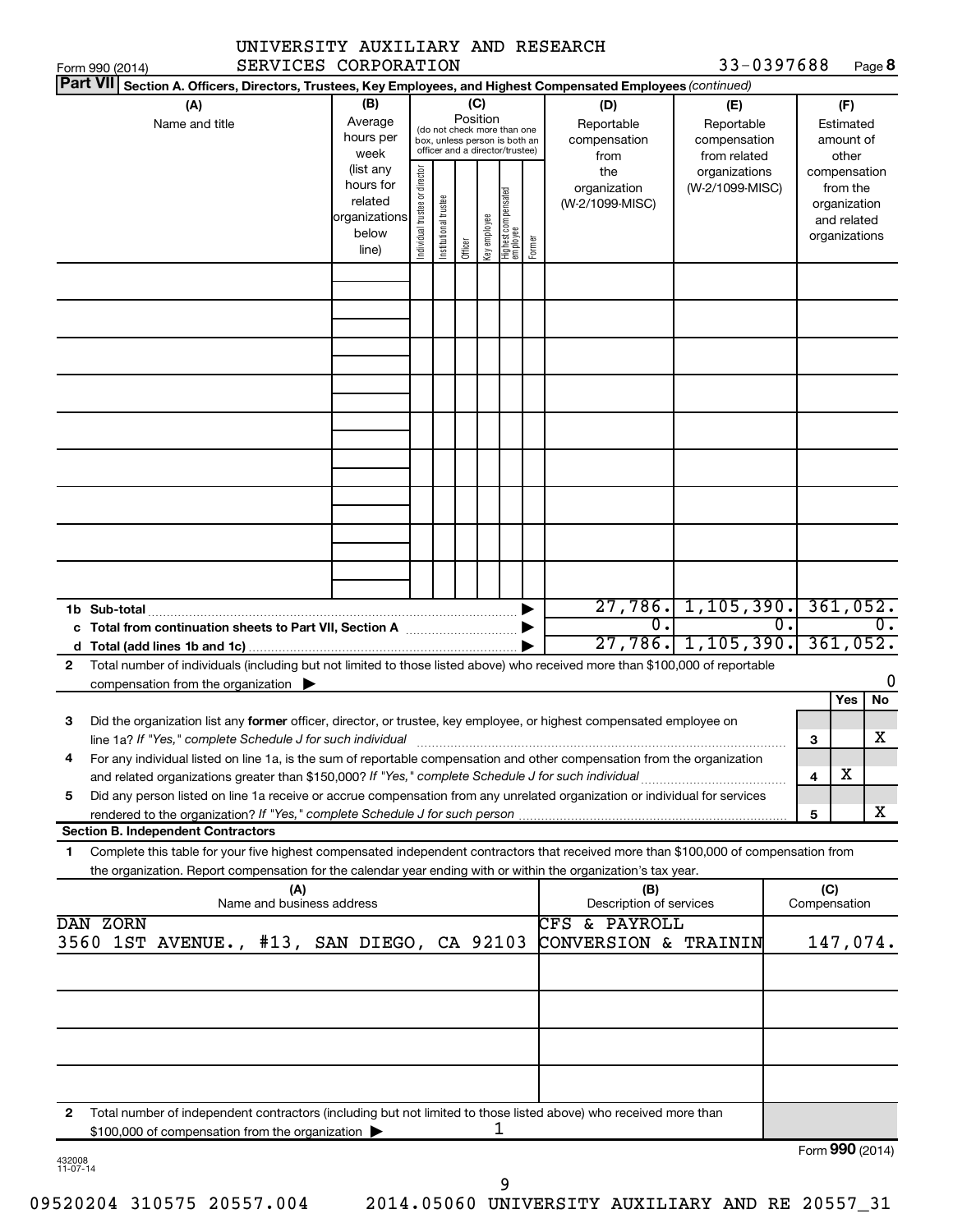|                                                           |      | Form 990 (2014)                                                                                                       | SERVICES CORPORATION |                       |                      |                                                 | 33-0397688                                         | Page 9                                                             |
|-----------------------------------------------------------|------|-----------------------------------------------------------------------------------------------------------------------|----------------------|-----------------------|----------------------|-------------------------------------------------|----------------------------------------------------|--------------------------------------------------------------------|
| <b>Part VIII</b>                                          |      | <b>Statement of Revenue</b>                                                                                           |                      |                       |                      |                                                 |                                                    |                                                                    |
|                                                           |      |                                                                                                                       |                      |                       |                      |                                                 |                                                    |                                                                    |
|                                                           |      |                                                                                                                       |                      |                       | (A)<br>Total revenue | (B)<br>Related or<br>exempt function<br>revenue | $\overline{C}$<br>Unrelated<br>business<br>revenue | (D)<br>Revenue excluded<br>from tax under<br>sections<br>512 - 514 |
|                                                           |      | 1 a Federated campaigns                                                                                               | 1a                   |                       |                      |                                                 |                                                    |                                                                    |
| Contributions, Gifts, Grants<br>and Other Similar Amounts |      | <b>b</b> Membership dues                                                                                              | 1b                   |                       |                      |                                                 |                                                    |                                                                    |
|                                                           |      | c Fundraising events                                                                                                  | 1c                   |                       |                      |                                                 |                                                    |                                                                    |
|                                                           |      | d Related organizations<br>.                                                                                          | 1d                   |                       |                      |                                                 |                                                    |                                                                    |
|                                                           |      | e Government grants (contributions)                                                                                   | 1e                   | 7,052,405.            |                      |                                                 |                                                    |                                                                    |
|                                                           |      | f All other contributions, gifts, grants, and                                                                         |                      |                       |                      |                                                 |                                                    |                                                                    |
|                                                           |      | similar amounts not included above                                                                                    | 1f                   | 390,584.              |                      |                                                 |                                                    |                                                                    |
|                                                           |      | g Noncash contributions included in lines 1a-1f: \$                                                                   |                      |                       |                      |                                                 |                                                    |                                                                    |
|                                                           |      |                                                                                                                       |                      |                       | 7,442,989            |                                                 |                                                    |                                                                    |
|                                                           |      |                                                                                                                       |                      | <b>Business Code</b>  |                      |                                                 |                                                    |                                                                    |
|                                                           | 2 a  | CAMPUS PROGRAMS                                                                                                       |                      | 900099                | 2,743,423.           | 2,743,423.                                      |                                                    |                                                                    |
|                                                           |      | BOOKSTORE OPERATIONS<br>b                                                                                             |                      | 900099                | 352,671.             | 352,671                                         |                                                    |                                                                    |
|                                                           |      | OTHER COMMISSIONS                                                                                                     |                      | 900099                | 134,788.             | 134,788                                         |                                                    |                                                                    |
|                                                           | d    |                                                                                                                       |                      |                       |                      |                                                 |                                                    |                                                                    |
| Program Service<br>Revenue                                |      |                                                                                                                       |                      |                       |                      |                                                 |                                                    |                                                                    |
|                                                           |      | f All other program service revenue                                                                                   |                      |                       |                      |                                                 |                                                    |                                                                    |
|                                                           |      |                                                                                                                       |                      |                       | 3,230,882            |                                                 |                                                    |                                                                    |
|                                                           | 3    | Investment income (including dividends, interest, and                                                                 |                      |                       |                      |                                                 |                                                    |                                                                    |
|                                                           |      |                                                                                                                       |                      |                       | 6,860                |                                                 |                                                    | 6,860.                                                             |
|                                                           | 4    | Income from investment of tax-exempt bond proceeds                                                                    |                      |                       |                      |                                                 |                                                    |                                                                    |
|                                                           | 5    |                                                                                                                       |                      |                       |                      |                                                 |                                                    |                                                                    |
|                                                           |      |                                                                                                                       | (i) Real             | (ii) Personal         |                      |                                                 |                                                    |                                                                    |
|                                                           |      | 6 a Gross rents                                                                                                       | 139,092.             |                       |                      |                                                 |                                                    |                                                                    |
|                                                           |      | <b>b</b> Less: rental expenses                                                                                        | 94,104.              |                       |                      |                                                 |                                                    |                                                                    |
|                                                           |      | c Rental income or (loss)                                                                                             | 44,988.              |                       |                      |                                                 |                                                    |                                                                    |
|                                                           |      | <b>d</b> Net rental income or (loss)                                                                                  |                      |                       | 44,988.              |                                                 |                                                    | 44,988.                                                            |
|                                                           |      | 7 a Gross amount from sales of                                                                                        | (i) Securities       | (ii) Other            |                      |                                                 |                                                    |                                                                    |
|                                                           |      | assets other than inventory                                                                                           | 1,733,325.           |                       |                      |                                                 |                                                    |                                                                    |
|                                                           |      | <b>b</b> Less: cost or other basis                                                                                    |                      |                       |                      |                                                 |                                                    |                                                                    |
|                                                           |      | and sales expenses                                                                                                    | 1,742,235.           |                       |                      |                                                 |                                                    |                                                                    |
|                                                           |      | c Gain or (loss)                                                                                                      | $-8,910.$            |                       |                      |                                                 |                                                    |                                                                    |
|                                                           |      |                                                                                                                       |                      |                       | $-8,910.$            |                                                 |                                                    | $-8,910.$                                                          |
| <b>Other Revenue</b>                                      |      | 8 a Gross income from fundraising events (not<br>including \$                                                         |                      |                       |                      |                                                 |                                                    |                                                                    |
|                                                           |      | contributions reported on line 1c). See                                                                               |                      |                       |                      |                                                 |                                                    |                                                                    |
|                                                           |      |                                                                                                                       |                      |                       |                      |                                                 |                                                    |                                                                    |
|                                                           |      |                                                                                                                       |                      |                       |                      |                                                 |                                                    |                                                                    |
|                                                           |      |                                                                                                                       |                      |                       |                      |                                                 |                                                    |                                                                    |
|                                                           |      | 9 a Gross income from gaming activities. See                                                                          |                      |                       |                      |                                                 |                                                    |                                                                    |
|                                                           |      |                                                                                                                       |                      |                       |                      |                                                 |                                                    |                                                                    |
|                                                           |      |                                                                                                                       |                      |                       |                      |                                                 |                                                    |                                                                    |
|                                                           |      |                                                                                                                       |                      |                       |                      |                                                 |                                                    |                                                                    |
|                                                           |      | 10 a Gross sales of inventory, less returns                                                                           |                      |                       |                      |                                                 |                                                    |                                                                    |
|                                                           |      | <b>b</b> Less: cost of goods sold $\ldots$ <b>b</b>                                                                   |                      |                       |                      |                                                 |                                                    |                                                                    |
|                                                           |      |                                                                                                                       |                      |                       |                      |                                                 |                                                    |                                                                    |
|                                                           |      | c Net income or (loss) from sales of inventory<br>Miscellaneous Revenue                                               |                      | <b>Business Code</b>  |                      |                                                 |                                                    |                                                                    |
|                                                           | 11 a |                                                                                                                       |                      |                       |                      |                                                 |                                                    |                                                                    |
|                                                           | b    |                                                                                                                       |                      |                       |                      |                                                 |                                                    |                                                                    |
|                                                           | с    | <u> 1989 - Johann Barbara, martin amerikan basar dan berasal dalam basar dalam basar dalam basar dalam basar dala</u> |                      |                       |                      |                                                 |                                                    |                                                                    |
|                                                           |      | <u> 1989 - Johann Barbara, martxa alemaniar a</u>                                                                     |                      |                       |                      |                                                 |                                                    |                                                                    |
|                                                           |      |                                                                                                                       |                      | $\blacktriangleright$ |                      |                                                 |                                                    |                                                                    |
|                                                           | 12   |                                                                                                                       |                      |                       | 10,716,809.          | 3,230,882.                                      | 0.                                                 | 42,938.                                                            |
| 432009<br>$11-07-14$                                      |      |                                                                                                                       |                      |                       |                      |                                                 |                                                    | Form 990 (2014)                                                    |

09520204 310575 20557.004 2014.05060 UNIVERSITY AUXILIARY AND RE 20557\_31

10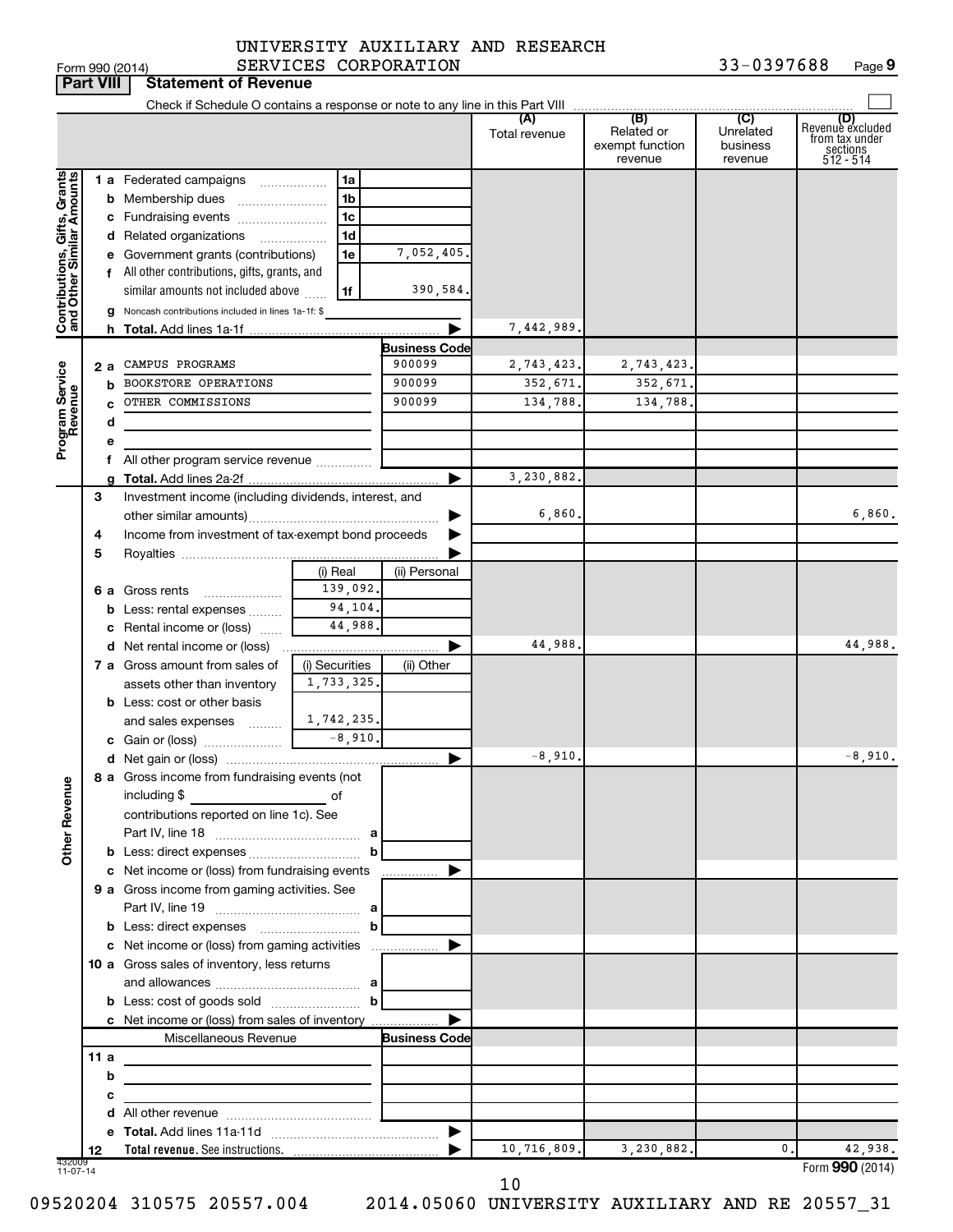### Form 990 (2014)  $SERVICES \quad CORPORTION \qquad 33-0397688 \quad Page$ UNIVERSITY AUXILIARY AND RESEARCH

|              | <b>Part IX   Statement of Functional Expenses</b>                                                                                                                                                           |                       |                                    |                                           |                                |
|--------------|-------------------------------------------------------------------------------------------------------------------------------------------------------------------------------------------------------------|-----------------------|------------------------------------|-------------------------------------------|--------------------------------|
|              | Section 501(c)(3) and 501(c)(4) organizations must complete all columns. All other organizations must complete column (A).                                                                                  |                       |                                    |                                           |                                |
|              | Check if Schedule O contains a response or note to any line in this Part IX                                                                                                                                 |                       |                                    |                                           | $\vert X \vert$                |
|              | Do not include amounts reported on lines 6b,<br>7b, 8b, 9b, and 10b of Part VIII.                                                                                                                           | (A)<br>Total expenses | (B)<br>Program service<br>expenses | (C)<br>Management and<br>general expenses | (D)<br>Fundraising<br>expenses |
| 1            | Grants and other assistance to domestic organizations                                                                                                                                                       |                       |                                    |                                           |                                |
|              | and domestic governments. See Part IV, line 21                                                                                                                                                              | 20,709.               | 20,709.                            |                                           |                                |
| $\mathbf{2}$ | Grants and other assistance to domestic                                                                                                                                                                     |                       |                                    |                                           |                                |
|              | individuals. See Part IV, line 22                                                                                                                                                                           |                       |                                    |                                           |                                |
| 3            | Grants and other assistance to foreign                                                                                                                                                                      |                       |                                    |                                           |                                |
|              | organizations, foreign governments, and foreign                                                                                                                                                             |                       |                                    |                                           |                                |
|              | individuals. See Part IV, lines 15 and 16                                                                                                                                                                   |                       |                                    |                                           |                                |
| 4            | Benefits paid to or for members                                                                                                                                                                             |                       |                                    |                                           |                                |
| 5            | Compensation of current officers, directors,                                                                                                                                                                |                       |                                    |                                           |                                |
|              | trustees, and key employees                                                                                                                                                                                 | 37,428.               | 37,428.                            |                                           |                                |
| 6            | Compensation not included above, to disqualified                                                                                                                                                            |                       |                                    |                                           |                                |
|              | persons (as defined under section 4958(f)(1)) and                                                                                                                                                           |                       |                                    |                                           |                                |
|              | persons described in section 4958(c)(3)(B)                                                                                                                                                                  | 5,376,044.            | 4,811,753.                         | 564, 291.                                 |                                |
| 7<br>8       | Other salaries and wages<br>Pension plan accruals and contributions (include                                                                                                                                |                       |                                    |                                           |                                |
|              | section 401(k) and 403(b) employer contributions)                                                                                                                                                           | 242,765.              | 242,765.                           |                                           |                                |
| 9            |                                                                                                                                                                                                             | 433,895.              | 253, 229.                          | 180,666.                                  |                                |
| 10           |                                                                                                                                                                                                             | 335,635.              | 300, 649.                          | 34,986.                                   |                                |
| 11           | Fees for services (non-employees):                                                                                                                                                                          |                       |                                    |                                           |                                |
| a            |                                                                                                                                                                                                             |                       |                                    |                                           |                                |
| b            |                                                                                                                                                                                                             | 25,000.               |                                    | 25,000.                                   |                                |
| c            |                                                                                                                                                                                                             | 85,570.               |                                    | 85,570.                                   |                                |
| d            | Lobbying                                                                                                                                                                                                    |                       |                                    |                                           |                                |
| e            | Professional fundraising services. See Part IV, line 17                                                                                                                                                     |                       |                                    |                                           |                                |
| f            | Investment management fees                                                                                                                                                                                  |                       |                                    |                                           |                                |
| $\mathbf{q}$ | Other. (If line 11g amount exceeds 10% of line 25,                                                                                                                                                          |                       |                                    |                                           |                                |
|              | column (A) amount, list line 11g expenses on Sch O.)                                                                                                                                                        | 1,343,737.            | 912,835.                           | 430,902.                                  |                                |
| 12           |                                                                                                                                                                                                             | 390.                  | 390.                               |                                           |                                |
| 13           |                                                                                                                                                                                                             | 473, 143.             | 255,070.                           | 218,073.                                  |                                |
| 14           |                                                                                                                                                                                                             | 21,752.               | 21,752.                            |                                           |                                |
| 15           |                                                                                                                                                                                                             |                       |                                    |                                           |                                |
| 16           |                                                                                                                                                                                                             | 92,308.<br>350,690.   | 3,313.<br>338,526.                 | 88,995.<br>12, 164.                       |                                |
| 17           | Travel                                                                                                                                                                                                      |                       |                                    |                                           |                                |
| 18           | Payments of travel or entertainment expenses                                                                                                                                                                |                       |                                    |                                           |                                |
| 19           | for any federal, state, or local public officials<br>Conferences, conventions, and meetings                                                                                                                 | 491,370.              | 477, 426.                          | 13,944.                                   |                                |
| 20           | Interest                                                                                                                                                                                                    | 7,500.                | 7,500.                             |                                           |                                |
| 21           |                                                                                                                                                                                                             |                       |                                    |                                           |                                |
| 22           | Depreciation, depletion, and amortization                                                                                                                                                                   | 495,643.              |                                    | 495,643.                                  |                                |
| 23           | Insurance                                                                                                                                                                                                   | 41, 137.              |                                    | 41, 137.                                  |                                |
| 24           | Other expenses. Itemize expenses not covered<br>above. (List miscellaneous expenses in line 24e. If line<br>24e amount exceeds 10% of line 25, column (A)<br>amount, list line 24e expenses on Schedule O.) |                       |                                    |                                           |                                |
| a            | STIPENDS/HONORARIUMS                                                                                                                                                                                        | 845,631.              | 845,631.                           | 0.                                        | 0.                             |
| b            | PROGRAM EXPENSES                                                                                                                                                                                            | 191,061.              | 191,061.                           | $\overline{0}$ .                          | $\overline{0}$ .               |
| C            | OTHER EXPENSES                                                                                                                                                                                              | 65,557.               | 28,158.                            | 37,399.                                   | $\overline{0}$ .               |
| d            | OTHER CATERING                                                                                                                                                                                              | 54,603.               | 54,467.                            | 136.                                      | $\overline{0}$ .               |
| е            | All other expenses                                                                                                                                                                                          | 84, 173.              | 67, 145.                           | 17,028.                                   |                                |
| 25           | Total functional expenses. Add lines 1 through 24e                                                                                                                                                          | 11, 115, 741.         | 8,869,807.                         | 2, 245, 934.                              | $\overline{0}$ .               |
| 26           | Joint costs. Complete this line only if the organization                                                                                                                                                    |                       |                                    |                                           |                                |
|              | reported in column (B) joint costs from a combined                                                                                                                                                          |                       |                                    |                                           |                                |
|              | educational campaign and fundraising solicitation.<br>Check here $\blacktriangleright$                                                                                                                      |                       |                                    |                                           |                                |
|              | if following SOP 98-2 (ASC 958-720)                                                                                                                                                                         |                       |                                    |                                           |                                |

432010 11-07-14

Form (2014) **990**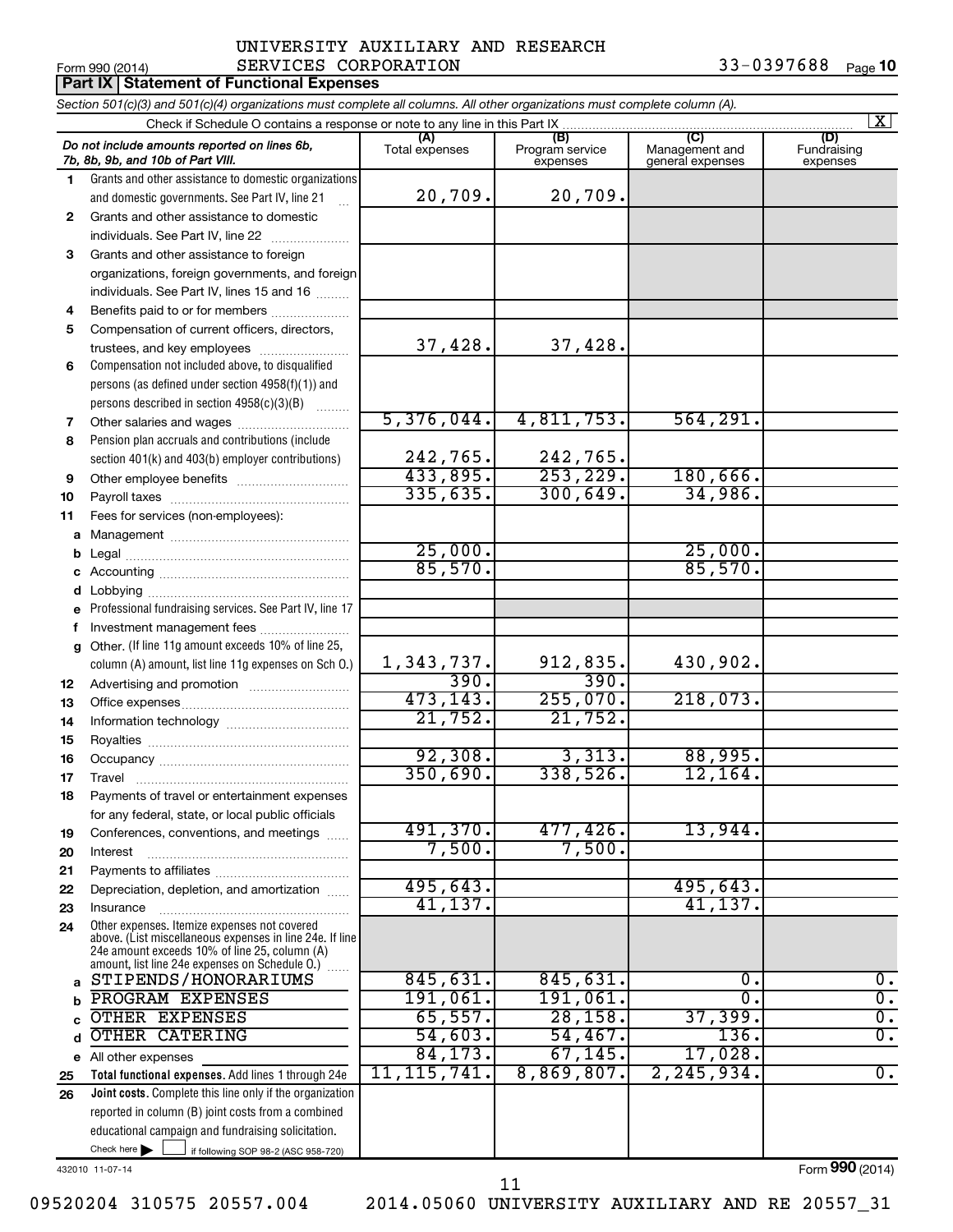**Part X** | **Balance Sheet** 

### Form 990 (2014)  $SERVICES \text{ CORPORTION}$  33-0397688  $Page$ UNIVERSITY AUXILIARY AND RESEARCH

 $\perp$ Check if Schedule O contains a response or note to any line in this Part X **(A) (B)** Beginning of year | | End of year  $1,271,915.$   $1,447,313.$ **1 1** Cash - non-interest-bearing ~~~~~~~~~~~~~~~~~~~~~~~~~ 7,999,145. 982,199. **2 2** Savings and temporary cash investments ~~~~~~~~~~~~~~~~~~ **3 3** Pledges and grants receivable, net ~~~~~~~~~~~~~~~~~~~~~ 1,118,134. 1,196,562. **4 4** Accounts receivable, net ~~~~~~~~~~~~~~~~~~~~~~~~~~ **5** Loans and other receivables from current and former officers, directors, trustees, key employees, and highest compensated employees. Complete **5** Part II of Schedule L ~~~~~~~~~~~~~~~~~~~~~~~~~~~~ **6** Loans and other receivables from other disqualified persons (as defined under section 4958(f)(1)), persons described in section 4958(c)(3)(B), and contributing employers and sponsoring organizations of section 501(c)(9) voluntary employees' beneficiary organizations (see instr). Complete Part II of Sch L ...... **6 Assets 7 7** Notes and loans receivable, net ~~~~~~~~~~~~~~~~~~~~~~~ **8 8** Inventories for sale or use ~~~~~~~~~~~~~~~~~~~~~~~~~~ 42,636. 34,883. **9 9** Prepaid expenses and deferred charges ~~~~~~~~~~~~~~~~~~ **10 a** Land, buildings, and equipment: cost or other 11,022,191. basis. Complete Part VI of Schedule D  $\frac{1}{10}$  10a  $\overline{3,592,925.}$  6,968,179. 10c 7,429,266. **10c b** Less: accumulated depreciation  $\ldots$  [10b 3,284,871. 1,575,045. **11 11** Investments - publicly traded securities ~~~~~~~~~~~~~~~~~~~ **12 12** Investments - other securities. See Part IV, line 11 ~~~~~~~~~~~~~~ **13 13** Investments - program-related. See Part IV, line 11 ~~~~~~~~~~~~~ **14 14** Intangible assets ~~~~~~~~~~~~~~~~~~~~~~~~~~~~~~  $61,081.$   $15$   $61,081.$ Other assets. See Part IV, line 11 ~~~~~~~~~~~~~~~~~~~~~~ **15 15**  $\overline{20,745,961.}$  16 12,726,349. **16 16 Total assets.**  Add lines 1 through 15 (must equal line 34) 1,255,021. 911,700. **17 17** Accounts payable and accrued expenses ~~~~~~~~~~~~~~~~~~ **18 18** Grants payable ~~~~~~~~~~~~~~~~~~~~~~~~~~~~~~~  $1,862,725.$  19  $2,453,280.$ **19 19** Deferred revenue ~~~~~~~~~~~~~~~~~~~~~~~~~~~~~~ **20 20** Tax-exempt bond liabilities ~~~~~~~~~~~~~~~~~~~~~~~~~ **21 21** Escrow or custodial account liability. Complete Part IV of Schedule D ........... **22** Loans and other payables to current and former officers, directors, trustees, **Liabilities** key employees, highest compensated employees, and disqualified persons. Complete Part II of Schedule L ~~~~~~~~~~~~~~~~~~~~~~~ **22**  $0.23$  250,000. Secured mortgages and notes payable to unrelated third parties  $\ldots$ ................. **23 23 24** Unsecured notes and loans payable to unrelated third parties ~~~~~~~~ **24 25** Other liabilities (including federal income tax, payables to related third parties, and other liabilities not included on lines 17-24). Complete Part X of  $9,758,657.$  25 | 1,622,216. Schedule D ~~~~~~~~~~~~~~~~~~~~~~~~~~~~~~~~ **25**  $12,876,403.$   $26$  5,237,196. **26 26 Total liabilities.**  Add lines 17 through 25 Organizations that follow SFAS 117 (ASC 958), check here  $\blacktriangleright$   $\boxed{X}$  and **complete lines 27 through 29, and lines 33 and 34. Vet Assets or Fund Balances Net Assets or Fund Balances**  $7,869,558$ .  $\boxed{27}$  7,489,153. **27 27** Unrestricted net assets ~~~~~~~~~~~~~~~~~~~~~~~~~~~ **28 28** Temporarily restricted net assets ~~~~~~~~~~~~~~~~~~~~~~ **29 29** Permanently restricted net assets ~~~~~~~~~~~~~~~~~~~~~ **Organizations that do not follow SFAS 117 (ASC 958), check here** | † **and complete lines 30 through 34. 30 30** Capital stock or trust principal, or current funds ~~~~~~~~~~~~~~~ **31 31** Paid-in or capital surplus, or land, building, or equipment fund ....................... **32 32** Retained earnings, endowment, accumulated income, or other funds ............ 7,869,558. 7,489,153. Total net assets or fund balances ~~~~~~~~~~~~~~~~~~~~~~ **33**

Form (2014) **990**

**34**

20,745,961. 12,726,349.

432011 11-07-14

**33 34**

09520204 310575 20557.004 2014.05060 UNIVERSITY AUXILIARY AND RE 20557\_31

Total liabilities and net assets/fund balances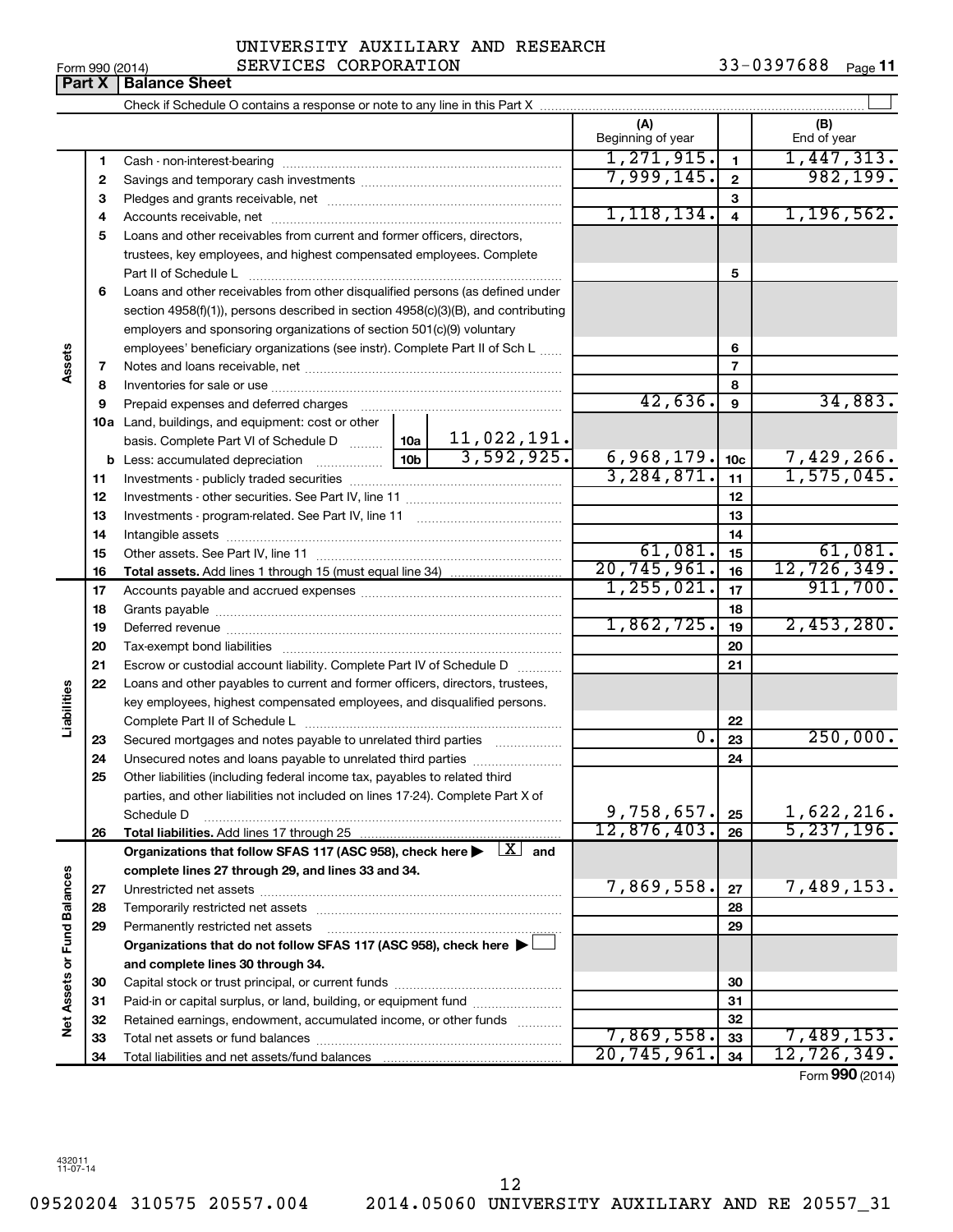|    | UNIVERSITY AUXILIARY AND RESEARCH                                                                                                                                                                                              |                          |                |            |                  |
|----|--------------------------------------------------------------------------------------------------------------------------------------------------------------------------------------------------------------------------------|--------------------------|----------------|------------|------------------|
|    | SERVICES CORPORATION<br>Form 990 (2014)                                                                                                                                                                                        |                          | 33-0397688     |            | Page 12          |
|    | Part XI   Reconciliation of Net Assets                                                                                                                                                                                         |                          |                |            |                  |
|    | Check if Schedule O contains a response or note to any line in this Part XI [11] [12] Check if Schedule O contains a response or note to any line in this Part XI                                                              |                          |                |            |                  |
|    |                                                                                                                                                                                                                                |                          |                |            |                  |
| 1. |                                                                                                                                                                                                                                | 1                        | 10,716,809.    |            |                  |
| 2  |                                                                                                                                                                                                                                | $\overline{2}$           | 11, 115, 741.  |            |                  |
| 3  |                                                                                                                                                                                                                                | 3                        |                |            | $-398,932.$      |
| 4  |                                                                                                                                                                                                                                | $\overline{\mathbf{A}}$  | 7,869,558.     |            |                  |
| 5  | Net unrealized gains (losses) on investments [11] matter contracts and the state of the state of the state of the state of the state of the state of the state of the state of the state of the state of the state of the stat | 5                        |                |            | 18,527.          |
| 6  | Donated services and use of facilities                                                                                                                                                                                         | 6                        |                |            |                  |
| 7  | Investment expenses                                                                                                                                                                                                            | $\overline{\phantom{a}}$ |                |            |                  |
| 8  | Prior period adjustments                                                                                                                                                                                                       | 8                        |                |            |                  |
| 9  |                                                                                                                                                                                                                                | 9                        |                |            | $\overline{0}$ . |
| 10 | Net assets or fund balances at end of year. Combine lines 3 through 9 (must equal Part X, line 33,                                                                                                                             |                          |                |            |                  |
|    | column (B))                                                                                                                                                                                                                    | 10                       | 7,489,153.     |            |                  |
|    | Part XII Financial Statements and Reporting                                                                                                                                                                                    |                          |                |            |                  |
|    |                                                                                                                                                                                                                                |                          |                |            |                  |
|    |                                                                                                                                                                                                                                |                          |                | <b>Yes</b> | No               |
| 1  | $\lfloor x \rfloor$ Accrual<br>Accounting method used to prepare the Form 990: $\Box$ Cash<br>Other                                                                                                                            |                          |                |            |                  |
|    | If the organization changed its method of accounting from a prior year or checked "Other," explain in Schedule O.                                                                                                              |                          |                |            |                  |
|    |                                                                                                                                                                                                                                |                          | 2a             |            | x                |
|    | If "Yes," check a box below to indicate whether the financial statements for the year were compiled or reviewed on a                                                                                                           |                          |                |            |                  |
|    | separate basis, consolidated basis, or both:                                                                                                                                                                                   |                          |                |            |                  |
|    | Consolidated basis<br>Separate basis<br>Both consolidated and separate basis                                                                                                                                                   |                          |                |            |                  |
|    |                                                                                                                                                                                                                                |                          | 2 <sub>b</sub> | X          |                  |
|    | If "Yes," check a box below to indicate whether the financial statements for the year were audited on a separate basis,                                                                                                        |                          |                |            |                  |
|    | consolidated basis, or both:                                                                                                                                                                                                   |                          |                |            |                  |
|    | $\boxed{\textbf{X}}$ Both consolidated and separate basis<br>Separate basis<br>Consolidated basis                                                                                                                              |                          |                |            |                  |
|    | c If "Yes" to line 2a or 2b, does the organization have a committee that assumes responsibility for oversight of the audit,                                                                                                    |                          |                |            |                  |
|    |                                                                                                                                                                                                                                |                          | 2c             | х          |                  |
|    | If the organization changed either its oversight process or selection process during the tax year, explain in Schedule O.                                                                                                      |                          |                |            |                  |
|    | 3a As a result of a federal award, was the organization required to undergo an audit or audits as set forth in the Single Audit                                                                                                |                          |                |            |                  |
|    |                                                                                                                                                                                                                                |                          | За             | x          |                  |
|    | b If "Yes," did the organization undergo the required audit or audits? If the organization did not undergo the required audit                                                                                                  |                          |                |            |                  |
|    |                                                                                                                                                                                                                                |                          | 3 <sub>b</sub> | X          |                  |

Form (2014) **990**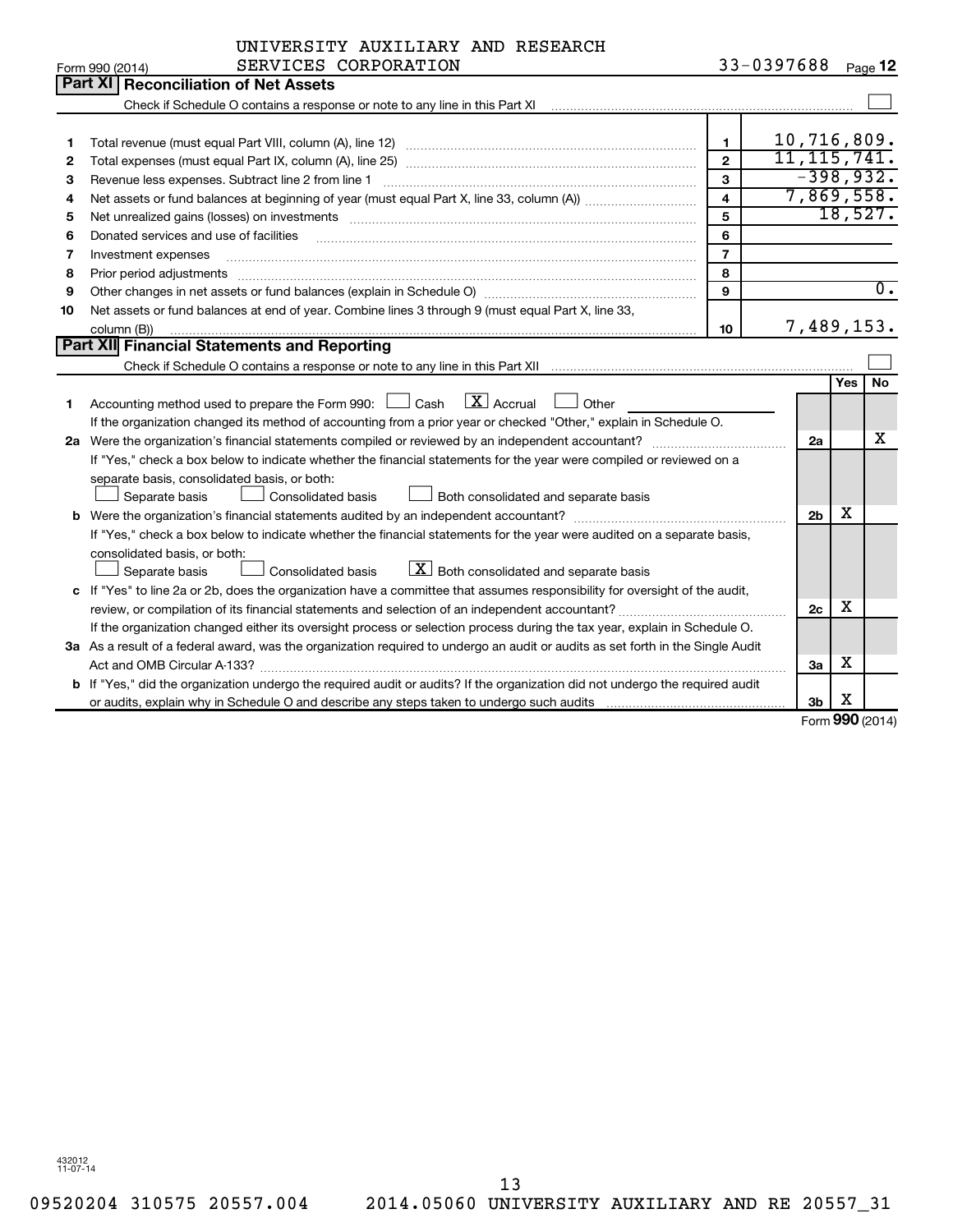| <b>SCHEDULE A</b>                                                                                         |                                                                                                                                                                                                                                                           |                                                       |     |                                            |                                        | OMB No. 1545-0047                                                                                                                             |
|-----------------------------------------------------------------------------------------------------------|-----------------------------------------------------------------------------------------------------------------------------------------------------------------------------------------------------------------------------------------------------------|-------------------------------------------------------|-----|--------------------------------------------|----------------------------------------|-----------------------------------------------------------------------------------------------------------------------------------------------|
| (Form 990 or 990-EZ)                                                                                      | <b>Public Charity Status and Public Support</b><br>Complete if the organization is a section 501(c)(3) organization or a section                                                                                                                          |                                                       |     |                                            |                                        |                                                                                                                                               |
|                                                                                                           |                                                                                                                                                                                                                                                           | 4947(a)(1) nonexempt charitable trust.                |     |                                            |                                        |                                                                                                                                               |
| Department of the Treasury<br>Internal Revenue Service                                                    |                                                                                                                                                                                                                                                           | Attach to Form 990 or Form 990-EZ.                    |     |                                            |                                        | <b>Open to Public</b><br><b>Inspection</b>                                                                                                    |
| Name of the organization                                                                                  | Information about Schedule A (Form 990 or 990-EZ) and its instructions is at www.irs.gov/form990.<br>UNIVERSITY AUXILIARY AND RESEARCH                                                                                                                    |                                                       |     |                                            |                                        | <b>Employer identification number</b>                                                                                                         |
|                                                                                                           | SERVICES CORPORATION                                                                                                                                                                                                                                      |                                                       |     |                                            |                                        | 33-0397688                                                                                                                                    |
| Part I                                                                                                    | Reason for Public Charity Status (All organizations must complete this part.) See instructions.                                                                                                                                                           |                                                       |     |                                            |                                        |                                                                                                                                               |
| The organization is not a private foundation because it is: (For lines 1 through 11, check only one box.) |                                                                                                                                                                                                                                                           |                                                       |     |                                            |                                        |                                                                                                                                               |
| 1                                                                                                         | A church, convention of churches, or association of churches described in section 170(b)(1)(A)(i).                                                                                                                                                        |                                                       |     |                                            |                                        |                                                                                                                                               |
| 2                                                                                                         | A school described in section 170(b)(1)(A)(ii). (Attach Schedule E.)                                                                                                                                                                                      |                                                       |     |                                            |                                        |                                                                                                                                               |
| 3                                                                                                         | A hospital or a cooperative hospital service organization described in section 170(b)(1)(A)(iii).                                                                                                                                                         |                                                       |     |                                            |                                        |                                                                                                                                               |
| 4                                                                                                         |                                                                                                                                                                                                                                                           |                                                       |     |                                            |                                        | A medical research organization operated in conjunction with a hospital described in section 170(b)(1)(A)(iii). Enter the hospital's name,    |
| city, and state:                                                                                          |                                                                                                                                                                                                                                                           |                                                       |     |                                            |                                        |                                                                                                                                               |
| $\lfloor x \rfloor$<br>5                                                                                  | An organization operated for the benefit of a college or university owned or operated by a governmental unit described in                                                                                                                                 |                                                       |     |                                            |                                        |                                                                                                                                               |
|                                                                                                           | section 170(b)(1)(A)(iv). (Complete Part II.)                                                                                                                                                                                                             |                                                       |     |                                            |                                        |                                                                                                                                               |
| 6<br>7                                                                                                    | A federal, state, or local government or governmental unit described in section 170(b)(1)(A)(v).                                                                                                                                                          |                                                       |     |                                            |                                        | An organization that normally receives a substantial part of its support from a governmental unit or from the general public described in     |
|                                                                                                           | section 170(b)(1)(A)(vi). (Complete Part II.)                                                                                                                                                                                                             |                                                       |     |                                            |                                        |                                                                                                                                               |
| 8                                                                                                         | A community trust described in section 170(b)(1)(A)(vi). (Complete Part II.)                                                                                                                                                                              |                                                       |     |                                            |                                        |                                                                                                                                               |
| 9                                                                                                         |                                                                                                                                                                                                                                                           |                                                       |     |                                            |                                        | An organization that normally receives: (1) more than 33 1/3% of its support from contributions, membership fees, and gross receipts from     |
|                                                                                                           |                                                                                                                                                                                                                                                           |                                                       |     |                                            |                                        | activities related to its exempt functions - subject to certain exceptions, and (2) no more than 33 1/3% of its support from gross investment |
|                                                                                                           |                                                                                                                                                                                                                                                           |                                                       |     |                                            |                                        | income and unrelated business taxable income (less section 511 tax) from businesses acquired by the organization after June 30, 1975.         |
|                                                                                                           | See section 509(a)(2). (Complete Part III.)                                                                                                                                                                                                               |                                                       |     |                                            |                                        |                                                                                                                                               |
| 10                                                                                                        | An organization organized and operated exclusively to test for public safety. See section 509(a)(4).                                                                                                                                                      |                                                       |     |                                            |                                        |                                                                                                                                               |
| 11                                                                                                        |                                                                                                                                                                                                                                                           |                                                       |     |                                            |                                        | An organization organized and operated exclusively for the benefit of, to perform the functions of, or to carry out the purposes of one or    |
|                                                                                                           | more publicly supported organizations described in section 509(a)(1) or section 509(a)(2). See section 509(a)(3). Check the box in<br>lines 11a through 11d that describes the type of supporting organization and complete lines 11e, 11f, and 11g.      |                                                       |     |                                            |                                        |                                                                                                                                               |
| а                                                                                                         | Type I. A supporting organization operated, supervised, or controlled by its supported organization(s), typically by giving                                                                                                                               |                                                       |     |                                            |                                        |                                                                                                                                               |
|                                                                                                           | the supported organization(s) the power to regularly appoint or elect a majority of the directors or trustees of the supporting                                                                                                                           |                                                       |     |                                            |                                        |                                                                                                                                               |
|                                                                                                           | organization. You must complete Part IV, Sections A and B.                                                                                                                                                                                                |                                                       |     |                                            |                                        |                                                                                                                                               |
| b                                                                                                         | Type II. A supporting organization supervised or controlled in connection with its supported organization(s), by having                                                                                                                                   |                                                       |     |                                            |                                        |                                                                                                                                               |
|                                                                                                           | control or management of the supporting organization vested in the same persons that control or manage the supported                                                                                                                                      |                                                       |     |                                            |                                        |                                                                                                                                               |
|                                                                                                           | organization(s). You must complete Part IV, Sections A and C.                                                                                                                                                                                             |                                                       |     |                                            |                                        |                                                                                                                                               |
| c                                                                                                         | Type III functionally integrated. A supporting organization operated in connection with, and functionally integrated with,                                                                                                                                |                                                       |     |                                            |                                        |                                                                                                                                               |
|                                                                                                           | its supported organization(s) (see instructions). You must complete Part IV, Sections A, D, and E.                                                                                                                                                        |                                                       |     |                                            |                                        |                                                                                                                                               |
| d                                                                                                         | Type III non-functionally integrated. A supporting organization operated in connection with its supported organization(s)<br>that is not functionally integrated. The organization generally must satisfy a distribution requirement and an attentiveness |                                                       |     |                                            |                                        |                                                                                                                                               |
|                                                                                                           | requirement (see instructions). You must complete Part IV, Sections A and D, and Part V.                                                                                                                                                                  |                                                       |     |                                            |                                        |                                                                                                                                               |
| е                                                                                                         | Check this box if the organization received a written determination from the IRS that it is a Type I, Type II, Type III                                                                                                                                   |                                                       |     |                                            |                                        |                                                                                                                                               |
|                                                                                                           | functionally integrated, or Type III non-functionally integrated supporting organization.                                                                                                                                                                 |                                                       |     |                                            |                                        |                                                                                                                                               |
|                                                                                                           |                                                                                                                                                                                                                                                           |                                                       |     |                                            |                                        |                                                                                                                                               |
| Provide the following information about the supported organization(s).                                    |                                                                                                                                                                                                                                                           |                                                       |     |                                            |                                        |                                                                                                                                               |
| (i) Name of supported<br>organization                                                                     | (ii) EIN                                                                                                                                                                                                                                                  | (iii) Type of organization<br>(described on lines 1-9 |     | (iv) Is the organization<br>listed in your | (v) Amount of monetary<br>support (see | (vi) Amount of<br>other support (see                                                                                                          |
|                                                                                                           |                                                                                                                                                                                                                                                           | above or IRC section                                  | Yes | governing document?<br>No                  | Instructions)                          | Instructions)                                                                                                                                 |
|                                                                                                           |                                                                                                                                                                                                                                                           | (see instructions))                                   |     |                                            |                                        |                                                                                                                                               |
|                                                                                                           |                                                                                                                                                                                                                                                           |                                                       |     |                                            |                                        |                                                                                                                                               |
|                                                                                                           |                                                                                                                                                                                                                                                           |                                                       |     |                                            |                                        |                                                                                                                                               |
|                                                                                                           |                                                                                                                                                                                                                                                           |                                                       |     |                                            |                                        |                                                                                                                                               |
|                                                                                                           |                                                                                                                                                                                                                                                           |                                                       |     |                                            |                                        |                                                                                                                                               |
|                                                                                                           |                                                                                                                                                                                                                                                           |                                                       |     |                                            |                                        |                                                                                                                                               |
|                                                                                                           |                                                                                                                                                                                                                                                           |                                                       |     |                                            |                                        |                                                                                                                                               |
|                                                                                                           |                                                                                                                                                                                                                                                           |                                                       |     |                                            |                                        |                                                                                                                                               |
|                                                                                                           |                                                                                                                                                                                                                                                           |                                                       |     |                                            |                                        |                                                                                                                                               |
|                                                                                                           |                                                                                                                                                                                                                                                           |                                                       |     |                                            |                                        |                                                                                                                                               |
| Total                                                                                                     |                                                                                                                                                                                                                                                           |                                                       |     |                                            |                                        |                                                                                                                                               |
| LHA For Paperwork Reduction Act Notice, see the Instructions for                                          |                                                                                                                                                                                                                                                           |                                                       |     |                                            |                                        | Schedule A (Form 990 or 990-EZ) 2014                                                                                                          |
| Form 990 or 990-EZ. 432021 09-17-14                                                                       |                                                                                                                                                                                                                                                           |                                                       |     |                                            |                                        |                                                                                                                                               |

14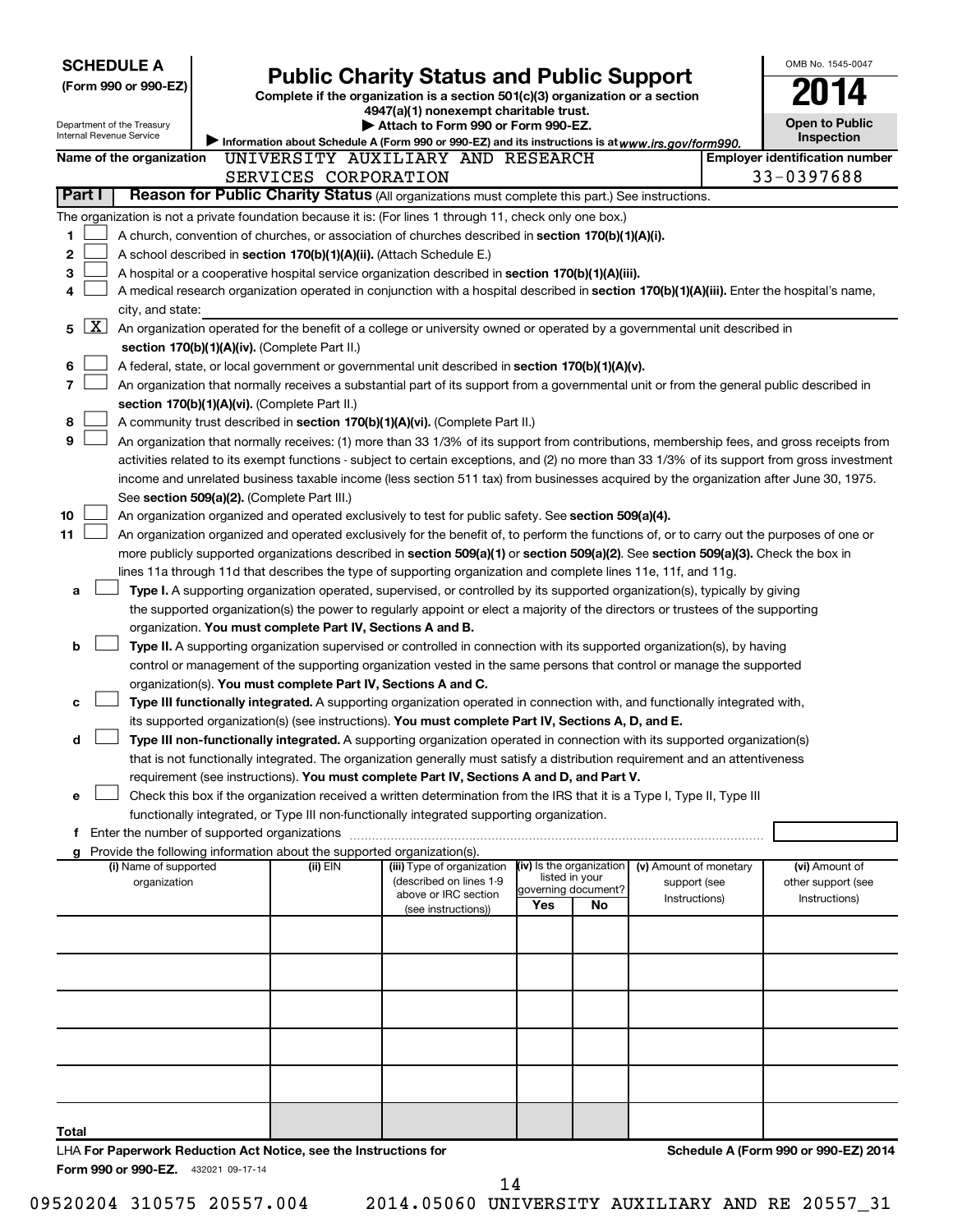### 33-0397688 Page 2 Schedule A (Form 990 or 990-EZ) 2014  $SERVICES$   $CORPORTION$  33-0397688  $Page$

(Complete only if you checked the box on line 5, 7, or 8 of Part I or if the organization failed to qualify under Part III. If the organization **Part II Support Schedule for Organizations Described in Sections 170(b)(1)(A)(iv) and 170(b)(1)(A)(vi)**

fails to qualify under the tests listed below, please complete Part III.)

|    | <b>Section A. Public Support</b>                                                                                                           |          |          |                       |            |          |                                      |
|----|--------------------------------------------------------------------------------------------------------------------------------------------|----------|----------|-----------------------|------------|----------|--------------------------------------|
|    | Calendar year (or fiscal year beginning in)                                                                                                | (a) 2010 | (b) 2011 | $(c)$ 2012            | $(d)$ 2013 | (e) 2014 | (f) Total                            |
|    | 1 Gifts, grants, contributions, and                                                                                                        |          |          |                       |            |          |                                      |
|    | membership fees received. (Do not                                                                                                          |          |          |                       |            |          |                                      |
|    | include any "unusual grants.")                                                                                                             | 9060395. | 7789329. | 7527060.              | 7442507.   |          | 7442989.39262280.                    |
|    | 2 Tax revenues levied for the organ-                                                                                                       |          |          |                       |            |          |                                      |
|    | ization's benefit and either paid to                                                                                                       |          |          |                       |            |          |                                      |
|    | or expended on its behalf                                                                                                                  |          |          |                       |            |          |                                      |
|    | 3 The value of services or facilities                                                                                                      |          |          |                       |            |          |                                      |
|    | furnished by a governmental unit to                                                                                                        |          |          |                       |            |          |                                      |
|    | the organization without charge                                                                                                            |          |          |                       |            |          |                                      |
|    | Total. Add lines 1 through 3                                                                                                               | 9060395. | 7789329. | 7527060.              | 7442507.   |          | 7442989.39262280.                    |
| 5. | The portion of total contributions                                                                                                         |          |          |                       |            |          |                                      |
|    | by each person (other than a                                                                                                               |          |          |                       |            |          |                                      |
|    | governmental unit or publicly                                                                                                              |          |          |                       |            |          |                                      |
|    | supported organization) included                                                                                                           |          |          |                       |            |          |                                      |
|    | on line 1 that exceeds 2% of the                                                                                                           |          |          |                       |            |          |                                      |
|    | amount shown on line 11,                                                                                                                   |          |          |                       |            |          |                                      |
|    | column (f)                                                                                                                                 |          |          |                       |            |          |                                      |
|    | 6 Public support. Subtract line 5 from line 4.                                                                                             |          |          |                       |            |          | 39262280.                            |
|    | <b>Section B. Total Support</b>                                                                                                            |          |          |                       |            |          |                                      |
|    | Calendar year (or fiscal year beginning in)                                                                                                | (a) 2010 | (b) 2011 | $(c)$ 2012            | $(d)$ 2013 | (e) 2014 | (f) Total                            |
|    | 7 Amounts from line 4                                                                                                                      | 9060395. | 7789329  | 7527060               | 7442507    |          | 7442989.39262280.                    |
|    | 8 Gross income from interest,                                                                                                              |          |          |                       |            |          |                                      |
|    | dividends, payments received on                                                                                                            |          |          |                       |            |          |                                      |
|    | securities loans, rents, royalties                                                                                                         |          |          |                       |            |          |                                      |
|    | and income from similar sources                                                                                                            | 176,548. | 183,024. | 193,040.              | 167, 373.  | 145,952. | 865,937.                             |
| 9  | Net income from unrelated business                                                                                                         |          |          |                       |            |          |                                      |
|    | activities, whether or not the                                                                                                             |          |          |                       |            |          |                                      |
|    | business is regularly carried on                                                                                                           |          |          |                       |            |          |                                      |
|    | 10 Other income. Do not include gain                                                                                                       |          |          |                       |            |          |                                      |
|    | or loss from the sale of capital                                                                                                           |          |          |                       |            |          |                                      |
|    | assets (Explain in Part VI.)                                                                                                               |          |          | $347, 518.$ 385, 152. | 376,193.   |          | 1108863.                             |
|    | 11 Total support. Add lines 7 through 10                                                                                                   |          |          |                       |            |          | 41237080.                            |
| 12 | Gross receipts from related activities, etc. (see instructions)                                                                            |          |          |                       |            | 12       | 19,668,489.                          |
|    | 13 First five years. If the Form 990 is for the organization's first, second, third, fourth, or fifth tax year as a section 501(c)(3)      |          |          |                       |            |          |                                      |
|    | organization, check this box and stop here                                                                                                 |          |          |                       |            |          |                                      |
|    | <b>Section C. Computation of Public Support Percentage</b>                                                                                 |          |          |                       |            |          |                                      |
|    |                                                                                                                                            |          |          |                       |            | 14       | 95.21<br>%                           |
|    |                                                                                                                                            |          |          |                       |            | 15       | 97.07<br>$\%$                        |
|    | 16a 33 1/3% support test - 2014. If the organization did not check the box on line 13, and line 14 is 33 1/3% or more, check this box and  |          |          |                       |            |          |                                      |
|    | stop here. The organization qualifies as a publicly supported organization matchinary material content and the                             |          |          |                       |            |          | $\blacktriangleright$ $\mathbf{X}$   |
|    | b 33 1/3% support test - 2013. If the organization did not check a box on line 13 or 16a, and line 15 is 33 1/3% or more, check this box   |          |          |                       |            |          |                                      |
|    |                                                                                                                                            |          |          |                       |            |          |                                      |
|    | 17a 10% -facts-and-circumstances test - 2014. If the organization did not check a box on line 13, 16a, or 16b, and line 14 is 10% or more, |          |          |                       |            |          |                                      |
|    | and if the organization meets the "facts-and-circumstances" test, check this box and stop here. Explain in Part VI how the organization    |          |          |                       |            |          |                                      |
|    | meets the "facts-and-circumstances" test. The organization qualifies as a publicly supported organization <i>manumumumum</i>               |          |          |                       |            |          |                                      |
|    | b 10% -facts-and-circumstances test - 2013. If the organization did not check a box on line 13, 16a, 16b, or 17a, and line 15 is 10% or    |          |          |                       |            |          |                                      |
|    | more, and if the organization meets the "facts-and-circumstances" test, check this box and stop here. Explain in Part VI how the           |          |          |                       |            |          |                                      |
|    | organization meets the "facts-and-circumstances" test. The organization qualifies as a publicly supported organization                     |          |          |                       |            |          |                                      |
| 18 | Private foundation. If the organization did not check a box on line 13, 16a, 16b, 17a, or 17b, check this box and see instructions         |          |          |                       |            |          |                                      |
|    |                                                                                                                                            |          |          |                       |            |          | Schedule A (Form 990 or 990-EZ) 2014 |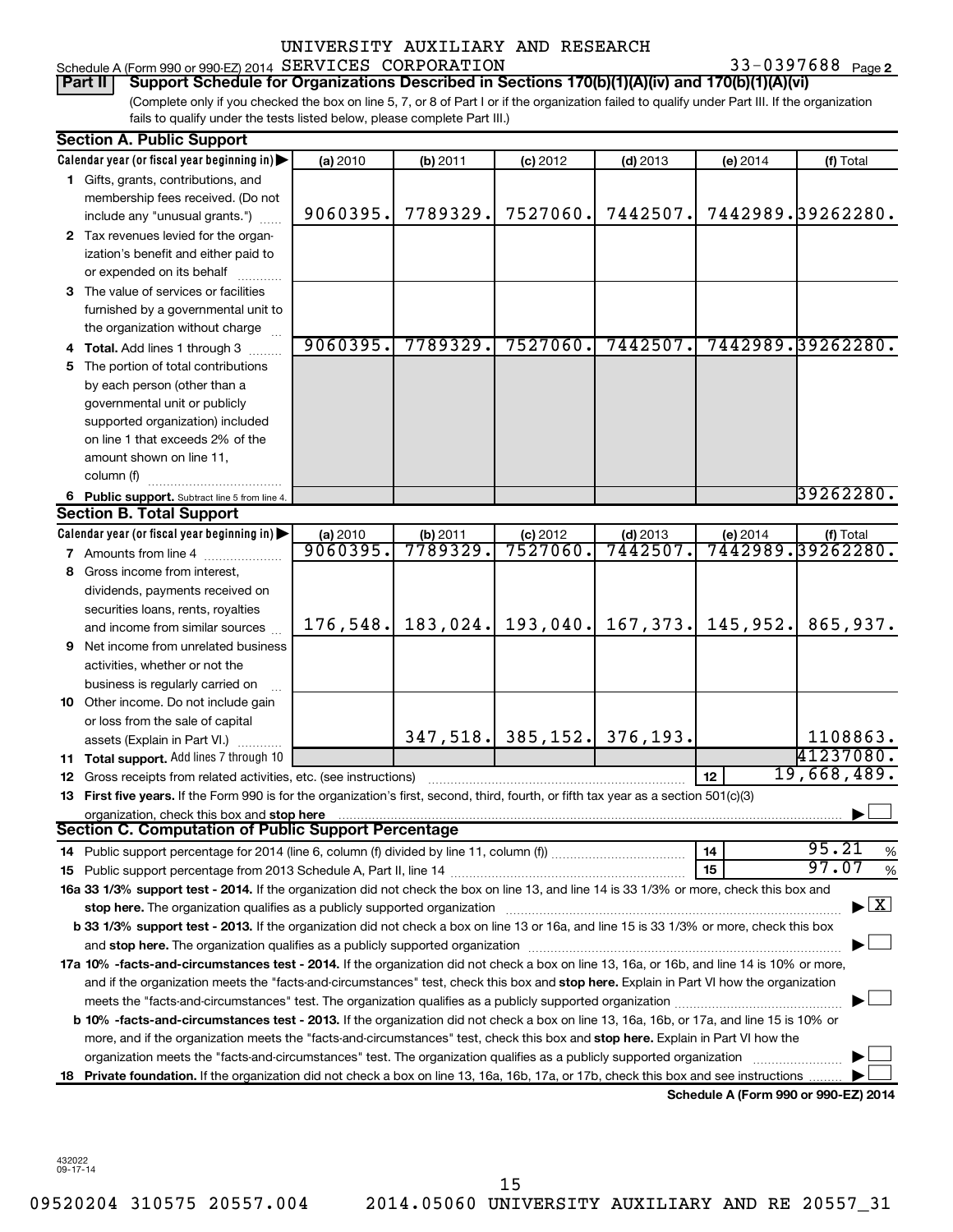### **Part III Support Schedule for Organizations Described in Section 509(a)(2)**

(Complete only if you checked the box on line 9 of Part I or if the organization failed to qualify under Part II. If the organization fails to qualify under the tests listed below, please complete Part II.)

| <b>Section A. Public Support</b>                                                                                                                                                         |          |          |            |            |                                      |           |
|------------------------------------------------------------------------------------------------------------------------------------------------------------------------------------------|----------|----------|------------|------------|--------------------------------------|-----------|
| Calendar year (or fiscal year beginning in)                                                                                                                                              | (a) 2010 | (b) 2011 | $(c)$ 2012 | $(d)$ 2013 | (e) 2014                             | (f) Total |
| 1 Gifts, grants, contributions, and                                                                                                                                                      |          |          |            |            |                                      |           |
| membership fees received. (Do not                                                                                                                                                        |          |          |            |            |                                      |           |
| include any "unusual grants.")                                                                                                                                                           |          |          |            |            |                                      |           |
| 2 Gross receipts from admissions,<br>merchandise sold or services per-<br>formed, or facilities furnished in<br>any activity that is related to the<br>organization's tax-exempt purpose |          |          |            |            |                                      |           |
| 3 Gross receipts from activities that                                                                                                                                                    |          |          |            |            |                                      |           |
| are not an unrelated trade or bus-                                                                                                                                                       |          |          |            |            |                                      |           |
| iness under section 513                                                                                                                                                                  |          |          |            |            |                                      |           |
| 4 Tax revenues levied for the organ-                                                                                                                                                     |          |          |            |            |                                      |           |
| ization's benefit and either paid to                                                                                                                                                     |          |          |            |            |                                      |           |
| or expended on its behalf<br>.                                                                                                                                                           |          |          |            |            |                                      |           |
| 5 The value of services or facilities                                                                                                                                                    |          |          |            |            |                                      |           |
| furnished by a governmental unit to                                                                                                                                                      |          |          |            |            |                                      |           |
| the organization without charge                                                                                                                                                          |          |          |            |            |                                      |           |
| 6 Total. Add lines 1 through 5                                                                                                                                                           |          |          |            |            |                                      |           |
| 7a Amounts included on lines 1, 2, and                                                                                                                                                   |          |          |            |            |                                      |           |
| 3 received from disqualified persons                                                                                                                                                     |          |          |            |            |                                      |           |
| <b>b</b> Amounts included on lines 2 and 3 received<br>from other than disqualified persons that<br>exceed the greater of \$5,000 or 1% of the<br>amount on line 13 for the year         |          |          |            |            |                                      |           |
| c Add lines 7a and 7b                                                                                                                                                                    |          |          |            |            |                                      |           |
| 8 Public support (Subtract line 7c from line 6.)                                                                                                                                         |          |          |            |            |                                      |           |
| <b>Section B. Total Support</b>                                                                                                                                                          |          |          |            |            |                                      |           |
| Calendar year (or fiscal year beginning in)                                                                                                                                              | (a) 2010 | (b) 2011 | $(c)$ 2012 | $(d)$ 2013 | (e) 2014                             | (f) Total |
| 9 Amounts from line 6                                                                                                                                                                    |          |          |            |            |                                      |           |
| <b>10a</b> Gross income from interest,<br>dividends, payments received on<br>securities loans, rents, royalties<br>and income from similar sources                                       |          |          |            |            |                                      |           |
| <b>b</b> Unrelated business taxable income<br>(less section 511 taxes) from businesses                                                                                                   |          |          |            |            |                                      |           |
| acquired after June 30, 1975<br>$\overline{\phantom{a}}$                                                                                                                                 |          |          |            |            |                                      |           |
| c Add lines 10a and 10b                                                                                                                                                                  |          |          |            |            |                                      |           |
| <b>11</b> Net income from unrelated business<br>activities not included in line 10b.<br>whether or not the business is<br>regularly carried on                                           |          |          |            |            |                                      |           |
| 12 Other income. Do not include gain<br>or loss from the sale of capital<br>assets (Explain in Part VI.)                                                                                 |          |          |            |            |                                      |           |
| <b>13</b> Total support. (Add lines 9, 10c, 11, and 12.)                                                                                                                                 |          |          |            |            |                                      |           |
| 14 First five years. If the Form 990 is for the organization's first, second, third, fourth, or fifth tax year as a section 501(c)(3) organization,                                      |          |          |            |            |                                      |           |
| check this box and stop here                                                                                                                                                             |          |          |            |            |                                      |           |
| <b>Section C. Computation of Public Support Percentage</b>                                                                                                                               |          |          |            |            |                                      |           |
|                                                                                                                                                                                          |          |          |            |            | 15                                   | %         |
|                                                                                                                                                                                          |          |          |            |            | 16                                   | %         |
| Section D. Computation of Investment Income Percentage                                                                                                                                   |          |          |            |            |                                      |           |
|                                                                                                                                                                                          |          |          |            |            | 17                                   | %         |
| 18 Investment income percentage from 2013 Schedule A, Part III, line 17                                                                                                                  |          |          |            |            | 18                                   | %         |
| 19a 33 1/3% support tests - 2014. If the organization did not check the box on line 14, and line 15 is more than 33 1/3%, and line 17 is not                                             |          |          |            |            |                                      |           |
| more than 33 1/3%, check this box and stop here. The organization qualifies as a publicly supported organization                                                                         |          |          |            |            |                                      |           |
| b 33 1/3% support tests - 2013. If the organization did not check a box on line 14 or line 19a, and line 16 is more than 33 1/3%, and                                                    |          |          |            |            |                                      |           |
| line 18 is not more than 33 1/3%, check this box and stop here. The organization qualifies as a publicly supported organization <i></i>                                                  |          |          |            |            |                                      |           |
|                                                                                                                                                                                          |          |          |            |            |                                      |           |
| 432023 09-17-14                                                                                                                                                                          |          |          | 16         |            | Schedule A (Form 990 or 990-EZ) 2014 |           |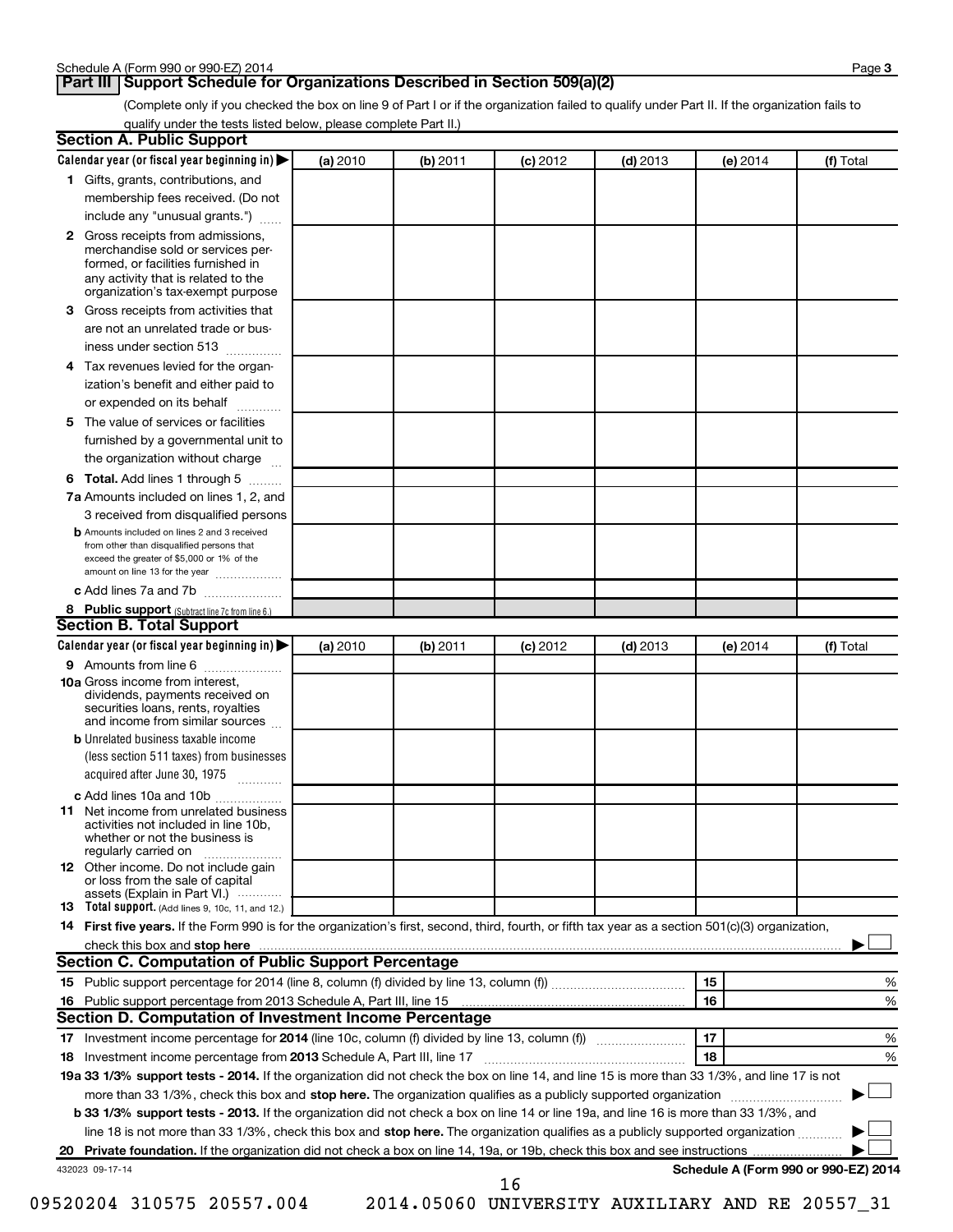# **Part IV Supporting Organizations**

(Complete only if you checked a box on line 11 of Part I. If you checked 11a of Part I, complete Sections A and B. If you checked 11b of Part I, complete Sections A and C. If you checked 11c of Part I, complete Sections A, D, and E. If you checked 11d of Part I, complete Sections A and D, and complete Part V.)

### **Section A. All Supporting Organizations**

- **1** Are all of the organization's supported organizations listed by name in the organization's governing documents? If "No" describe in  $_{\mathsf{Part}}$   $_{\mathsf{V}}$  how the supported organizations are designated. If designated by *class or purpose, describe the designation. If historic and continuing relationship, explain.*
- **2** Did the organization have any supported organization that does not have an IRS determination of status under section 509(a)(1) or (2)? If "Yes," explain in  $_{\sf Part}$   $_{\sf VI}$  how the organization determined that the supported *organization was described in section 509(a)(1) or (2).*
- **3a** Did the organization have a supported organization described in section 501(c)(4), (5), or (6)? If "Yes," answer *(b) and (c) below.*
- **b** Did the organization confirm that each supported organization qualified under section 501(c)(4), (5), or (6) and satisfied the public support tests under section 509(a)(2)? If "Yes," describe in  $_{\rm Part}$   $_{\rm VI}$  when and how the *organization made the determination.*
- **c** Did the organization ensure that all support to such organizations was used exclusively for section 170(c)(2) (B) purposes? If "Yes," explain in  $_{\mathsf{Part}}$   $_{\mathsf{V}}$  what controls the organization put in place to ensure such use.
- **4 a** *If* Was any supported organization not organized in the United States ("foreign supported organization")? *"Yes" and if you checked 11a or 11b in Part I, answer (b) and (c) below.*
- **b** Did the organization have ultimate control and discretion in deciding whether to make grants to the foreign supported organization? If "Yes," describe in Part VI how the organization had such control and discretion *despite being controlled or supervised by or in connection with its supported organizations.*
- **c** Did the organization support any foreign supported organization that does not have an IRS determination under sections 501(c)(3) and 509(a)(1) or (2)? If "Yes," ex*plain in*  $_{\sf Part}$  *v*J what controls the organization used *to ensure that all support to the foreign supported organization was used exclusively for section 170(c)(2)(B) purposes.*
- **5a** Did the organization add, substitute, or remove any supported organizations during the tax year? If "Yes," answer (b) and (c) below (if applicable). Also, provide detail in  $_{\mathsf{Part}}$   $_{\mathsf{V{\mathsf{I}}}}$ , including (i) the names and EIN *numbers of the supported organizations added, substituted, or removed, (ii) the reasons for each such action, (iii) the authority under the organization's organizing document authorizing such action, and (iv) how the action was accomplished (such as by amendment to the organizing document).*
- **b** Type I or Type II only. Was any added or substituted supported organization part of a class already designated in the organization's organizing document?
- **c Substitutions only.**  Was the substitution the result of an event beyond the organization's control?
- **6** Did the organization provide support (whether in the form of grants or the provision of services or facilities) to support or benefit one or more of the filing organization's supported organizations? If "Yes," provide detail in anyone other than (a) its supported organizations; (b) individuals that are part of the charitable class benefited by one or more of its supported organizations; or (c) other supporting organizations that also *Part VI.*
- **7** Did the organization provide a grant, loan, compensation, or other similar payment to a substantial controlled entity with regard to a substantial contributor? If "Yes," complete Part I of Schedule L (Form 990). contributor (defined in IRC 4958(c)(3)(C)), a family member of a substantial contributor, or a 35-percent
- **8** Did the organization make a loan to a disqualified person (as defined in section 4958) not described in line 7? *If "Yes," complete Part I of Schedule L (Form 990).*
- **9 a** Was the organization controlled directly or indirectly at any time during the tax year by one or more *If "Yes," provide detail in*  in section 509(a)(1) or (2))? *Part VI.* disqualified persons as defined in section 4946 (other than foundation managers and organizations described
- **b** Did one or more disqualified persons (as defined in line 9(a)) hold a controlling interest in any entity in which  *If "Yes," provide detail in*  the supporting organization had an interest? *Part VI.*
- **c** Did a disqualified person (as defined in line 9(a)) have an ownership interest in, or derive any personal benefit from, assets in which the supporting organization also had an interest? If "Yes," *provide detail in Part VI.*
- **10 a** Was the organization subject to the excess business holdings rules of IRC 4943 because of IRC 4943(f)  *If "Yes," answer (b) below.* organizations)? (regarding certain Type II supporting organizations, and all Type III non-functionally integrated supporting
	- **b** Did the organization have any excess business holdings in the tax year? (Use Schedule C, Form 4720, to *determine whether the organization had excess business holdings.)*

432024 09-17-14

**Schedule A (Form 990 or 990-EZ) 2014**

**10b**

17

33-0397688 Page 4 Schedule A (Form 990 or 990-EZ) 2014  $SERVICES$   $CORPORTION$  33-0397688  $Page$ 

**Yes No**

**1 2 3a 3b 3c 4a 4b 4c 5a 5b 5c 6 7 8 9a 9b 9c 10a**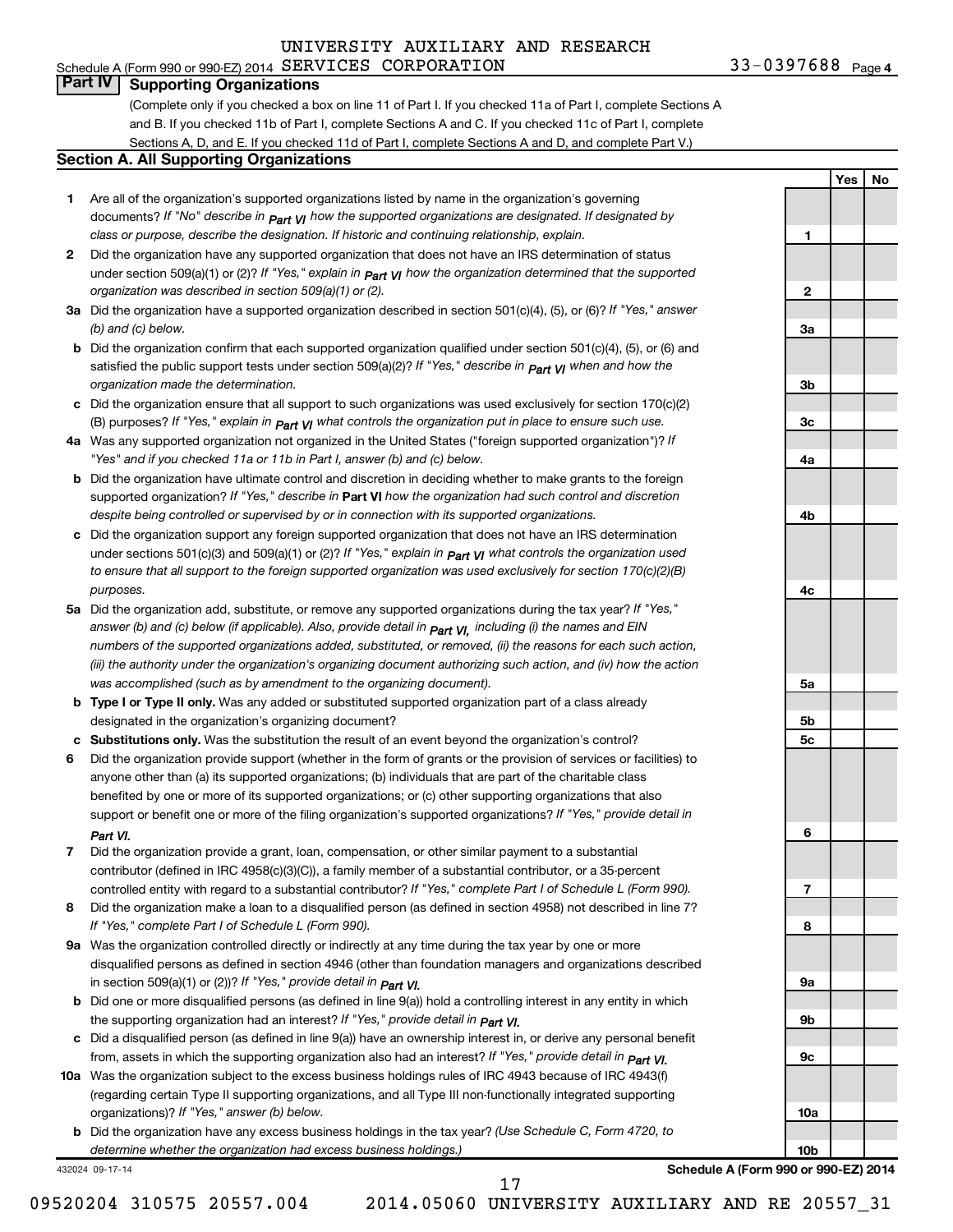|  | Schedule A (Form 990 or 990-EZ) 2014 SERVICES CORPORATION |  | 33-0397688<br>Page 5 |  |
|--|-----------------------------------------------------------|--|----------------------|--|
|--|-----------------------------------------------------------|--|----------------------|--|

|    | Part IV<br><b>Supporting Organizations (continued)</b>                                                                           |                 |     |    |
|----|----------------------------------------------------------------------------------------------------------------------------------|-----------------|-----|----|
|    |                                                                                                                                  |                 | Yes | No |
| 11 | Has the organization accepted a gift or contribution from any of the following persons?                                          |                 |     |    |
|    | a A person who directly or indirectly controls, either alone or together with persons described in (b) and (c)                   |                 |     |    |
|    | below, the governing body of a supported organization?                                                                           | 11a             |     |    |
|    | <b>b</b> A family member of a person described in (a) above?                                                                     | 11 <sub>b</sub> |     |    |
|    | c A 35% controlled entity of a person described in (a) or (b) above?If "Yes" to a, b, or c, provide detail in Part VI.           | 11c             |     |    |
|    | <b>Section B. Type I Supporting Organizations</b>                                                                                |                 |     |    |
|    |                                                                                                                                  |                 | Yes | No |
|    |                                                                                                                                  |                 |     |    |
| 1  | Did the directors, trustees, or membership of one or more supported organizations have the power to                              |                 |     |    |
|    | regularly appoint or elect at least a majority of the organization's directors or trustees at all times during the               |                 |     |    |
|    | tax year? If "No," describe in $P_{art}$ $V_I$ how the supported organization(s) effectively operated, supervised, or            |                 |     |    |
|    | controlled the organization's activities. If the organization had more than one supported organization,                          |                 |     |    |
|    | describe how the powers to appoint and/or remove directors or trustees were allocated among the supported                        |                 |     |    |
|    | organizations and what conditions or restrictions, if any, applied to such powers during the tax year.                           | 1               |     |    |
| 2  | Did the organization operate for the benefit of any supported organization other than the supported                              |                 |     |    |
|    | organization(s) that operated, supervised, or controlled the supporting organization? If "Yes," explain in                       |                 |     |    |
|    | $_{Part}$ v <sub>I</sub> how providing such benefit carried out the purposes of the supported organization(s) that operated,     |                 |     |    |
|    | supervised, or controlled the supporting organization.                                                                           | 2               |     |    |
|    | <b>Section C. Type II Supporting Organizations</b>                                                                               |                 |     |    |
|    |                                                                                                                                  |                 | Yes | No |
| 1. | Were a majority of the organization's directors or trustees during the tax year also a majority of the directors                 |                 |     |    |
|    | or trustees of each of the organization's supported organization(s)? If "No," describe in <b>Part VI</b> how control             |                 |     |    |
|    | or management of the supporting organization was vested in the same persons that controlled or managed                           |                 |     |    |
|    | the supported organization(s).                                                                                                   | 1               |     |    |
|    | <b>Section D. Type III Supporting Organizations</b>                                                                              |                 |     |    |
|    |                                                                                                                                  |                 | Yes | No |
| 1  | Did the organization provide to each of its supported organizations, by the last day of the fifth month of the                   |                 |     |    |
|    | organization's tax year, (1) a written notice describing the type and amount of support provided during the prior tax            |                 |     |    |
|    | year, (2) a copy of the Form 990 that was most recently filed as of the date of notification, and (3) copies of the              |                 |     |    |
|    | organization's governing documents in effect on the date of notification, to the extent not previously provided?                 | 1               |     |    |
| 2  | Were any of the organization's officers, directors, or trustees either (i) appointed or elected by the supported                 |                 |     |    |
|    | organization(s) or (ii) serving on the governing body of a supported organization? If "No," explain in part VI how               |                 |     |    |
|    | the organization maintained a close and continuous working relationship with the supported organization(s).                      | $\mathbf{2}$    |     |    |
|    | By reason of the relationship described in (2), did the organization's supported organizations have a                            |                 |     |    |
| 3  |                                                                                                                                  |                 |     |    |
|    | significant voice in the organization's investment policies and in directing the use of the organization's                       |                 |     |    |
|    | income or assets at all times during the tax year? If "Yes," describe in $P_{\text{art } VI}$ the role the organization's        |                 |     |    |
|    | supported organizations played in this regard.                                                                                   | з               |     |    |
|    | Section E. Type III Functionally-Integrated Supporting Organizations                                                             |                 |     |    |
| 1  | Check the box next to the method that the organization used to satisfy the Integral Part Test during the year(see instructions): |                 |     |    |
| a  | The organization satisfied the Activities Test. Complete line 2 below.                                                           |                 |     |    |
| b  | The organization is the parent of each of its supported organizations. Complete $_{\text{line 3}}$ below.                        |                 |     |    |
| c  | The organization supported a governmental entity. Describe in Part VI how you supported a government entity (see instructions).  |                 |     |    |
| 2  | Activities Test. Answer (a) and (b) below.                                                                                       |                 | Yes | No |
| а  | Did substantially all of the organization's activities during the tax year directly further the exempt purposes of               |                 |     |    |
|    | the supported organization(s) to which the organization was responsive? If "Yes," then in Part VI identify                       |                 |     |    |
|    | how these activities directly furthered their exempt purposes,<br>those supported organizations and explain                      |                 |     |    |
|    | how the organization was responsive to those supported organizations, and how the organization determined                        |                 |     |    |
|    | that these activities constituted substantially all of its activities.                                                           | 2a              |     |    |
|    | b Did the activities described in (a) constitute activities that, but for the organization's involvement, one or more            |                 |     |    |
|    | of the organization's supported organization(s) would have been engaged in? If "Yes," explain in <b>Part VI</b> the              |                 |     |    |
|    | reasons for the organization's position that its supported organization(s) would have engaged in these                           |                 |     |    |
|    | activities but for the organization's involvement.                                                                               | 2b              |     |    |
| З  | Parent of Supported Organizations. Answer (a) and (b) below.                                                                     |                 |     |    |
| а  | Did the organization have the power to regularly appoint or elect a majority of the officers, directors, or                      |                 |     |    |
|    | trustees of each of the supported organizations? Provide details in <i>Part VI.</i>                                              | За              |     |    |
|    | <b>b</b> Did the organization exercise a substantial degree of direction over the policies, programs, and activities of each     |                 |     |    |
|    | of its supported organizations? If "Yes," describe in $P_{\text{BIT}}$ $y_1$ the role played by the organization in this regard. | 3b              |     |    |
|    | Schedule A (Form 990 or 990-EZ) 2014<br>432025 09-17-14                                                                          |                 |     |    |
|    | 18                                                                                                                               |                 |     |    |

<sup>09520204 310575 20557.004 2014.05060</sup> UNIVERSITY AUXILIARY AND RE 20557\_31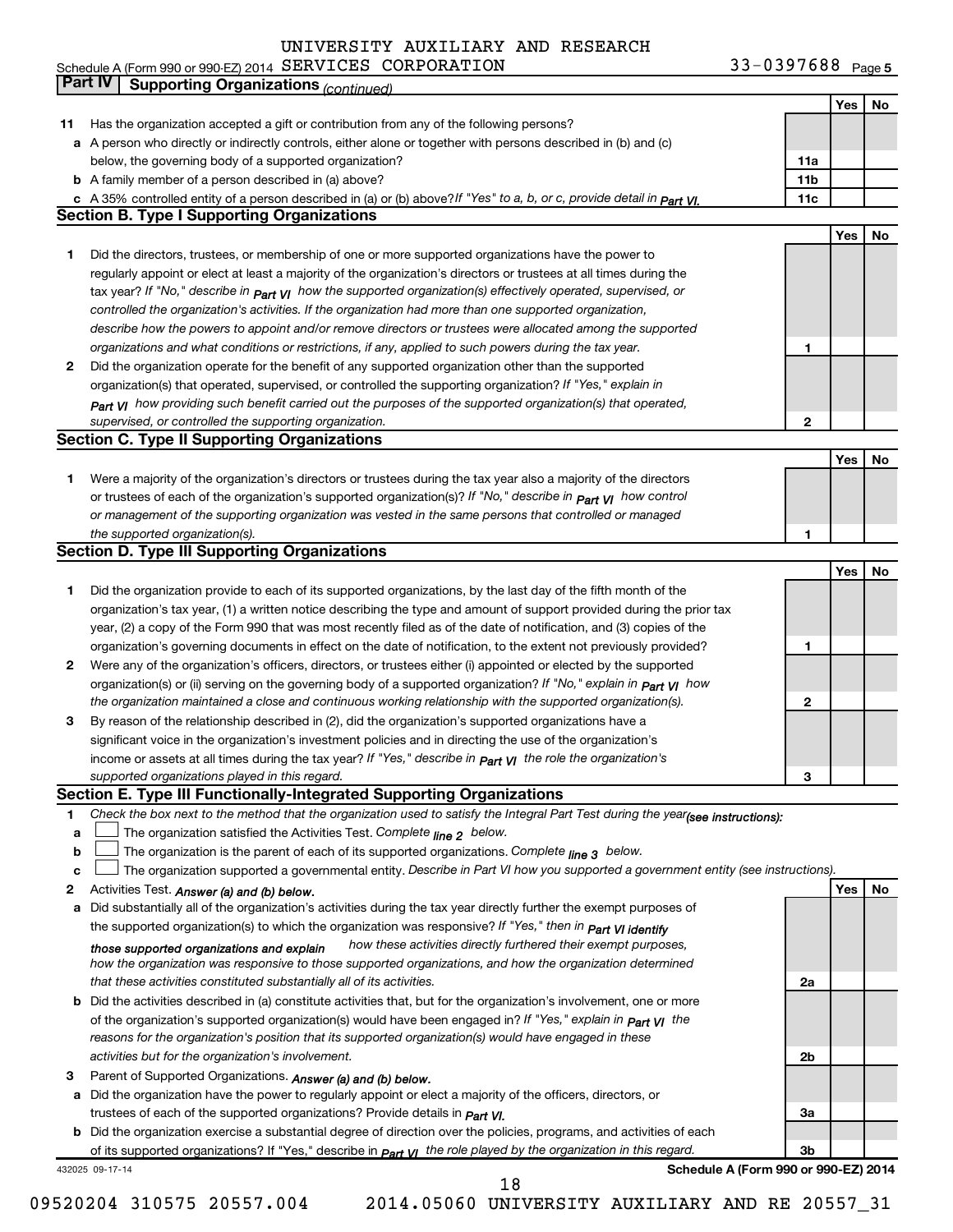### 1  $\Box$  Check here if the organization satisfied the Integral Part Test as a qualifying trust on Nov. 20, 1970. See instructions. All **Section A - Adjusted Net Income 1 2 3 4 5 6 7 8 1 2 3 4 5 6 7 Adjusted Net Income** (subtract lines 5, 6 and 7 from line 4) **8 8 Section B - Minimum Asset Amount 1 2 3 4 5 6 7 8 a** Average monthly value of securities **b** Average monthly cash balances **c** Fair market value of other non-exempt-use assets **d Total**  (add lines 1a, 1b, and 1c) **e Discount** claimed for blockage or other **1a 1b 1c 1d 2 3 4 5 6 7 8** factors (explain in detail in Part VI): **Minimum Asset Amount**  (add line 7 to line 6) **Section C - Distributable Amount 1 2 3 4 5 6 1 2 3 4 5 6** Distributable Amount. Subtract line 5 from line 4, unless subject to Schedule A (Form 990 or 990-EZ) 2014  $SERVICES$   $CORPORTION$  33-0397688  $Page$ other Type III non-functionally integrated supporting organizations must complete Sections A through E. (B) Current Year (A) Prior Year  $\left\{\n\begin{array}{ccc}\n\text{(b) common} \\
\text{(c) common} \\
\text{(c) rational)}\n\end{array}\n\right\}$ Net short-term capital gain Recoveries of prior-year distributions Other gross income (see instructions) Add lines 1 through 3 Depreciation and depletion Portion of operating expenses paid or incurred for production or collection of gross income or for management, conservation, or maintenance of property held for production of income (see instructions) Other expenses (see instructions) (B) Current Year (A) Prior Year (b) Current 1 Aggregate fair market value of all non-exempt-use assets (see instructions for short tax year or assets held for part of year): Acquisition indebtedness applicable to non-exempt-use assets Subtract line 2 from line 1d Cash deemed held for exempt use. Enter 1-1/2% of line 3 (for greater amount, see instructions). Net value of non-exempt-use assets (subtract line 4 from line 3) Multiply line 5 by .035 Recoveries of prior-year distributions Current Year Adjusted net income for prior year (from Section A, line 8, Column A) Enter 85% of line 1 Minimum asset amount for prior year (from Section B, line 8, Column A) Enter greater of line 2 or line 3 Income tax imposed in prior year emergency temporary reduction (see instructions) **Part V Type III Non-Functionally Integrated 509(a)(3) Supporting Organizations**   $\Box$

**7** Check here if the current year is the organization's first as a non-functionally-integrated Type III supporting organization (see † instructions).

**Schedule A (Form 990 or 990-EZ) 2014**

432026 09-17-14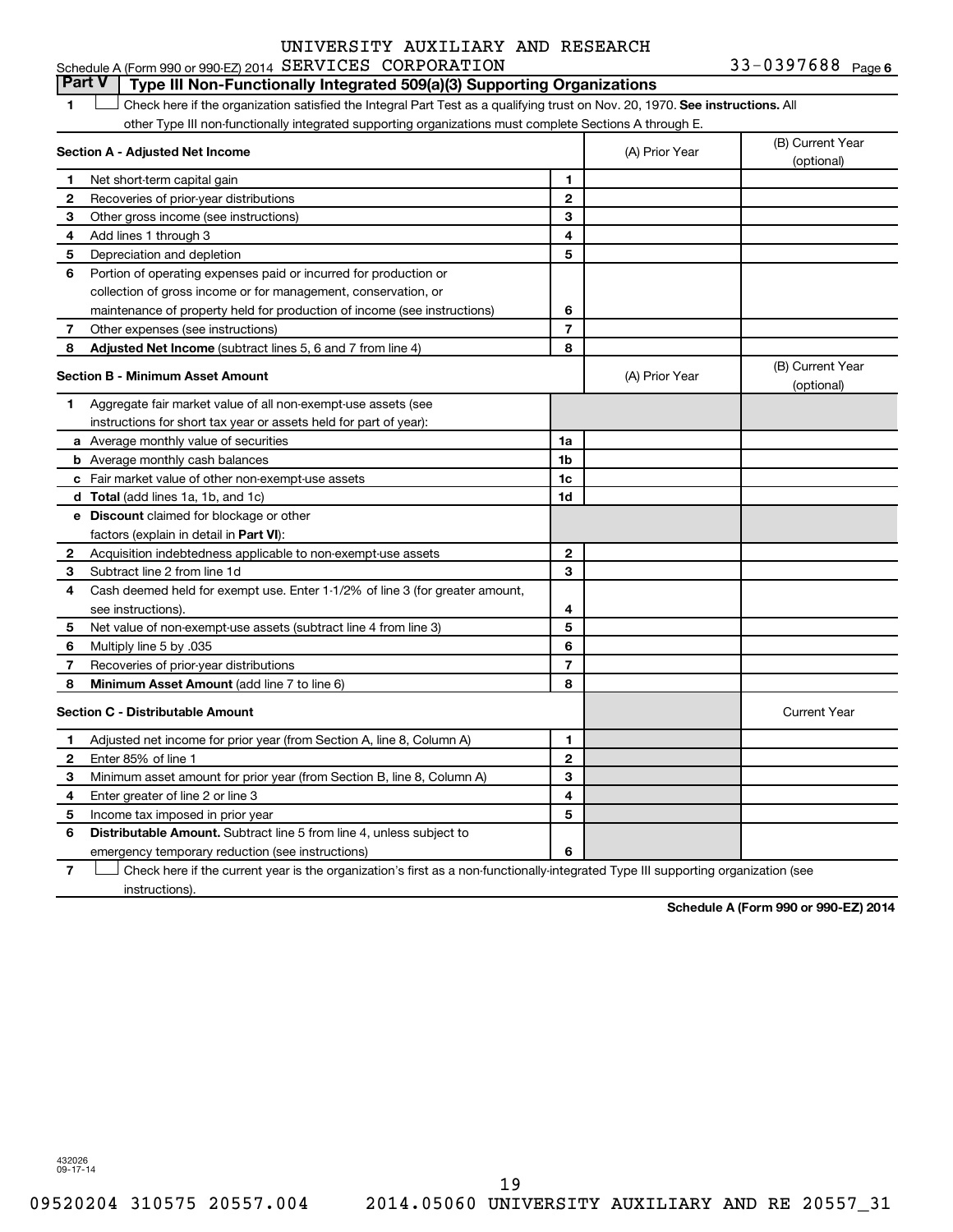|           | Schedule A (Form 990 or 990-EZ) 2014 SERVICES CORPORATION                                  |                             |                           | 33-0397688 $_{Page 7}$ |
|-----------|--------------------------------------------------------------------------------------------|-----------------------------|---------------------------|------------------------|
| ∣ Part V∣ | Type III Non-Functionally Integrated 509(a)(3) Supporting Organizations (continued)        |                             |                           |                        |
|           | <b>Section D - Distributions</b>                                                           |                             |                           | <b>Current Year</b>    |
| 1         | Amounts paid to supported organizations to accomplish exempt purposes                      |                             |                           |                        |
| 2         | Amounts paid to perform activity that directly furthers exempt purposes of supported       |                             |                           |                        |
|           | organizations, in excess of income from activity                                           |                             |                           |                        |
| з         | Administrative expenses paid to accomplish exempt purposes of supported organizations      |                             |                           |                        |
| 4         | Amounts paid to acquire exempt-use assets                                                  |                             |                           |                        |
| 5         | Qualified set-aside amounts (prior IRS approval required)                                  |                             |                           |                        |
| 6         | Other distributions (describe in Part VI). See instructions.                               |                             |                           |                        |
| 7         | Total annual distributions. Add lines 1 through 6.                                         |                             |                           |                        |
| 8         | Distributions to attentive supported organizations to which the organization is responsive |                             |                           |                        |
|           | (provide details in Part VI). See instructions.                                            |                             |                           |                        |
| 9         | Distributable amount for 2014 from Section C, line 6                                       |                             |                           |                        |
| 10        | Line 8 amount divided by Line 9 amount                                                     |                             |                           |                        |
|           |                                                                                            | (i)                         | (ii)                      | (iii)                  |
|           |                                                                                            | <b>Excess Distributions</b> | <b>Underdistributions</b> | <b>Distributable</b>   |
|           | Section E - Distribution Allocations (see instructions)                                    |                             | Pre-2014                  | Amount for 2014        |
| 1.        | Distributable amount for 2014 from Section C, line 6                                       |                             |                           |                        |
| 2         | Underdistributions, if any, for years prior to 2014                                        |                             |                           |                        |
|           | (reasonable cause required-see instructions)                                               |                             |                           |                        |
| 3         | Excess distributions carryover, if any, to 2014:                                           |                             |                           |                        |
| a         |                                                                                            |                             |                           |                        |
| b         |                                                                                            |                             |                           |                        |
| c         |                                                                                            |                             |                           |                        |
| d         |                                                                                            |                             |                           |                        |
|           | e From 2013                                                                                |                             |                           |                        |
| f         | <b>Total</b> of lines 3a through e                                                         |                             |                           |                        |
|           | g Applied to underdistributions of prior years                                             |                             |                           |                        |
|           | <b>h</b> Applied to 2014 distributable amount                                              |                             |                           |                        |
| Ť.        | Carryover from 2009 not applied (see instructions)                                         |                             |                           |                        |
|           | Remainder. Subtract lines 3g, 3h, and 3i from 3f.                                          |                             |                           |                        |
| 4         | Distributions for 2014 from Section D,                                                     |                             |                           |                        |
|           | line $7:$                                                                                  |                             |                           |                        |
|           | a Applied to underdistributions of prior years                                             |                             |                           |                        |
|           | <b>b</b> Applied to 2014 distributable amount                                              |                             |                           |                        |
|           | c Remainder. Subtract lines 4a and 4b from 4.                                              |                             |                           |                        |
|           | Remaining underdistributions for years prior to 2014, if                                   |                             |                           |                        |
|           | any. Subtract lines 3g and 4a from line 2 (if amount                                       |                             |                           |                        |
|           | greater than zero, see instructions).                                                      |                             |                           |                        |
| 6         | Remaining underdistributions for 2014. Subtract lines 3h                                   |                             |                           |                        |
|           | and 4b from line 1 (if amount greater than zero, see                                       |                             |                           |                        |
|           | instructions).                                                                             |                             |                           |                        |
| 7         | Excess distributions carryover to 2015. Add lines 3j                                       |                             |                           |                        |
|           | and 4c.                                                                                    |                             |                           |                        |
| 8         | Breakdown of line 7:                                                                       |                             |                           |                        |
| а         |                                                                                            |                             |                           |                        |
| b         |                                                                                            |                             |                           |                        |
| c         |                                                                                            |                             |                           |                        |
|           | d Excess from 2013                                                                         |                             |                           |                        |
|           | e Excess from 2014                                                                         |                             |                           |                        |
|           |                                                                                            |                             |                           |                        |

**Schedule A (Form 990 or 990-EZ) 2014**

432027 09-17-14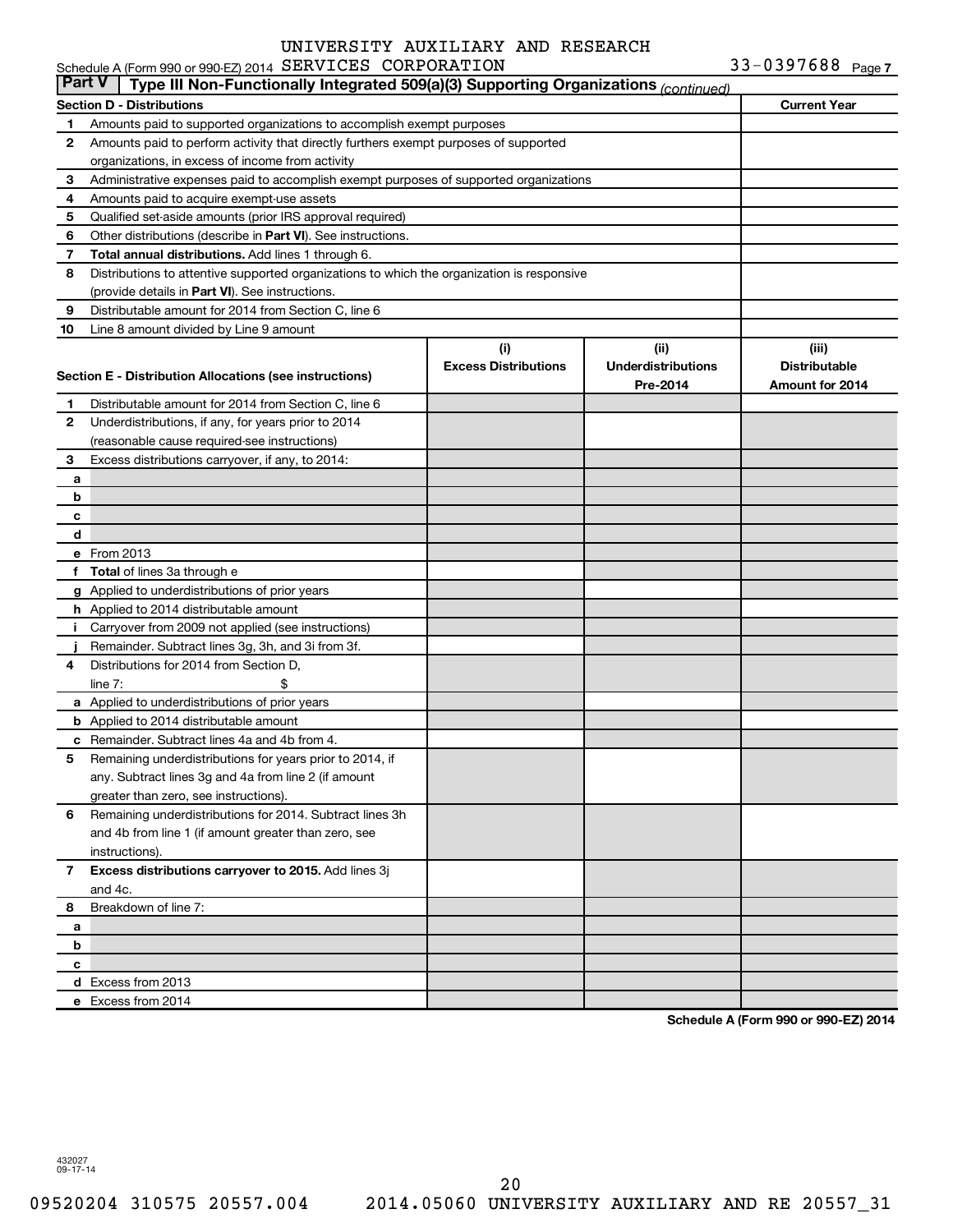| Part VI Supplemental Information. Provide the explanations required by Part II, line 10; Part II, line 17a or 17b; and Part III, line 12 |  |
|------------------------------------------------------------------------------------------------------------------------------------------|--|
| Also complete this part for any additional information. (See instructions).                                                              |  |

| 432028 09-17-14 | $21\,$ | Schedule A (Form 990 or 990-EZ) 2014 |
|-----------------|--------|--------------------------------------|
|                 |        |                                      |
|                 |        |                                      |
|                 |        |                                      |
|                 |        |                                      |
|                 |        |                                      |
|                 |        |                                      |
|                 |        |                                      |
|                 |        |                                      |
|                 |        |                                      |
|                 |        |                                      |
|                 |        |                                      |
|                 |        |                                      |
|                 |        |                                      |
|                 |        |                                      |
|                 |        |                                      |
|                 |        |                                      |
|                 |        |                                      |
|                 |        |                                      |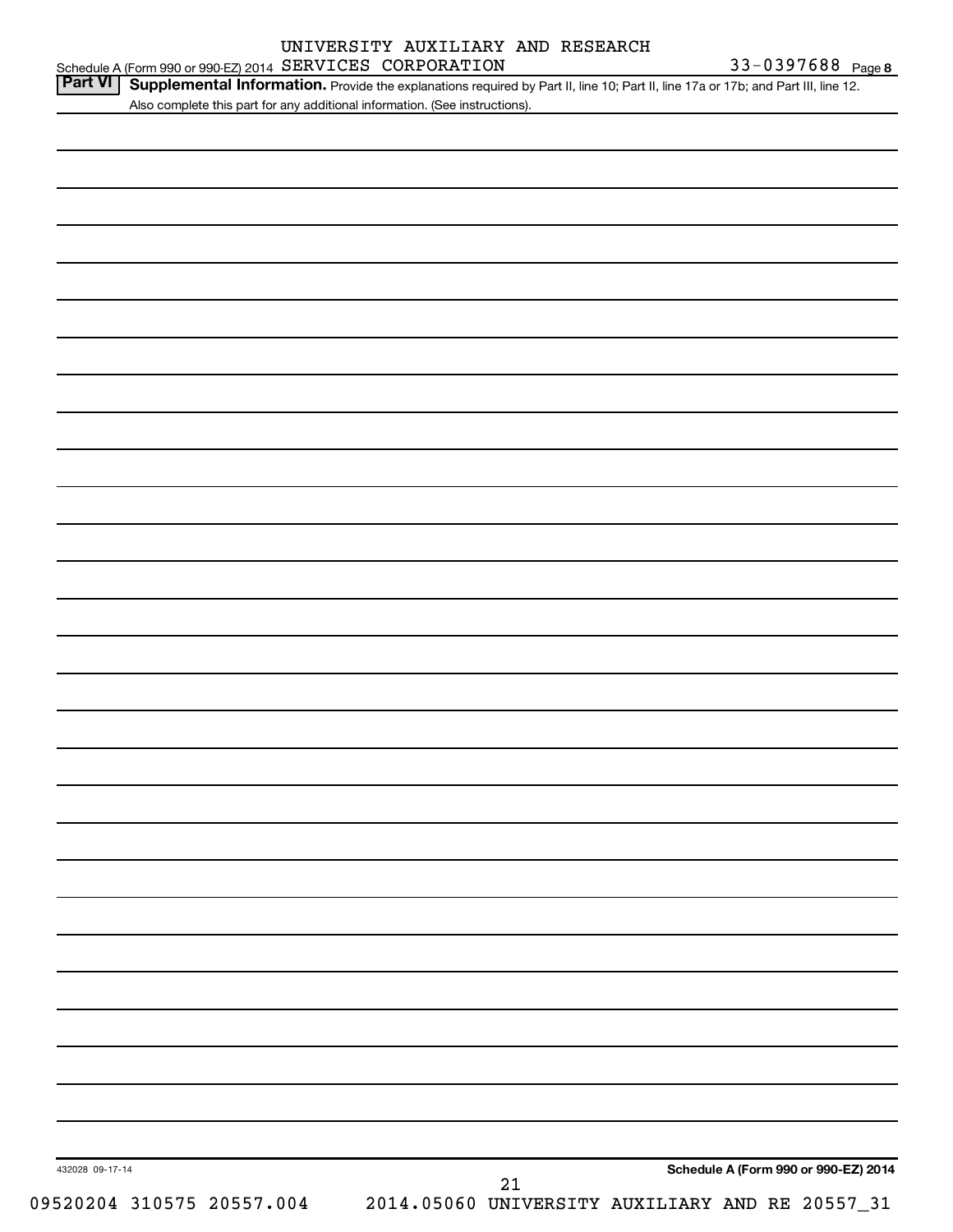Department of the Treasury Internal Revenue Service **(Form 990, 990-EZ,** \*\* PUBLIC DISCLOSURE COPY \*\*

# **Schedule B Schedule of Contributors**

**or 990-PF) | Attach to Form 990, Form 990-EZ, or Form 990-PF. | Information about Schedule B (Form 990, 990-EZ, or 990-PF) and** its instructions is at <sub>www.irs.gov/form990  $\cdot$ </sub>

OMB No. 1545-0047

# **2014**

**Name of the organization Employer identification number**

|  | UNIVERSITY AUXILIARY AND RESEARCH |  |
|--|-----------------------------------|--|
|  |                                   |  |

| SERVICES CORPORATION | 33-0397688 |
|----------------------|------------|
|----------------------|------------|

| Organization type (check one): |
|--------------------------------|
|                                |

| Filers of:         | Section:                                                                           |
|--------------------|------------------------------------------------------------------------------------|
| Form 990 or 990-EZ | $\underline{\mathbf{X}}$ 501(c)( 3) (enter number) organization                    |
|                    | $4947(a)(1)$ nonexempt charitable trust <b>not</b> treated as a private foundation |
|                    | 527 political organization                                                         |
| Form 990-PF        | 501(c)(3) exempt private foundation                                                |
|                    | 4947(a)(1) nonexempt charitable trust treated as a private foundation              |
|                    | 501(c)(3) taxable private foundation                                               |

Check if your organization is covered by the General Rule or a Special Rule.

**Note.**  Only a section 501(c)(7), (8), or (10) organization can check boxes for both the General Rule and a Special Rule. See instructions.

### **General Rule**

 $\Box$ 

For an organization filing Form 990, 990-EZ, or 990-PF that received, during the year, contributions totaling \$5,000 or more (in money or property) from any one contributor. Complete Parts I and II. See instructions for determining a contributor's total contributions.

### **Special Rules**

any one contributor, during the year, total contributions of the greater of **(1)** \$5,000 or **(2)** 2% of the amount on (i) Form 990, Part VIII, line 1h,  $\boxed{\text{X}}$  For an organization described in section 501(c)(3) filing Form 990 or 990-EZ that met the 33 1/3% support test of the regulations under sections 509(a)(1) and 170(b)(1)(A)(vi), that checked Schedule A (Form 990 or 990-EZ), Part II, line 13, 16a, or 16b, and that received from or (ii) Form 990-EZ, line 1. Complete Parts I and II.

year, total contributions of more than \$1,000 *exclusively* for religious, charitable, scientific, literary, or educational purposes, or for For an organization described in section 501(c)(7), (8), or (10) filing Form 990 or 990-EZ that received from any one contributor, during the the prevention of cruelty to children or animals. Complete Parts I, II, and III.  $\Box$ 

purpose. Do not complete any of the parts unless the General Rule applies to this organization because it received nonexclusively year, contributions exclusively for religious, charitable, etc., purposes, but no such contributions totaled more than \$1,000. If this box is checked, enter here the total contributions that were received during the year for an exclusively religious, charitable, etc., For an organization described in section 501(c)(7), (8), or (10) filing Form 990 or 990-EZ that received from any one contributor, during the religious, charitable, etc., contributions totaling \$5,000 or more during the year  $\ldots$  $\ldots$  $\ldots$  $\ldots$  $\ldots$  $\ldots$  $\Box$ 

**Caution.** An organization that is not covered by the General Rule and/or the Special Rules does not file Schedule B (Form 990, 990-EZ, or 990-PF),  **must** but it answer "No" on Part IV, line 2, of its Form 990; or check the box on line H of its Form 990-EZ or on its Form 990-PF, Part I, line 2, to certify that it does not meet the filing requirements of Schedule B (Form 990, 990-EZ, or 990-PF).

LHA For Paperwork Reduction Act Notice, see the Instructions for Form 990, 990-EZ, or 990-PF. Schedule B (Form 990, 990-EZ, or 990-PF) (2014)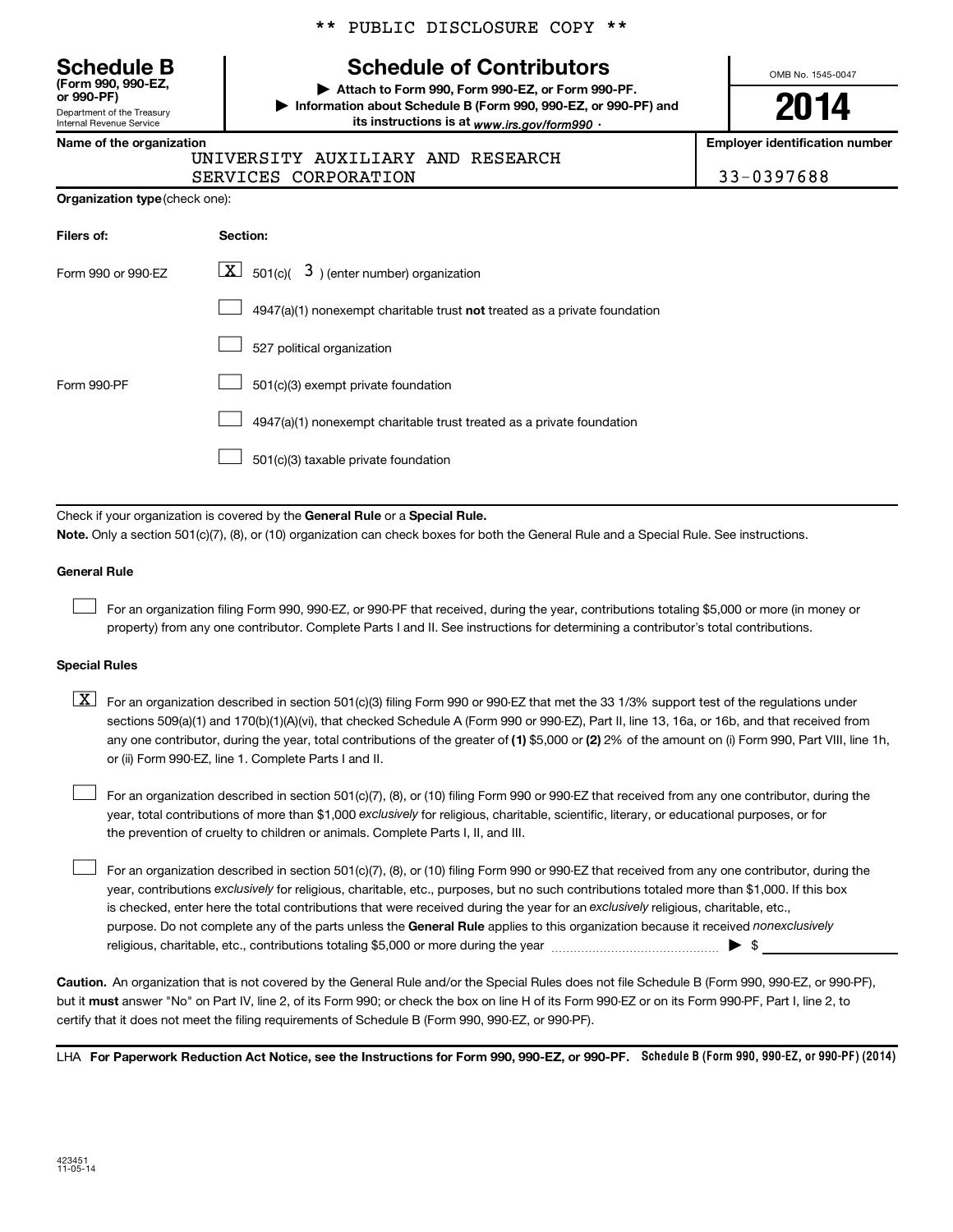### Schedule B (Form 990, 990-EZ, or 990-PF) (2014)

**Name of organization Employer identification number** UNIVERSITY AUXILIARY AND RESEARCH SERVICES CORPORATION 33-0397688

| Part I           | Contributors (see instructions). Use duplicate copies of Part I if additional space is needed. |                                          |                                                                                       |
|------------------|------------------------------------------------------------------------------------------------|------------------------------------------|---------------------------------------------------------------------------------------|
| (a)<br>No.       | (b)<br>Name, address, and ZIP + 4                                                              | (c)<br><b>Total contributions</b>        | (d)<br>Type of contribution                                                           |
| $\mathbf 1$      |                                                                                                | 183,259.<br>$\,$                         | x<br>Person<br>Payroll<br>Noncash<br>(Complete Part II for<br>noncash contributions.) |
| (a)<br>No.       | (b)<br>Name, address, and ZIP + 4                                                              | (c)<br><b>Total contributions</b>        | (d)<br>Type of contribution                                                           |
| $\boldsymbol{2}$ |                                                                                                | 2,447,128.<br>$\boldsymbol{\mathsf{\$}}$ | x<br>Person<br>Payroll<br>Noncash<br>(Complete Part II for<br>noncash contributions.) |
| (a)<br>No.       | (b)<br>Name, address, and ZIP + 4                                                              | (c)<br><b>Total contributions</b>        | (d)<br>Type of contribution                                                           |
| 3                |                                                                                                | 1,449,297.<br>$\boldsymbol{\mathsf{\$}}$ | x<br>Person<br>Payroll<br>Noncash<br>(Complete Part II for<br>noncash contributions.) |
| (a)<br>No.       | (b)<br>Name, address, and ZIP + 4                                                              | (c)<br><b>Total contributions</b>        | (d)<br>Type of contribution                                                           |
| 4                |                                                                                                | 2,002,802.<br>$\$$                       | Person<br>Payroll<br>Noncash<br>(Complete Part II for<br>noncash contributions.)      |
| (a)<br>No.       | (b)<br>Name, address, and ZIP + 4                                                              | (c)<br><b>Total contributions</b>        | (d)<br>Type of contribution                                                           |
| 5                |                                                                                                | 532,981.<br>\$                           | Person<br>Payroll<br>Noncash<br>(Complete Part II for<br>noncash contributions.)      |
| (a)<br>No.       | (b)<br>Name, address, and ZIP + 4                                                              | (c)<br><b>Total contributions</b>        | (d)<br>Type of contribution                                                           |
|                  |                                                                                                | \$                                       | Person<br>Payroll<br>Noncash<br>(Complete Part II for<br>noncash contributions.)      |
| 423452 11-05-14  | 23                                                                                             |                                          | Schedule B (Form 990, 990-EZ, or 990-PF) (2014)                                       |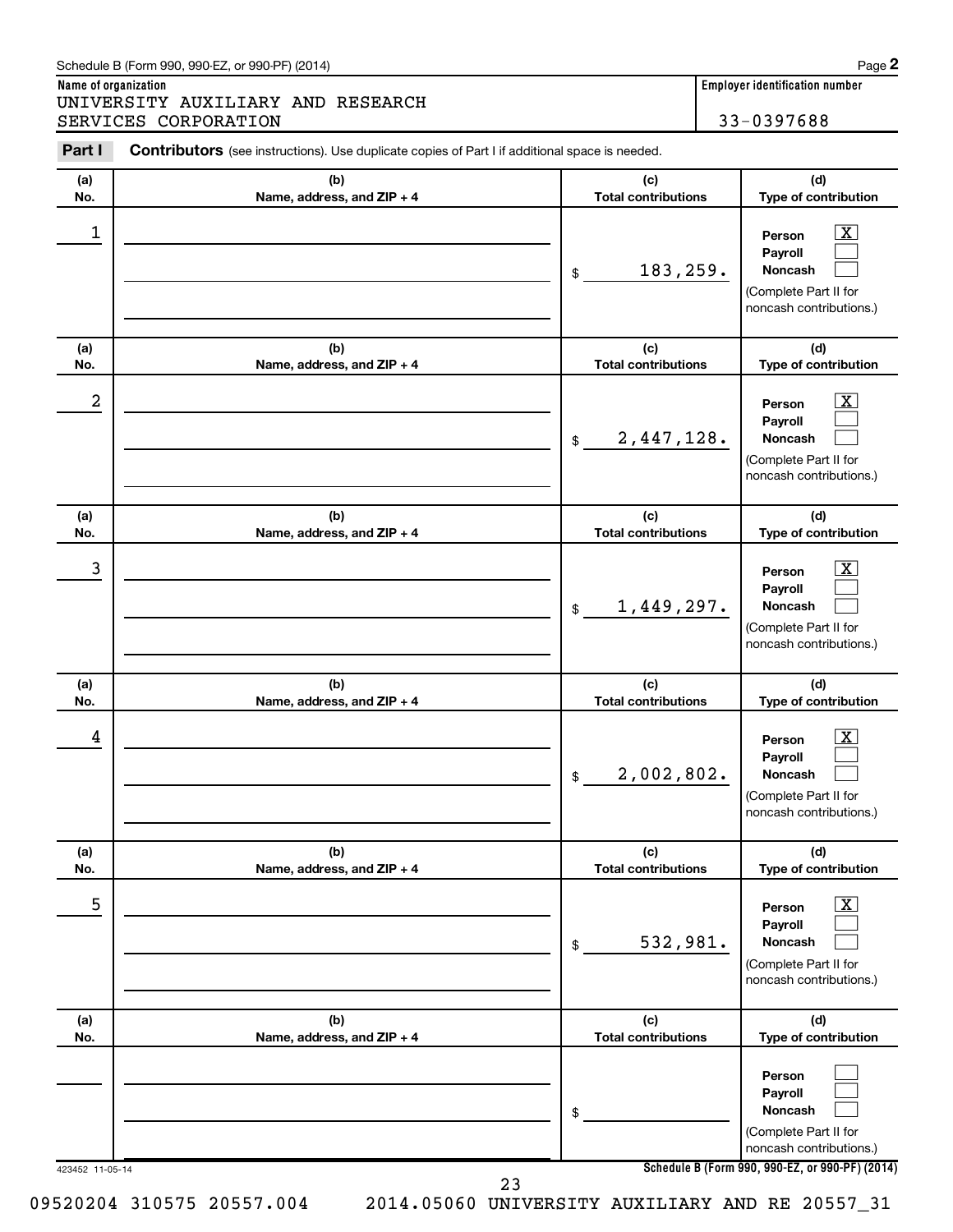| Schedule B (Form 990, 990-EZ, or 990-PF) (2014) | Page |
|-------------------------------------------------|------|
|                                                 |      |

UNIVERSITY AUXILIARY AND RESEARCH SERVICES CORPORATION 33-0397688

### Part II Noncash Property (see instructions). Use duplicate copies of Part II if additional space is needed.

| (a)<br>No.<br>from<br>Part I | (b)<br>Description of noncash property given | (c)<br>FMV (or estimate)<br>(see instructions) | (d)<br>Date received |
|------------------------------|----------------------------------------------|------------------------------------------------|----------------------|
|                              |                                              |                                                |                      |
|                              |                                              | \$                                             |                      |
| (a)<br>No.<br>from<br>Part I | (b)<br>Description of noncash property given | (c)<br>FMV (or estimate)<br>(see instructions) | (d)<br>Date received |
|                              |                                              | \$                                             |                      |
| (a)<br>No.<br>from<br>Part I | (b)<br>Description of noncash property given | (c)<br>FMV (or estimate)<br>(see instructions) | (d)<br>Date received |
|                              |                                              | \$                                             |                      |
| (a)<br>No.<br>from<br>Part I | (b)<br>Description of noncash property given | (c)<br>FMV (or estimate)<br>(see instructions) | (d)<br>Date received |
|                              |                                              | \$                                             |                      |
| (a)<br>No.<br>from<br>Part I | (b)<br>Description of noncash property given | (c)<br>FMV (or estimate)<br>(see instructions) | (d)<br>Date received |
|                              |                                              | \$                                             |                      |
| (a)<br>No.<br>from<br>Part I | (b)<br>Description of noncash property given | (c)<br>FMV (or estimate)<br>(see instructions) | (d)<br>Date received |
|                              |                                              |                                                |                      |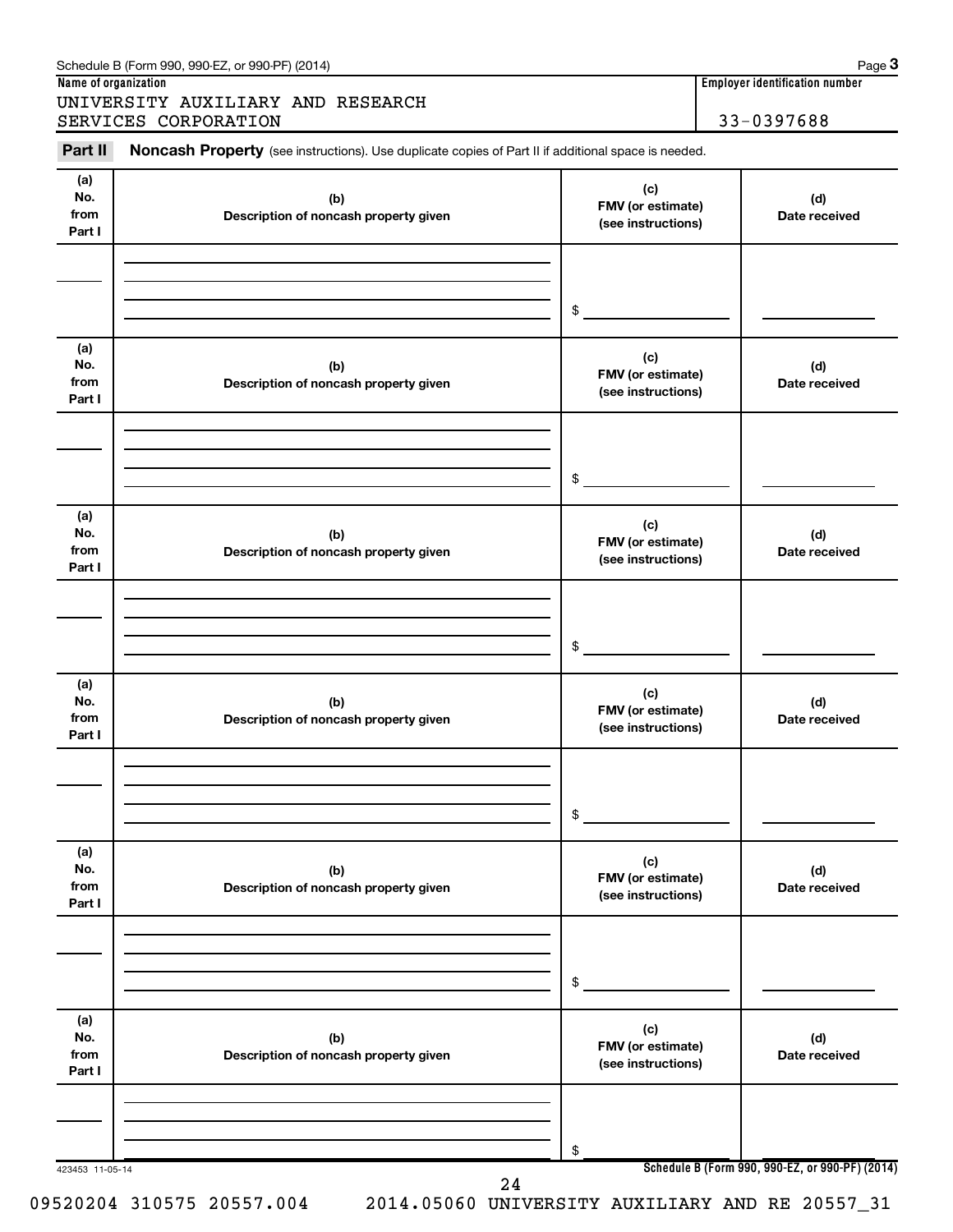| Name of organization | UNIVERSITY AUXILIARY AND RESEARCH                                                                                                                        |                      | <b>Employer identification number</b>                                                                                                                                                                                                                               |
|----------------------|----------------------------------------------------------------------------------------------------------------------------------------------------------|----------------------|---------------------------------------------------------------------------------------------------------------------------------------------------------------------------------------------------------------------------------------------------------------------|
| Part III             | SERVICES CORPORATION                                                                                                                                     |                      | 33-0397688                                                                                                                                                                                                                                                          |
|                      | completing Part III, enter the total of exclusively religious, charitable, etc., contributions of \$1,000 or less for the year. (Enter this info. once.) |                      | <i>Exclusively</i> religious, charitable, etc., contributions to organizations described in section 501(c)(7), (8), or (10) that total more than \$1,000 for<br>the year from any one contributor. Complete columns (a) through (e) and<br>$\blacktriangleright$ \$ |
|                      | Use duplicate copies of Part III if additional space is needed.                                                                                          |                      |                                                                                                                                                                                                                                                                     |
| (a) No.<br>from      | (b) Purpose of gift                                                                                                                                      | (c) Use of gift      | (d) Description of how gift is held                                                                                                                                                                                                                                 |
| Part I               |                                                                                                                                                          |                      |                                                                                                                                                                                                                                                                     |
|                      |                                                                                                                                                          |                      |                                                                                                                                                                                                                                                                     |
|                      |                                                                                                                                                          | (e) Transfer of gift |                                                                                                                                                                                                                                                                     |
|                      | Transferee's name, address, and ZIP + 4                                                                                                                  |                      | Relationship of transferor to transferee                                                                                                                                                                                                                            |
|                      |                                                                                                                                                          |                      |                                                                                                                                                                                                                                                                     |
| (a) No.<br>from      | (b) Purpose of gift                                                                                                                                      | (c) Use of gift      | (d) Description of how gift is held                                                                                                                                                                                                                                 |
| Part I               |                                                                                                                                                          |                      |                                                                                                                                                                                                                                                                     |
|                      |                                                                                                                                                          |                      |                                                                                                                                                                                                                                                                     |
|                      |                                                                                                                                                          | (e) Transfer of gift |                                                                                                                                                                                                                                                                     |
|                      | Transferee's name, address, and ZIP + 4                                                                                                                  |                      | Relationship of transferor to transferee                                                                                                                                                                                                                            |
|                      |                                                                                                                                                          |                      |                                                                                                                                                                                                                                                                     |
| (a) No.              |                                                                                                                                                          |                      |                                                                                                                                                                                                                                                                     |
| from<br>Part I       | (b) Purpose of gift                                                                                                                                      | (c) Use of gift      | (d) Description of how gift is held                                                                                                                                                                                                                                 |
|                      |                                                                                                                                                          |                      |                                                                                                                                                                                                                                                                     |
|                      |                                                                                                                                                          | (e) Transfer of gift |                                                                                                                                                                                                                                                                     |
|                      | Transferee's name, address, and ZIP + 4                                                                                                                  |                      | Relationship of transferor to transferee                                                                                                                                                                                                                            |
|                      |                                                                                                                                                          |                      |                                                                                                                                                                                                                                                                     |
| (a) No.<br>from      |                                                                                                                                                          |                      |                                                                                                                                                                                                                                                                     |
| Part I               | (b) Purpose of gift                                                                                                                                      | (c) Use of gift      | (d) Description of how gift is held                                                                                                                                                                                                                                 |
|                      |                                                                                                                                                          |                      |                                                                                                                                                                                                                                                                     |
|                      |                                                                                                                                                          | (e) Transfer of gift |                                                                                                                                                                                                                                                                     |
|                      | Transferee's name, address, and ZIP + 4                                                                                                                  |                      | Relationship of transferor to transferee                                                                                                                                                                                                                            |
|                      |                                                                                                                                                          |                      |                                                                                                                                                                                                                                                                     |
|                      |                                                                                                                                                          |                      | Schedule B (Form 990, 990-EZ, or 990-PF) (2014)                                                                                                                                                                                                                     |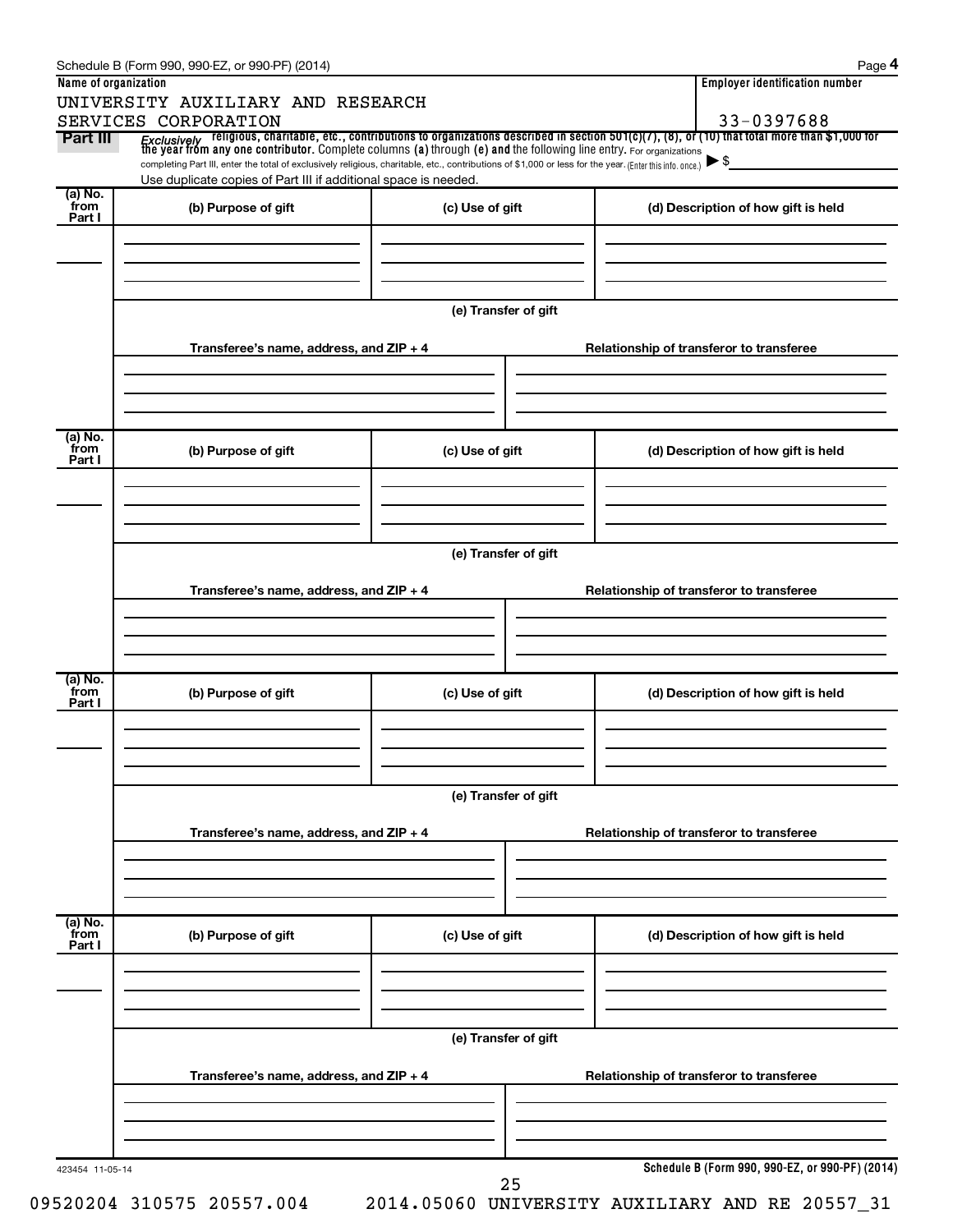|                                                                                                                                                                                                                                                   | <b>SCHEDULE D</b><br>(Form 990) | OMB No. 1545-0047                                                                                      |                                                                                                                                                                                                                                                                                                            |                          |                                 |  |  |  |
|---------------------------------------------------------------------------------------------------------------------------------------------------------------------------------------------------------------------------------------------------|---------------------------------|--------------------------------------------------------------------------------------------------------|------------------------------------------------------------------------------------------------------------------------------------------------------------------------------------------------------------------------------------------------------------------------------------------------------------|--------------------------|---------------------------------|--|--|--|
| Part IV, line 6, 7, 8, 9, 10, 11a, 11b, 11c, 11d, 11e, 11f, 12a, or 12b.<br><b>Open to Public</b><br>Attach to Form 990.<br>Department of the Treasury<br>Information about Schedule D (Form 990) and its instructions is at www.irs.gov/form990. |                                 |                                                                                                        |                                                                                                                                                                                                                                                                                                            |                          |                                 |  |  |  |
|                                                                                                                                                                                                                                                   | Internal Revenue Service        | UNIVERSITY AUXILIARY AND RESEARCH                                                                      |                                                                                                                                                                                                                                                                                                            |                          | Inspection                      |  |  |  |
|                                                                                                                                                                                                                                                   | Name of the organization        |                                                                                                        | <b>Employer identification number</b><br>33-0397688                                                                                                                                                                                                                                                        |                          |                                 |  |  |  |
| Part I                                                                                                                                                                                                                                            |                                 | SERVICES CORPORATION                                                                                   | Organizations Maintaining Donor Advised Funds or Other Similar Funds or Accounts. Complete if the                                                                                                                                                                                                          |                          |                                 |  |  |  |
|                                                                                                                                                                                                                                                   |                                 | organization answered "Yes" to Form 990, Part IV, line 6.                                              |                                                                                                                                                                                                                                                                                                            |                          |                                 |  |  |  |
|                                                                                                                                                                                                                                                   |                                 |                                                                                                        | (a) Donor advised funds                                                                                                                                                                                                                                                                                    |                          | (b) Funds and other accounts    |  |  |  |
| 1                                                                                                                                                                                                                                                 |                                 |                                                                                                        |                                                                                                                                                                                                                                                                                                            |                          |                                 |  |  |  |
| 2                                                                                                                                                                                                                                                 |                                 | Aggregate value of contributions to (during year)                                                      |                                                                                                                                                                                                                                                                                                            |                          |                                 |  |  |  |
| з                                                                                                                                                                                                                                                 |                                 |                                                                                                        |                                                                                                                                                                                                                                                                                                            |                          |                                 |  |  |  |
| 4                                                                                                                                                                                                                                                 |                                 |                                                                                                        |                                                                                                                                                                                                                                                                                                            |                          |                                 |  |  |  |
| 5                                                                                                                                                                                                                                                 |                                 |                                                                                                        | Did the organization inform all donors and donor advisors in writing that the assets held in donor advised funds                                                                                                                                                                                           |                          |                                 |  |  |  |
|                                                                                                                                                                                                                                                   |                                 |                                                                                                        |                                                                                                                                                                                                                                                                                                            |                          | Yes<br><b>No</b>                |  |  |  |
| 6                                                                                                                                                                                                                                                 |                                 |                                                                                                        | Did the organization inform all grantees, donors, and donor advisors in writing that grant funds can be used only                                                                                                                                                                                          |                          |                                 |  |  |  |
|                                                                                                                                                                                                                                                   |                                 |                                                                                                        | for charitable purposes and not for the benefit of the donor or donor advisor, or for any other purpose conferring                                                                                                                                                                                         |                          |                                 |  |  |  |
|                                                                                                                                                                                                                                                   | impermissible private benefit?  |                                                                                                        |                                                                                                                                                                                                                                                                                                            |                          | Yes<br>No                       |  |  |  |
|                                                                                                                                                                                                                                                   | Part II                         |                                                                                                        | Conservation Easements. Complete if the organization answered "Yes" to Form 990, Part IV, line 7.                                                                                                                                                                                                          |                          |                                 |  |  |  |
| 1                                                                                                                                                                                                                                                 |                                 | Purpose(s) of conservation easements held by the organization (check all that apply).                  |                                                                                                                                                                                                                                                                                                            |                          |                                 |  |  |  |
|                                                                                                                                                                                                                                                   |                                 | Preservation of land for public use (e.g., recreation or education)                                    | Preservation of a historically important land area                                                                                                                                                                                                                                                         |                          |                                 |  |  |  |
|                                                                                                                                                                                                                                                   |                                 | Protection of natural habitat                                                                          | Preservation of a certified historic structure                                                                                                                                                                                                                                                             |                          |                                 |  |  |  |
|                                                                                                                                                                                                                                                   |                                 | Preservation of open space                                                                             |                                                                                                                                                                                                                                                                                                            |                          |                                 |  |  |  |
| 2                                                                                                                                                                                                                                                 |                                 |                                                                                                        | Complete lines 2a through 2d if the organization held a qualified conservation contribution in the form of a conservation easement on the last                                                                                                                                                             |                          |                                 |  |  |  |
|                                                                                                                                                                                                                                                   | day of the tax year.            |                                                                                                        |                                                                                                                                                                                                                                                                                                            |                          |                                 |  |  |  |
|                                                                                                                                                                                                                                                   |                                 |                                                                                                        |                                                                                                                                                                                                                                                                                                            |                          | Held at the End of the Tax Year |  |  |  |
|                                                                                                                                                                                                                                                   |                                 | <b>a</b> Total number of conservation easements                                                        |                                                                                                                                                                                                                                                                                                            | 2a                       |                                 |  |  |  |
| b                                                                                                                                                                                                                                                 |                                 |                                                                                                        |                                                                                                                                                                                                                                                                                                            | 2b                       |                                 |  |  |  |
|                                                                                                                                                                                                                                                   |                                 |                                                                                                        |                                                                                                                                                                                                                                                                                                            | 2c                       |                                 |  |  |  |
|                                                                                                                                                                                                                                                   |                                 |                                                                                                        | d Number of conservation easements included in (c) acquired after 8/17/06, and not on a historic structure                                                                                                                                                                                                 |                          |                                 |  |  |  |
|                                                                                                                                                                                                                                                   |                                 |                                                                                                        |                                                                                                                                                                                                                                                                                                            | 2d                       |                                 |  |  |  |
| 3                                                                                                                                                                                                                                                 |                                 |                                                                                                        | Number of conservation easements modified, transferred, released, extinguished, or terminated by the organization during the tax                                                                                                                                                                           |                          |                                 |  |  |  |
|                                                                                                                                                                                                                                                   | year                            |                                                                                                        |                                                                                                                                                                                                                                                                                                            |                          |                                 |  |  |  |
| 4                                                                                                                                                                                                                                                 |                                 | Number of states where property subject to conservation easement is located $\blacktriangleright$      |                                                                                                                                                                                                                                                                                                            |                          |                                 |  |  |  |
| 5                                                                                                                                                                                                                                                 |                                 | Does the organization have a written policy regarding the periodic monitoring, inspection, handling of |                                                                                                                                                                                                                                                                                                            |                          |                                 |  |  |  |
|                                                                                                                                                                                                                                                   |                                 | violations, and enforcement of the conservation easements it holds?                                    |                                                                                                                                                                                                                                                                                                            |                          | Yes<br><b>No</b>                |  |  |  |
| 6                                                                                                                                                                                                                                                 |                                 |                                                                                                        | Staff and volunteer hours devoted to monitoring, inspecting, and enforcing conservation easements during the year                                                                                                                                                                                          |                          |                                 |  |  |  |
| 7                                                                                                                                                                                                                                                 |                                 |                                                                                                        | Amount of expenses incurred in monitoring, inspecting, and enforcing conservation easements during the year $\triangleright$ \$                                                                                                                                                                            |                          |                                 |  |  |  |
| 8                                                                                                                                                                                                                                                 |                                 |                                                                                                        | Does each conservation easement reported on line 2(d) above satisfy the requirements of section 170(h)(4)(B)(i)                                                                                                                                                                                            |                          |                                 |  |  |  |
|                                                                                                                                                                                                                                                   |                                 |                                                                                                        |                                                                                                                                                                                                                                                                                                            |                          | Yes<br><b>No</b>                |  |  |  |
| 9                                                                                                                                                                                                                                                 |                                 |                                                                                                        | In Part XIII, describe how the organization reports conservation easements in its revenue and expense statement, and balance sheet, and                                                                                                                                                                    |                          |                                 |  |  |  |
|                                                                                                                                                                                                                                                   |                                 |                                                                                                        | include, if applicable, the text of the footnote to the organization's financial statements that describes the organization's accounting for                                                                                                                                                               |                          |                                 |  |  |  |
|                                                                                                                                                                                                                                                   | conservation easements.         |                                                                                                        | Organizations Maintaining Collections of Art, Historical Treasures, or Other Similar Assets.                                                                                                                                                                                                               |                          |                                 |  |  |  |
|                                                                                                                                                                                                                                                   | Part III                        | Complete if the organization answered "Yes" to Form 990, Part IV, line 8.                              |                                                                                                                                                                                                                                                                                                            |                          |                                 |  |  |  |
|                                                                                                                                                                                                                                                   |                                 |                                                                                                        |                                                                                                                                                                                                                                                                                                            |                          |                                 |  |  |  |
|                                                                                                                                                                                                                                                   |                                 |                                                                                                        | 1a If the organization elected, as permitted under SFAS 116 (ASC 958), not to report in its revenue statement and balance sheet works of art,<br>historical treasures, or other similar assets held for public exhibition, education, or research in furtherance of public service, provide, in Part XIII, |                          |                                 |  |  |  |
|                                                                                                                                                                                                                                                   |                                 | the text of the footnote to its financial statements that describes these items.                       |                                                                                                                                                                                                                                                                                                            |                          |                                 |  |  |  |
|                                                                                                                                                                                                                                                   |                                 |                                                                                                        | <b>b</b> If the organization elected, as permitted under SFAS 116 (ASC 958), to report in its revenue statement and balance sheet works of art, historical                                                                                                                                                 |                          |                                 |  |  |  |
|                                                                                                                                                                                                                                                   |                                 |                                                                                                        | treasures, or other similar assets held for public exhibition, education, or research in furtherance of public service, provide the following amounts                                                                                                                                                      |                          |                                 |  |  |  |
|                                                                                                                                                                                                                                                   | relating to these items:        |                                                                                                        |                                                                                                                                                                                                                                                                                                            |                          |                                 |  |  |  |
|                                                                                                                                                                                                                                                   |                                 |                                                                                                        | (i) Revenue included in Form 990, Part VIII, line 1 [2000] [2010] Contract the included in Form 990, Part VIII, line 1                                                                                                                                                                                     | $\blacktriangleright$ \$ |                                 |  |  |  |
|                                                                                                                                                                                                                                                   |                                 | (ii) Assets included in Form 990, Part X                                                               |                                                                                                                                                                                                                                                                                                            | $\blacktriangleright$ \$ |                                 |  |  |  |
| 2                                                                                                                                                                                                                                                 |                                 |                                                                                                        | If the organization received or held works of art, historical treasures, or other similar assets for financial gain, provide                                                                                                                                                                               |                          |                                 |  |  |  |
|                                                                                                                                                                                                                                                   |                                 | the following amounts required to be reported under SFAS 116 (ASC 958) relating to these items:        |                                                                                                                                                                                                                                                                                                            |                          |                                 |  |  |  |
|                                                                                                                                                                                                                                                   |                                 |                                                                                                        | a Revenue included in Form 990, Part VIII, line 1 [2000] [2000] [2000] [2000] [2000] [2000] [2000] [2000] [2000                                                                                                                                                                                            | $\blacktriangleright$ \$ |                                 |  |  |  |
|                                                                                                                                                                                                                                                   |                                 |                                                                                                        |                                                                                                                                                                                                                                                                                                            |                          |                                 |  |  |  |
|                                                                                                                                                                                                                                                   |                                 |                                                                                                        |                                                                                                                                                                                                                                                                                                            |                          |                                 |  |  |  |
|                                                                                                                                                                                                                                                   |                                 | LHA For Paperwork Reduction Act Notice, see the Instructions for Form 990.                             |                                                                                                                                                                                                                                                                                                            |                          | Schedule D (Form 990) 2014      |  |  |  |
| 432051<br>$10 - 01 - 14$                                                                                                                                                                                                                          |                                 |                                                                                                        |                                                                                                                                                                                                                                                                                                            |                          |                                 |  |  |  |
|                                                                                                                                                                                                                                                   |                                 |                                                                                                        | 26                                                                                                                                                                                                                                                                                                         |                          |                                 |  |  |  |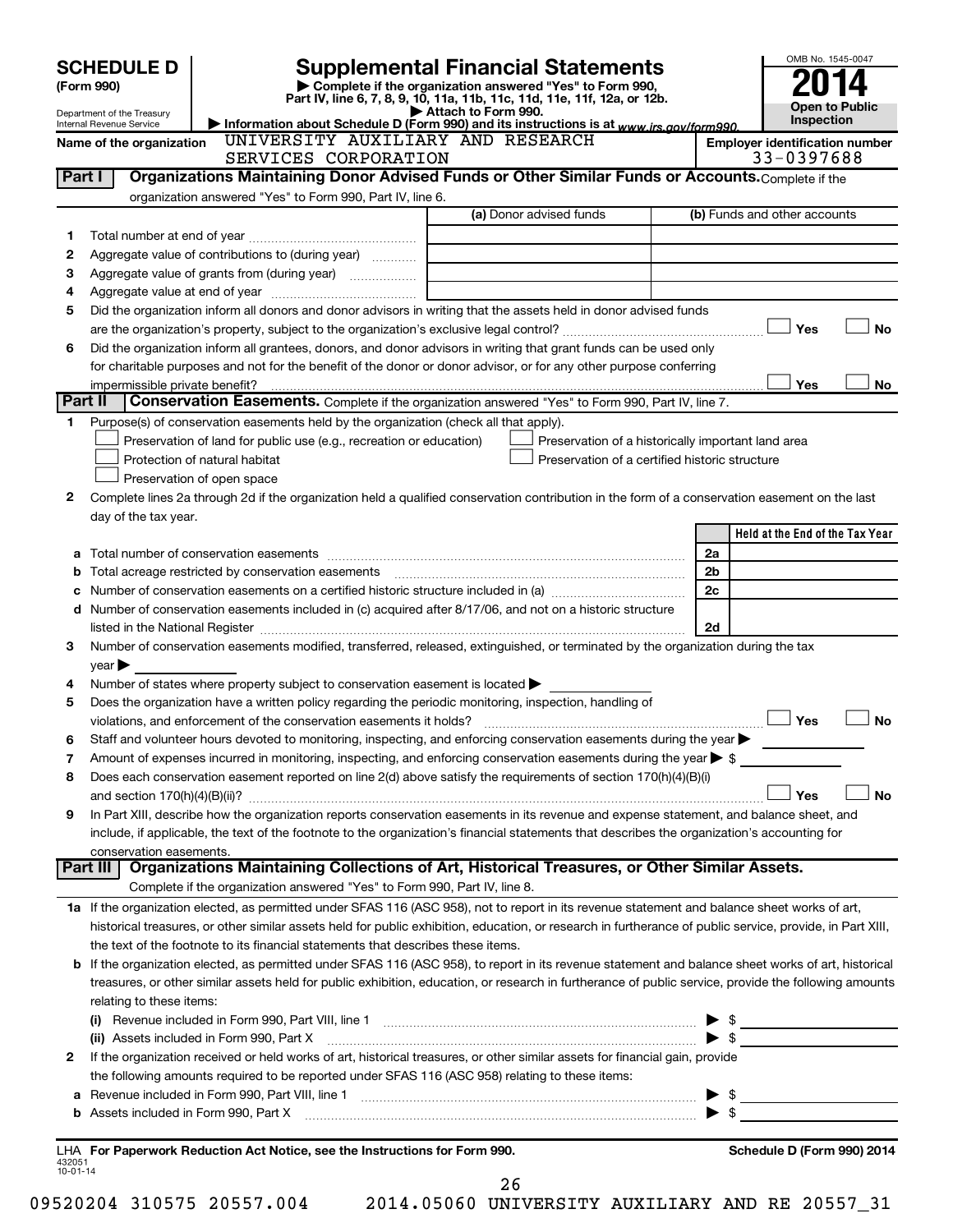|        |                                                                                                                                                                                                                                | UNIVERSITY AUXILIARY AND RESEARCH |                |                            |                                      |                            |                     |
|--------|--------------------------------------------------------------------------------------------------------------------------------------------------------------------------------------------------------------------------------|-----------------------------------|----------------|----------------------------|--------------------------------------|----------------------------|---------------------|
|        | Schedule D (Form 990) 2014                                                                                                                                                                                                     | SERVICES CORPORATION              |                |                            |                                      | 33-0397688 Page 2          |                     |
|        | Part III   Organizations Maintaining Collections of Art, Historical Treasures, or Other Similar Assets (continued)                                                                                                             |                                   |                |                            |                                      |                            |                     |
| 3      | Using the organization's acquisition, accession, and other records, check any of the following that are a significant use of its collection items                                                                              |                                   |                |                            |                                      |                            |                     |
|        | (check all that apply):                                                                                                                                                                                                        |                                   |                |                            |                                      |                            |                     |
| a      | Public exhibition                                                                                                                                                                                                              |                                   |                | Loan or exchange programs  |                                      |                            |                     |
| b      | Scholarly research                                                                                                                                                                                                             |                                   |                | Other <b>Communication</b> |                                      |                            |                     |
| c      | Preservation for future generations                                                                                                                                                                                            |                                   |                |                            |                                      |                            |                     |
|        | Provide a description of the organization's collections and explain how they further the organization's exempt purpose in Part XIII.                                                                                           |                                   |                |                            |                                      |                            |                     |
| 5      | During the year, did the organization solicit or receive donations of art, historical treasures, or other similar assets                                                                                                       |                                   |                |                            |                                      |                            |                     |
|        |                                                                                                                                                                                                                                |                                   |                |                            |                                      | Yes                        | No                  |
|        | <b>Part IV</b><br><b>Escrow and Custodial Arrangements.</b> Complete if the organization answered "Yes" to Form 990, Part IV, line 9, or                                                                                       |                                   |                |                            |                                      |                            |                     |
|        | reported an amount on Form 990, Part X, line 21.                                                                                                                                                                               |                                   |                |                            |                                      |                            |                     |
|        | 1a Is the organization an agent, trustee, custodian or other intermediary for contributions or other assets not included                                                                                                       |                                   |                |                            |                                      |                            |                     |
|        |                                                                                                                                                                                                                                |                                   |                |                            |                                      | Yes                        | No                  |
|        | b If "Yes," explain the arrangement in Part XIII and complete the following table:                                                                                                                                             |                                   |                |                            |                                      |                            |                     |
|        |                                                                                                                                                                                                                                |                                   |                |                            |                                      | Amount                     |                     |
|        |                                                                                                                                                                                                                                |                                   |                |                            | 1c                                   |                            |                     |
|        |                                                                                                                                                                                                                                |                                   |                |                            | 1d                                   |                            |                     |
|        | e Distributions during the year manufactured and contain an account of the year manufactured and the year manufactured and the year manufactured and the year manufactured and the year manufactured and the year manufactured |                                   |                |                            | 1е                                   |                            |                     |
|        |                                                                                                                                                                                                                                |                                   |                |                            | 1f                                   |                            |                     |
|        | 2a Did the organization include an amount on Form 990, Part X, line 21, for escrow or custodial account liability?                                                                                                             |                                   |                |                            | .                                    | Yes                        | No                  |
|        | <b>b</b> If "Yes," explain the arrangement in Part XIII. Check here if the explanation has been provided in Part XIII                                                                                                          |                                   |                |                            |                                      |                            |                     |
| Part V | <b>Endowment Funds.</b> Complete if the organization answered "Yes" to Form 990, Part IV, line 10.                                                                                                                             |                                   |                |                            |                                      |                            |                     |
|        |                                                                                                                                                                                                                                | (a) Current year                  | (b) Prior year | (c) Two years back         | $\vert$ (d) Three years back $\vert$ |                            | (e) Four years back |
|        |                                                                                                                                                                                                                                |                                   |                |                            |                                      |                            |                     |
|        |                                                                                                                                                                                                                                |                                   |                |                            |                                      |                            |                     |
|        | Net investment earnings, gains, and losses                                                                                                                                                                                     |                                   |                |                            |                                      |                            |                     |
|        |                                                                                                                                                                                                                                |                                   |                |                            |                                      |                            |                     |
|        | e Other expenditures for facilities                                                                                                                                                                                            |                                   |                |                            |                                      |                            |                     |
|        | and programs                                                                                                                                                                                                                   |                                   |                |                            |                                      |                            |                     |
|        |                                                                                                                                                                                                                                |                                   |                |                            |                                      |                            |                     |
| g      |                                                                                                                                                                                                                                |                                   |                |                            |                                      |                            |                     |
|        | Provide the estimated percentage of the current year end balance (line 1g, column (a)) held as:                                                                                                                                |                                   |                |                            |                                      |                            |                     |
|        | a Board designated or quasi-endowment >                                                                                                                                                                                        |                                   | %              |                            |                                      |                            |                     |
|        | Permanent endowment                                                                                                                                                                                                            | %                                 |                |                            |                                      |                            |                     |
|        | c Temporarily restricted endowment $\blacktriangleright$                                                                                                                                                                       | %                                 |                |                            |                                      |                            |                     |
|        | The percentages in lines 2a, 2b, and 2c should equal 100%.                                                                                                                                                                     |                                   |                |                            |                                      |                            |                     |
|        | 3a Are there endowment funds not in the possession of the organization that are held and administered for the organization                                                                                                     |                                   |                |                            |                                      |                            |                     |
|        | by:                                                                                                                                                                                                                            |                                   |                |                            |                                      |                            | Yes<br>No.          |
|        | (i)                                                                                                                                                                                                                            |                                   |                |                            |                                      | 3a(i)                      |                     |
|        |                                                                                                                                                                                                                                |                                   |                |                            |                                      | 3a(ii)                     |                     |
|        |                                                                                                                                                                                                                                |                                   |                |                            |                                      | 3b                         |                     |
|        | Describe in Part XIII the intended uses of the organization's endowment funds.                                                                                                                                                 |                                   |                |                            |                                      |                            |                     |
|        | Land, Buildings, and Equipment.<br><b>Part VI</b>                                                                                                                                                                              |                                   |                |                            |                                      |                            |                     |
|        | Complete if the organization answered "Yes" to Form 990, Part IV, line 11a. See Form 990, Part X, line 10.                                                                                                                     |                                   |                |                            |                                      |                            |                     |
|        | Description of property                                                                                                                                                                                                        | (a) Cost or other                 |                | (b) Cost or other          | (c) Accumulated                      | (d) Book value             |                     |
|        |                                                                                                                                                                                                                                | basis (investment)                |                | basis (other)              | depreciation                         |                            |                     |
|        |                                                                                                                                                                                                                                |                                   |                |                            |                                      |                            |                     |
|        |                                                                                                                                                                                                                                |                                   |                | 4,385,743.                 | 649,015.                             |                            | 3,736,728.          |
|        |                                                                                                                                                                                                                                |                                   |                | 4,285,008.                 | 1,432,359.                           |                            | 2,852,649.          |
|        |                                                                                                                                                                                                                                |                                   |                | $2,162,107$ .              | 1,511,551.                           |                            | 650,556.            |
|        |                                                                                                                                                                                                                                |                                   |                | 189,333.                   |                                      |                            | 189, 333.           |
|        | Total. Add lines 1a through 1e. (Column (d) must equal Form 990, Part X, column (B), line 10c.)                                                                                                                                |                                   |                |                            |                                      |                            | 7,429,266.          |
|        |                                                                                                                                                                                                                                |                                   |                |                            |                                      | Schedule D (Form 990) 2014 |                     |
|        |                                                                                                                                                                                                                                |                                   |                |                            |                                      |                            |                     |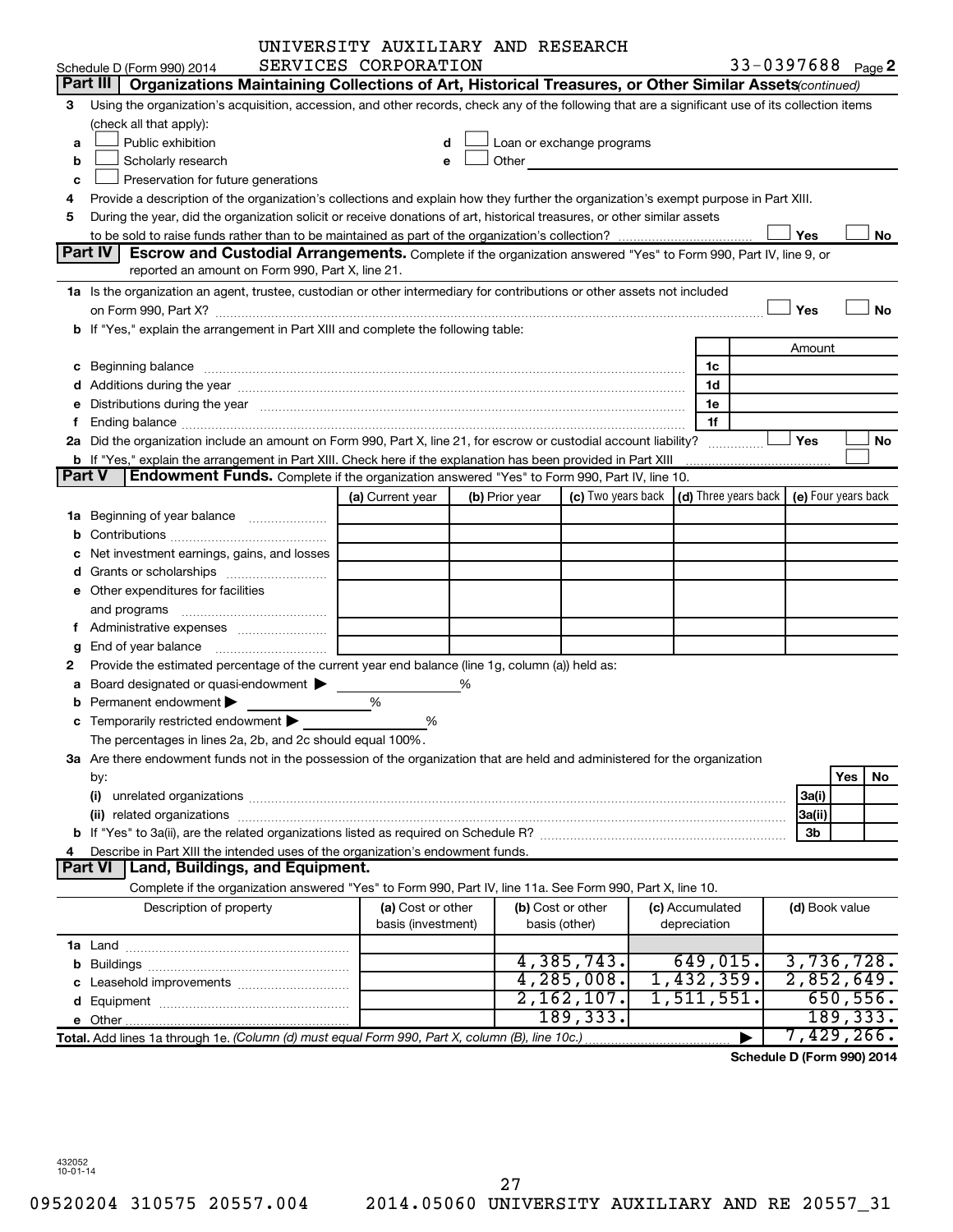|           | SERVICES CORPORATION<br>Schedule D (Form 990) 2014                                                                                                                            |                 |                | 33-0397688 Page 3                                         |
|-----------|-------------------------------------------------------------------------------------------------------------------------------------------------------------------------------|-----------------|----------------|-----------------------------------------------------------|
|           | Part VII Investments - Other Securities.                                                                                                                                      |                 |                |                                                           |
|           | Complete if the organization answered "Yes" to Form 990, Part IV, line 11b. See Form 990, Part X, line 12.                                                                    |                 |                |                                                           |
|           | (a) Description of security or category (including name of security)                                                                                                          | (b) Book value  |                | (c) Method of valuation: Cost or end-of-year market value |
|           |                                                                                                                                                                               |                 |                |                                                           |
|           |                                                                                                                                                                               |                 |                |                                                           |
|           |                                                                                                                                                                               |                 |                |                                                           |
| (3) Other |                                                                                                                                                                               |                 |                |                                                           |
| (A)       |                                                                                                                                                                               |                 |                |                                                           |
| (B)       |                                                                                                                                                                               |                 |                |                                                           |
| (C)       |                                                                                                                                                                               |                 |                |                                                           |
| (D)       |                                                                                                                                                                               |                 |                |                                                           |
|           |                                                                                                                                                                               |                 |                |                                                           |
| (E)       |                                                                                                                                                                               |                 |                |                                                           |
| (F)       |                                                                                                                                                                               |                 |                |                                                           |
| (G)       |                                                                                                                                                                               |                 |                |                                                           |
| (H)       |                                                                                                                                                                               |                 |                |                                                           |
|           | Total. (Col. (b) must equal Form 990, Part X, col. (B) line 12.) $\blacktriangleright$                                                                                        |                 |                |                                                           |
|           | Part VIII Investments - Program Related.                                                                                                                                      |                 |                |                                                           |
|           | Complete if the organization answered "Yes" to Form 990, Part IV, line 11c. See Form 990, Part X, line 13.                                                                    |                 |                |                                                           |
|           | (a) Description of investment                                                                                                                                                 | (b) Book value  |                | (c) Method of valuation: Cost or end-of-year market value |
|           |                                                                                                                                                                               |                 |                |                                                           |
| (1)       |                                                                                                                                                                               |                 |                |                                                           |
| (2)       |                                                                                                                                                                               |                 |                |                                                           |
| (3)       |                                                                                                                                                                               |                 |                |                                                           |
| (4)       |                                                                                                                                                                               |                 |                |                                                           |
| (5)       |                                                                                                                                                                               |                 |                |                                                           |
| (6)       |                                                                                                                                                                               |                 |                |                                                           |
|           |                                                                                                                                                                               |                 |                |                                                           |
| (7)       |                                                                                                                                                                               |                 |                |                                                           |
| (8)       |                                                                                                                                                                               |                 |                |                                                           |
| (9)       |                                                                                                                                                                               |                 |                |                                                           |
|           | Total. (Col. (b) must equal Form 990, Part X, col. (B) line 13.) $\blacktriangleright$                                                                                        |                 |                |                                                           |
| Part IX   | <b>Other Assets.</b>                                                                                                                                                          |                 |                |                                                           |
|           | Complete if the organization answered "Yes" to Form 990, Part IV, line 11d. See Form 990, Part X, line 15.                                                                    |                 |                |                                                           |
|           |                                                                                                                                                                               | (a) Description |                | (b) Book value                                            |
|           |                                                                                                                                                                               |                 |                |                                                           |
| (1)       |                                                                                                                                                                               |                 |                |                                                           |
| (2)       |                                                                                                                                                                               |                 |                |                                                           |
| (3)       |                                                                                                                                                                               |                 |                |                                                           |
| (4)       |                                                                                                                                                                               |                 |                |                                                           |
| (5)       |                                                                                                                                                                               |                 |                |                                                           |
| (6)       |                                                                                                                                                                               |                 |                |                                                           |
| (7)       |                                                                                                                                                                               |                 |                |                                                           |
|           |                                                                                                                                                                               |                 |                |                                                           |
| (8)       |                                                                                                                                                                               |                 |                |                                                           |
| (9)       |                                                                                                                                                                               |                 |                |                                                           |
|           | Total. (Column (b) must equal Form 990, Part X, col. (B) line 15.)                                                                                                            |                 |                |                                                           |
| Part X    | <b>Other Liabilities.</b>                                                                                                                                                     |                 |                |                                                           |
|           | Complete if the organization answered "Yes" to Form 990, Part IV, line 11e or 11f. See Form 990, Part X, line 25.                                                             |                 |                |                                                           |
| 1.        | (a) Description of liability                                                                                                                                                  |                 | (b) Book value |                                                           |
| (1)       | Federal income taxes                                                                                                                                                          |                 |                |                                                           |
|           | POST RETIREMENT BENEFITS                                                                                                                                                      |                 | 1,213,712.     |                                                           |
| (2)       |                                                                                                                                                                               |                 | 408,504.       |                                                           |
| (3)       | DUE TO RELATED ORGANIZATIONS                                                                                                                                                  |                 |                |                                                           |
| (4)       |                                                                                                                                                                               |                 |                |                                                           |
| (5)       |                                                                                                                                                                               |                 |                |                                                           |
| (6)       |                                                                                                                                                                               |                 |                |                                                           |
| (7)       |                                                                                                                                                                               |                 |                |                                                           |
| (8)       |                                                                                                                                                                               |                 |                |                                                           |
|           |                                                                                                                                                                               |                 |                |                                                           |
| (9)       |                                                                                                                                                                               |                 |                |                                                           |
|           | Total. (Column (b) must equal Form 990, Part X, col. (B) line 25.)                                                                                                            |                 | 1,622,216.     |                                                           |
|           | 2. Liability for uncertain tax positions. In Part XIII, provide the text of the footnote to the organization's financial statements that reports the                          |                 |                |                                                           |
|           | organization's liability for uncertain tax positions under FIN 48 (ASC 740). Check here if the text of the footnote has been provided in Part XIII $\lfloor \text{X} \rfloor$ |                 |                |                                                           |
|           |                                                                                                                                                                               |                 |                |                                                           |

**Schedule D (Form 990) 2014**

432053 10-01-14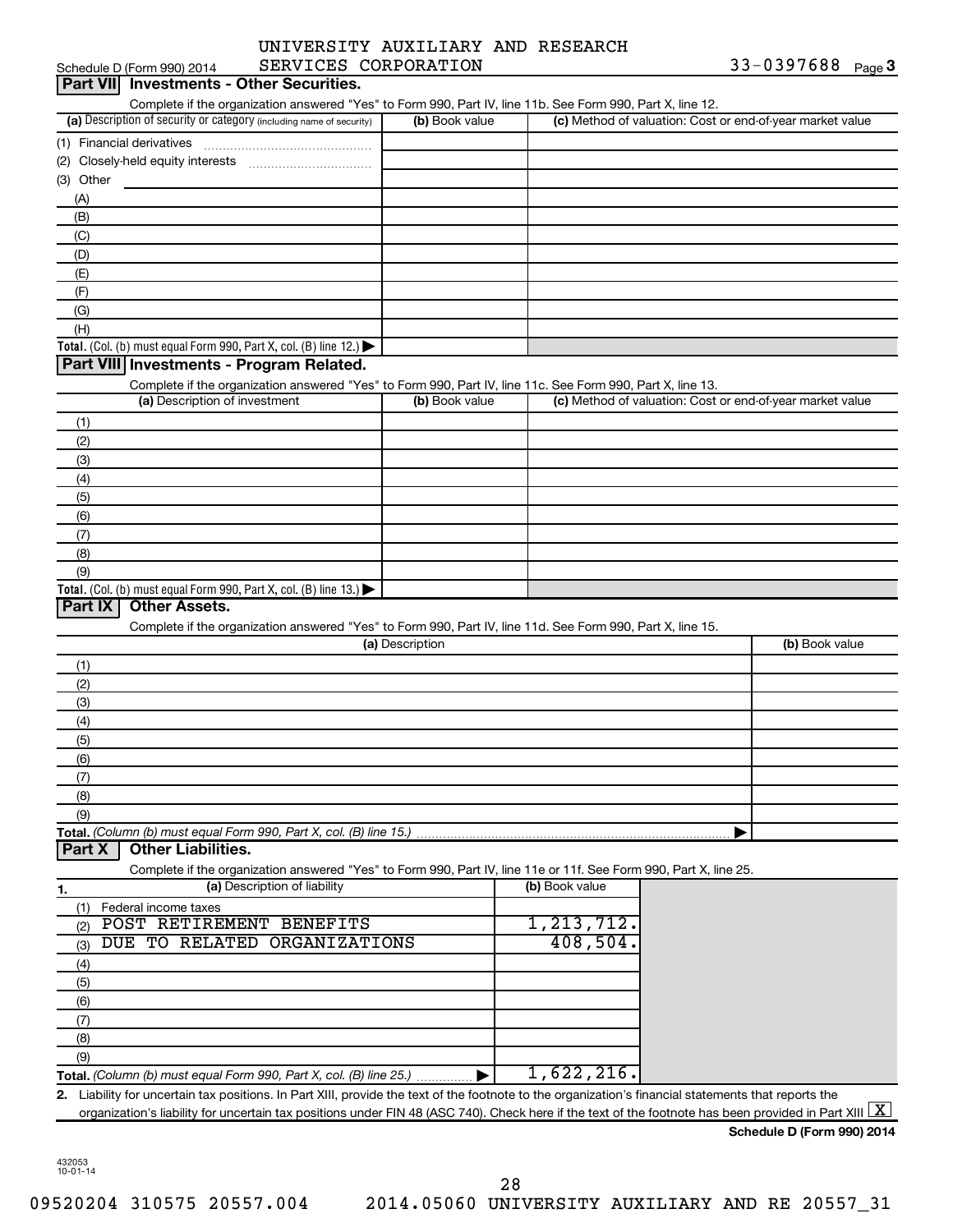|              | Schedule D (Form 990) 2014<br>SERVICES CORPORATION                                                                                                                                                                                 |                |             |                | $33 - 039768$ Page 4      |
|--------------|------------------------------------------------------------------------------------------------------------------------------------------------------------------------------------------------------------------------------------|----------------|-------------|----------------|---------------------------|
|              | Reconciliation of Revenue per Audited Financial Statements With Revenue per Return.<br>Part XI                                                                                                                                     |                |             |                |                           |
|              | Complete if the organization answered "Yes" to Form 990, Part IV, line 12a.                                                                                                                                                        |                |             |                |                           |
| 1            | Total revenue, gains, and other support per audited financial statements                                                                                                                                                           |                |             | $\blacksquare$ | 11,590,319.               |
| $\mathbf{2}$ | Amounts included on line 1 but not on Form 990, Part VIII, line 12:                                                                                                                                                                |                |             |                |                           |
| a            |                                                                                                                                                                                                                                    | 2a             | 18,527.     |                |                           |
| b            |                                                                                                                                                                                                                                    | 2 <sub>b</sub> | 760, 879.   |                |                           |
| c            |                                                                                                                                                                                                                                    | 2c             |             |                |                           |
| d            |                                                                                                                                                                                                                                    | 2d             |             |                |                           |
| е            | Add lines 2a through 2d                                                                                                                                                                                                            |                |             | 2e             | 779,406.                  |
| 3            | Subtract line 2e from line 1 <b>manufacture in the contract of the 2e</b> from line 1                                                                                                                                              |                |             | 3              | 10, 810, 913.             |
| 4            | Amounts included on Form 990, Part VIII, line 12, but not on line 1:                                                                                                                                                               |                |             |                |                           |
| a            |                                                                                                                                                                                                                                    | 4a             |             |                |                           |
| b            |                                                                                                                                                                                                                                    | 4 <sub>b</sub> | $-94, 104.$ |                |                           |
| C.           | Add lines 4a and 4b                                                                                                                                                                                                                |                |             | 4c             | $-94, 104.$               |
|              |                                                                                                                                                                                                                                    |                |             |                |                           |
|              |                                                                                                                                                                                                                                    |                |             | 5              | 10, 716, 809.             |
|              | Part XII   Reconciliation of Expenses per Audited Financial Statements With Expenses per Return.                                                                                                                                   |                |             |                |                           |
|              | Complete if the organization answered "Yes" to Form 990, Part IV, line 12a.                                                                                                                                                        |                |             |                |                           |
| 1            |                                                                                                                                                                                                                                    |                |             | $\blacksquare$ | 11,970,724.               |
| 2            | Amounts included on line 1 but not on Form 990, Part IX, line 25:                                                                                                                                                                  |                |             |                |                           |
| a            |                                                                                                                                                                                                                                    | 2a             | 760,879.    |                |                           |
| b            |                                                                                                                                                                                                                                    | 2 <sub>b</sub> |             |                |                           |
| c            |                                                                                                                                                                                                                                    | 2 <sub>c</sub> |             |                |                           |
|              |                                                                                                                                                                                                                                    | 2d             | 94, 104.    |                |                           |
| е            | Add lines 2a through 2d <b>contained a contained a contained a contained a</b> contained a contained a contained a contained a contact a contact a contact a contact a contact a contact a contact a contact a contact a contact a |                |             | 2е             |                           |
| 3            | Subtract line 2e from line 1                                                                                                                                                                                                       |                |             | $\mathbf{a}$   | 854,983.<br>11, 115, 741. |
| 4            | Amounts included on Form 990, Part IX, line 25, but not on line 1:                                                                                                                                                                 |                |             |                |                           |
| a            |                                                                                                                                                                                                                                    | 4a             |             |                |                           |
| b            |                                                                                                                                                                                                                                    | 4 <sub>b</sub> |             |                |                           |
| C.           | Add lines 4a and 4b                                                                                                                                                                                                                |                |             | 4c             | 0.                        |
| 5.           | Part XIII Supplemental Information.                                                                                                                                                                                                |                |             | 5              | 11,115,741.               |

Provide the descriptions required for Part II, lines 3, 5, and 9; Part III, lines 1a and 4; Part IV, lines 1b and 2b; Part V, line 4; Part X, line 2; Part XI, lines 2d and 4b; and Part XII, lines 2d and 4b. Also complete this part to provide any additional information.

### PART X, LINE 2:

| THE ORGANIZATION FOLLOWS ACCOUNTING STANDARDS GENERALLY ACCEPTED IN THE   |  |  |  |  |  |  |
|---------------------------------------------------------------------------|--|--|--|--|--|--|
| UNITED STATES OF AMERICA RELATED TO THE RECOGNITION OF UNCERTAIN TAX      |  |  |  |  |  |  |
| POSITIONS. THE ORGANIZATION RECOGNIZES ACCRUED INTEREST AND PENALTIES     |  |  |  |  |  |  |
| ASSOCIATED WITH UNCERTAIN TAX POSITIONS AS PART OF THE STATEMENT OF       |  |  |  |  |  |  |
| ACTIVITIES, WHEN APPLICABLE. MANAGEMENT HAS DETERMINED THAT THE           |  |  |  |  |  |  |
| ORGANIZATION HAS NO UNCERTAIN TAX POSITIONS AT JUNE 30, 2015 AND 2014 AND |  |  |  |  |  |  |
| THEREFORE NO AMOUNTS HAVE BEEN ACCRUED.                                   |  |  |  |  |  |  |
|                                                                           |  |  |  |  |  |  |
| PART XI, LINE 4B - OTHER ADJUSTMENTS:                                     |  |  |  |  |  |  |

RENT EXPENSE NETTED WITH REVENUE  $-94, 104$ .

432054 10-01-14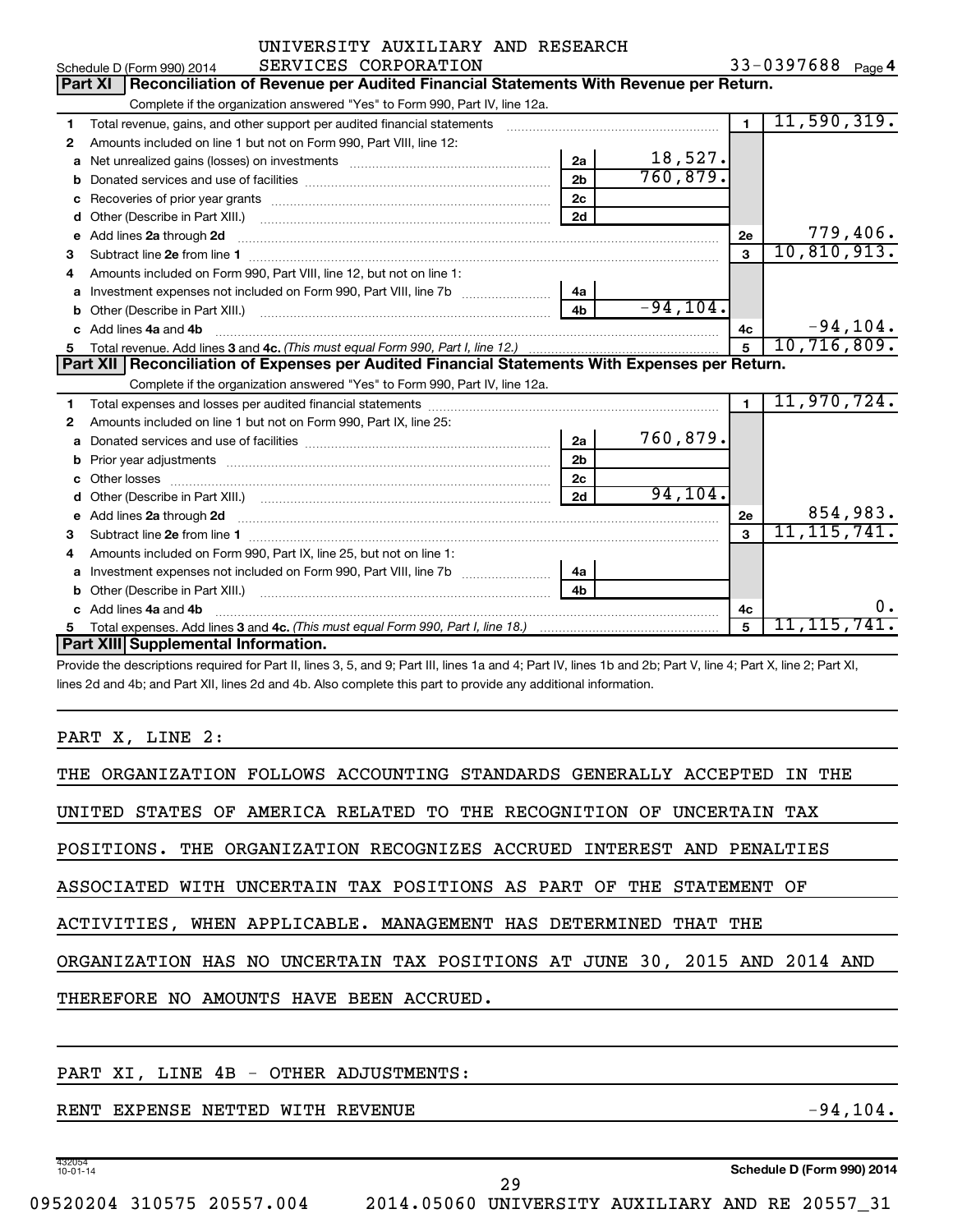| Schedule D (Form 990) 2014<br><b>Part XIII Supplemental Information (continued)</b> | UNIVERSITY AUXILIARY AND RESEARCH<br>SERVICES CORPORATION | 33-0397688 Page 5          |
|-------------------------------------------------------------------------------------|-----------------------------------------------------------|----------------------------|
| PART XII, LINE 2D - OTHER ADJUSTMENTS:                                              |                                                           |                            |
| RENT EXPENSE NETTED WITH REVENUE                                                    |                                                           | 94, 104.                   |
|                                                                                     |                                                           |                            |
|                                                                                     |                                                           |                            |
|                                                                                     |                                                           |                            |
|                                                                                     |                                                           |                            |
|                                                                                     |                                                           |                            |
|                                                                                     |                                                           |                            |
|                                                                                     |                                                           |                            |
|                                                                                     |                                                           |                            |
|                                                                                     |                                                           |                            |
|                                                                                     |                                                           |                            |
|                                                                                     |                                                           |                            |
|                                                                                     |                                                           |                            |
|                                                                                     |                                                           |                            |
|                                                                                     |                                                           |                            |
|                                                                                     |                                                           |                            |
|                                                                                     |                                                           |                            |
|                                                                                     |                                                           |                            |
| 432055<br>10-01-14                                                                  |                                                           | Schedule D (Form 990) 2014 |
|                                                                                     | $30$                                                      |                            |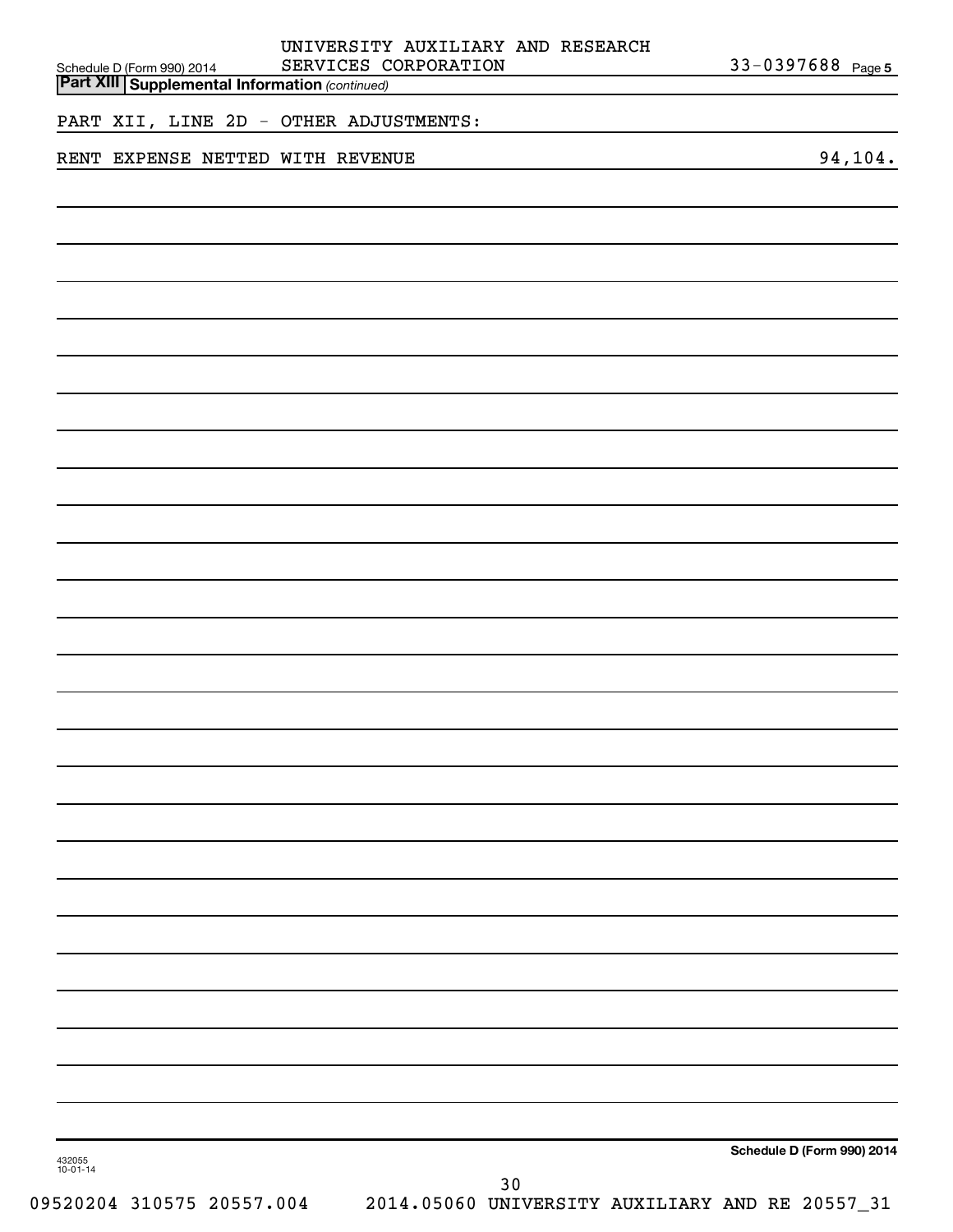| <b>Grants and Other Assistance to Organizations,</b><br><b>SCHEDULE I</b>                                                                                                               |                                                                                                                                                                    |                                                                                                                                       |                             |                                         | OMB No. 1545-0047                                              |                                           |                                                       |
|-----------------------------------------------------------------------------------------------------------------------------------------------------------------------------------------|--------------------------------------------------------------------------------------------------------------------------------------------------------------------|---------------------------------------------------------------------------------------------------------------------------------------|-----------------------------|-----------------------------------------|----------------------------------------------------------------|-------------------------------------------|-------------------------------------------------------|
| (Form 990)                                                                                                                                                                              |                                                                                                                                                                    | Governments, and Individuals in the United States<br>Complete if the organization answered "Yes" to Form 990, Part IV, line 21 or 22. |                             |                                         |                                                                |                                           | 2014                                                  |
| Department of the Treasury<br>Internal Revenue Service                                                                                                                                  |                                                                                                                                                                    |                                                                                                                                       | Attach to Form 990.         |                                         |                                                                |                                           | <b>Open to Public</b><br>Inspection                   |
| Name of the organization                                                                                                                                                                | UNIVERSITY AUXILIARY AND RESEARCH                                                                                                                                  | Information about Schedule I (Form 990) and its instructions is at www.irs.gov/form990.                                               |                             |                                         |                                                                |                                           | <b>Employer identification number</b>                 |
|                                                                                                                                                                                         | SERVICES CORPORATION                                                                                                                                               |                                                                                                                                       |                             |                                         |                                                                |                                           | 33-0397688                                            |
| Part I                                                                                                                                                                                  | <b>General Information on Grants and Assistance</b>                                                                                                                |                                                                                                                                       |                             |                                         |                                                                |                                           |                                                       |
| Does the organization maintain records to substantiate the amount of the grants or assistance, the grantees' eligibility for the grants or assistance, and the selection<br>$\mathbf 1$ |                                                                                                                                                                    |                                                                                                                                       |                             |                                         |                                                                |                                           |                                                       |
|                                                                                                                                                                                         |                                                                                                                                                                    |                                                                                                                                       |                             |                                         |                                                                |                                           | $\lceil \frac{\text{X}}{\text{A}} \rceil$ Yes<br>  No |
| Describe in Part IV the organization's procedures for monitoring the use of grant funds in the United States.<br>$\mathbf{2}$<br>Part II                                                | Grants and Other Assistance to Domestic Organizations and Domestic Governments. Complete if the organization answered "Yes" to Form 990, Part IV, line 21, for any |                                                                                                                                       |                             |                                         |                                                                |                                           |                                                       |
|                                                                                                                                                                                         | recipient that received more than \$5,000. Part II can be duplicated if additional space is needed.                                                                |                                                                                                                                       |                             |                                         |                                                                |                                           |                                                       |
| 1 (a) Name and address of organization<br>or government                                                                                                                                 | $(b)$ EIN                                                                                                                                                          | (c) IRC section<br>if applicable                                                                                                      | (d) Amount of<br>cash grant | (e) Amount of<br>non-cash<br>assistance | (f) Method of<br>valuation (book,<br>FMV, appraisal,<br>other) | (g) Description of<br>non-cash assistance | (h) Purpose of grant<br>or assistance                 |
| CALIFORNIA STATE UNIVERSITY SAN<br>MARCOS - 333 S. TWIN OAKS ROAD -<br>SAN MARCOS, CA 92096                                                                                             | 33-0535371                                                                                                                                                         | 115                                                                                                                                   | 20,709.                     | $\mathbf{0}$ .                          |                                                                |                                           | STUDENT SCHOLARSHIPS                                  |
|                                                                                                                                                                                         |                                                                                                                                                                    |                                                                                                                                       |                             |                                         |                                                                |                                           |                                                       |
|                                                                                                                                                                                         |                                                                                                                                                                    |                                                                                                                                       |                             |                                         |                                                                |                                           |                                                       |
| $\mathbf{2}$<br>3                                                                                                                                                                       |                                                                                                                                                                    |                                                                                                                                       |                             |                                         |                                                                |                                           | ▶<br>$\overline{1}$ .                                 |

**For Paperwork Reduction Act Notice, see the Instructions for Form 990. Schedule I (Form 990) (2014)** LHA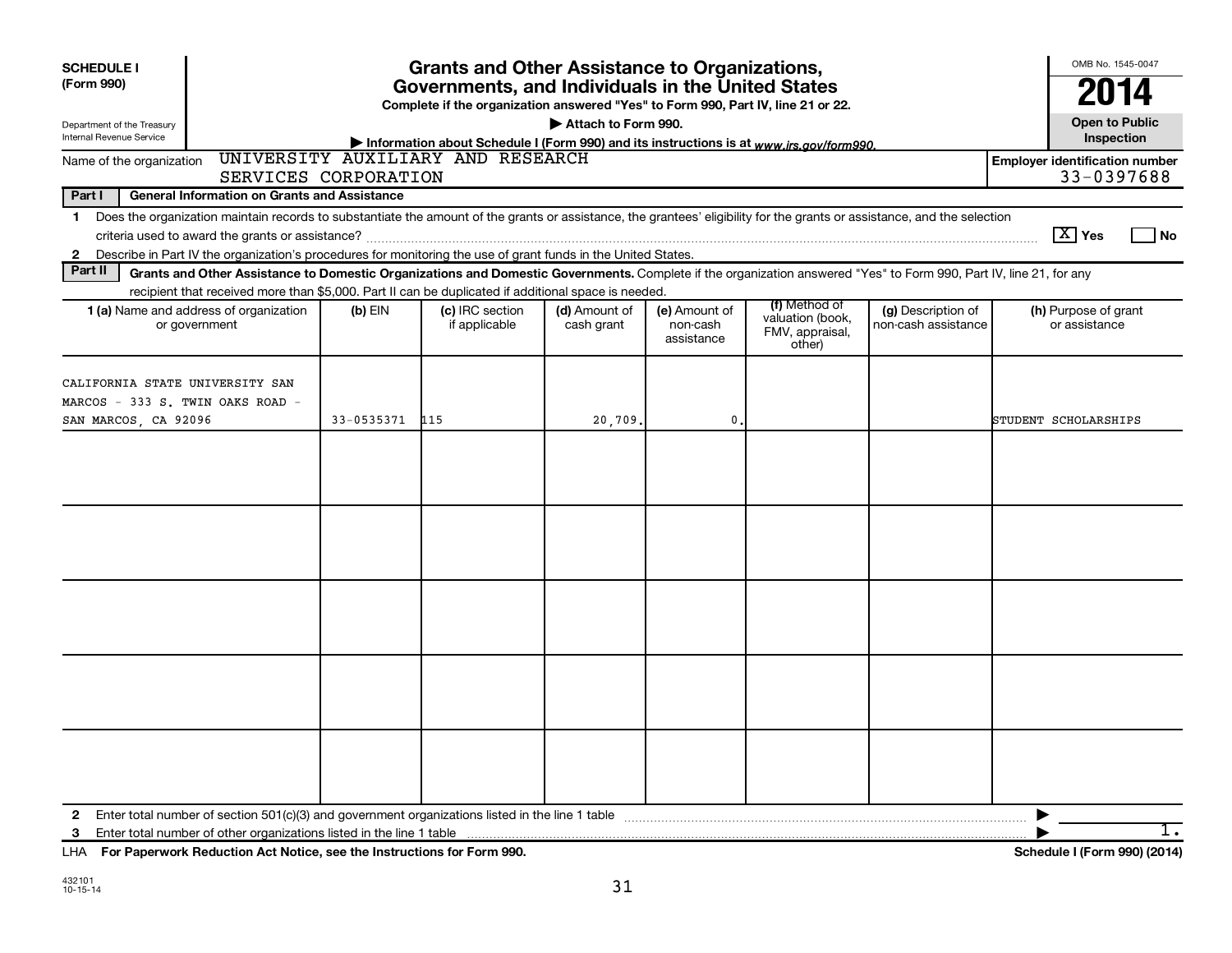Schedule I (Form 990) (2014) SERVICES CORPORATION **Page 19th 100 Contract 2018** Page 133-0397688 Page

Part III | Grants and Other Assistance to Domestic Individuals. Complete if the organization answered "Yes" to Form 990, Part IV, line 22. Part III can be duplicated if additional space is needed.

| (a) Type of grant or assistance | (b) Number of<br>recipients | (c) Amount of<br>cash grant | (d) Amount of non-<br>cash assistance | (e) Method of valuation<br>(book, FMV, appraisal, other) | (f) Description of non-cash assistance |
|---------------------------------|-----------------------------|-----------------------------|---------------------------------------|----------------------------------------------------------|----------------------------------------|
|                                 |                             |                             |                                       |                                                          |                                        |
|                                 |                             |                             |                                       |                                                          |                                        |
|                                 |                             |                             |                                       |                                                          |                                        |
|                                 |                             |                             |                                       |                                                          |                                        |
|                                 |                             |                             |                                       |                                                          |                                        |
|                                 |                             |                             |                                       |                                                          |                                        |
|                                 |                             |                             |                                       |                                                          |                                        |
|                                 |                             |                             |                                       |                                                          |                                        |
|                                 |                             |                             |                                       |                                                          |                                        |
|                                 |                             |                             |                                       |                                                          |                                        |
|                                 |                             |                             |                                       |                                                          |                                        |

Part IV | Supplemental Information. Provide the information required in Part I, line 2, Part III, column (b), and any other additional information.

PART I, LINE 2:

GRANTS GIVEN TO CSUSM ARE FOR STUDENT SCHOLARSHIPS AND THE UNIVERSITY

MONITORS THE FUNDS GIVEN TO EACH STUDENT. THE FINANCIAL AID OFFICE OF

THE UNIVERSITY QUALIFIES APPLICANTS FOR SCHOLARSHIPS BASED ON CRITERIA

OVER WHICH UARSC HAS NO CONTROL. EXPENDITURES ON GRANTS AND CONTRACTS

ARE CLOSELY MONITORED BY THE UARSC STAFF TO COMPLY WITH SPONSOR

REQUIREMENTS.

**2**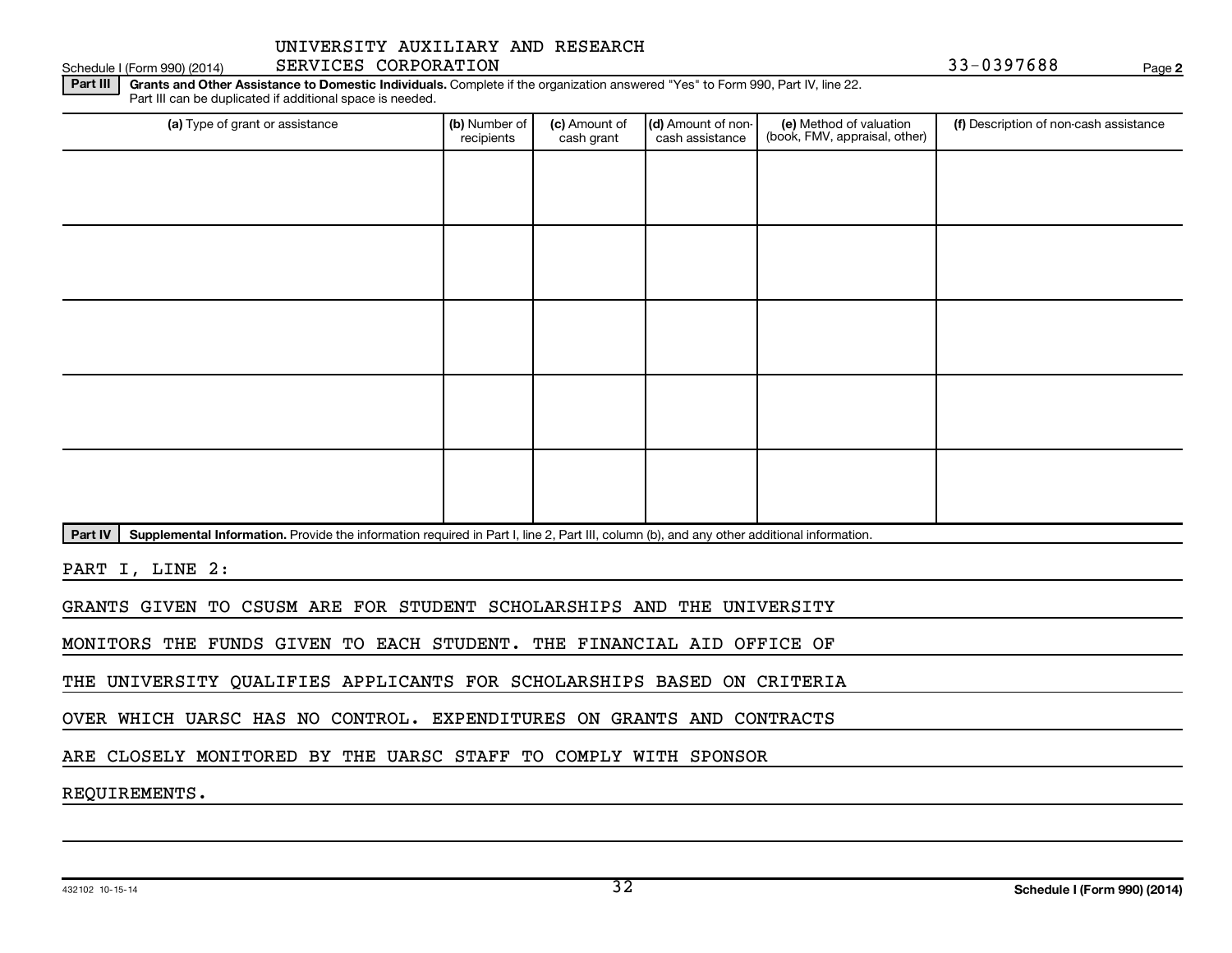|    | <b>SCHEDULE J</b>                                      | <b>Compensation Information</b>                                                                                                                                       | OMB No. 1545-0047                     |            |                         |  |  |
|----|--------------------------------------------------------|-----------------------------------------------------------------------------------------------------------------------------------------------------------------------|---------------------------------------|------------|-------------------------|--|--|
|    | (Form 990)                                             | For certain Officers, Directors, Trustees, Key Employees, and Highest                                                                                                 | 2014                                  |            |                         |  |  |
|    |                                                        | <b>Compensated Employees</b>                                                                                                                                          |                                       |            |                         |  |  |
|    |                                                        | Complete if the organization answered "Yes" on Form 990, Part IV, line 23.<br>Attach to Form 990.                                                                     | <b>Open to Public</b>                 |            |                         |  |  |
|    | Department of the Treasury<br>Internal Revenue Service | Information about Schedule J (Form 990) and its instructions is at www.irs.gov/form990.                                                                               | Inspection                            |            |                         |  |  |
|    | Name of the organization                               | UNIVERSITY AUXILIARY AND RESEARCH                                                                                                                                     | <b>Employer identification number</b> |            |                         |  |  |
|    |                                                        | SERVICES CORPORATION                                                                                                                                                  | 33-0397688                            |            |                         |  |  |
|    | Part I                                                 | <b>Questions Regarding Compensation</b>                                                                                                                               |                                       |            |                         |  |  |
|    |                                                        |                                                                                                                                                                       |                                       | <b>Yes</b> | No                      |  |  |
|    |                                                        | 1a Check the appropriate box(es) if the organization provided any of the following to or for a person listed in Form 990,                                             |                                       |            |                         |  |  |
|    |                                                        | Part VII, Section A, line 1a. Complete Part III to provide any relevant information regarding these items.                                                            |                                       |            |                         |  |  |
|    | First-class or charter travel                          | Housing allowance or residence for personal use                                                                                                                       |                                       |            |                         |  |  |
|    | Travel for companions                                  | Payments for business use of personal residence                                                                                                                       |                                       |            |                         |  |  |
|    |                                                        | Health or social club dues or initiation fees<br>Tax indemnification and gross-up payments                                                                            |                                       |            |                         |  |  |
|    |                                                        | Discretionary spending account<br>Personal services (e.g., maid, chauffeur, chef)                                                                                     |                                       |            |                         |  |  |
|    |                                                        |                                                                                                                                                                       |                                       |            |                         |  |  |
|    |                                                        | <b>b</b> If any of the boxes on line 1a are checked, did the organization follow a written policy regarding payment or                                                |                                       |            |                         |  |  |
|    |                                                        |                                                                                                                                                                       | 1b                                    |            |                         |  |  |
| 2  |                                                        | Did the organization require substantiation prior to reimbursing or allowing expenses incurred by all directors,                                                      |                                       |            |                         |  |  |
|    |                                                        |                                                                                                                                                                       | $\mathbf{2}$                          |            |                         |  |  |
|    |                                                        |                                                                                                                                                                       |                                       |            |                         |  |  |
| З  |                                                        | Indicate which, if any, of the following the filing organization used to establish the compensation of the organization's                                             |                                       |            |                         |  |  |
|    |                                                        | CEO/Executive Director. Check all that apply. Do not check any boxes for methods used by a related organization to                                                    |                                       |            |                         |  |  |
|    |                                                        | establish compensation of the CEO/Executive Director, but explain in Part III.                                                                                        |                                       |            |                         |  |  |
|    | Compensation committee                                 | Written employment contract                                                                                                                                           |                                       |            |                         |  |  |
|    |                                                        | Independent compensation consultant<br>Compensation survey or study                                                                                                   |                                       |            |                         |  |  |
|    |                                                        | Form 990 of other organizations<br>Approval by the board or compensation committee                                                                                    |                                       |            |                         |  |  |
|    |                                                        |                                                                                                                                                                       |                                       |            |                         |  |  |
| 4  |                                                        | During the year, did any person listed in Form 990, Part VII, Section A, line 1a, with respect to the filing                                                          |                                       |            |                         |  |  |
|    | organization or a related organization:                |                                                                                                                                                                       |                                       |            |                         |  |  |
| а  |                                                        | Receive a severance payment or change-of-control payment?                                                                                                             | 4a                                    |            | х                       |  |  |
| b  |                                                        |                                                                                                                                                                       | 4b                                    |            | $\overline{\textbf{x}}$ |  |  |
| c  |                                                        |                                                                                                                                                                       | 4c                                    |            | X                       |  |  |
|    |                                                        | If "Yes" to any of lines 4a-c, list the persons and provide the applicable amounts for each item in Part III.                                                         |                                       |            |                         |  |  |
|    |                                                        |                                                                                                                                                                       |                                       |            |                         |  |  |
|    |                                                        | Only section 501(c)(3), 501(c)(4), and 501(c)(29) organizations must complete lines 5-9.                                                                              |                                       |            |                         |  |  |
|    |                                                        | For persons listed in Form 990, Part VII, Section A, line 1a, did the organization pay or accrue any compensation                                                     |                                       |            |                         |  |  |
|    | contingent on the revenues of:                         |                                                                                                                                                                       |                                       |            | x                       |  |  |
|    |                                                        |                                                                                                                                                                       | 5a                                    |            | X                       |  |  |
|    |                                                        |                                                                                                                                                                       | 5b                                    |            |                         |  |  |
|    |                                                        | If "Yes" to line 5a or 5b, describe in Part III.<br>For persons listed in Form 990, Part VII, Section A, line 1a, did the organization pay or accrue any compensation |                                       |            |                         |  |  |
| 6. |                                                        |                                                                                                                                                                       |                                       |            |                         |  |  |
|    | contingent on the net earnings of:                     |                                                                                                                                                                       | 6a                                    |            | х                       |  |  |
|    |                                                        |                                                                                                                                                                       | 6b                                    |            | X                       |  |  |
|    |                                                        | If "Yes" to line 6a or 6b, describe in Part III.                                                                                                                      |                                       |            |                         |  |  |
|    |                                                        | 7 For persons listed in Form 990, Part VII, Section A, line 1a, did the organization provide any non-fixed payments                                                   |                                       |            |                         |  |  |
|    |                                                        |                                                                                                                                                                       | 7                                     |            | x                       |  |  |
| 8  |                                                        | Were any amounts reported in Form 990, Part VII, paid or accrued pursuant to a contract that was subject to the                                                       |                                       |            |                         |  |  |
|    |                                                        |                                                                                                                                                                       | 8                                     |            | x                       |  |  |
| 9  |                                                        | If "Yes" to line 8, did the organization also follow the rebuttable presumption procedure described in                                                                |                                       |            |                         |  |  |
|    |                                                        |                                                                                                                                                                       | 9                                     |            |                         |  |  |
|    |                                                        | LHA For Paperwork Reduction Act Notice, see the Instructions for Form 990.                                                                                            | Schedule J (Form 990) 2014            |            |                         |  |  |

432111 10-13-14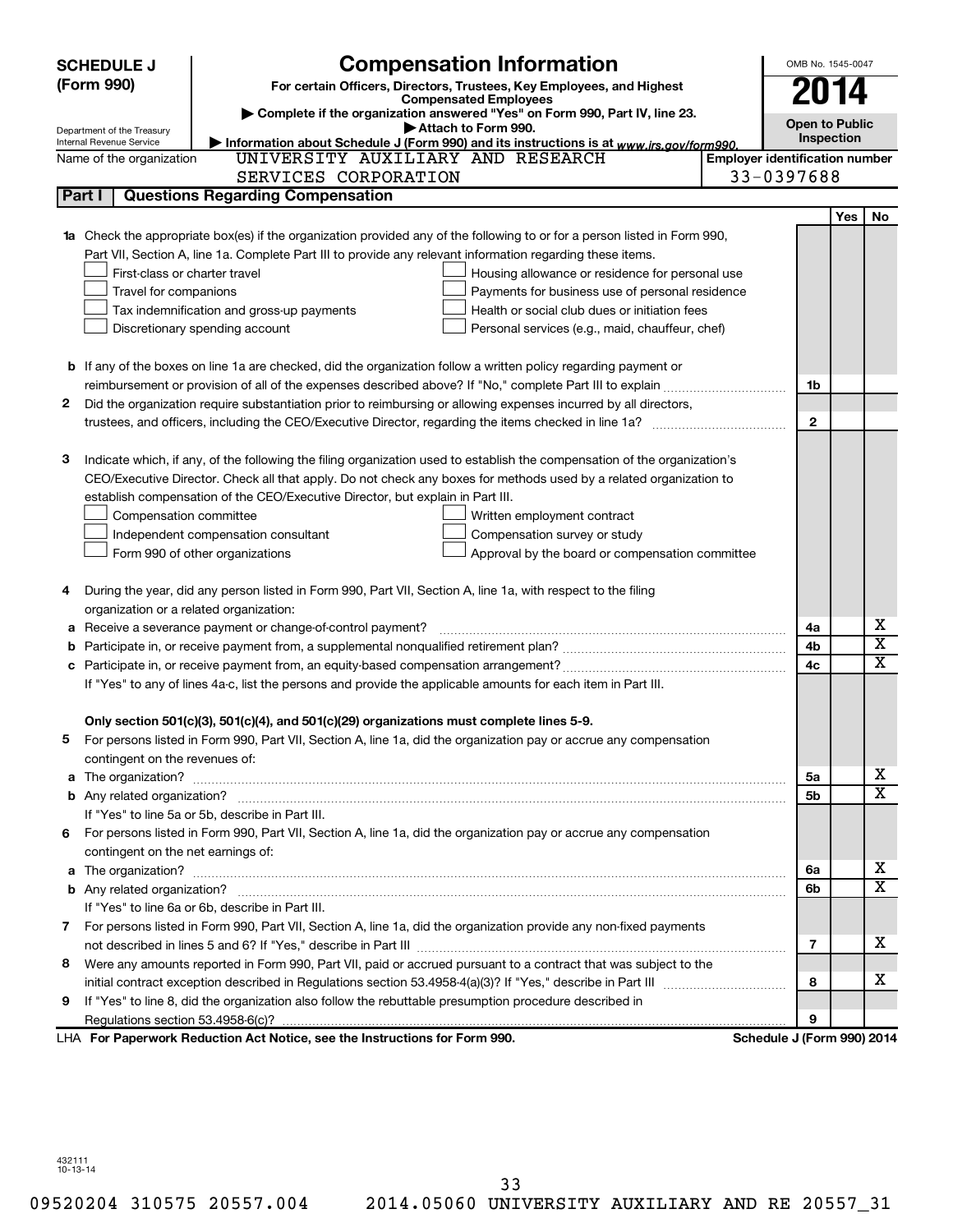### Schedule J (Form 990) 2014 SERVICES CORPORATION  $33-0397688$  Page Page

Part II | Officers, Directors, Trustees, Key Employees, and Highest Compensated Employees. Use duplicate copies if additional space is needed.

For each individual whose compensation must be reported in Schedule J, report compensation from the organization on row (i) and from related organizations, described in the instructions, on row (ii). Do not list any individuals that are not listed on Form 990, Part VII.

Note. The sum of columns (B)(i)-(iii) for each listed individual must equal the total amount of Form 990, Part VII, Section A, line 1a, applicable column (D) and (E) amounts for that individual.

|                             |      | (B) Breakdown of W-2 and/or 1099-MISC compensation |                                           |                                           | (C) Retirement and<br>other deferred | (D) Nontaxable<br>benefits | (E) Total of columns<br>$(B)(i)-(D)$ | (F) Compensation<br>in column (B)         |
|-----------------------------|------|----------------------------------------------------|-------------------------------------------|-------------------------------------------|--------------------------------------|----------------------------|--------------------------------------|-------------------------------------------|
| (A) Name and Title          |      | (i) Base<br>compensation                           | (ii) Bonus &<br>incentive<br>compensation | (iii) Other<br>reportable<br>compensation | compensation                         |                            |                                      | reported as deferred<br>in prior Form 990 |
| (1) DR. LINDA L. HAWK       | (i)  | ο.                                                 | 0.                                        | 0.                                        | 0.                                   | 0.                         | 0.                                   | $0$ .                                     |
| <b>DIRECTOR</b>             | (ii) | 197,898.                                           | 0.                                        | $\overline{0}$ .                          | 44,466.                              | 15,229                     | 257,593.                             | $\overline{0}$ .                          |
| (2) DR. GRAHAM OBEREM       | (i)  | 0.                                                 | 0.                                        | 0.                                        | 0.                                   | 0.                         | $\Omega$ .                           | $\overline{0}$ .                          |
| <b>DIRECTOR</b>             | (ii) | 215,004.                                           | 0.                                        | $\overline{0}$ .                          | 48,255.                              | 16,036                     | 279, 295.                            | $\overline{0}$ .                          |
| (3) MATTHEW J. CEPPI        | (i)  | 0.                                                 | 0.                                        | 0.                                        | 0.                                   | 0.                         | $\Omega$ .                           | $\overline{0}$ .                          |
| DIRECTOR                    | (ii) | 163,854.                                           | 0.                                        | 0.                                        | 36,831.                              | 8,611                      | 209, 296.                            | $\overline{0}$ .                          |
| (4) DR. CHARLES DE LEONE    | (i)  | 21,281.                                            | 0.                                        | 0.                                        | О.                                   | 2,554.                     | 23,835.                              | $\overline{0}$ .                          |
| <b>DIRECTOR</b>             | (ii) | 103,616.                                           | о.                                        | 0.                                        | 19, 149.                             | 21,029                     | 143,794.                             | $\overline{0}$ .                          |
| (5) DR. REGINA EISENBACH    | (i)  | $\overline{0}$ .                                   | σ.                                        | $\overline{0}$ .                          | О.                                   | 0                          | $\overline{0}$ .                     | $\overline{0}$ .                          |
| <b>DIRECTOR</b>             | (ii) | 154,094.                                           | σ.                                        | $\overline{0}$ .                          | 34,525.                              | 19,095                     | 207,714.                             | $\overline{0}$ .                          |
| <b>GREG SVATORA</b><br>(6)  | (i)  | 0.                                                 | σ.                                        | $\overline{0}$ .                          | О.                                   | 0.                         | $\overline{0}$ .                     | $\overline{0}$ .                          |
| TREASURER/FINANCE DIRECTOR  | (ii) | 115,404.                                           | σ.                                        | $\overline{0}$ .                          | 25,860.                              | 20,396                     | 161,660.                             | $\overline{0}$ .                          |
| <b>BELLA NEWBERG</b><br>(7) | (i)  | 0.                                                 | σ.                                        | $\overline{0}$ .                          | 0,                                   | 0.                         | $\mathbf 0$ .                        | $\overline{0}$ .                          |
| EXECUTIVE DIRECTOR          | (ii) | 138,528.                                           | σ.                                        | $\overline{0}$ .                          | 27,616.                              | 21,140.                    | 187,284.                             | $\overline{0}$ .                          |
|                             | (i)  |                                                    |                                           |                                           |                                      |                            |                                      |                                           |
|                             | (ii) |                                                    |                                           |                                           |                                      |                            |                                      |                                           |
|                             | (i)  |                                                    |                                           |                                           |                                      |                            |                                      |                                           |
|                             | (ii) |                                                    |                                           |                                           |                                      |                            |                                      |                                           |
|                             | (i)  |                                                    |                                           |                                           |                                      |                            |                                      |                                           |
|                             | (ii) |                                                    |                                           |                                           |                                      |                            |                                      |                                           |
|                             | (i)  |                                                    |                                           |                                           |                                      |                            |                                      |                                           |
|                             | (ii) |                                                    |                                           |                                           |                                      |                            |                                      |                                           |
|                             | (i)  |                                                    |                                           |                                           |                                      |                            |                                      |                                           |
|                             | (ii) |                                                    |                                           |                                           |                                      |                            |                                      |                                           |
|                             | (i)  |                                                    |                                           |                                           |                                      |                            |                                      |                                           |
|                             | (ii) |                                                    |                                           |                                           |                                      |                            |                                      |                                           |
|                             | (i)  |                                                    |                                           |                                           |                                      |                            |                                      |                                           |
|                             | (ii) |                                                    |                                           |                                           |                                      |                            |                                      |                                           |
|                             | (i)  |                                                    |                                           |                                           |                                      |                            |                                      |                                           |
|                             | (ii) |                                                    |                                           |                                           |                                      |                            |                                      |                                           |
|                             | (i)  |                                                    |                                           |                                           |                                      |                            |                                      |                                           |
|                             | (ii) |                                                    |                                           |                                           |                                      |                            |                                      |                                           |

**2**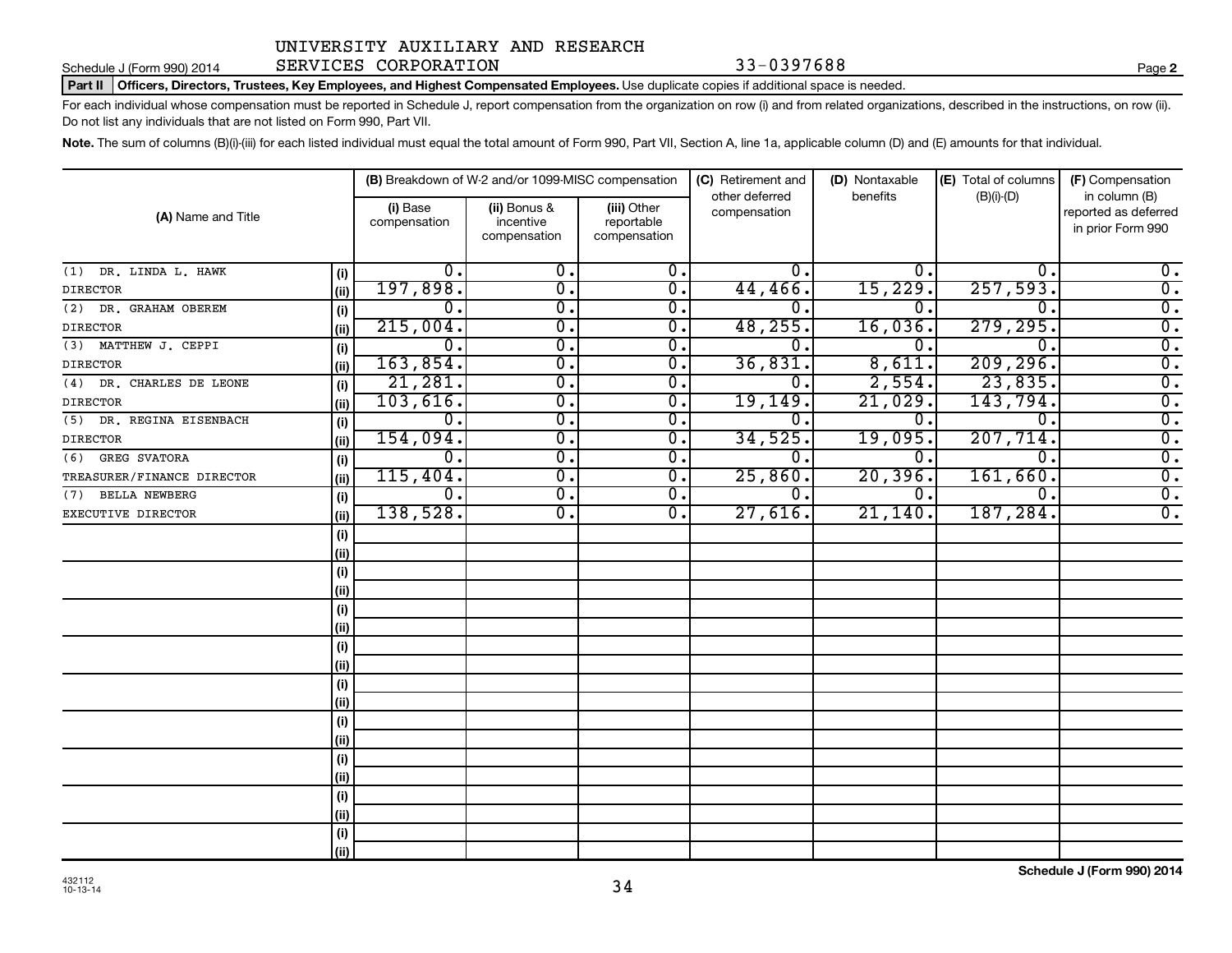**Part III Supplemental Information**

Provide the information, explanation, or descriptions required for Part I, lines 1a, 1b, 3, 4a, 4b, 4c, 5a, 5b, 6a, 6b, 7, and 8, and for Part II. Also complete this part for any additional information.

PART I, LINE 3:

THE OFFICERS LISTED ON SCHEDULE J ARE EMPLOYEES OF THE RELATED

ORGANIZATION, CALIFORNIA STATE UNIVERSITY SAN MARCOS. THE RELATED

ORGANIZATION HAS POLICIES IN PLACE WHICH ARE USED TO DETERMINE

COMPENSATION. COMPENSATION FOR THE BOARD'S OFFICERS IS REVIEWED ON AN

ANNUAL BASIS. THE REVIEW OF CURRENT SALARY LEVELS FOR EACH EXECUTIVE

EMPLOYEE IS PERFORMED BY ANALYZING EXECUTIVE COMPENSATION OF OTHER SIMILAR

AUXILIARY ORGANIZATIONS WITHIN THE CALIFORNIA STATE UNIVERSITY SYSTEM, AS

WELL AS SURVEYS OF OTHER NON-PROFIT CHARITABLE ORGANIZATIONS OF SIMILAR

ASSET SIZE AND FUNCTIONS. THE RECOMMENDED SALARY IS THEN INCLUDED WITH THE

ORGANIZATION'S FISCAL YEAR OPERATING BUDGET, WHICH IS REVIEWED AND APPROVED

BY THE BOARD OF DIRECTORS.

**Schedule J (Form 990) 2014**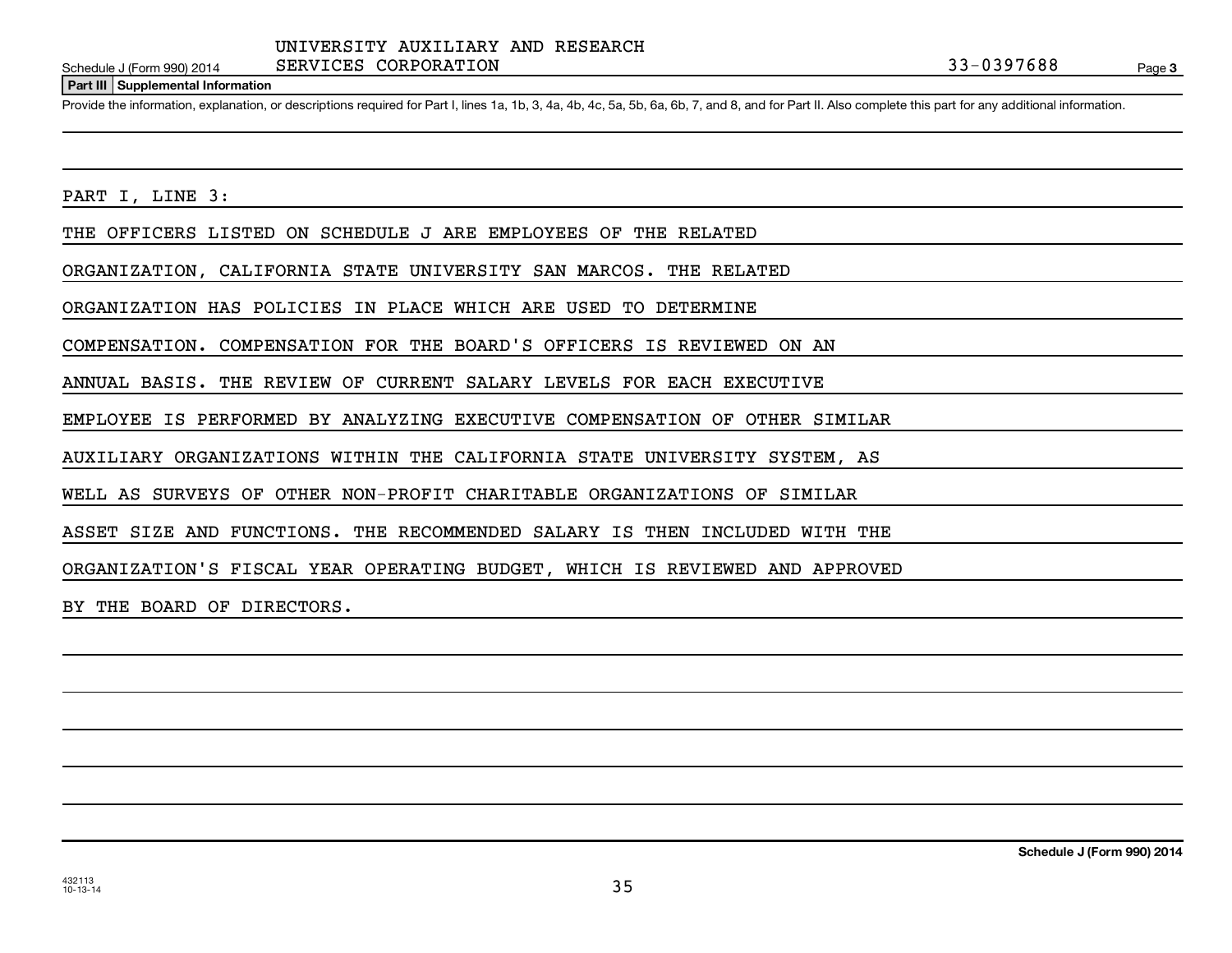**(Form 990 or 990-EZ)**

Department of the Treasury Internal Revenue Service Name of the organization

SCHEDULE O **Supplemental Information to Form 990 or 990-EZ 2014** 

**Complete to provide information for responses to specific questions on Form 990 or 990-EZ or to provide any additional information. | Attach to Form 990 or 990-EZ.**

Information about Schedule O (Form 990 or 990-EZ) and its instructions is at www.irs.gov/form990. UNIVERSITY AUXILIARY AND RESEARCH SERVICES CORPORATION 133-0397688

**Open to Public Inspection Employer identification number**

OMB No. 1545-0047

FORM 990, PART III, LINE 1, DESCRIPTION OF ORGANIZATION MISSION:

SERVICES INCLUDE THE ADMINISTRATION OF RESEARCH AND TRAINING GRANT

AWARDS TO CAMPUS FACULTY, AND OPERATION OF VARIOUS CAMPUS COMMERCIAL

OPERATIONS INCLUDING THE BOOKSTORE AND FOOD SERVICES. OTHER SERVICES

PROVIDED INCLUDE FINANCIAL MANAGEMENT SUPPORT TO OTHER CAMPUS ENTITIES

AND PROGRAMS.

FORM 990, PART VI, SECTION B, LINE 11:

AN ELECTRONIC FORM OF THE 990 IS EMAILED TO EACH BOARD MEMBER PRIOR TO

FILING. THE FORM 990 IS ALSO REVIEWED BY THE EXECUTIVE DIRECTOR PRIOR TO

FILING.

FORM 990, PART VI, SECTION B, LINE 12C:

AT THE BEGINNING OF EACH FISCAL YEAR ALL MEMBERS OF THE AUXILIARY'S BOARD OF DIRECTORS ARE REQUIRED TO SIGN A CONFLICT OF INTEREST STATEMENT. THIS POLICY ALSO APPLIES TO ALL DIRECTOR LEVEL POSITIONS, INCLUDING THE EXECUTIVE DIRECTOR, AND ALL OTHER POSITIONS THAT HAVE SIGNIFICANT EXPOSURE AND/OR DECISION MAKING AUTHORITY TO WARRANT REGULAR MONITORING OF THE CONFLICT OF INTEREST ACTIVITIES. A REPORT IS GIVEN TO TEH BOARD OF DIRECTORS ANNUALLY.

432211 08-27-14 LHA For Paperwork Reduction Act Notice, see the Instructions for Form 990 or 990-EZ. Schedule O (Form 990 or 990-EZ) (2014) FORM 990, PART VI, SECTION B, LINE 15: THE ORGANIZATION'S OFFICERS ARE EMPLOYEES OF THE RELATED ORGANIZATION, CALIFORNIA STATE UNIVERSITY SAN MARCOS. THE RELATED ORGANIZATION HAS POLICIES IN PLACE WHICH ARE USED TO DETERMINE COMPENSATION. COMPENSATION FOR THE BOARD'S OFFICERS IS REVIEWED ON AN ANNUAL BASIS. 36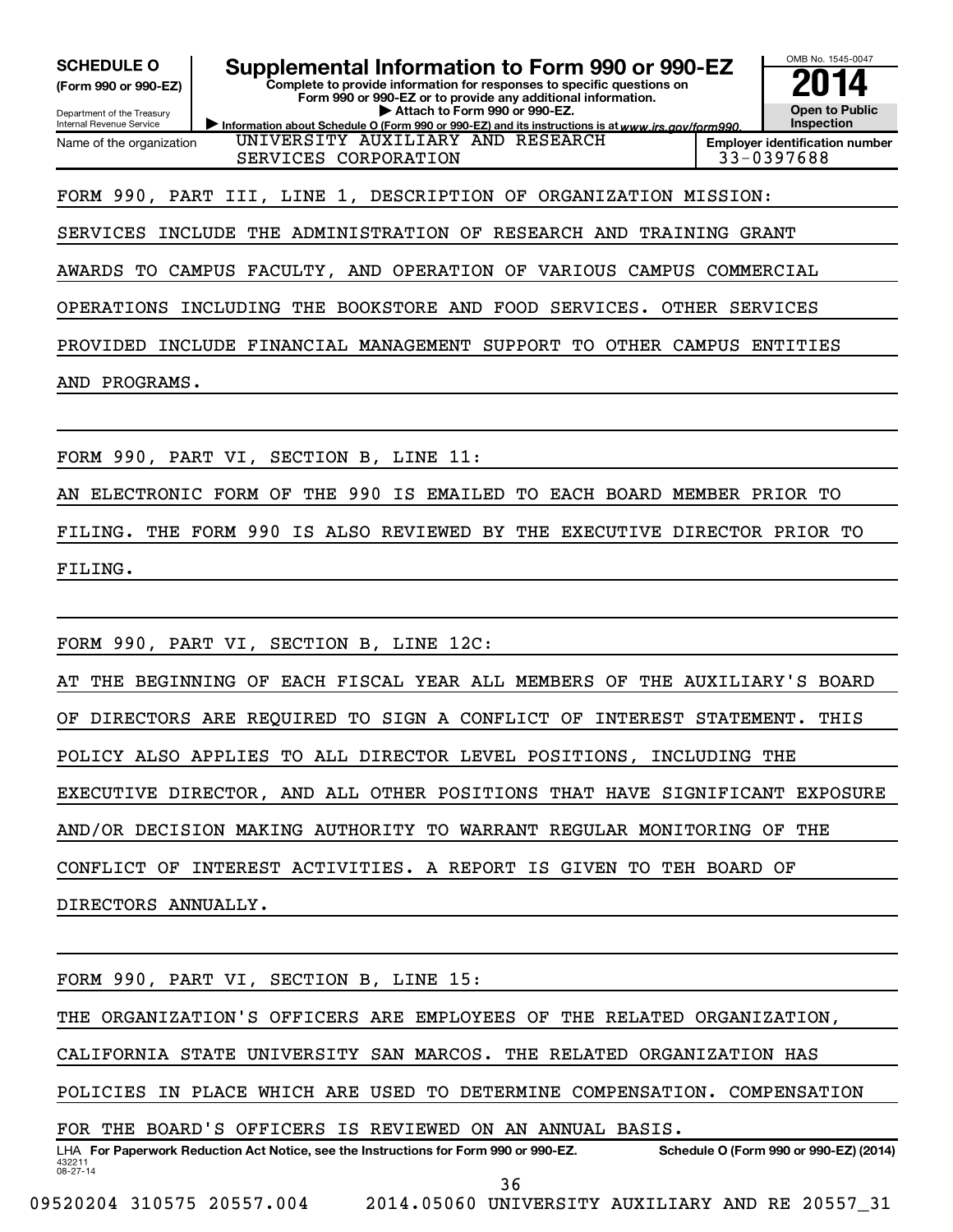| Schedule O (Form 990 or 990-EZ) (2014)                                                | Page 2                                              |
|---------------------------------------------------------------------------------------|-----------------------------------------------------|
| UNIVERSITY AUXILIARY AND RESEARCH<br>Name of the organization<br>SERVICES CORPORATION | <b>Emplover identification number</b><br>33-0397688 |
| THE REVIEW OF CURRENT SALARY LEVELS FOR EACH EXECUTIVE EMPLOYEE IS                    |                                                     |
| PERFORMED BY ANALYZING EXECUTIVE COMPENSATION OF OTHER SIMILAR AUXILIARY              |                                                     |
| ORGANIZATIONS WITHIN THE CALIFORNIA STATE UNIVERSITY SYSTEM, AS WELL AS               |                                                     |
| SURVEYS OF OTHER NON-PROFIT CHARITABLE ORGANIZATIONS OF SIMILAR ASSET SIZE            |                                                     |
| AND FUNCTIONS. THE RECOMMENDED SALARY IS THEN INCLUDED WITH THE                       |                                                     |
| ORGANIZATION'S FISCAL YEAR OPERATING BUDGET, WHICH IS REVIEWED AND APPROVED           |                                                     |
| BY THE BOARD OF DIRECTORS.                                                            |                                                     |
|                                                                                       |                                                     |
| FORM 990, PART VI, SECTION C, LINE 19:                                                |                                                     |
| THE GOVERNING DOCUMENTS, CONFLICT OF INTEREST POLICY, FINANCIAL STATEMENTS,           |                                                     |
| FORMS 990<br>(FROM THE PREVIOUS NINE YEARS) ARE AVAILABLE FOR INSPECTION<br>AND       |                                                     |
| OR COPYING AT THE ORGANIZATION'S MAIN OFFICE DURING NORMAL BUSINESS HOURS             |                                                     |
| WITHOUT INQUIRING AS TO THE REASON FOR THE PUBLIC INSPECTION REQUEST.                 |                                                     |
|                                                                                       |                                                     |
| FORM 990, PART IX, LINE 11G, OTHER FEES:                                              |                                                     |
| CONTRACTUAL SERVICES:                                                                 |                                                     |
| PROGRAM SERVICE EXPENSES                                                              | 368,483.                                            |
| MANAGEMENT AND GENERAL EXPENSES                                                       | 13,650.                                             |
| FUNDRAISING EXPENSES                                                                  | $\mathbf 0$ .                                       |
| TOTAL EXPENSES                                                                        | 382,133.                                            |
|                                                                                       |                                                     |
| <b>BUSINESS SERVICE:</b>                                                              |                                                     |
| PROGRAM SERVICE EXPENSES                                                              | 0.                                                  |
| MANAGEMENT AND GENERAL EXPENSES                                                       | 364,769.                                            |
| FUNDRAISING EXPENSES                                                                  | $\boldsymbol{0}$ .                                  |
| TOTAL EXPENSES                                                                        | 364,769.                                            |
| ADMINISTRATIVE FEES:                                                                  |                                                     |
| 432212<br>08-27-14                                                                    | Schedule O (Form 990 or 990-EZ) (2014)              |

09520204 310575 20557.004 2014.05060 UNIVERSITY AUXILIARY AND RE 20557\_31

37

**Schedule O (Form 990 or 990-EZ) (2014)**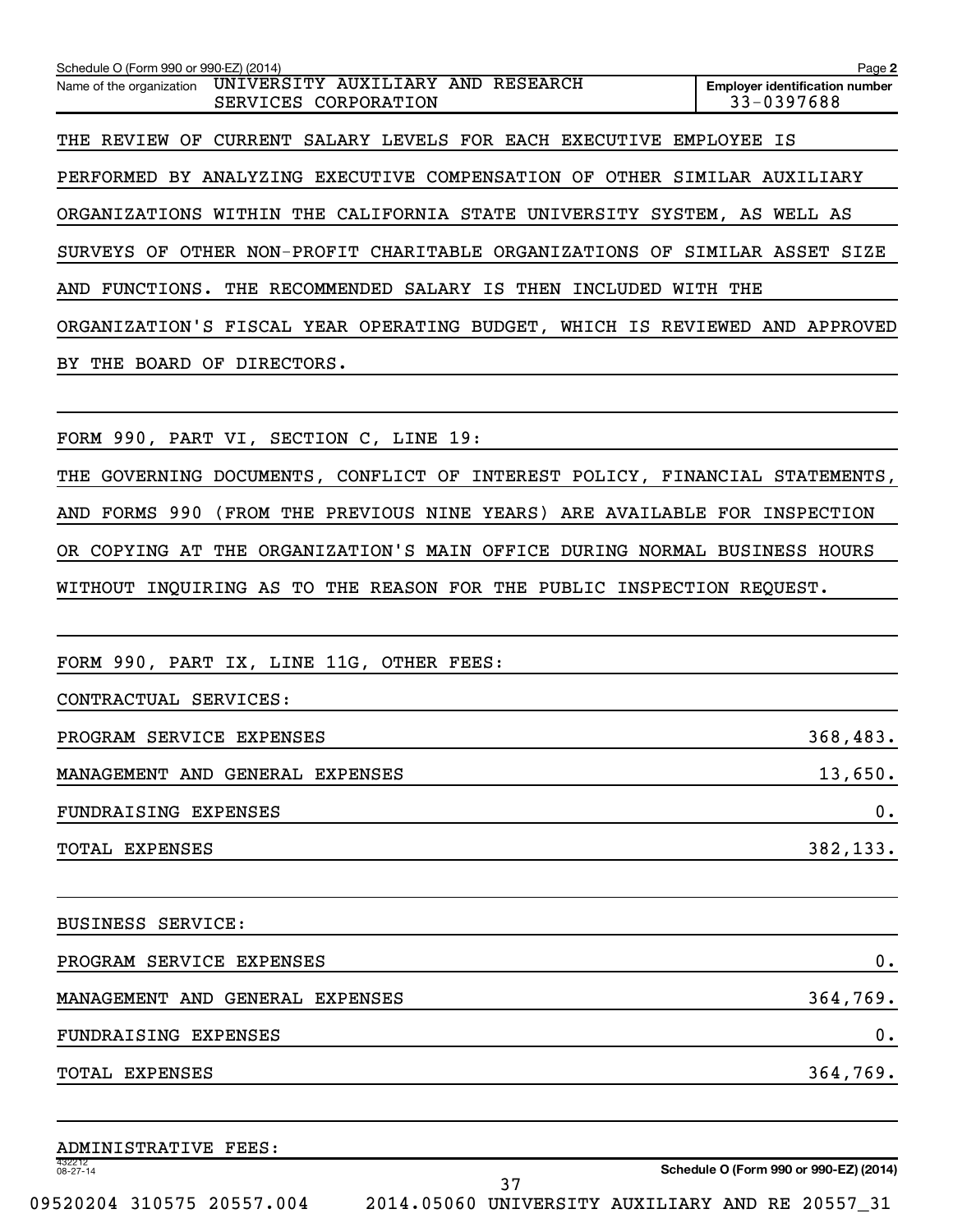| Schedule O (Form 990 or 990-EZ) (2014)                                                | Page 2                                              |
|---------------------------------------------------------------------------------------|-----------------------------------------------------|
| UNIVERSITY AUXILIARY AND RESEARCH<br>Name of the organization<br>SERVICES CORPORATION | <b>Employer identification number</b><br>33-0397688 |
| PROGRAM SERVICE EXPENSES                                                              | 119,528.                                            |
| MANAGEMENT AND GENERAL EXPENSES                                                       | 31,300.                                             |
| FUNDRAISING EXPENSES                                                                  | 0.                                                  |
| TOTAL EXPENSES                                                                        | 150,828.                                            |
| PAYROLL FEES:                                                                         |                                                     |
| PROGRAM SERVICE EXPENSES                                                              | 0.                                                  |
| MANAGEMENT AND GENERAL EXPENSES                                                       | 21,183.                                             |
| FUNDRAISING EXPENSES                                                                  | 0.                                                  |
| <b>TOTAL EXPENSES</b>                                                                 | 21,183.                                             |
| SUBCONTRACTORS:                                                                       |                                                     |
| PROGRAM SERVICE EXPENSES                                                              | 424,824.                                            |
| MANAGEMENT AND GENERAL EXPENSES                                                       | 0.                                                  |
| FUNDRAISING EXPENSES                                                                  | 0.                                                  |
| TOTAL EXPENSES                                                                        | 424,824.                                            |
| TOTAL OTHER FEES ON FORM 990, PART IX, LINE 11G, COL A                                | 1,343,737.                                          |
|                                                                                       |                                                     |
|                                                                                       |                                                     |
|                                                                                       |                                                     |
|                                                                                       |                                                     |
|                                                                                       |                                                     |
|                                                                                       |                                                     |
| 432212<br>08-27-14                                                                    | Schedule O (Form 990 or 990-EZ) (2014)              |
| າ ດ                                                                                   |                                                     |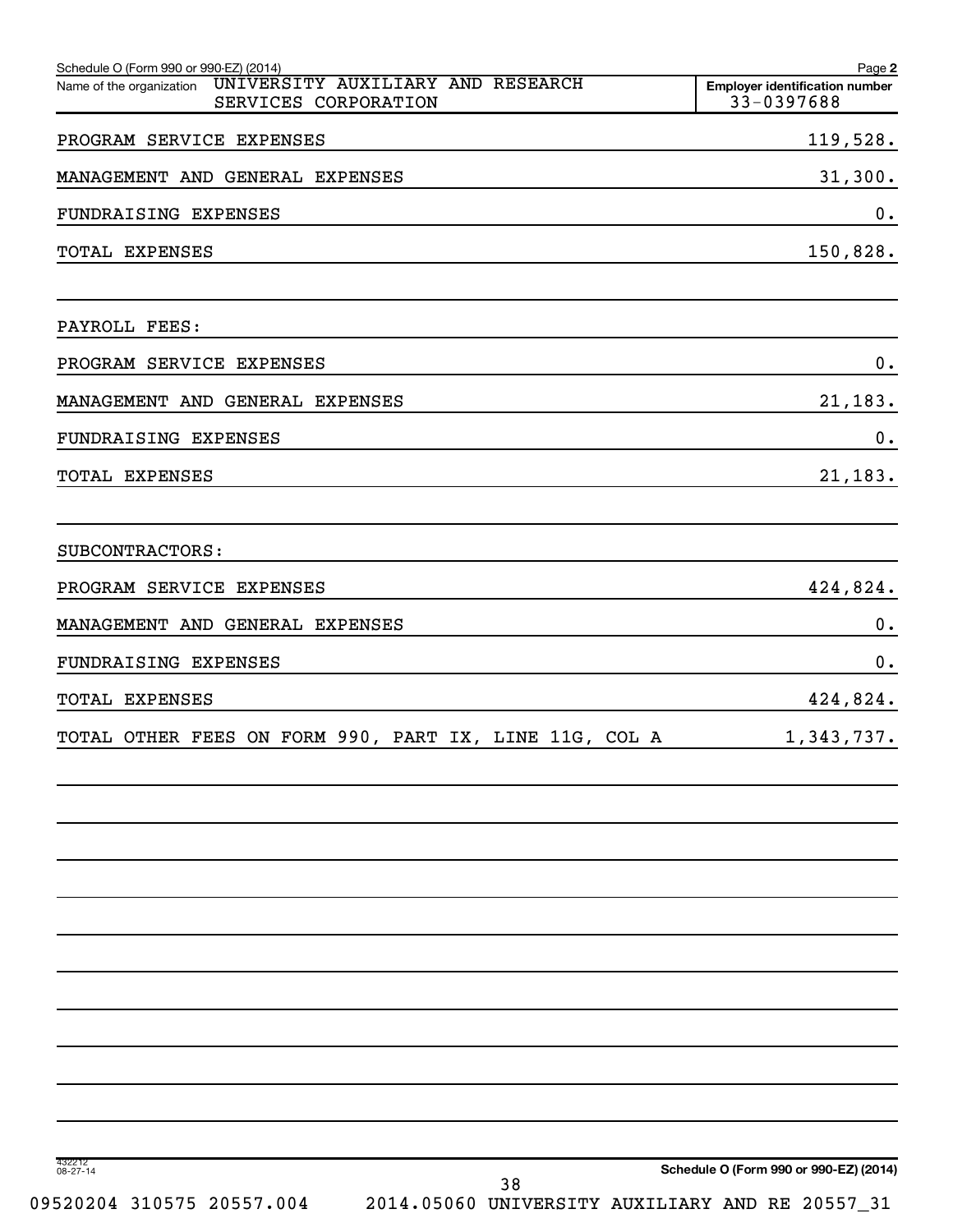| <b>Related Organizations and Unrelated Partnerships</b><br><b>SCHEDULE R</b><br>(Form 990)<br>Complete if the organization answered "Yes" on Form 990, Part IV, line 33, 34, 35b, 36, or 37.<br>Attach to Form 990. |                                                                                                                          | OMB No. 1545-0047<br>2014                           |  |
|---------------------------------------------------------------------------------------------------------------------------------------------------------------------------------------------------------------------|--------------------------------------------------------------------------------------------------------------------------|-----------------------------------------------------|--|
| Department of the Treasury<br>Internal Revenue Service                                                                                                                                                              | Information about Schedule R (Form 990) and its instructions is at www.irs.gov/form990.                                  | Open to Public<br>Inspection                        |  |
| Name of the organization                                                                                                                                                                                            | UNIVERSITY AUXILIARY<br>AND<br>RESEARCH<br>SERVICES CORPORATION                                                          | <b>Employer identification number</b><br>33-0397688 |  |
| Part I                                                                                                                                                                                                              | <b>Identification of Disregarded Entities</b> Complete if the organization answered "Yes" on Form 990, Part IV, line 33. |                                                     |  |

| (a)<br>Name, address, and EIN (if applicable)<br>of disregarded entity | (b)<br>Primary activity | (c)<br>Legal domicile (state or<br>foreign country) | (d)<br>Total income | (e)<br>End-of-year assets | (f)<br>Direct controlling<br>entity |
|------------------------------------------------------------------------|-------------------------|-----------------------------------------------------|---------------------|---------------------------|-------------------------------------|
|                                                                        |                         |                                                     |                     |                           |                                     |
|                                                                        |                         |                                                     |                     |                           |                                     |
|                                                                        |                         |                                                     |                     |                           |                                     |
|                                                                        |                         |                                                     |                     |                           |                                     |

### **Part II** Identification of Related Tax-Exempt Organizations Complete if the organization answered "Yes" on Form 990, Part IV, line 34 because it had one or more related tax-exempt<br>Complete it is a seriest of the two wears organizations during the tax year.

| (a)<br>Name, address, and EIN<br>of related organization             | (b)<br>Primary activity  | (c)<br>Legal domicile (state or<br>foreign country) | (d)<br>Exempt Code<br>section | (e)<br>Public charity<br>status (if section | (f)<br>Direct controlling<br>entity |     | $(g)$<br>Section 512(b)(13)<br>controlled<br>entity? |
|----------------------------------------------------------------------|--------------------------|-----------------------------------------------------|-------------------------------|---------------------------------------------|-------------------------------------|-----|------------------------------------------------------|
|                                                                      |                          |                                                     |                               | 501(c)(3))                                  |                                     | Yes | No.                                                  |
| CALIFORNIA STATE UNIVERSITY SAN MARCOS -                             |                          |                                                     |                               |                                             |                                     |     |                                                      |
| 33-0535371, 333 S. TWIN OAKS VALLEY ROAD,                            |                          |                                                     |                               |                                             |                                     |     |                                                      |
| SAN MARCOS, CA 92096                                                 | HIGHER EDUCATION         | CALIFORNIA                                          | 115                           |                                             |                                     |     | x                                                    |
| SAN MARCOS UNIVERSITY CORPORATION -                                  |                          |                                                     |                               |                                             |                                     |     |                                                      |
| 33-0971982, 333 S. TWIN OAKS VALLEY ROAD,                            | <b>DN-CAMPUS PROGRAM</b> |                                                     |                               | LINE 11C,                                   |                                     |     |                                                      |
| SAN MARCOS, CA 92096                                                 | MANAGEMENT               | CALIFORNIA                                          | 501(C)(3)                     | III-FI                                      |                                     |     | x                                                    |
| ASSOCIATED STUDENTS, INC. OF CALIFORNIA                              |                          |                                                     |                               |                                             |                                     |     |                                                      |
| STATE UNIVERSITY SAN MARCOS - 33-055, 333 S. STUDENT LEADERSHIP,     |                          |                                                     |                               | LINE 11C,                                   |                                     |     |                                                      |
| TWIN OAKS VALLEY ROAD, SAN MARCOS, CA 92096 ACTIVITIES, & RECREATION |                          | CALIFORNIA                                          | 501(C)(3)                     | III-FI                                      |                                     |     | x                                                    |
| CALIFORNIA STATE UNIVERSITY SAN MARCOS                               |                          |                                                     |                               |                                             |                                     |     |                                                      |
| FOUNDATION - 80-0390564, 333 S. TWIN OAKS                            | FUNDRAISING & GRANTS     |                                                     |                               |                                             |                                     |     |                                                      |
| VALLEY ROAD, SAN MARCOS, CA 92096                                    | ADMINISTRATION           | CALIFORNIA                                          | 501(C)(3)                     | LINE 5                                      |                                     |     |                                                      |

**For Paperwork Reduction Act Notice, see the Instructions for Form 990. Schedule R (Form 990) 2014**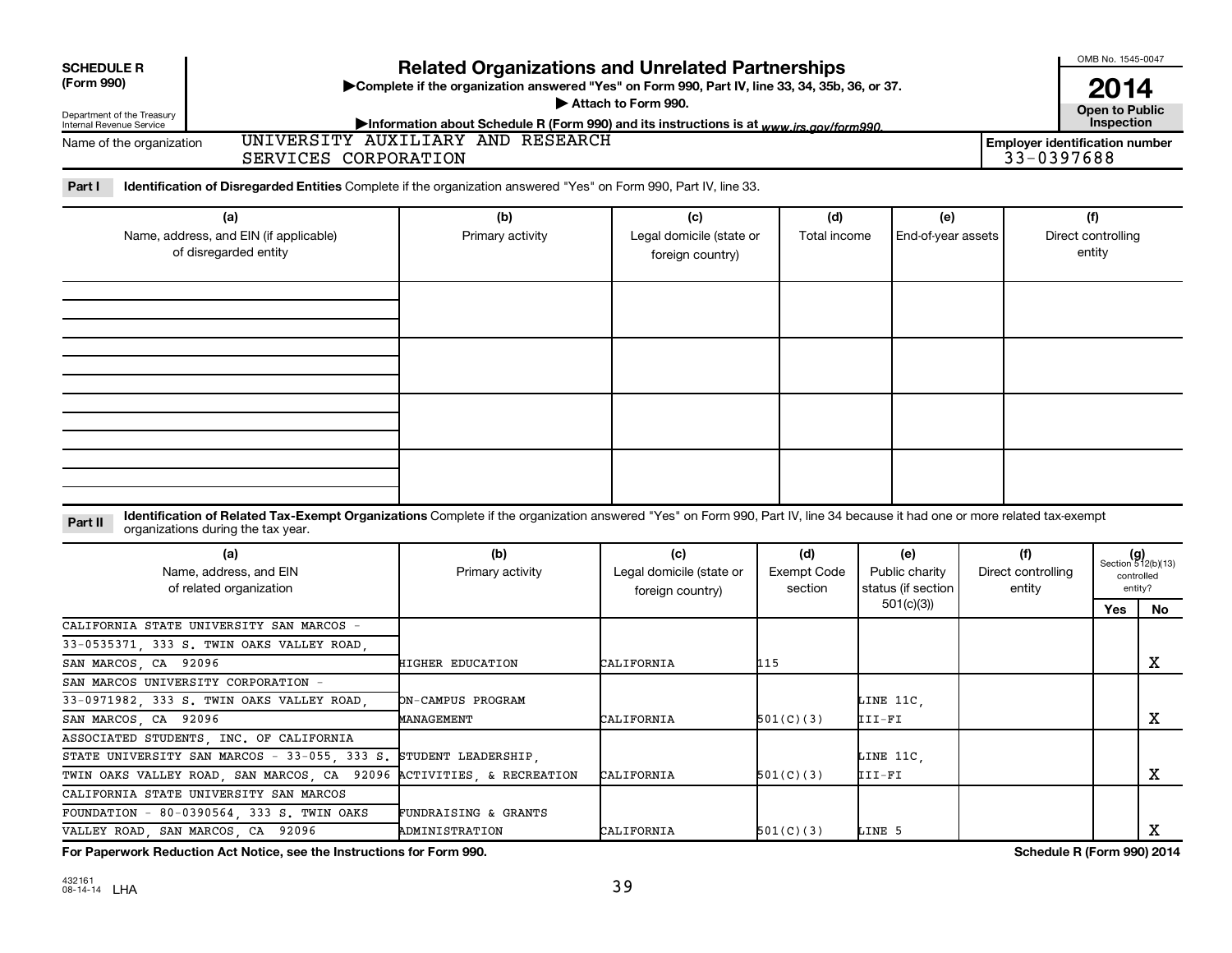Schedule R (Form 990) 2014 SERVICES CORPORATION  $33-0397688$  Page

**2**

Part III Identification of Related Organizations Taxable as a Partnership Complete if the organization answered "Yes" on Form 990, Part IV, line 34 because it had one or more related<br>Read to the organizations tracted as a organizations treated as a partnership during the tax year.

| (a)                                                                                                                                                                                     | (b)              | (c)                                       | (d)                          | (e)                                                                                        | (f)                      | (g)                               |         | (h)                              | (i)                                           | (i) | (k)                                         |
|-----------------------------------------------------------------------------------------------------------------------------------------------------------------------------------------|------------------|-------------------------------------------|------------------------------|--------------------------------------------------------------------------------------------|--------------------------|-----------------------------------|---------|----------------------------------|-----------------------------------------------|-----|---------------------------------------------|
| Name, address, and EIN<br>of related organization                                                                                                                                       | Primary activity | Legal<br>domicile<br>(state or<br>foreign | Direct controlling<br>entity | Predominant income<br>(related, unrelated,<br>excluded from tax under<br>sections 512-514) | Share of total<br>income | Share of<br>end-of-year<br>assets |         | Disproportionate<br>allocations? | Code V-UBI<br>amount in box<br>20 of Schedule |     | General or Percentage<br>managing ownership |
|                                                                                                                                                                                         |                  | country)                                  |                              |                                                                                            |                          |                                   | Yes $ $ | No                               | K-1 (Form 1065) Yes No                        |     |                                             |
|                                                                                                                                                                                         |                  |                                           |                              |                                                                                            |                          |                                   |         |                                  |                                               |     |                                             |
|                                                                                                                                                                                         |                  |                                           |                              |                                                                                            |                          |                                   |         |                                  |                                               |     |                                             |
|                                                                                                                                                                                         |                  |                                           |                              |                                                                                            |                          |                                   |         |                                  |                                               |     |                                             |
|                                                                                                                                                                                         |                  |                                           |                              |                                                                                            |                          |                                   |         |                                  |                                               |     |                                             |
|                                                                                                                                                                                         |                  |                                           |                              |                                                                                            |                          |                                   |         |                                  |                                               |     |                                             |
|                                                                                                                                                                                         |                  |                                           |                              |                                                                                            |                          |                                   |         |                                  |                                               |     |                                             |
|                                                                                                                                                                                         |                  |                                           |                              |                                                                                            |                          |                                   |         |                                  |                                               |     |                                             |
|                                                                                                                                                                                         |                  |                                           |                              |                                                                                            |                          |                                   |         |                                  |                                               |     |                                             |
|                                                                                                                                                                                         |                  |                                           |                              |                                                                                            |                          |                                   |         |                                  |                                               |     |                                             |
|                                                                                                                                                                                         |                  |                                           |                              |                                                                                            |                          |                                   |         |                                  |                                               |     |                                             |
|                                                                                                                                                                                         |                  |                                           |                              |                                                                                            |                          |                                   |         |                                  |                                               |     |                                             |
|                                                                                                                                                                                         |                  |                                           |                              |                                                                                            |                          |                                   |         |                                  |                                               |     |                                             |
|                                                                                                                                                                                         |                  |                                           |                              |                                                                                            |                          |                                   |         |                                  |                                               |     |                                             |
|                                                                                                                                                                                         |                  |                                           |                              |                                                                                            |                          |                                   |         |                                  |                                               |     |                                             |
|                                                                                                                                                                                         |                  |                                           |                              |                                                                                            |                          |                                   |         |                                  |                                               |     |                                             |
| 1 dentification of Related Organizations Taxable as a Corporation or Trust Complete if the organization answered "Yes" on Form 990, Part IV, line 34 because it had one or more related |                  |                                           |                              |                                                                                            |                          |                                   |         |                                  |                                               |     |                                             |

**Part IV** Identification of Related Organizations Taxable as a Corporation or Trust lorganizations treated as a corporation or trust lorganizations treated as a corporation or trust during the tax year. Complete if the organization answered "Yes" on Form 990, Part IV, line 34 because it had one or more related

| (a)<br>Name, address, and EIN<br>of related organization | (b)<br>Primary activity | (c)<br>Legal domicile<br>state or<br>foreign | (d)<br>Direct controlling<br>entity | (e)<br>Type of entity<br>(C corp, S corp,<br>or trust) | (f)<br>Share of total<br>income | (g)<br>Share of<br>end-of-year<br>assets | (h)<br>Percentage<br>ownership | $\begin{array}{c} \textbf{(i)}\\ \text{Section}\\ 512 \text{(b)} \text{(13)}\\ \text{controlled} \\ \text{entity?} \end{array}$ |          |
|----------------------------------------------------------|-------------------------|----------------------------------------------|-------------------------------------|--------------------------------------------------------|---------------------------------|------------------------------------------|--------------------------------|---------------------------------------------------------------------------------------------------------------------------------|----------|
|                                                          |                         | country)                                     |                                     |                                                        |                                 |                                          |                                |                                                                                                                                 | Yes   No |
|                                                          |                         |                                              |                                     |                                                        |                                 |                                          |                                |                                                                                                                                 |          |
|                                                          |                         |                                              |                                     |                                                        |                                 |                                          |                                |                                                                                                                                 |          |
|                                                          |                         |                                              |                                     |                                                        |                                 |                                          |                                |                                                                                                                                 |          |
|                                                          |                         |                                              |                                     |                                                        |                                 |                                          |                                |                                                                                                                                 |          |
|                                                          |                         |                                              |                                     |                                                        |                                 |                                          |                                |                                                                                                                                 |          |
|                                                          |                         |                                              |                                     |                                                        |                                 |                                          |                                |                                                                                                                                 |          |
|                                                          |                         |                                              |                                     |                                                        |                                 |                                          |                                |                                                                                                                                 |          |
|                                                          |                         |                                              |                                     |                                                        |                                 |                                          |                                |                                                                                                                                 |          |
|                                                          |                         |                                              |                                     |                                                        |                                 |                                          |                                |                                                                                                                                 |          |
|                                                          |                         |                                              |                                     |                                                        |                                 |                                          |                                |                                                                                                                                 |          |
|                                                          |                         |                                              |                                     |                                                        |                                 |                                          |                                |                                                                                                                                 |          |
|                                                          |                         |                                              |                                     |                                                        |                                 |                                          |                                |                                                                                                                                 |          |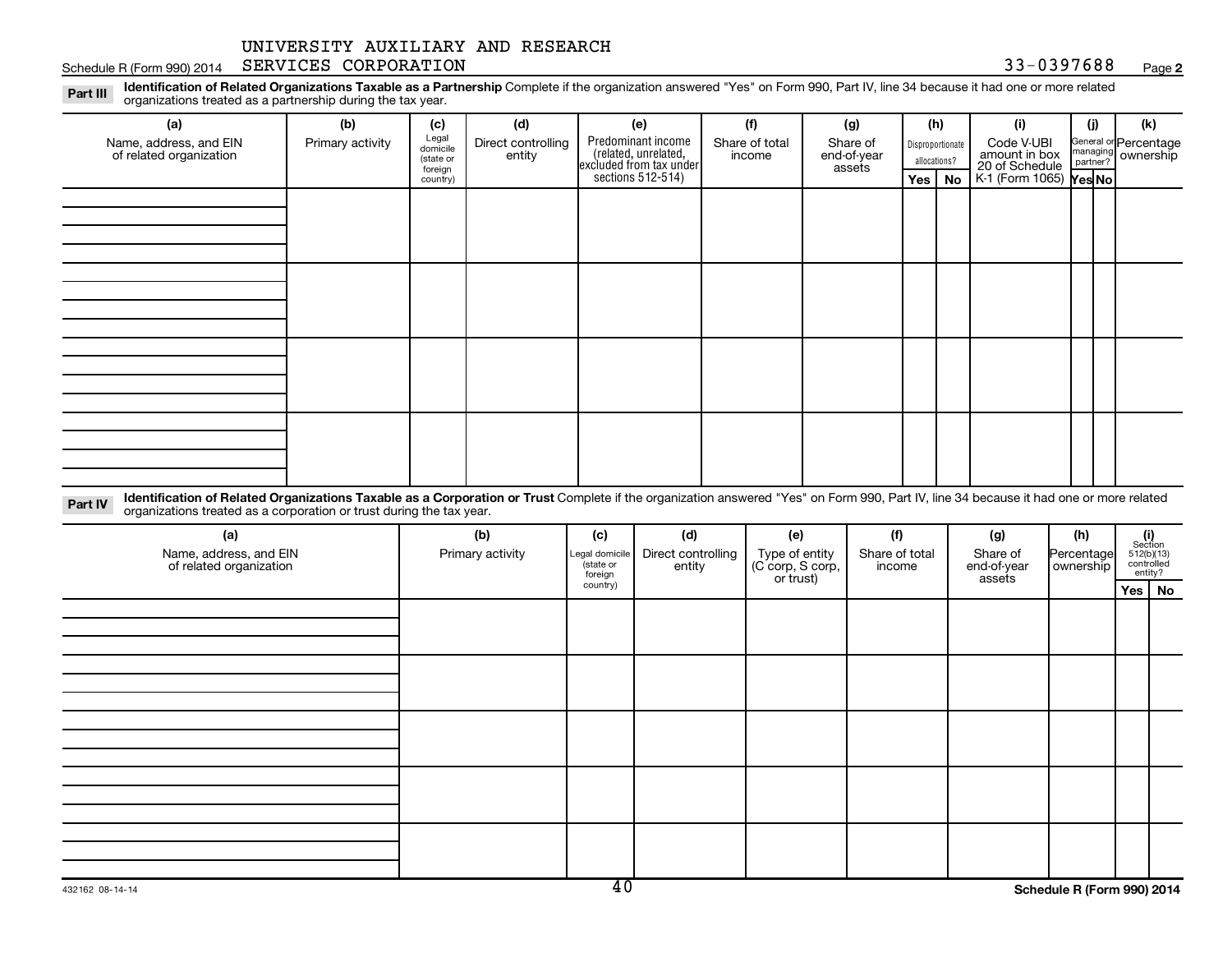Part V Transactions With Related Organizations Complete if the organization answered "Yes" on Form 990, Part IV, line 34, 35b, or 36.

| Note. Complete line 1 if any entity is listed in Parts II, III, or IV of this schedule.                                                                                                                                        |                 | Yes                     | No                          |  |  |  |
|--------------------------------------------------------------------------------------------------------------------------------------------------------------------------------------------------------------------------------|-----------------|-------------------------|-----------------------------|--|--|--|
| During the tax year, did the organization engage in any of the following transactions with one or more related organizations listed in Parts II-IV?                                                                            |                 |                         |                             |  |  |  |
|                                                                                                                                                                                                                                | 1a              |                         | $\overline{\texttt{x}}$     |  |  |  |
| b Gift, grant, or capital contribution to related organization(s) manufactured content and content of the contribution to related organization(s) manufactured content and content of the content of the content of the conten | 1 <sub>b</sub>  |                         | х<br>$\overline{\text{x}}$  |  |  |  |
| 1c                                                                                                                                                                                                                             |                 |                         |                             |  |  |  |
| d Loans or loan guarantees to or for related organization(s) www.communically.com/non-communically-communication(s)                                                                                                            | 1 <sub>d</sub>  |                         | $\overline{\textnormal{x}}$ |  |  |  |
|                                                                                                                                                                                                                                | 1e              |                         | $\overline{\mathbf{x}}$     |  |  |  |
|                                                                                                                                                                                                                                |                 |                         |                             |  |  |  |
|                                                                                                                                                                                                                                | 1f              |                         | X                           |  |  |  |
| g Sale of assets to related organization(s) www.assettion.com/www.assettion.com/www.assettion.com/www.assettion.com/www.assettion.com/www.assettion.com/www.assettion.com/www.assettion.com/www.assettion.com/www.assettion.co | 1g              |                         | $\overline{\textnormal{x}}$ |  |  |  |
| h Purchase of assets from related organization(s) manufactured and content to content the content of an area organization (s) manufactured and content to content of a set of assets from related organization(s) manufactured | 1 <sub>h</sub>  |                         | $\overline{\mathbf{X}}$     |  |  |  |
|                                                                                                                                                                                                                                | 1i.             |                         | $\overline{\texttt{x}}$     |  |  |  |
|                                                                                                                                                                                                                                | 1j.             | X                       |                             |  |  |  |
|                                                                                                                                                                                                                                |                 |                         |                             |  |  |  |
|                                                                                                                                                                                                                                | 1k              | X                       |                             |  |  |  |
|                                                                                                                                                                                                                                | 11              |                         | $\overline{\mathbf{x}}$     |  |  |  |
|                                                                                                                                                                                                                                | 1 <sub>m</sub>  | $\overline{\textbf{x}}$ |                             |  |  |  |
|                                                                                                                                                                                                                                | 1n              |                         | X                           |  |  |  |
| o Sharing of paid employees with related organization(s) manufaction.com/manufaction.com/manufaction.com/manufaction.com/manufaction.com/manufaction.com/manufaction.com/manufaction.com/manufaction.com/manufaction.com/manuf | 10 <sub>o</sub> | х                       |                             |  |  |  |
|                                                                                                                                                                                                                                |                 |                         |                             |  |  |  |
|                                                                                                                                                                                                                                | 1 <sub>p</sub>  | X                       |                             |  |  |  |
|                                                                                                                                                                                                                                | 1 <sub>q</sub>  |                         |                             |  |  |  |
|                                                                                                                                                                                                                                |                 |                         |                             |  |  |  |
| 1r                                                                                                                                                                                                                             |                 |                         |                             |  |  |  |
|                                                                                                                                                                                                                                |                 |                         |                             |  |  |  |
| If the answer to any of the above is "Yes," see the instructions for information on who must complete this line, including covered relationships and transaction thresholds.                                                   |                 |                         |                             |  |  |  |
|                                                                                                                                                                                                                                |                 |                         |                             |  |  |  |

| (a)<br>Name of related organization        | (b)<br>Transaction<br>type (a-s) | (c)<br>Amount involved | (d)<br>Method of determining amount involved |
|--------------------------------------------|----------------------------------|------------------------|----------------------------------------------|
| (1) CALIFORNIA STATE UNIVERSITY SAN MARCOS | P                                |                        | 3,534,473.COST REIMBURSEMENT                 |
| (2) CALIFORNIA STATE UNIVERSITY SAN MARCOS |                                  |                        | 998, 971. COST OF SERVICES                   |
| (3)                                        |                                  |                        |                                              |
| (4)                                        |                                  |                        |                                              |
| (5)                                        |                                  |                        |                                              |
| (6)                                        | $\overline{11}$                  |                        |                                              |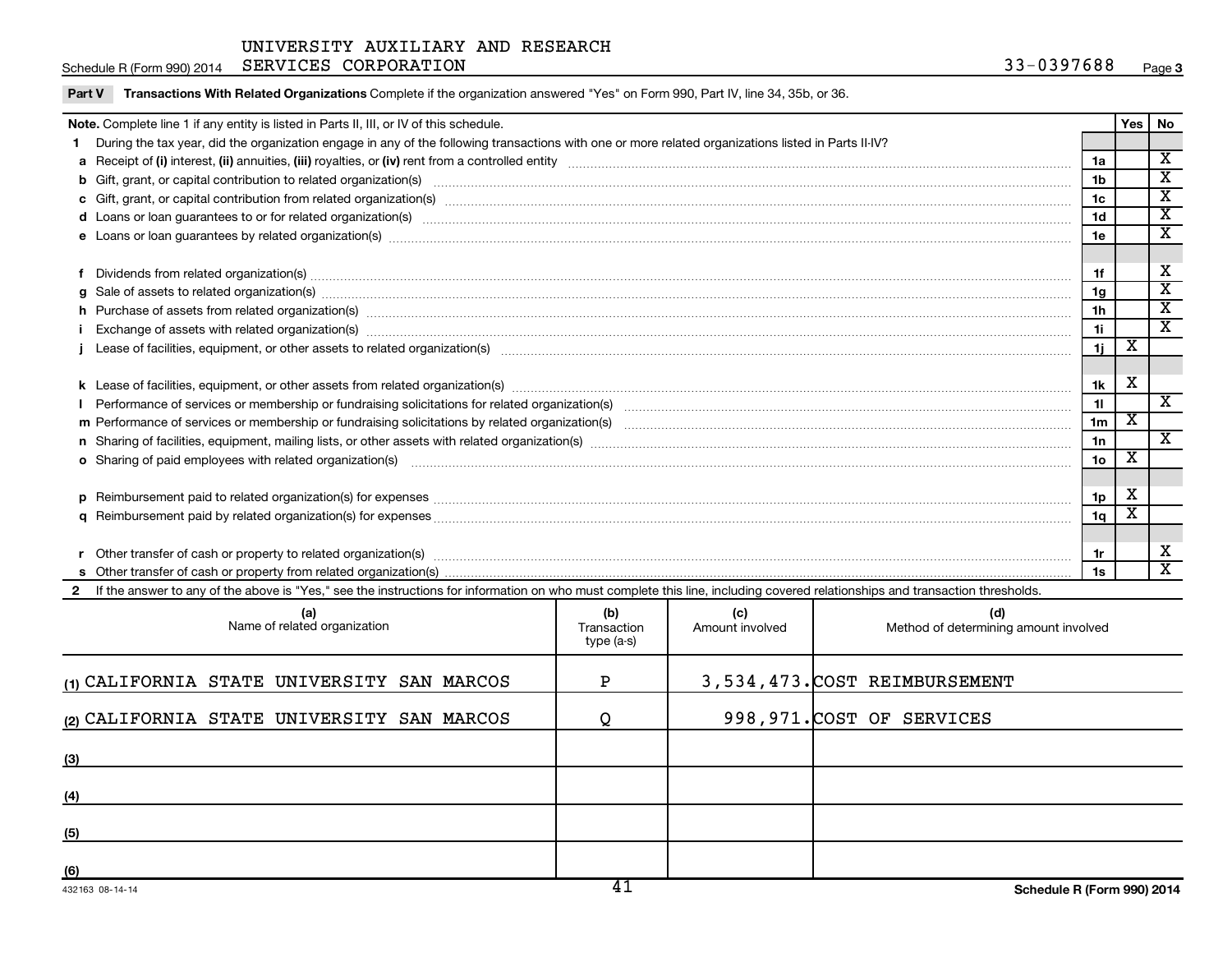Schedule R (Form 990) 2014 SERVICES CORPORATION  $33-0397688$  Page

Part VI Unrelated Organizations Taxable as a Partnership Complete if the organization answered "Yes" on Form 990, Part IV, line 37.

Provide the following information for each entity taxed as a partnership through which the organization conducted more than five percent of its activities (measured by total assets or gross revenue) that was not a related organization. See instructions regarding exclusion for certain investment partnerships.

|                                     | . . ש - אייס פי  |                       | .<br>                                                                                      |                                                          |                 |                 |                                  |                                                                                             |        |     |
|-------------------------------------|------------------|-----------------------|--------------------------------------------------------------------------------------------|----------------------------------------------------------|-----------------|-----------------|----------------------------------|---------------------------------------------------------------------------------------------|--------|-----|
| (a)                                 | (b)              | (c)<br>Legal domicile | (d)                                                                                        | (e)<br>Are all<br>partners sec.<br>$501(c)(3)$<br>orgs.? | (f)<br>Share of | (g)<br>Share of | (h)                              | (i)                                                                                         | (i)    | (k) |
| Name, address, and EIN<br>of entity | Primary activity | (state or foreign     |                                                                                            |                                                          | total           | end-of-year     | Disproportionate<br>allocations? |                                                                                             |        |     |
|                                     |                  | country)              | Predominant income<br>(related, unrelated,<br>excluded from tax under<br>sections 512-514) |                                                          | income          | assets          |                                  | Code V-UBI<br>amount in box 20 managing<br>2 of Schedule K-1<br>Form 1065)<br>The No Res No |        |     |
|                                     |                  |                       |                                                                                            | Yes No                                                   |                 |                 | Yes No                           |                                                                                             | Yes No |     |
|                                     |                  |                       |                                                                                            |                                                          |                 |                 |                                  |                                                                                             |        |     |
|                                     |                  |                       |                                                                                            |                                                          |                 |                 |                                  |                                                                                             |        |     |
|                                     |                  |                       |                                                                                            |                                                          |                 |                 |                                  |                                                                                             |        |     |
|                                     |                  |                       |                                                                                            |                                                          |                 |                 |                                  |                                                                                             |        |     |
|                                     |                  |                       |                                                                                            |                                                          |                 |                 |                                  |                                                                                             |        |     |
|                                     |                  |                       |                                                                                            |                                                          |                 |                 |                                  |                                                                                             |        |     |
|                                     |                  |                       |                                                                                            |                                                          |                 |                 |                                  |                                                                                             |        |     |
|                                     |                  |                       |                                                                                            |                                                          |                 |                 |                                  |                                                                                             |        |     |
|                                     |                  |                       |                                                                                            |                                                          |                 |                 |                                  |                                                                                             |        |     |
|                                     |                  |                       |                                                                                            |                                                          |                 |                 |                                  |                                                                                             |        |     |
|                                     |                  |                       |                                                                                            |                                                          |                 |                 |                                  |                                                                                             |        |     |
|                                     |                  |                       |                                                                                            |                                                          |                 |                 |                                  |                                                                                             |        |     |
|                                     |                  |                       |                                                                                            |                                                          |                 |                 |                                  |                                                                                             |        |     |
|                                     |                  |                       |                                                                                            |                                                          |                 |                 |                                  |                                                                                             |        |     |
|                                     |                  |                       |                                                                                            |                                                          |                 |                 |                                  |                                                                                             |        |     |
|                                     |                  |                       |                                                                                            |                                                          |                 |                 |                                  |                                                                                             |        |     |
|                                     |                  |                       |                                                                                            |                                                          |                 |                 |                                  |                                                                                             |        |     |
|                                     |                  |                       |                                                                                            |                                                          |                 |                 |                                  |                                                                                             |        |     |
|                                     |                  |                       |                                                                                            |                                                          |                 |                 |                                  |                                                                                             |        |     |
|                                     |                  |                       |                                                                                            |                                                          |                 |                 |                                  |                                                                                             |        |     |
|                                     |                  |                       |                                                                                            |                                                          |                 |                 |                                  |                                                                                             |        |     |
|                                     |                  |                       |                                                                                            |                                                          |                 |                 |                                  |                                                                                             |        |     |
|                                     |                  |                       |                                                                                            |                                                          |                 |                 |                                  |                                                                                             |        |     |
|                                     |                  |                       |                                                                                            |                                                          |                 |                 |                                  |                                                                                             |        |     |
|                                     |                  |                       |                                                                                            |                                                          |                 |                 |                                  |                                                                                             |        |     |
|                                     |                  |                       |                                                                                            |                                                          |                 |                 |                                  |                                                                                             |        |     |
|                                     |                  |                       |                                                                                            |                                                          |                 |                 |                                  |                                                                                             |        |     |
|                                     |                  |                       |                                                                                            |                                                          |                 |                 |                                  |                                                                                             |        |     |
|                                     |                  |                       |                                                                                            |                                                          |                 |                 |                                  |                                                                                             |        |     |
|                                     |                  |                       |                                                                                            |                                                          |                 |                 |                                  |                                                                                             |        |     |
|                                     |                  |                       |                                                                                            |                                                          |                 |                 |                                  |                                                                                             |        |     |
|                                     |                  |                       |                                                                                            |                                                          |                 |                 |                                  |                                                                                             |        |     |
|                                     |                  |                       |                                                                                            |                                                          |                 |                 |                                  |                                                                                             |        |     |
|                                     |                  |                       |                                                                                            |                                                          |                 |                 |                                  |                                                                                             |        |     |
|                                     |                  |                       |                                                                                            |                                                          |                 |                 |                                  |                                                                                             |        |     |

**Schedule R (Form 990) 2014**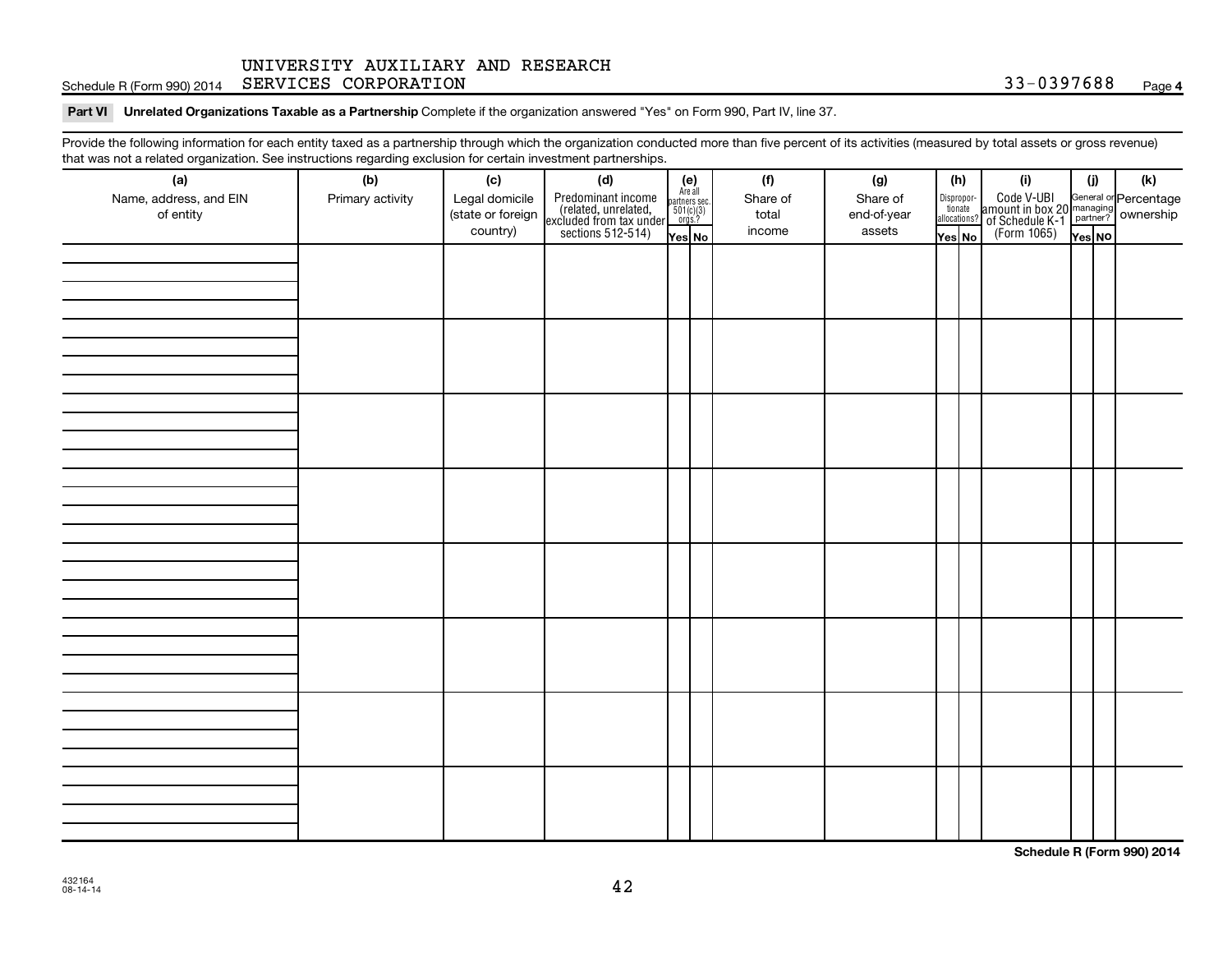### Schedule R (Form 990) 2014 SERVICES CORPORATION 33-0397688 Page UNIVERSITY AUXILIARY AND RESEARCH

**Part VII Schedule R (Form 990) 2014 SERV**<br>**Part VII Supplemental Information** 

Provide additional information for responses to questions on Schedule R (see instructions).

**Schedule R (Form 990) 2014**

432165 08-14-14